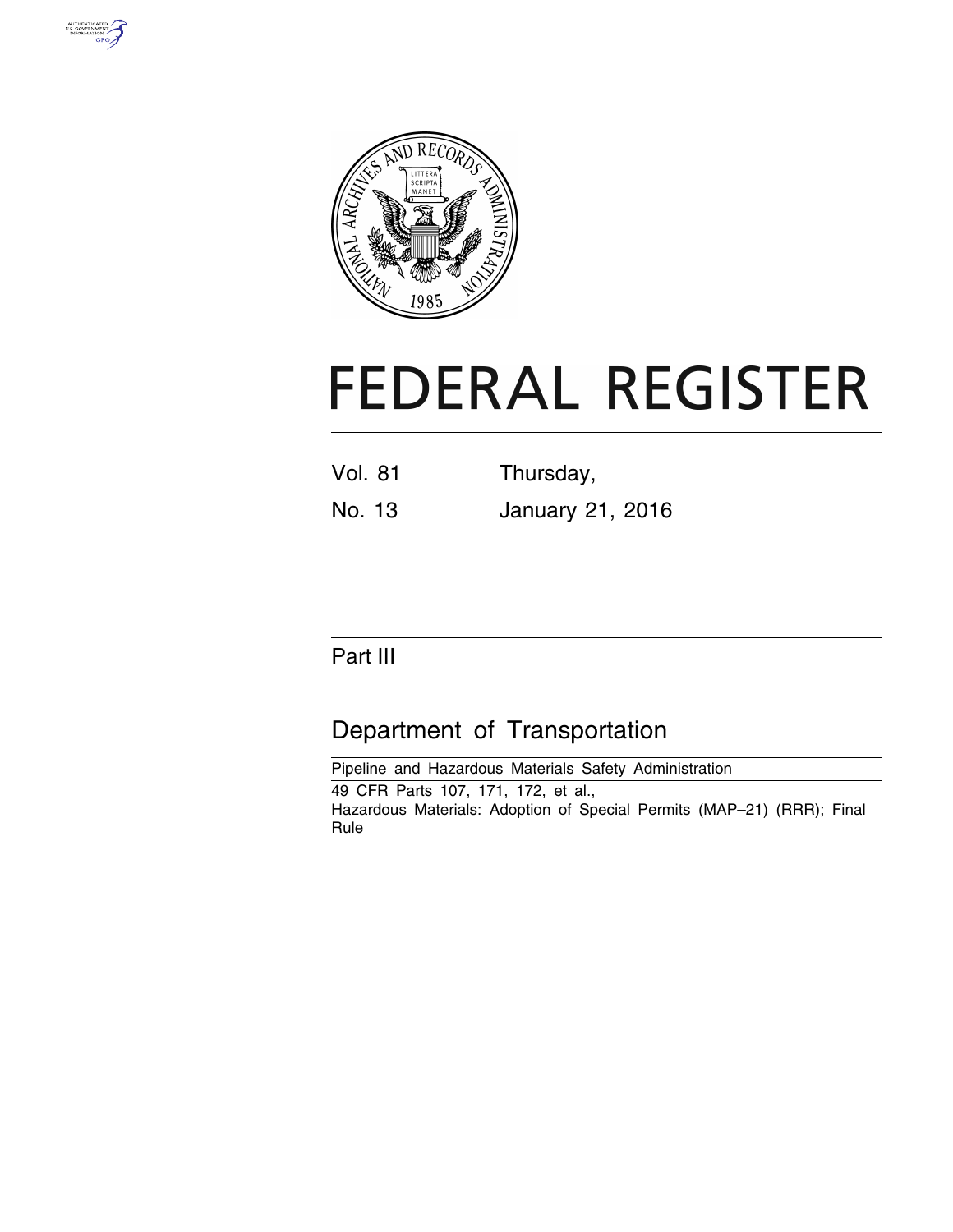#### **DEPARTMENT OF TRANSPORTATION**

#### **Pipeline and Hazardous Materials Safety Administration**

**49 CFR Parts 107, 171, 172, 173, 174, 176, 177, 178, and 180** 

**[Docket No. PHMSA–2013–0042 (HM–233F)]** 

**RIN 2137–AF00** 

#### **Hazardous Materials: Adoption of Special Permits (MAP–21) (RRR)**

**AGENCY:** Pipeline and Hazardous Materials Safety Administration (PHMSA), DOT. **ACTION:** Final rule.

**SUMMARY:** As required by the Moving Ahead for Progress in the 21st Century Act

(MAP–21), the Pipeline and Hazardous Materials Safety Administration is amending the Hazardous Materials Regulations to adopt provisions contained in certain widely-used or long-standing special permits that have an established safety record. The adopted amendments are intended to provide wider access to the regulatory flexibility offered in special permits and eliminate the need for numerous renewal requests. The adopted amendments will also reduce paperwork burdens and facilitate commerce while maintaining an appropriate level of safety. PHMSA conducted an extensive analysis of all active special permits and codified, as appropriate, those special permits deemed suitable in this rulemaking.

**DATES:** *Effective Date:* The final rule will become effective on February 22, 2016. *Voluntary compliance date:* PHMSA

is authorizing voluntary compliance beginning February 22, 2016.

*Delayed compliance date:* Unless otherwise specified, compliance with the amendments adopted in this final rule is required beginning January 23, 2017.

**FOR FURTHER INFORMATION CONTACT:** 

Donald Burger, Office of Hazardous Materials Safety, Approvals and Permits Division, (202) 366–4535, or T. Glenn Foster, Office of Hazardous Materials Safety, Standards and Rulemaking Division, (202) 366–8553, Pipeline and Hazardous Materials Safety Administration, U.S. Department of Transportation, 1200 New Jersey Ave. SE., Washington, DC 20590–0001.

#### **SUPPLEMENTARY INFORMATION:**

#### **Table of Contents**

I. Executive Summary II. Background III. Overview

- A. MAP–21 Legislation
- B. SP Conversion Project Methodology
- C. Petitions for Rulemaking
- D. SP Evaluation Results
- E. SPs Suitable for Adoption
- IV. Public Comments
- A. General/Administrative
- B. Cylinders—General C. Cylinders—Non-Destructive Testing/ Aerosols
- D. Cargo Tanks/Rail Cars/Portable Tanks
- E. Operational Air/Vessel
- F. Operational Highway/Rail/Shipper/ **Other**
- G. Non-Bulk Packaging Specifications/IBCs
- V. Section-by-Section Review by Topic Area A. Cylinders—General
	- B. Cylinders—Non-Destructive Testing/ Aerosols
- C. Cargo Tanks/Rail Cars/Portable Tanks
- D. Operational Air/Vessel
- E. Operational Highway/Rail/Shipper/ Other
- F. Non-Bulk Packaging Specifications/IBCs VI. Regulatory Analyses and Notices
- A. Statutory/Legal Authority for This Rulemaking
- B. Executive Order 12866, Executive Order 13563, Executive Order 13610, and DOT Regulatory Policies and Procedures
- C. Executive Order 13132
- D. Executive Order 13175
- E. Regulatory Flexibility Act, Executive Order 13272, and DOT Procedures and Policies
- F. Paperwork Reduction Act
- G. Regulatory Identifier Number (RIN)
- H. Unfunded Mandates Reform Act
- I. Executive Order 13609 and International Trade Analysis J. Environmental Assessment and NEPA
	- Analysis
- K. Privacy Act
- L. National Technology Transfer and Advancement Act

## List of Subjects

#### **I. Executive Summary**

The Pipeline and Hazardous Materials Safety Administration (PHMSA) is amending the Hazardous Materials Regulations (HMR; 49 CFR parts 171– 180) by adopting requirements contained in 96 existing special permits (SP). These amendments are based on our review of all active SPs as of January 1, 2013, in which we originally identified 98 SPs containing requirements that appear suitable for adoption into the HMR as regulations of general applicability. Other SPs (1,070) were not proposed for adoption into the HMR because we concluded they contain requirements which (1) would not have, or are being applied in a manner which would not have, broad applicability; or (2) have already been adopted into the HMR, are covered by authorizations in the HMR, are being addressed in other rulemakings, or were removed from consideration after receiving public comments submitted in response to the January 30, 2015, notice

of proposed rulemaking (NPRM) in this proceeding.

In the NPRM published in the **Federal Register** on January 30, 2015 [80 FR 5339], we encouraged all interested parties, particularly the holders of currently active SPs, to submit comments regarding the SPs we proposed to adopt into the HMR, the SPs we did not propose to adopt into the HMR, and the impacts, including costs and benefits, of the special permits proposed for incorporation.

#### **II. Background**

PHMSA is amending the Hazardous Materials Regulations (HMR; 49 CFR Parts 171–180) by adopting certain requirements based on existing SPs issued by PHMSA under 49 CFR part 107, subpart B (§§ 107.101 to 107.127). SPs set forth alternative requirements or a variance—to the requirements in the HMR in a way that achieves a safety level at least equal to the safety level required under the regulations, or, when the regulations do not establish a safety level, that is consistent with the public interest. Congress expressly authorized the Secretary of Transportation to issue these variances in the Hazardous Materials Transportation Act of 1975 (49 U.S.C. 5109) as amended.

On July 6, 2013, President Obama signed legislation entitled ''Moving Ahead for Progress in the 21st Century Act (MAP–21).'' Section 33012 of this legislation required PHMSA to review and analyze SPs that have been in continuous effect for a 10-year period to determine which ones may be codified into the HMR.1 The legislation also required PHMSA to issue regulations to adopt any SPs identified as appropriate for adoption in a final rule by October 1, 2015. The legislation provided the following factors to consider during review and analysis to determine suitability for adoption into the HMR:

(1) The safety record of the hazardous materials (hazmat) transported under the SP;

(2) The application of a SP;

(3) The suitability of the provisions in the SP for incorporation into the hazmat regulations; and

(4) Rulemaking activity in related areas.

Prior to the passing of the MAP–21 legislation, PHMSA completed numerous rulemaking actions, through a comprehensive and refined approach, to convert long-standing SPs with an established safety record into the HMR.

<sup>1</sup>Although MAP–21 only required PHMSA evaluate SPs that had been in continuous effect for a 10-year period, PHMSA reviewed all active SPs as of January 1, 2013.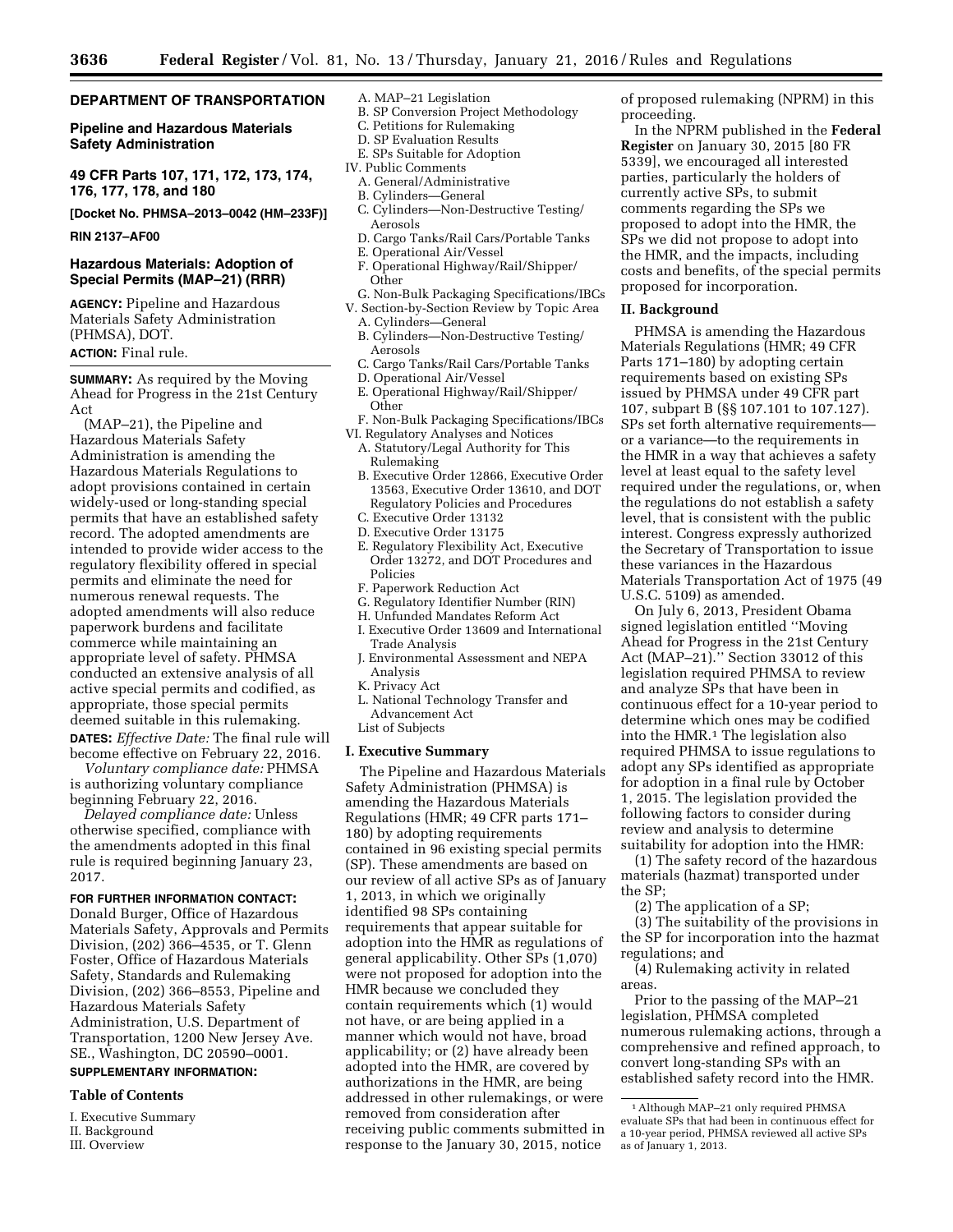Following the passage of the MAP–21 legislation, PHMSA modified its approach to align with the requirements of this legislation. Specifically, PHMSA established terms of reference and baseline criteria for the review of longstanding SPs, created tracking tools to monitor progress, and adopted a methodology and timeline to evaluate SPs.

The January 30, 2015 NPRM provided an overview of the SP Program to date, a detailed review of the requirements of MAP–21 with regard to this initiative, and a comprehensive explanation of the

rationale used to evaluate these SPs both prior to and after the implementation of MAP–21. Furthermore, the NPRM described in detail the SPs that were deemed not suitable for adoption into the HMR along with the corresponding reasoning, and proposed the adoption into the HMR of SPs that were deemed suitable through this review. The amendments adopted from the SPs in this final rule have broad applicability, fit into the scope of the HMR, increase flexibility in transportation, and provide an

equivalent level of safety to that of the current regulations.

#### **III. Overview**

Historically, PHMSA has reviewed widely used or long-standing special permits and adopted those that have an established safety record into the HMR. Since 2008, PHMSA has adopted 94 special permits under various rulemakings into the HMR, reducing the number of holders by 13,947. Rulemakings that stemmed from a special permit are noted in Table 1.

| Docket No.                        | Title                                                                                                                                                                                                              | Purpose                                                                                                                                                                                                                                                                                                                                                                             | Number of<br>permits | <b>Holders</b> |
|-----------------------------------|--------------------------------------------------------------------------------------------------------------------------------------------------------------------------------------------------------------------|-------------------------------------------------------------------------------------------------------------------------------------------------------------------------------------------------------------------------------------------------------------------------------------------------------------------------------------------------------------------------------------|----------------------|----------------|
| PHMSA-2006-25910<br>(HM-218E).    | Miscellaneous Cargo<br>Tank Motor Vehicle and<br>Cylinder Issues; Peti-<br>tions for Rulemaking.                                                                                                                   | Amended the HMR to revise certain requirements<br>applicable to the manufacture, maintenance, and<br>use of DOT and MC specification cargo tank<br>motor vehicles, DOT specification cylinders and<br>UN pressure receptacles.                                                                                                                                                      | 2                    | 15             |
| PHMSA-2008-0005 (HM-<br>$215J$ ). | Revision to Requirements<br>for the Transportation<br>of Batteries and Bat-<br>tery-Powered Devices;<br>and Harmonization with<br>the UN Recommenda-<br>tions, IMDG Code, and<br>ICAO Technical Instruc-<br>tions. | Amended the HMR to maintain alignment with inter-<br>national standards by adopting various amend-<br>ments, including changes to proper shipping<br>names, hazard classes, packing groups, special<br>provisions, packaging authorizations, air transport<br>quantity limitations, and vessel stowage require-<br>ments.                                                           | 3                    | 6              |
| PHMSA-2009-0151 (HM-<br>218F).    | Miscellaneous Amend-<br>ments.                                                                                                                                                                                     | Amended the HMR to make miscellaneous revisions<br>to update and clarify certain regulatory require-<br>ments.                                                                                                                                                                                                                                                                      | 1                    | 1              |
| PHMSA-2009-0289 (HM-<br>233A).    | Incorporation of SPs into<br>Regulations.                                                                                                                                                                          | Amended the HMR to adopt provisions contained in<br>certain widely-used or long-standing SPs that<br>have an established safety record.                                                                                                                                                                                                                                             | 44                   | 510            |
| PHMSA-2010-0017 (HM-<br>245).     | Incorporation of Cargo<br>Tank SPs.                                                                                                                                                                                | Amended the HMR to adopt provisions contained in<br>certain widely-used or long-standing cargo tank<br>SPs that are granted to multiple parties and have<br>established safety records.                                                                                                                                                                                             | 6                    | Over 10,000    |
| PHMSA-2010-0018 (HM-<br>216B).    | Incorporating Rail SPs                                                                                                                                                                                             | Amended the HMR to adopt SPs which authorized<br>an alternative tank car qualification program, ac-<br>ceptance of shipping paper information by voice<br>or electronic data interchange, provide alternative<br>rail car segregation requirements for explosives,<br>alternative tank car design requirements, and al-<br>ternative unloading provisions for coupled tank<br>cars. | 7                    | 250            |
| PHMSA-2010-0201 HM-<br>254.       | Approval and Commu-<br>nication Requirements<br>for the Safe Transpor-<br>tation of Airbag Infla-<br>tors, Airbag Modules,<br>and Seat-belt<br>Pretensioners.                                                      | Amended the HMR applicable to airbag inflators,<br>airbag modules and seat-belt pretensioners by<br>authorizing an alternative review and verification<br>process for these devices, and eliminating the<br>current requirements to have hundreds of these<br>devices approved by PHMSA prior to shipment.                                                                          | $\overline{2}$       | 2,131          |
| PHMSA 2011-0138 (HM<br>218G).     | Miscellaneous Amend-<br>ments (RRR).                                                                                                                                                                               | Amended the HMR by adopting SPs to authorize<br>the transportation by motor vehicle of certain reg-<br>ulated medical wastes, designated as sharps, in<br>non-DOT specification containers fitted into<br>wheeled racks.                                                                                                                                                            | 1                    | 1              |

#### TABLE 1—PREVIOUS RULEMAKING ACTIONS 2

<sup>2</sup>This table represents only published rulemakings since January 1, 2008.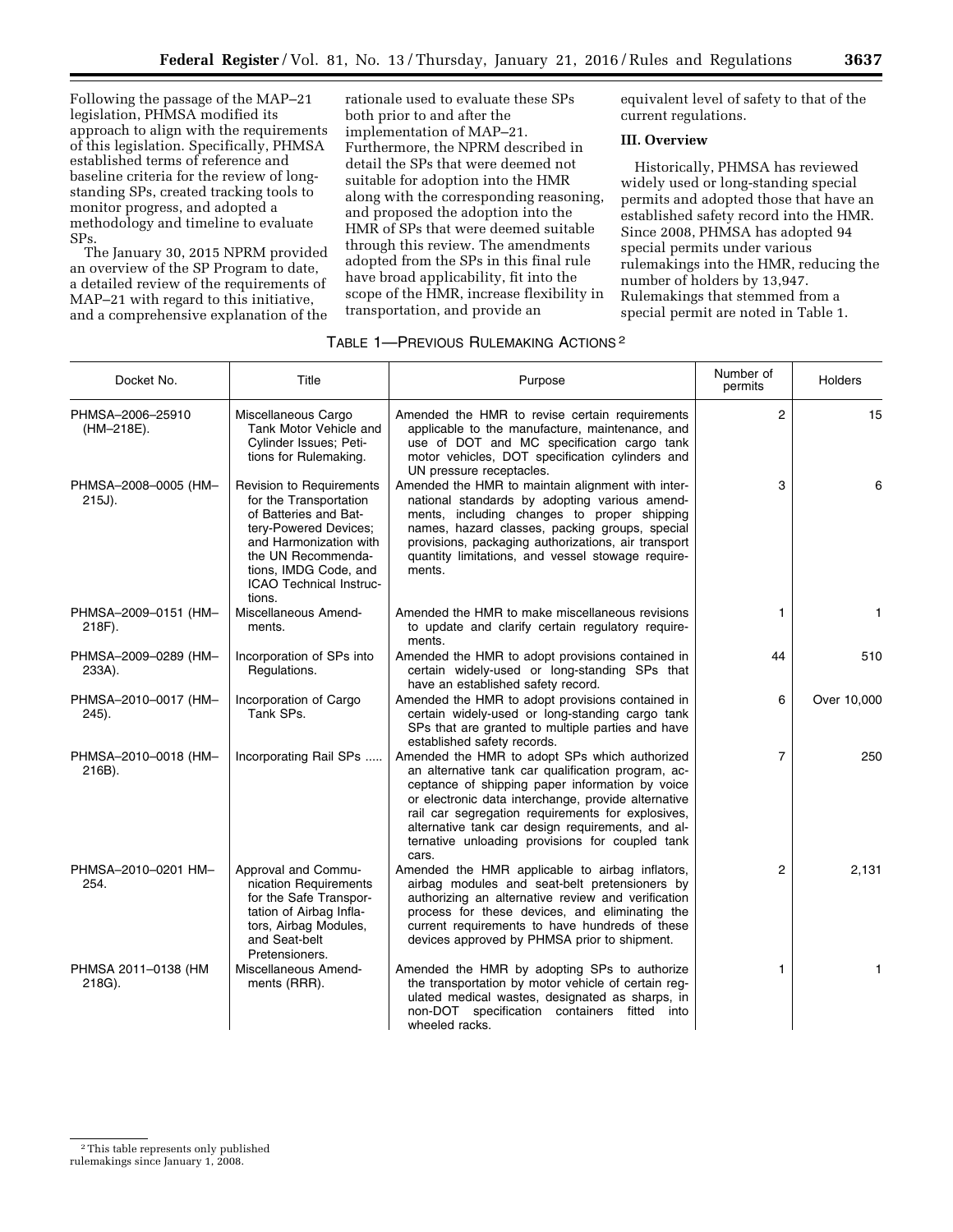| Docket No.                            | Title                                                                               | Purpose                                                                                                                                                                                                                                                                                                                                                                                               | Number of<br>permits | <b>Holders</b> |
|---------------------------------------|-------------------------------------------------------------------------------------|-------------------------------------------------------------------------------------------------------------------------------------------------------------------------------------------------------------------------------------------------------------------------------------------------------------------------------------------------------------------------------------------------------|----------------------|----------------|
| PHMSA-2011-0142 (HM-<br>$219$ ).      | <b>Miscellaneous Petitions</b><br>for Rulemaking (RRR).                             | Amended the HMR to no longer require re-applica-<br>tion for a SP to place the Dangerous Cargo Mani-<br>fest in locations designated by the master of the<br>vessel besides "on or near the bridge" while the<br>vessel is docked in a United States port while<br>cargo unloading, loading, or handling operations<br>are underway and the bridge is unmanned.                                       |                      |                |
| PHMSA-2011-0158 (HM-<br>233C).        | Incorporation of Certain<br>SPs and Competent<br>Authorities into Regula-<br>tions. | Amended the HMR to adopt provisions contained in<br>several SPs that provide greater regulatory flexi-<br>bility. The SPs in this action addressed a variety<br>of alternative provisions, including alternative<br>packaging authorizations for specific hazardous<br>materials (HM), and would eliminate approval re-<br>quirements for variances in the manufacture of fi-<br>berboard packagings. | 18                   | 466            |
| PHMSA-2011-0345 (HM-<br>233D) (NPRM). | Requirements for the<br>Safe Transportation of<br>Bulk Explosives (RRR).            | Proposes to amend the HMR by establishing stand-<br>ards for the safe transportation of bulk explosives.<br>This rulemaking would also be responsive to two<br>petitions (P-1557, P-1583).                                                                                                                                                                                                            | 9                    | 566            |
| Total                                 |                                                                                     |                                                                                                                                                                                                                                                                                                                                                                                                       | 94                   | 13,947         |

#### TABLE 1—PREVIOUS RULEMAKING ACTIONS 2—Continued

#### *A. MAP–21 Legislation*

Section 33012 of the MAP–21 legislation revised section 5117 (f) of the Federal Hazardous Materials Transportation Law. As a result of this legislation, PHMSA was required to review and analyze SPs that have been in effect for 10 years or more and determine which could be converted into regulations. Additionally, PHMSA was required to set parameters for the

review and issue regulations to adopt any SPs identified as appropriate for adoption in a final rule by October 1, 2015. Following publication of this final rule, this process would be completed annually to ensure appropriate SPs are converted into the HMR on a consistent basis.

The legislation also required PHMSA to address other issues related to the SP and approvals regulations and program

processes. Specifically, PHMSA is required to issue regulations on standard operating procedures to support administration of the SP and approval programs. This requirement is being addressed under Docket No. PHMSA 2012–0260 (HM–233E).

Table 2 summarizes the MAP–21 requirements related to the SP program, the corresponding rulemaking actions, and required completion dates:

#### TABLE 2—MAP–21 SUMMARY

| MAP-21 citation | MAP-21 requirement                                                                                                                                                                                                                                                                                                                                                     | Docket No.                                                 | Required completion date                                                              |
|-----------------|------------------------------------------------------------------------------------------------------------------------------------------------------------------------------------------------------------------------------------------------------------------------------------------------------------------------------------------------------------------------|------------------------------------------------------------|---------------------------------------------------------------------------------------|
| Sec. 33012      |                                                                                                                                                                                                                                                                                                                                                                        |                                                            |                                                                                       |
| (a)             | Rulemaking mandate. PHMSA shall issue regulations that<br>establish:                                                                                                                                                                                                                                                                                                   | PHMSA 2012-0260 (HM-<br>233E).                             | Final rule due by 10/01/2014.                                                         |
|                 | (1) Standard operating procedures to support adminis-<br>tration of the SP and approval programs; and<br>(2) Objective criteria to support the evaluation of SP                                                                                                                                                                                                        |                                                            |                                                                                       |
|                 | and approval applications.                                                                                                                                                                                                                                                                                                                                             |                                                            |                                                                                       |
| (b)             | Initial review and analysis of SPs that have been in contin-<br>uous effect for a 10-year period to determine which ones<br>may be converted into the hazmat regulations. Factors to<br>consider:                                                                                                                                                                      | PHMSA-2013-0042 (HM-<br>233F).                             | Review and analysis due by<br>10/01/2013.                                             |
|                 | (1) The safety record of hazmat transported under the<br>SP:                                                                                                                                                                                                                                                                                                           |                                                            |                                                                                       |
|                 | (2) The application of a SP;                                                                                                                                                                                                                                                                                                                                           |                                                            |                                                                                       |
|                 | (3) The suitability of provisions in the SP for incorpora-<br>tion into the hazmat regulations; and<br>(4) Rulemaking activity in related areas.                                                                                                                                                                                                                       |                                                            |                                                                                       |
| (b)             | Rulemaking mandate. Issue regulations to incorporate into<br>the hazmat regulations any SPs identified in the initial re-<br>view and analysis that PHMSA determines are appro-<br>priate for incorporation based on the review factors.                                                                                                                               | PHMSA-2013-0042 (HM-<br>233F).                             | Final rule due by 10/01/2015.                                                         |
| $(C)$           | Ongoing review and analysis of SPs. Not later than 1 year<br>after the date on which a SP has been in continuous ef-<br>fect for a 10-year period, PHMSA shall conduct a review<br>and analysis of that SP to determine whether it may be<br>converted into the hazmat regulations. Factors to con-<br>sider:<br>(1) The safety record of hazmat transported under the | Continuous future rulemaking<br>actions on a yearly basis. | Review and analysis due by<br>10/01/2015 and to be com-<br>pleted on an annual basis. |
|                 | SP;                                                                                                                                                                                                                                                                                                                                                                    |                                                            |                                                                                       |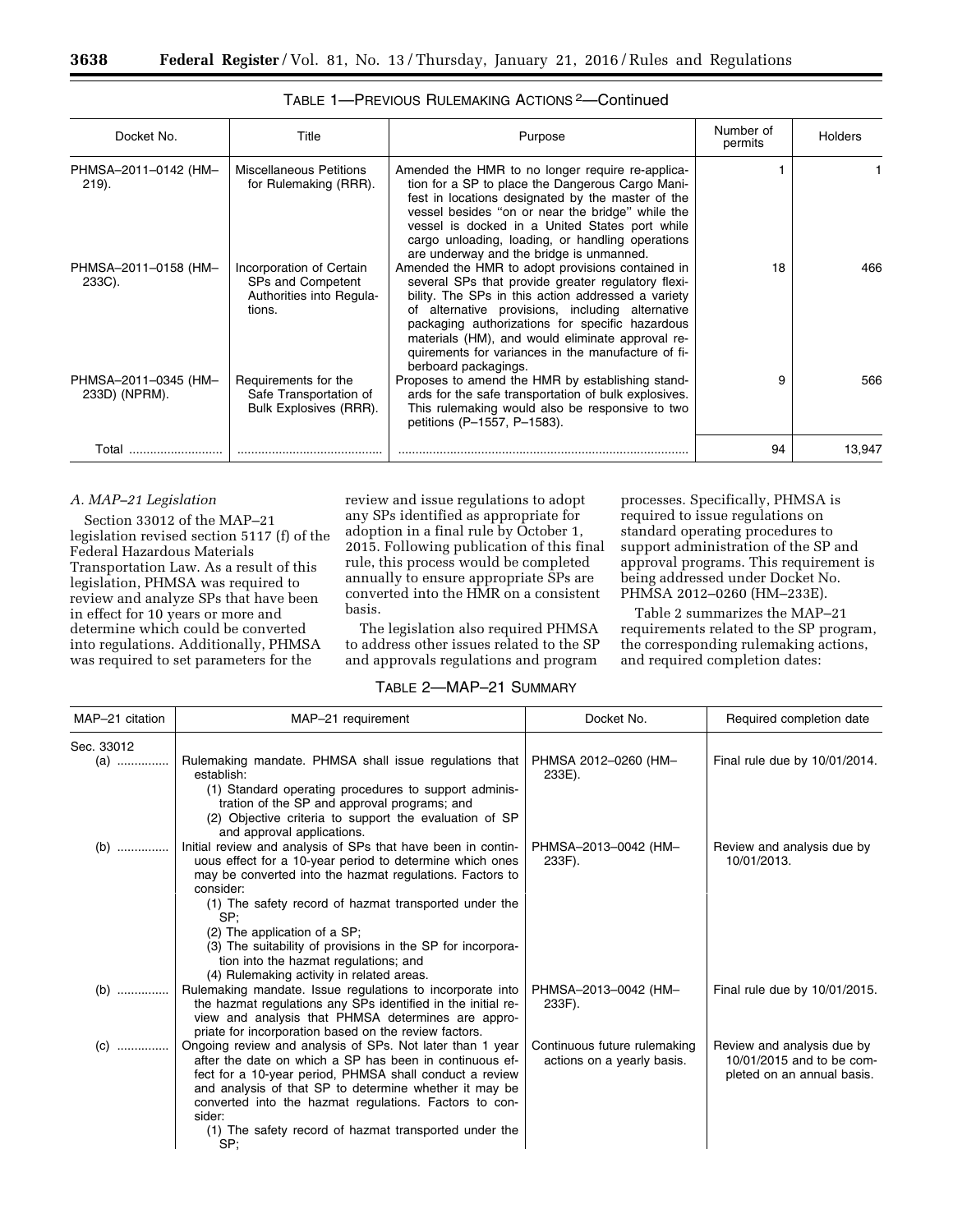| MAP-21 citation | MAP-21 requirement                                                                                                                                                                                                                                                                                                                                                                                                                                                                                                                                               | Docket No.                                                 | Required completion date                                                   |
|-----------------|------------------------------------------------------------------------------------------------------------------------------------------------------------------------------------------------------------------------------------------------------------------------------------------------------------------------------------------------------------------------------------------------------------------------------------------------------------------------------------------------------------------------------------------------------------------|------------------------------------------------------------|----------------------------------------------------------------------------|
| $(d)$           | $(2)$ The application of a SP.<br>(3) The suitability of provisions in the SP for incorpora-<br>tion into the hazmat regulations; and<br>(4) Rulemaking activity in related areas.<br>Rulemaking mandate. After completing the review and anal-<br>ysis of SPs that have been in continuous effect for a 10-<br>year period, PHMSA shall either institute a rulemaking to<br>incorporate the SP into the hazmat regulations or publish<br>in the Federal Register its justification for why the SP is<br>not appropriate for incorporation into the regulations. | Continuous future rulemaking<br>actions on a yearly basis. | Final rule or notice of no rule-<br>making decision due by 10/<br>01/2016. |

#### TABLE 2—MAP–21 SUMMARY—Continued

#### *B. SP Conversion Project Methodology*

As previously stated, PHMSA has routinely analyzed, evaluated, and adopted SPs into the HMR through established procedures for decades. However, the specific provisions

contained in MAP–21 necessitated PHMSA to modify and formalize its approach.

The following table summarizes the different phases of the Special Permits Conversion Project (SPCP). Specifically, this table briefly discusses the efforts of each phase of the project and how the entire project was divided into the two primary stages of analysis and rulemaking. Each phase of the SPCP is described in Table 3.

#### TABLE 3—SPCP METHODOLOGY

| Phase                                        | Description of action                                                                                                                                                                                                                                                                                                                                |
|----------------------------------------------|------------------------------------------------------------------------------------------------------------------------------------------------------------------------------------------------------------------------------------------------------------------------------------------------------------------------------------------------------|
| Analysis:                                    |                                                                                                                                                                                                                                                                                                                                                      |
| Phase<br>1: Development of<br>Methodology.   | The SPCP Management team developed a methodology to consistently evaluate SPs, a system to track<br>this analysis, sub-teams and sub-topic areas used to group similar SPs to be reviewed by the appro-<br>priate subject matter experts, and timelines and milestones.                                                                              |
| Phase 2: Preliminary Analysis                | An initial review of all SPs was conducted. SPs were divided by topics and sub-topics and each transpor-<br>tation regulations specialist was assigned a grouping. These specialists reviewed each permit and made<br>a determination as to an SP's suitability for adoption into the HMR based on quidance provided by the<br>SPCP Management team. |
| Phase 3: Mentor Review                       | The members of the SPCP Management were assigned topics and conducted a second review of the SPs<br>deemed either not suitable or flagged for further review.                                                                                                                                                                                        |
| Phase 4: Team Analysis                       | PHMSA then established rulemaking teams for each topic composed of a team leader, mentor, and team<br>members from each PHMSA Division and our modal partners. These teams then conducted a second<br>review of those SPs deemed suitable and those flagged for follow-up.                                                                           |
| Rulemaking:                                  |                                                                                                                                                                                                                                                                                                                                                      |
|                                              | For SPs deemed suitable, the team drafted regulatory text along with preamble language justifying inclu-<br>sion into the HMR. The finalized draft of each topic was then submitted to the SPCP Management team<br>for final review.                                                                                                                 |
| Phase 6: Consolidate Rule-<br>making.        | Following review by the SPCP Management team, the topic rulemakings were then combined into a mas-<br>ter draft along with additional preamble language, regulatory analysis, and information collection activi-<br>ties.                                                                                                                            |
| Phase 7: Rulemaking Coordi-<br>nation.       | The master draft created was then vetted throughout the agency and with our modal partners. In addition,<br>the rulemaking was coordinated with the Office of the Secretary of Transportation and the Office of Man-<br>agement and Budget.                                                                                                          |
| Phase 8: Rulemaking Publica-<br>tion.        | Following concurrence from all entities, PHMSA submitted the NPRM to the Federal Register for publica-<br>tion.                                                                                                                                                                                                                                      |
| Phase 9: Final Analysis and<br>Coordination. | The draft Final Rule was then vetted throughout the agency and with our modal partners. In addition, the<br>rulemaking was coordinated with the Office of the Secretary of Transportation and the Office of Manage-<br>ment and Budget.                                                                                                              |
| Phase 10: Final Rulemaking<br>Publication.   | Following concurrence from all entities, PHMSA submitted this Final Rule to the Federal Register for pub-<br>lication.                                                                                                                                                                                                                               |

PHMSA grouped each special permit into one of six topic areas, based on the utility of the special permit. These topic areas were established to reflect the

main utility and purpose of the SP. These topic areas of the SPs, an overview of each topic area, and the affected number of SP holders are detailed in Table 4.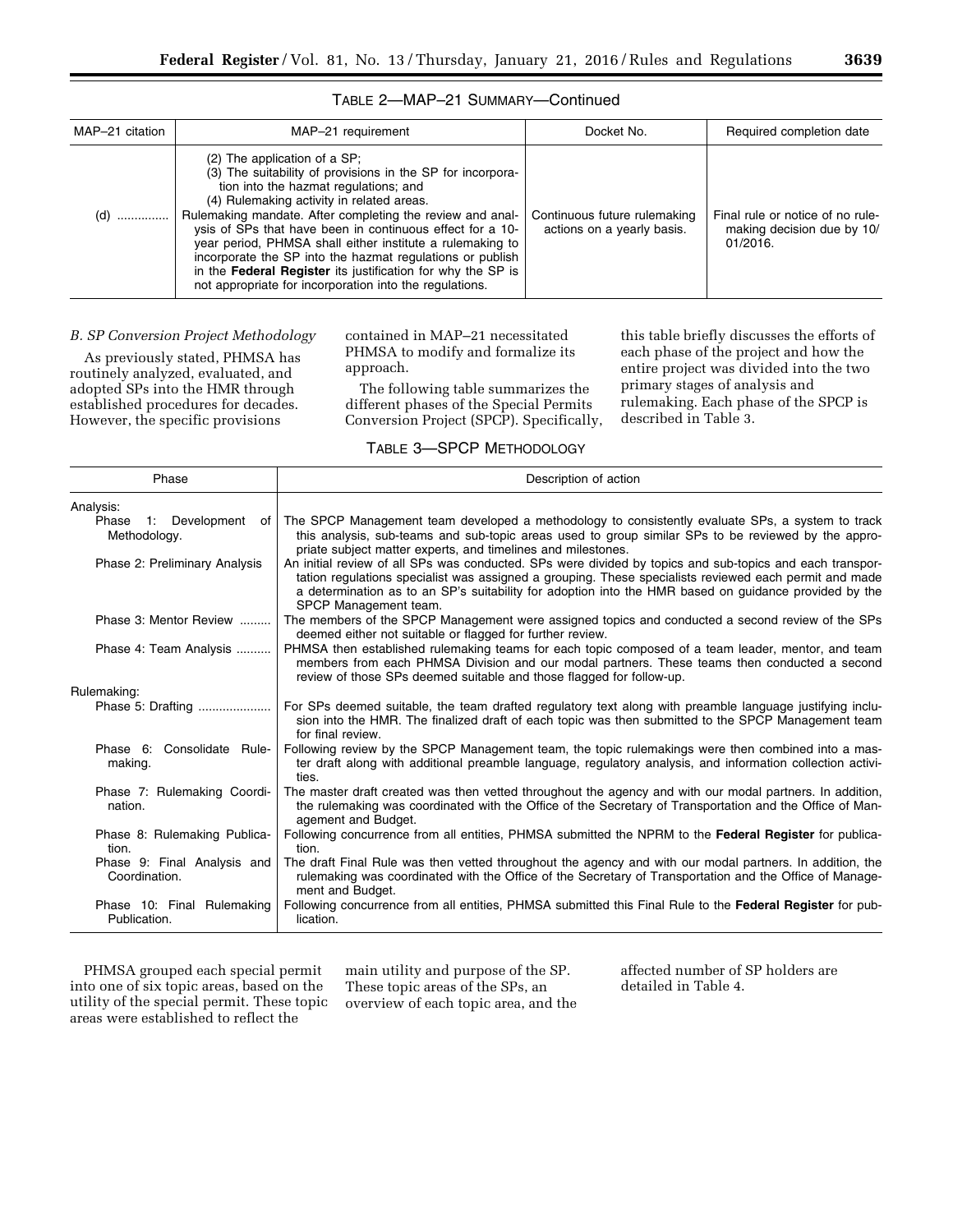| Topic                                  | Overview                                                                                                                                                                                                                                                                                                                                                            | <b>Holders</b><br>(total #<br>in grouping) |
|----------------------------------------|---------------------------------------------------------------------------------------------------------------------------------------------------------------------------------------------------------------------------------------------------------------------------------------------------------------------------------------------------------------------|--------------------------------------------|
|                                        | The SPs pertaining to cylinders that are adopted into the HMR in this final rule pro-                                                                                                                                                                                                                                                                               | 721                                        |
| Cylinders-NDT/Aerosols <sup>3</sup>    | vide exceptions to existing general cylinder requirements.<br>The SPs pertaining to acoustic emission (AE) and ultrasonic examination (UE) test-<br>ing of cylinders and to aerosols that are adopted into the HMR in this final rule<br>provide exceptions to existing cylinder requirements specific to cylinder non-de-<br>structive testing (NDT) and aerosols. | 396                                        |
| Cargo Tanks/Rail Cars/Portable Tanks   | The SPs pertaining to cargo tanks, rail cars, and portable tanks that are adopted<br>into the HMR in this final rule provide exceptions to existing cargo tanks, rail<br>cars, and portable tanks requirements.                                                                                                                                                     | 321                                        |
|                                        | The SPs pertaining to operational issues for aircraft or vessel transportation that<br>are adopted into the HMR in this final rule provide exceptions to existing require-<br>ments for vessel and aircraft shipments.                                                                                                                                              | 207                                        |
| Operational Highway/Rail/Shipper/Other | The SPs pertaining to operational issues for highway or rail transport, shipper re-<br>quirements, and other general areas that are adopted into the HMR in this final<br>rule provide exceptions to existing highway and rail operations, shipper, and<br>other general requirements.                                                                              | 1.226                                      |
| Non-Bulk Packaging Specifications/IBCs | The SPs pertaining to non-bulk packagings, IBCs, and packaging specifications<br>that are adopted into the HMR in this final rule provide certain exceptions to the<br>packaging specification requirements.                                                                                                                                                        | 820                                        |
| Total                                  |                                                                                                                                                                                                                                                                                                                                                                     | 3,691                                      |

#### TABLE 4—TOPIC OVERVIEW

#### *C. Petitions for Rulemaking*

PHMSA considered several petitions for rulemaking submitted in accordance with § 106.105. The petitions are discussed as follows:

#### P–1607

The Council on the Safe Transportation of Hazardous Articles (COSTHA) submitted a petition for rulemaking under P–1607 which PHMSA accepted and proposed in the January 30, 2015 NPRM. The purpose of this petition for rulemaking was to adopt the provisions of SP 11458 authorizing display packs of consumer commodities that exceed the 30 kg gross weight limitation prescribed for limited quantity packages. See the discussions in §§ 171.8 and 173.56 under the ''Operational Highway/Rail/Shipper/ Other'' heading of this rulemaking.

#### P–1608

The Truck Trailer Manufacturers Association (TTMA) submitted a petition for rulemaking under P–1608 to adopt the provisions of SP 11903 into the HMR. Under P–1608, TTMA petitioned that PHMSA adopt standards for the construction and use of fiber reinforced plastic (FRP) cargo tanks. Currently, these tanks are constructed under SP 11903 and used under party status to SP 9166. Other special permits

also address these standards but PHMSA did not propose to adopt them in the NPRM because a uniform standard for FRP cargo tanks that is ready for adoption does not exist. However, PHMSA is working to develop a uniform standard for FRP cargo tanks, which we will address in a future rulemaking.

#### P–1610

COSTHA submitted a petition for rulemaking under P–1610 to adopt the provisions of SP 11110 into the HMR. This SP authorizes cargo aircraft operators to stow Division 1.4S and Class 8, PG III materials in inaccessible cargo locations in excess of the limitations specified in § 175.75(c). This petition has been accepted by PHMSA for consideration in a future rulemaking as more time is needed to research the potential impact of changes to § 175.75 and to coordinate this review with the appropriate parties, including our modal partners.

#### P–1611

COSTHA submitted a petition for rulemaking under P–1611 to adopt the provisions of SP 11470 into the HMR. This SP authorizes the transportation in commerce of shrink-wrapped pallets containing packages of waste ORM–D materials with the word ''WASTE''

#### TABLE 5—SPCP CODE KEY

marked on the outside of the pallet instead of each individual box. This petition was accepted by PHMSA and is being adopted as proposed in this final rule. See the discussion in § 173.12 under the ''Operational Highway/Rail/ Shipper/Other'' heading of this preamble.

#### *D. SP Evaluation Results*

PHMSA is committed to the SP adoption process established by Congress in MAP–21. To ensure that changes made under this action are as efficient and effective as possible, PHMSA solicited input from its stakeholders. We used several tables throughout the NPRM to identify SPs suitable for adoption and those that were deemed not suitable. As required by MAP–21, the initial review and analysis of SPs considered the following factors:

• The safety record of hazardous materials transported under the SP;

• The application of a SP; • The suitability of provisions in the SP for adoption into the HMR; and

• Rulemaking activity in related areas.

Based on these factors, PHMSA developed and assigned codes representing its reasoning for adopting or not adopting certain SPs into the regulations. Table 5 explains each code.

| Code   | Title                 | Explanation                          |
|--------|-----------------------|--------------------------------------|
| Code 1 | Suitable for Adoption | <b>SPs</b><br>suitable for adoption. |

<sup>3</sup>For the purposes of this rulemaking Non-Destructive Testing (NDT) includes Ultrasonic

Examination (UE) and Acoustic Emission (AE).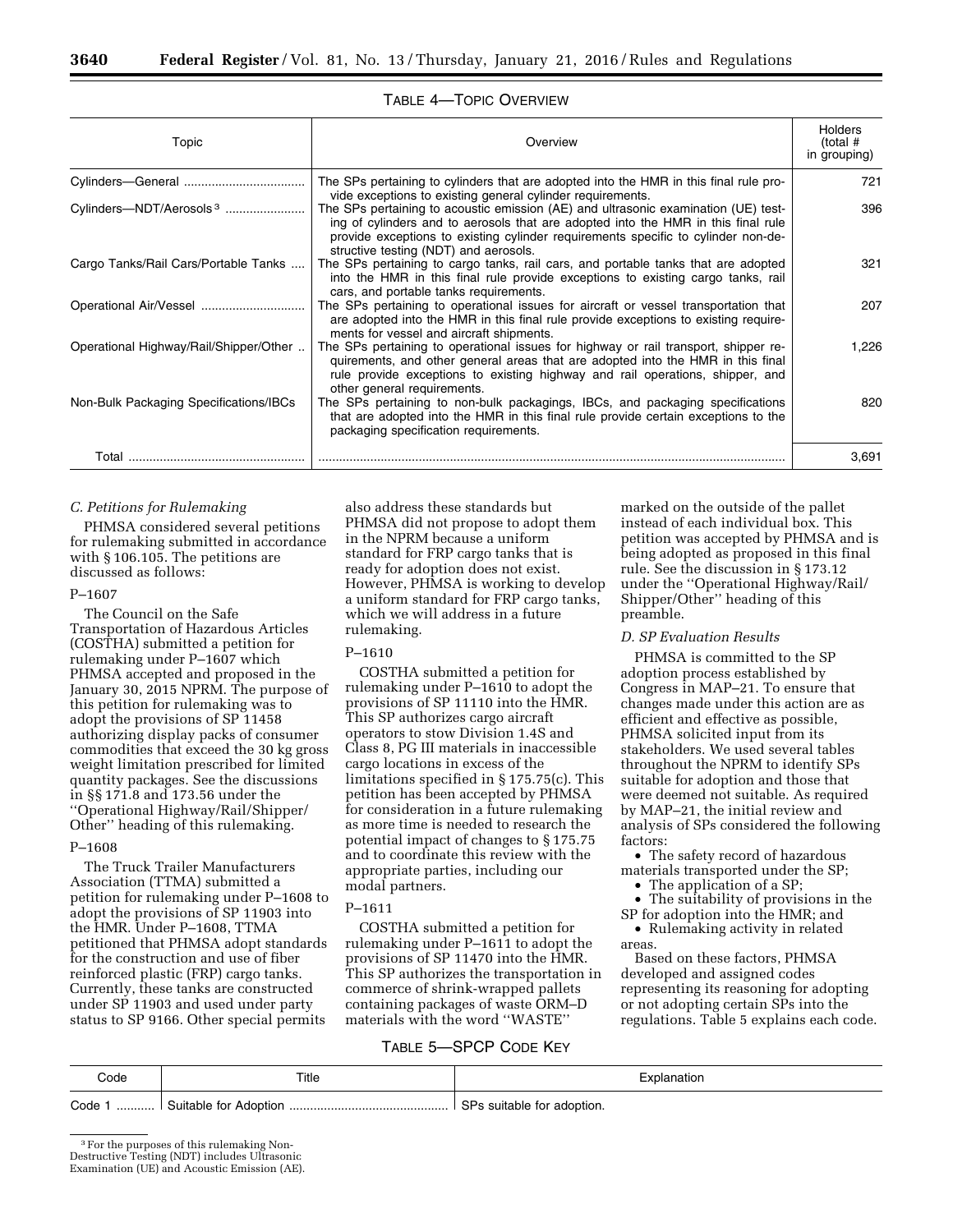| Code                | Title                                                                                                                                                           | Explanation                                                                                                                                                                                                                                                                                                                                                                                                                                                                                                                                                                                       |
|---------------------|-----------------------------------------------------------------------------------------------------------------------------------------------------------------|---------------------------------------------------------------------------------------------------------------------------------------------------------------------------------------------------------------------------------------------------------------------------------------------------------------------------------------------------------------------------------------------------------------------------------------------------------------------------------------------------------------------------------------------------------------------------------------------------|
| Code 2   <br>Code 3 | Not Suitable for Adoption: The application of the<br>SP.<br>Not Suitable for Adoption: The suitability of the<br>provision in the SP for adoption into the HMR. | SPs not suitable because of the manner in which applied. Because the<br>purpose of the MAP-21 directive was to reduce need for SPs where<br>widely-used, many of these SPs were not considered suitable for adop-<br>tion because of their application; <i>i.e.</i> , they were not widely-used, were<br>too technical in nature, or were too specific to a SP holder. This Code<br>was applied to both single and multiple holders of SPs.<br>SPs not suitable for adoption because of the lack of broad applicability.<br>Similar to Code 2, many of these SPs were not considered suitable for |
| Code 4              | Not Suitable for Adoption: Rulemaking activity in                                                                                                               | adoption because of the specificity of the SP. The terms of these SPs<br>often included an inability to provide the same exception in a broad man-<br>ner applicable to certain geographical locations or safety controls. This<br>Code was also applied to both single and multiple holders of SPs.<br>SPs being addressed in other rulemakings.                                                                                                                                                                                                                                                 |
|                     | related areas.                                                                                                                                                  |                                                                                                                                                                                                                                                                                                                                                                                                                                                                                                                                                                                                   |
| Code 5              | Already adopted or otherwise covered under cur-<br>rent regulations.                                                                                            | SPs already adopted or authorizations already specified in the current<br>HMR. For example, these SPs will be terminated as they are no longer<br>necessary since the provisions contained within have already been<br>adopted or have been covered under current regulations.                                                                                                                                                                                                                                                                                                                    |

#### TABLE 5—SPCP CODE KEY—Continued

The SPCP evaluated 1,168 permits that represented 3,691 holders of SPs that were active on January 1, 2013. Once the evaluation segment of the SPCP was completed, PHMSA identified 98 active SPs that were suitable for adoption in this proceeding. Since that time, SP–14422 has become no longer active and its provisions are not adopted in this final rule.

Additionally, SP 4850 is not adopted in this final rule based on concerns that certain elements in its codification no longer communicated the exceptions from the HMR provided by the SP. Thus, we believe any additional burden not proposed in the January 30, 2015 NPRM would require notice and comment

#### Adoption of the 96 SPs in this final rule will impact 832 SP holders as indicated in Table 6. The SPs adopted in this rulemaking represent an approximate 8% reduction in the number of active SPs and an approximate 23% reduction in the number of holders of those SPs as indicated in Table 6.

#### TABLE 6—SPCP IMPACT

|                                                           | SPs                 | Holders                |
|-----------------------------------------------------------|---------------------|------------------------|
| <b>Total Number Evaluated</b><br><b>Percent Reduction</b> | 96<br>.168<br>8.22% | 832<br>3.691<br>22.54% |

When combined with previous regulatory efforts to adopt SPs into the HMR, the impact is increased to 190 total SPs adopted since 2008, affecting 14,779 holders of SPs as indicated in Table 7.

| TABLE 7-SPS ADOPTED AND AFFECTED HOLDERS |  |  |
|------------------------------------------|--|--|
|------------------------------------------|--|--|

|       | SPs      | Holders       |
|-------|----------|---------------|
|       | 94<br>96 | 13.947<br>832 |
| Total | 190      | 14.779        |

It is PHMSA's intent to annually review all SPs that have been in effect for more than 10 years. Further, PHMSA's ongoing review and analysis of SPs will use the same methodology and tools as in this proceeding. PHMSA anticipates that future analysis and review will be more streamlined due to the reduction in the number of SPs to be evaluated and the experience gained through this evaluation.

#### *E. SPs Suitable for Adoption*

The original analysis phase of the SPCP NPRM identified 98 SPs (728 holders) that were deemed suitable for adoption. Further, the analysis phase identified 1,070 SPs that were deemed not suitable for adoption. Please see the January 30, 2015 NPRM for more information on the SPs deemed not suitable, their assigned topic area, a summary of the permit, the number of SP holders, and each corresponding denial code. In this final rule, Table 8

summarizes the SPs deemed suitable, their assigned topic area, a summary of the permit, and the number of holders of SPs. The difference in the number of holders in the NPRM (728) and this final rule (832) are due to seven SPs proposed for adoption in the NPRM that are not being adopted in this final rule and four SPs that were not proposed for adoption in the NPRM that are being adopted in this final rule. All suitable SPs (96) ultimately adopted were deemed to be Code 1 and are adopted in this final rule.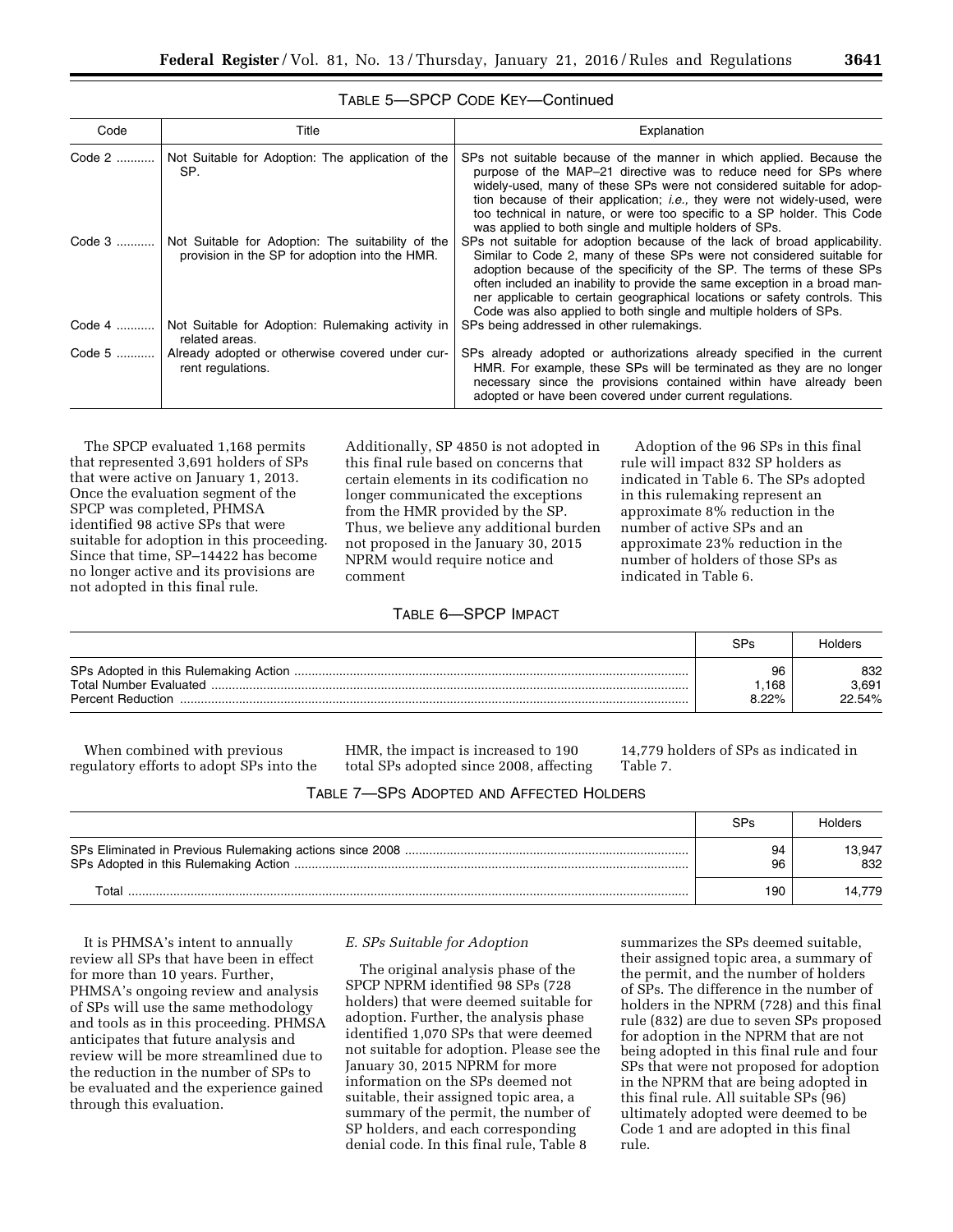۲

| Permit No. | Category                          | Summary                                                                                                                                                                                                                                                                                                                                                                                                                                                                                                                                                                                                  | Holders |
|------------|-----------------------------------|----------------------------------------------------------------------------------------------------------------------------------------------------------------------------------------------------------------------------------------------------------------------------------------------------------------------------------------------------------------------------------------------------------------------------------------------------------------------------------------------------------------------------------------------------------------------------------------------------------|---------|
|            |                                   | <b>Cylinders General</b>                                                                                                                                                                                                                                                                                                                                                                                                                                                                                                                                                                                 |         |
| SP6530     | Cylinders General                 | Authorizes transportation in commerce of hydrogen and mixtures of hydro-<br>gen with helium, argon or nitrogen, in certain cylinders filled to 110% of                                                                                                                                                                                                                                                                                                                                                                                                                                                   | 26      |
| SP8074     | Cylinders General                 | their marked service pressures.<br>Authorizes transportation in commerce of certain flammable and non-flam-<br>mable gases in DOT specification 3E cylinders measuring 2 inches in di-                                                                                                                                                                                                                                                                                                                                                                                                                   | 5       |
| SP12084    | Cylinders General                 | ameter by 12 inches long without a safety relief device.<br>Authorizes use of certain DOT specification 4B, 4BA, or 4BW cylinders,<br>which are protected externally by a suitable corrosion-resistant coating<br>(such as galvanizing or painting), for transportation in commerce of cer-<br>tain gases when retested and marked in accordance with the require-<br>ments specified in $\S 180.209(e)$ . In lieu of a 5 year periodic hydrostatic<br>test, or testing in accordance with $\S 173.213(c)(2)$ , the prescribed cyl-<br>inders may be retested and marked in accordance with §180.209(e). | 1       |
| SP12301    | Cylinders General                 | Authorizes transportation in commerce of chloropicrin and methyl bromide<br>mixtures in a DOT specification 4BW cylinder having a capacity greater<br>than that specified in $\S$ 173.193(b).                                                                                                                                                                                                                                                                                                                                                                                                            | 8       |
| SP12782    | Cylinders General                 | Authorizes transportation in commerce of certain DOT specification cyl-<br>inders, containing Divisions 2.1, 2.2 or 2.3 materials, equipped with plas-<br>tic valve protection caps.                                                                                                                                                                                                                                                                                                                                                                                                                     | 5       |
| SP13318    | Cylinders General                 | Authorizes transportation in commerce of DOT specification 39 cylinders of<br>75 cubic inches or less volume, except as specified, for transportation in<br>commerce of certain hazardous materials.                                                                                                                                                                                                                                                                                                                                                                                                     | 2       |
| SP13544    | Cylinders General                 | Authorizes transportation in commerce of DOT specification 4BA240 cyl-<br>inders containing liquefied petroleum gas (LPG) and/or residue of LPG<br>without hazard warning labels when transported in a closed transport ve-<br>hicle that is placarded.                                                                                                                                                                                                                                                                                                                                                  | 1       |
| SP13599    | Cylinders General                 | Authorizes transportation in commerce of certain Division 2.2 materials in<br>certain DOT specification seamless steel cylinders.                                                                                                                                                                                                                                                                                                                                                                                                                                                                        | 1       |
| SP14251    | Cylinders General                 | Authorizes transportation in commerce of overpacked cylinders containing<br>Class 2 materials with CGA C-7 neck ring labels in lieu of the standard<br>label.                                                                                                                                                                                                                                                                                                                                                                                                                                            | 6       |
| SP14419    | Cylinders General                 | Authorizes transportation in commerce of pyrophoric liquid n.o.s. in DOT<br>specification 3AL cylinders that are not authorized for that material.                                                                                                                                                                                                                                                                                                                                                                                                                                                       | 3       |
| SP14937    | Cylinders General                 | Authorizes transportation in commerce of certain cylinders that have re-<br>qualification markings on a label embedded in epoxy in lieu of stamping<br>for the transportation of various refrigerant gases.                                                                                                                                                                                                                                                                                                                                                                                              | 1       |
|            |                                   | <b>Cylinders-NDT/Aerosols</b>                                                                                                                                                                                                                                                                                                                                                                                                                                                                                                                                                                            |         |
| SP7951     | Cylinders-NDT/Aerosols            | Authorizes transportation in commerce of certain aerosols containing Divi-<br>sion 2.2 materials, with a charge pressure not exceeding 150 psig at 75<br>°F when shipped in a refrigerated state.                                                                                                                                                                                                                                                                                                                                                                                                        | 5       |
| SP8786     | Cylinders-NDT/Aerosols            | Authorizes transportation in commerce of limited quantities of compressed<br>gases, Division 2.2, in accumulators which deviate from the required<br>retest parameters.                                                                                                                                                                                                                                                                                                                                                                                                                                  | 6       |
|            | SP11296    Cylinders-NDT/Aerosols | Authorizes transportation in commerce of certain waste aerosol cans con-<br>taining flammable gas propellants, including isobutane and propane,<br>overpacked in a UN1A2 steel drum or a UN1H2 plastic drum for disposal                                                                                                                                                                                                                                                                                                                                                                                 | 128     |
| SP12573    | Cylinders-NDT/Aerosols            | Authorizes manufacture, marking, sale and use of a non-refillable, non-<br>DOT specification inside metal container conforming with regulations ap-<br>plicable to DOT specification 2Q, for transportation in commerce of cer-<br>tain hazardous materials.                                                                                                                                                                                                                                                                                                                                             | 1       |
| SP12995    | Cylinders-NDT/Aerosols            | Authorizes transportation in commerce of certain DOT 2Q specification,<br>non-refillable containers containing polyurethane foam or foam compo-<br>nents that will be tested by other means in lieu of subjecting each con-<br>tainer to a hot water bath.                                                                                                                                                                                                                                                                                                                                               | 1       |
| SP13581    | Cylinders-NDT/Aerosols            | Authorizes transportation in commerce of insecticide aerosol fogger in non-<br>DOT specification non-refillable inside containers.                                                                                                                                                                                                                                                                                                                                                                                                                                                                       | 1.      |
| SP13601    | Cylinders-NDT/Aerosols            | Authorizes manufacture, marking, sale and use of non-DOT specification<br>containers for transportation in commerce of certain non-flammable<br>aerosols containing foodstuffs at pressures exceeding those authorized.                                                                                                                                                                                                                                                                                                                                                                                  | 1       |
| SP14429    | Cylinders-NDT/Aerosols            | Authorizes transportation in commerce of a DOT specification 2P non-refill-<br>able aluminum in-side container which has been leakage tested by an<br>automated in-line pressure check in lieu of the hot water bath specified                                                                                                                                                                                                                                                                                                                                                                           | 2       |
| SP14440    | Cylinders-NDT/Aerosols            | in the HMR.<br>Authorizes transportation in commerce of Division 2.1 aerosols in certain<br>non-refillable containers which have been tested by an alternative meth-                                                                                                                                                                                                                                                                                                                                                                                                                                     | 1       |
| SP14503    | Cylinders-NDT/Aerosols            | od in lieu of the hot water bath test.<br>Authorizes transportation in commerce of aerosol foodstuffs in a non-refill-<br>able metal container similar to DOT specification 2P and 2Q.                                                                                                                                                                                                                                                                                                                                                                                                                   | 1.      |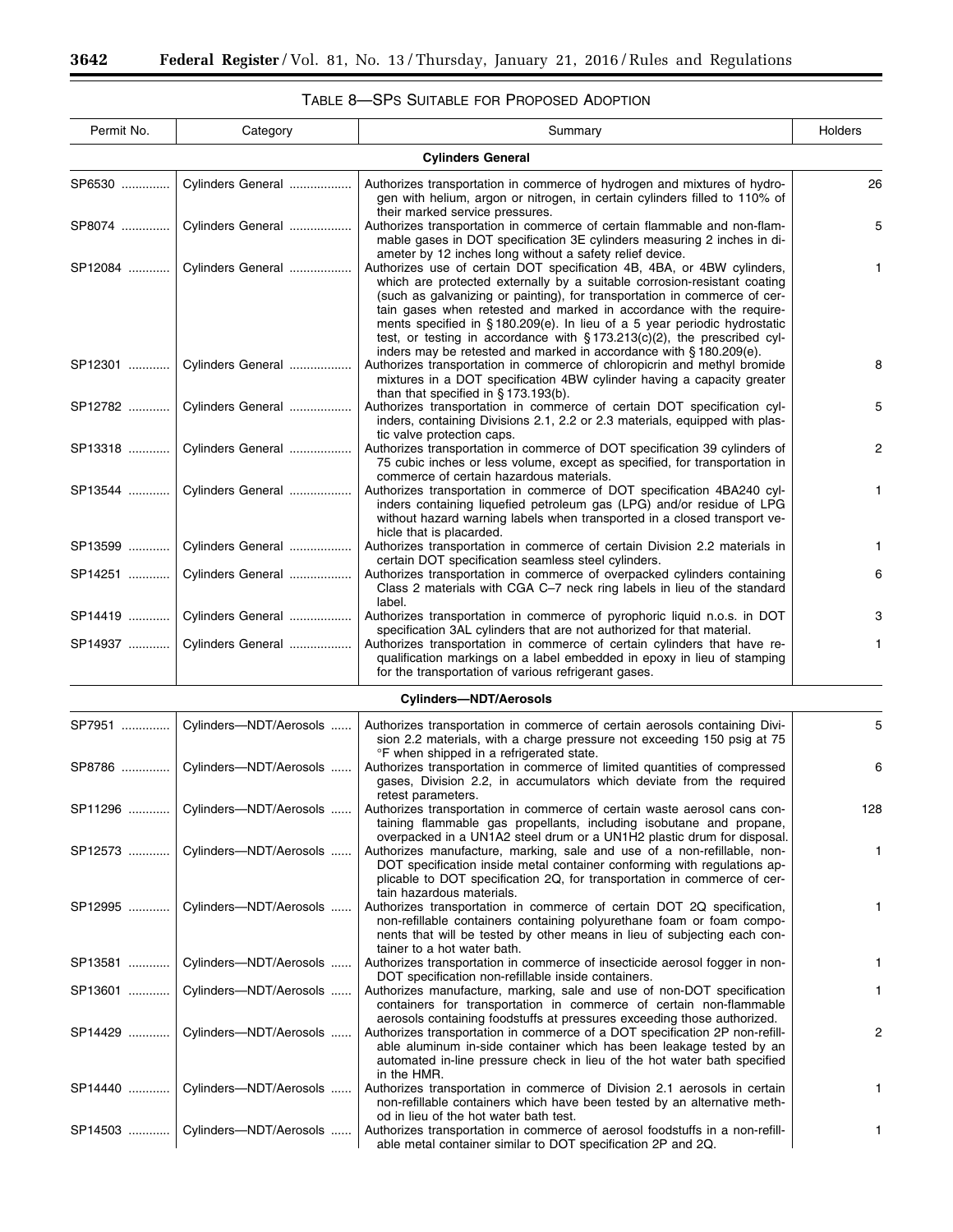### TABLE 8—SPS SUITABLE FOR PROPOSED ADOPTION—Continued

| Permit No. | Category                                   | Summary                                                                                                                                                                                                                                                                                                                                                                                                                                            | Holders |
|------------|--------------------------------------------|----------------------------------------------------------------------------------------------------------------------------------------------------------------------------------------------------------------------------------------------------------------------------------------------------------------------------------------------------------------------------------------------------------------------------------------------------|---------|
| SP14544    | Cylinders-NDT/Aerosols                     | Authorizes transportation in commerce of Division 2.1 and 2.2 hazardous<br>materials in certain non-DOT specification and DOT specification non-re-<br>fillable aerosol containers which have been tested by an alternative<br>method in lieu of the hot water bath test.                                                                                                                                                                          | 1       |
| SP14623    | Cylinders-NDT/Aerosols                     | Authorizes manufacture, marking, sale, and use of a bag-on-valve, non-re-<br>fillable, aerosol container which has been tested by an alternative meth-<br>od in lieu of the hot water bath test. In lieu of the hot water bath, each<br>container must be subject to an automated pressure test on the line.                                                                                                                                       | 1       |
| SP14625    | Cylinders-NDT/Aerosols                     | Authorizes transportation in commerce of aerosols in certain non-refillable<br>containers which have been tested by an alternative method in lieu of<br>the hot water bath test. In lieu of the hot water bath, each container will<br>be subject to an automated pressure test on the line.                                                                                                                                                       | 1       |
| SP14627    | Cylinders-NDT/Aerosols                     | Authorizes transportation in commerce of aerosols in certain non-refillable<br>containers which have been tested by an alternative method in lieu of<br>the hot water bath test. In lieu of the hot water bath, each container<br>must be subject to an automated pressure test on the line.                                                                                                                                                       | 1       |
| SP14723    | Cylinders-NDT/Aerosols                     | Authorizes transportation in commerce of aerosols containing a Division<br>2.2 compressed gas in certain non-refillable aerosol containers which<br>are not subject to the hot water bath test.                                                                                                                                                                                                                                                    | 1.      |
| SP14724    | Cylinders-NDT/Aerosols                     | Authorizes transportation in commerce of an aerosol in certain non-refill-<br>able containers which have been tested by an alternative method in lieu<br>of the hot water bath test. In lieu of the hot water bath, each container<br>will be subject to an automated in-line pressure test.                                                                                                                                                       | 1.      |
| SP14786    | Cylinders-NDT/Aerosols                     | Authorizes transportation in commerce of DOT specification 2P and 2Q<br>aluminum non-refillable inside containers which are leak tested by an<br>automated in-line pressure check in lieu of the hot water bath specified<br>in the HMR.                                                                                                                                                                                                           | 1       |
| SP14842    | Cylinders-NDT/Aerosols                     | Authorizes transportation in commerce of consumer commodity (pressur-<br>ized by nitrogen, compressed) and aerosols, non-flammable, (each not<br>exceeding 1 L capacity) in DOT specification 2P non-refillable aluminum<br>inside containers which have been tested by an alternative method in<br>lieu of the hot water bath test. In lieu of the hot water bath, each con-<br>tainer will be subject to an automated pressure test on the line. | 1       |
| SP14887    | Cylinders--- NDT/Aerosols                  | Authorizes transportation of aerosols and consumer commodities in com-<br>merce of DOT specification 2P and 2Q metal non-refillable inside con-<br>tainers and non-DOT specification metal inside containers which are leak<br>tested by an automated in-line pressure check in lieu of the hot water<br>bath specified in the HMR.                                                                                                                | 2       |
| SP14953    | Cylinders-NDT/Aerosols                     | Authorizes transportation in commerce of DOT specification 2Q non-refill-<br>able aluminum inside containers which have been leakage tested by an<br>100% automated in-line pressure check in lieu of the hot water bath test.                                                                                                                                                                                                                     | 1.      |
| SP15135    | Cylinders-NDT/Aerosols                     | Authorizes transportation in commerce of certain DOT 2P non-refillable<br>metal containers (containing a laminate bag on valve system) which are<br>leak tested by an automated in-line pressure check in lieu of the re-<br>quired hot water bath test.                                                                                                                                                                                           | 1       |
| SP15265    | Cylinders-NDT/Aerosols                     | Authorizes manufacture, mark, sale and use of non-DOT specification bag-<br>on-valve spray packaging similar to an aerosol container without requir-<br>ing the hot water bath test conforming with all regulations applicable to a<br>DOT specification 2P or 2Q, except as specified herein, for the transpor-<br>tation in commerce of certain hazardous materials.                                                                             | 1       |
| SP15427    | Cylinders--- NDT/Aerosols                  | Authorizes manufacture, mark, sale and use of non-refillable inside con-<br>tainers which are leak tested by an automated in-line pressure check in<br>lieu of the hot water bath specified in the HMR.                                                                                                                                                                                                                                            | 2       |
| SP15792    | Cylinders--- NDT/Aerosols                  | Authorizes transportation in commerce of DOT specification 2P non-refill-<br>able aluminum inside containers which have been tested by an alter-<br>native method in lieu of the hot water bath test. In lieu of the hot water<br>bath, each container will be subject to an automated pressure test on<br>the line.                                                                                                                               | 1.      |
|            |                                            | Cargo Tanks/Rail Cars/Portable Tanks                                                                                                                                                                                                                                                                                                                                                                                                               |         |
| SP12039    | Cargo Tanks/Rail Cars/Port-<br>able Tanks. | Authorizes transportation in commerce of DOT 113C120W tank cars con-<br>taining ethylene, refrigerated liquid, at an internal pressure of 20 psig in-<br>stead of the maximum 10 psig.                                                                                                                                                                                                                                                             | 3       |
| SP12576    | Cargo Tanks/Rail Cars/Port-<br>able Tanks. | Authorizes manufacture, marking, sale and use of non-DOT specification<br>tanks conforming with all regulations applicable to a DOT specification<br>MC 331 cargo tank, except as specified, for transportation in commerce<br>of certain hazardous materials.                                                                                                                                                                                     | 1       |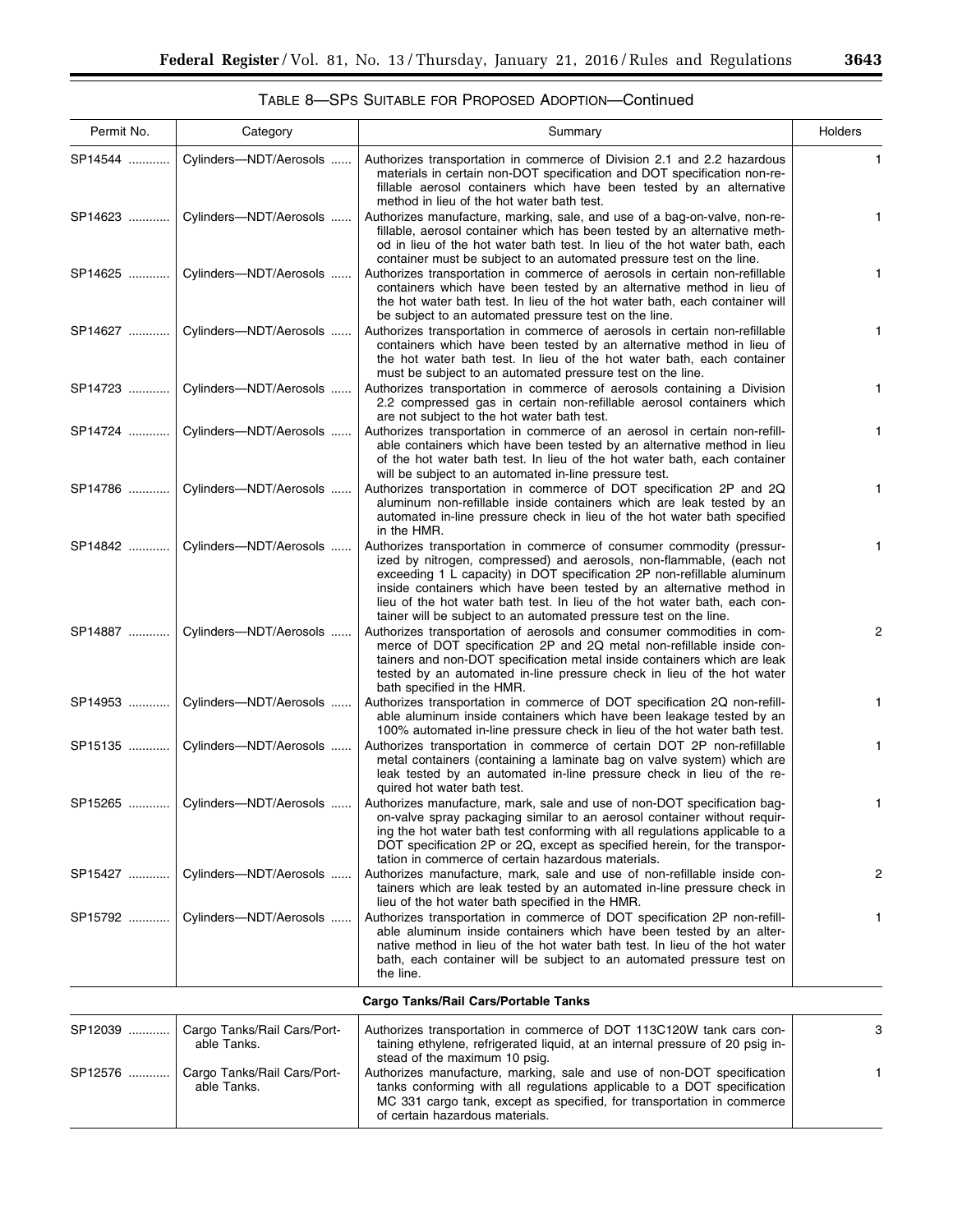Ξ

| Permit No. | Category                                               | Summary                                                                                                                                                                                                                                                                                                                                             | Holders      |
|------------|--------------------------------------------------------|-----------------------------------------------------------------------------------------------------------------------------------------------------------------------------------------------------------------------------------------------------------------------------------------------------------------------------------------------------|--------------|
|            |                                                        | <b>Operational Air/Vessel</b>                                                                                                                                                                                                                                                                                                                       |              |
| SP11150    | Operational Air/Vessel                                 | Authorizes transportation in commerce of liquefied petroleum gas in DOT<br>specification cylinders, secured to transport vehicles on passenger ferry<br>vessels.                                                                                                                                                                                    | $\mathbf{1}$ |
| SP11691    | Operational Air/Vessel                                 | Authorizes transportation in commerce of certain flammable and corrosive<br>liquids, which are the ingredients of soft drinks (beverages), not subject<br>to the segregation requirements for vessel stowage when shipped in the                                                                                                                    | 10           |
| SP13213    | Operational Air/Vessel                                 | same transport unit.<br>Authorizes stowage aboard passenger ferry vessels of private motor vehi-<br>cles such as recreational vehicles, with attached cylinders of liquefied<br>petroleum gas in addition to extra containers of gasoline (including camp<br>stove or lantern fuel) and portable cylinders of liquefied petroleum gas.              | 1            |
| SP14458    | Operational Air/Vessel                                 | Authorizes private motor vehicles such as recreational vehicles, with at-<br>tached cylinders of liquefied petroleum gas in addition to extra con-<br>tainers of gasoline (including camp stove or lantern fuel) and portable<br>cylinders of liquefied petroleum gas to be stowed aboard passenger ferry<br>vessels.                               | 1            |
|            |                                                        | Operational Highway/Rail/Shipper/Other                                                                                                                                                                                                                                                                                                              |              |
| SP7991     | Operational Highway/Rail/<br>Shipper/Other.            | Authorizes transportation in commerce of railroad flagging kits of specified<br>construction, containing certain Class 1.4 and 4.1 materials, not subject<br>to the HMR.                                                                                                                                                                            | 37           |
| SP8006     | Operational Highway/Rail/<br>Shipper/Other.            | Authorizes certain articles, explosive, n.o.s., Division 1.4S (toy caps) to be<br>offered for transportation in commerce without labels.                                                                                                                                                                                                            | 3            |
| SP9610     | Operational Highway/Rail/<br>Shipper/Other.            | Authorizes transportation in commerce of certain empty packagings con-<br>taining residues of Class 1 smokeless powders without complete ship-<br>ping papers and placarding.                                                                                                                                                                       | 11           |
| SP9874     | Operational Highway/Rail/<br>Shipper/Other.            | Authorizes use of video cameras and monitors or instrumentation and sig-<br>naling systems such as sensors, alarms, and electronic surveillance<br>equipment, to observe the loading and/or unloading operations of haz-<br>ardous materials from production control centers in lieu of personnel re-<br>maining within 25 feet of the cargo tanks. | 1            |
| SP10597    | Operational Highway/Rail/<br>Shipper/Other.            | Authorizes manufacture, marking and sale of temperature controlled equip-<br>ment for use in motor vehicles engaged in transportation in commerce of<br>Class 3 liquids or Division 2.1 gases.                                                                                                                                                      | 1            |
| SP10705    | Operational Highway/Rail/<br>Shipper/Other.            | Authorizes transportation in commerce of packages containing acrolein,<br>stabilized, Division 6.1, to be exempted from the segregation require-<br>ments, when shipped by highway.                                                                                                                                                                 | 2            |
| SP10803    | Operational Highway/Rail/<br>Shipper/Other.            | Authorizes manufacture, marking, sale and use of temperature controlled<br>equipment for use in motor vehicles engaged in transportation of Class 3<br>and Class 2.1 materials.                                                                                                                                                                     | 1            |
| SP10882    | Operational Highway/Rail/<br>Shipper/Other.            | Authorizes manufacture, marking, sale and use of temperature controlled<br>equipment for use in motor vehicles engaged in transportation of Class 3<br>and Class 2.1 materials.                                                                                                                                                                     | 1            |
|            | SP11043    Operational Highway/Rail/<br>Shipper/Other. | Authorizes transportation in commerce of Division 2.3 materials on the<br>same transport vehicle with materials classed as Division 2.1, Class 3,<br>Class 4, Class 5, and Class 8.                                                                                                                                                                 | 79           |
| SP11055    | Operational Highway/Rail/<br>Shipper/Other.            | Authorizes transportation in commerce of certain hazardous materials that<br>meet the criteria for Division 6.1, PG I, Hazard Zone A in combination<br>packages and provides relief from the segregation requirements.                                                                                                                              | 8            |
| SP11078    | Operational Highway/Rail/<br>Shipper/Other.            | Authorizes transportation in commerce of certain nickel-cadmium batteries<br>each containing no more than 10 ml of liquid potassium hydroxide, a<br>Class 8 material, as not subject to the HMR.                                                                                                                                                    | 2            |
| SP11151    | Operational Highway/Rail/<br>Shipper/Other.            | Authorizes transportation in commerce of combination packages containing<br>hazardous wastes that are poisonous by inhalation, Division 6.1, PG I,<br>Hazard Zone A, in the same transport vehicle with packages containing<br>hazardous materials assigned to Class 3, Class 8 or Divisions 4.1, 4.2,<br>4.3, 5.1, 5.2.                            | 1            |
| SP11197    | Operational Highway/Rail/<br>Shipper/Other.            | Authorizes transportation in commerce by private carrier of restricted quan-<br>tities of hazardous materials that are authorized for exception in column<br>8A of the HMT, excluding Class 1, Class 7 and Divisions 6.1 and 6.2.                                                                                                                   | 3            |
| SP11202    | Operational Highway/Rail/<br>Shipper/Other.            | Authorizes transportation in commerce of certain hazardous materials<br>across a public road, from one part of a plant to another, as essentially<br>not subject to parts 172 and 173.                                                                                                                                                              | 1            |
| SP11356    | Operational Highway/Rail/<br>Shipper/Other.            | Authorizes reassignment of certain high viscosity flammable liquids from<br>Packing Group II to III for packagings with a capacity greater than 30L.                                                                                                                                                                                                | 3            |
| SP11373    | Operational Highway/Rail/<br>Shipper/Other.            | Authorizes transportation in commerce of Division 4.2 (self-heating) mate-<br>rials in Packing Group II or III on the same transport vehicle with Class 8<br>liquids when the materials are appropriately separated.                                                                                                                                | 29           |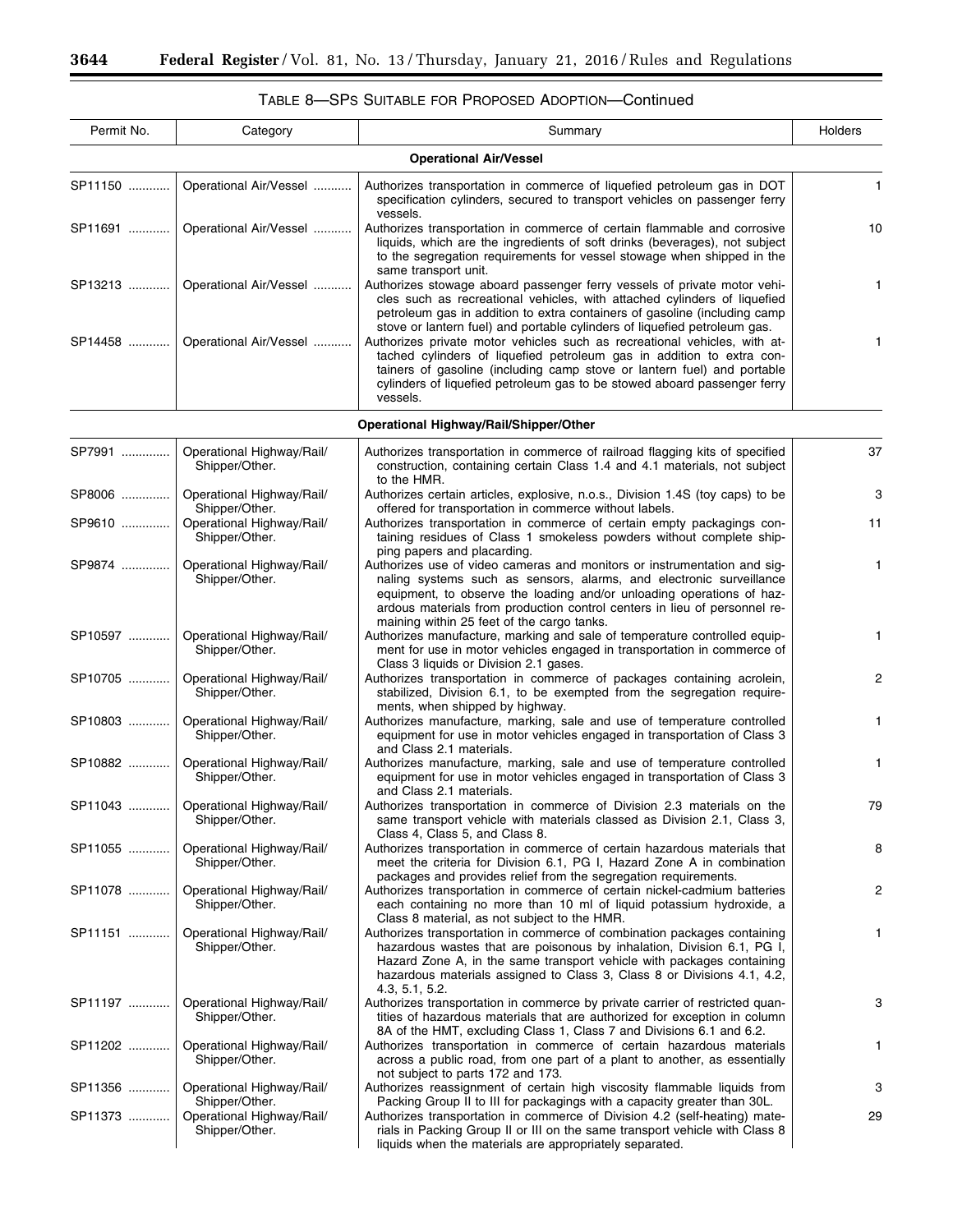### TABLE 8—SPS SUITABLE FOR PROPOSED ADOPTION—Continued

| Permit No. | Category                                    | Summary                                                                                                                                                                                                                                                                                          | Holders      |
|------------|---------------------------------------------|--------------------------------------------------------------------------------------------------------------------------------------------------------------------------------------------------------------------------------------------------------------------------------------------------|--------------|
| SP11458    | Operational Highway/Rail/<br>Shipper/Other. | Authorizes transportation in commerce of display packs of consumer com-<br>modity packages or limited quantities packages that exceed the 30 kg<br>gross weight limit.                                                                                                                           | 16           |
| SP11470    | Operational Highway/Rail/<br>Shipper/Other. | Authorizes transportation in commerce of shrink wrapped pallets containing<br>boxes of waste ORM-D materials with the word "WASTE" marked on<br>the outside of the pallet instead of on each individual box.                                                                                     | 34           |
| SP11666    | Operational Highway/Rail/<br>Shipper/Other. | Authorizes transportation in commerce of green graphite products on open<br>flat-bed truck trailers, rail flat cars, intermodal freight containers, and<br>when unitized by banding to wooden runners or pallets.                                                                                | 13           |
| SP11811    | Operational Highway/Rail/<br>Shipper/Other. | Authorizes transportation in commerce of various household wastes with-<br>out having the quantity and unit measurement shown on the shipping<br>paper during local pick-up operations.                                                                                                          | 4            |
| SP11984    | Operational Highway/Rail/<br>Shipper/Other. | Authorizes transportation in commerce of certain unapproved chemical ox-<br>ygen generators with only one positive means of preventing unintentional<br>actuation of the generator and without the required approval number<br>marked on the outside of the package.                             | 17           |
| SP12002    | Operational Highway/Rail/<br>Shipper/Other. | Authorizes unloading of tank cars containing Class 3 materials utilizing an<br>alternate procedure to remove frozen liquid from bottom outlet valves.                                                                                                                                            | 1.           |
| SP13190    | Operational Highway/Rail/<br>Shipper/Other. | Authorizes use of video cameras and monitors to observe the loading op-<br>erations of anhydrous ammonia from a remote control station in place of<br>personnel remaining within 7.62 meters (25 feet) of cargo tank motor ve-<br>hicles.                                                        | 1            |
| SP13199    | Operational Highway/Rail/<br>Shipper/Other. | Authorizes transportation in commerce of reconditioned ("used") refrigera-<br>tion units under the provisions of $\S 173.306(e)$ .                                                                                                                                                               | 1.           |
| SP13343    | Operational Highway/Rail/<br>Shipper/Other. | Authorizes transportation in commerce of certain wetted Division 1.1D ex-<br>plosive substances in heated cargo vehicles when they would likely<br>freeze during transport.                                                                                                                      | $\mathbf{1}$ |
| SP13424    | Operational Highway/Rail/<br>Shipper/Other. | Authorizes use of video cameras and monitors to observe the loading and<br>unloading operations of various hazardous materials from a remote con-<br>trol station in place of personnel remaining within 7.62 meters (25 feet)<br>of cargo tank motor vehicles.                                  | 2            |
| SP13484    | Operational Highway/Rail/<br>Shipper/Other. | Authorizes DOT specification MC 330, MC 331 and MC 338 cargo tank<br>motor vehicles to be loaded with certain Division 2.2 liquefied gases<br>using specially designed hoses in lieu of full time attendance by a quali-<br>fied person during loading operations.                               | 2            |
| SP13959    | Operational Highway/Rail/<br>Shipper/Other. | Authorizes use of a video camera and monitor to observe the loading inci-<br>dental to movement or unloading incidental to movement of anhydrous<br>ammonia from a remote control room in place of personnel remaining<br>within 25 feet of the cargo tank motor vehicle.                        | 1            |
| SP14141    | Operational Highway/Rail/<br>Shipper/Other. | Authorizes use of video cameras and monitors to observe the loading inci-<br>dental to movement or unloading incidental to movement of certain<br>Class 3, 8, and 9 materials in place of personnel remaining within 25<br>feet of a cargo tank motor vehicle.                                   | 1            |
| SP14150    | Operational Highway/Rail/<br>Shipper/Other. | Authorizes use of video cameras and monitors to observe the loading and<br>unloading operations of certain Class 3 and Class 8 hazardous materials<br>from a remote control station in place of personnel remaining within 7.62<br>meters (25 feet) of cargo tank motor vehicles.                | 1            |
| SP14335    | Operational Highway/Rail/<br>Shipper/Other. | Authorizes transportation in commerce of Division 2.3 Zone A materials on<br>the same motor vehicle with DOT specification packagings containing<br>the residues of Divisions 2.1, 2.3, 4.3, 5.1, and Classes 3 and 8 mate-<br>rials.                                                            | 3            |
| SP14447    | Operational Highway/Rail/<br>Shipper/Other. | Authorizes DOT specification cargo tank motor vehicles containing certain<br>Division 2.2; 5.1; and 6.1; Class 3 and 8 hazardous materials to be load-<br>ed/unloaded using specially designed hoses in lieu of being attended by<br>a qualified person during loading and unloading operations. | $\mathbf{1}$ |
| SP14525    | Operational Highway/Rail/<br>Shipper/Other. | Authorizes transportation in commerce of certain used diatomaceus earth<br>filter material not subject to the HMR, except for shipping papers and<br>certain marking requirements.                                                                                                               | 2            |
| SP14618    | Operational Highway/Rail/<br>Shipper/Other. | Authorizes manufacture, marking, sale, and use of temperature controlled<br>equipment for use in motor vehicles engaged in the transportation in<br>commerce of Class 3 liquids or Division 2.1 gases.                                                                                           | 1.           |
| SP14680    | Operational Highway/Rail/<br>Shipper/Other. | Authorizes use of video cameras and monitors to observe the loading inci-<br>dental to movement or unloading incidental to movement of spent sul-<br>furic acid in place of personnel remaining within 25 feet of a cargo tank<br>motor vehicle.                                                 | 2            |
| SP14726    | Operational Highway/Rail/<br>Shipper/Other. | Authorizes manufacture, marking, sale, and use of temperature controlled<br>equipment for use in motor vehicle transportation of Class 3 and Division<br>2.1 materials.                                                                                                                          | 1            |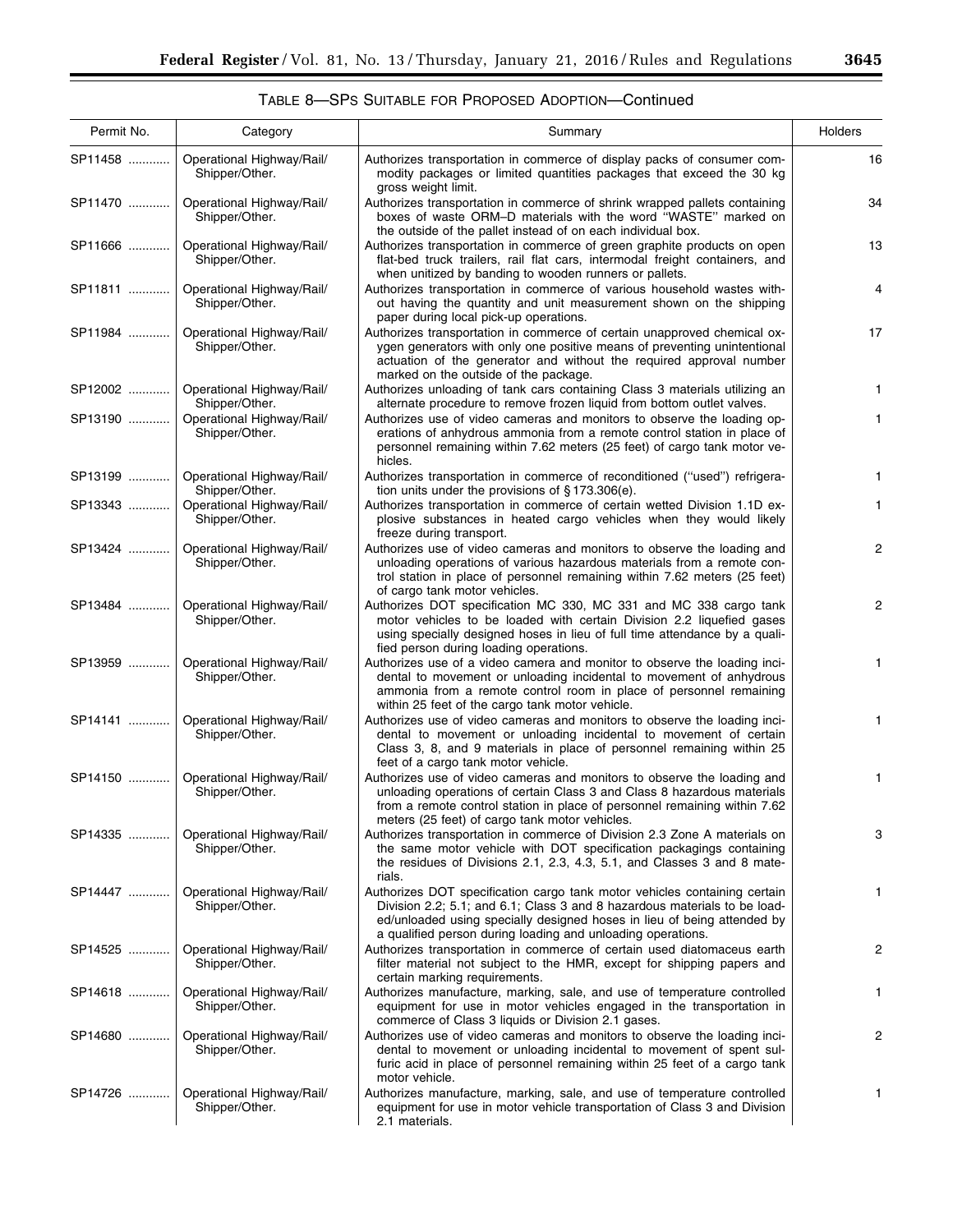| Permit No. | Category                                                        | Summary                                                                                                                                                                                                                                                                                                                                          | Holders        |
|------------|-----------------------------------------------------------------|--------------------------------------------------------------------------------------------------------------------------------------------------------------------------------------------------------------------------------------------------------------------------------------------------------------------------------------------------|----------------|
| SP14822    | Operational Highway/Rail/<br>Shipper/Other.                     | Authorizes use of video cameras and monitors or instrumentation and sig-<br>naling systems such as sensors, alarms, and electronic surveillance<br>equipment, to observe the loading and unloading operations of haz-<br>ardous materials from production control centers in lieu of personnel re-<br>maining within 25 feet of the cargo tanks. | $\mathbf{1}$   |
| SP14827    | Operational Highway/Rail/<br>Shipper/Other.                     | Authorizes use of video cameras and monitors to observe the loading inci-<br>dental to movement or unloading incidental to movement of certain cor-<br>rosive materials in place of personnel remaining within 25 feet of a cargo<br>tank motor vehicle.                                                                                         | 1              |
| SP14840    | Operational Highway/Rail/<br>Shipper/Other.                     | Authorizes use of video cameras and monitors to observe the loading inci-<br>dental to movement or unloading incidental to movement of certain<br>Class 8 materials in place of personnel remaining within 25 feet of a<br>cargo tank motor vehicle.                                                                                             | 1              |
|            |                                                                 | <b>Non-Bulk Packaging Specifications/IBCs</b>                                                                                                                                                                                                                                                                                                    |                |
| SP6614     | Non-Bulk Packaging Speci-<br>fications/IBCs.                    | Authorizes use of polyethylene bottles placed in a polyethylene crate for<br>transportation in commerce of certain Class 8 corrosive materials<br>(NA1760, UN3266, UN3264, UN3265, UN1791, UN1789, and UN2796).                                                                                                                                  | 11             |
| SP8230     | Non-Bulk Packaging Speci-<br>fications/IBCs.                    | Authorizes transportation in commerce of Packing Group I and II nitric<br>acids in certain combination packagings.                                                                                                                                                                                                                               | 4              |
| SP9722     | Non-Bulk Packaging Speci-<br>fications/IBCs.                    | Authorizes manufacture, marking, sale and use of UN1H1 plastic drums to<br>be used for transportation in commerce of nitric acid with not more than<br>40% nitric acid.                                                                                                                                                                          | $\overline{c}$ |
| SP11602    | Non-Bulk Packaging Speci-<br>fications/IBCs.                    | Authorizes transportation in commerce of certain Division 4.3 materials<br>contained in sift-proof closed bulk packagings. Water reactive solid,<br>n.o.s. (contains magnesium, magnesium nitrides) 4.3, UN2813, PG II or<br>III.                                                                                                                | 11             |
| SP11624    | Non-Bulk Packaging Speci-<br>fications/IBCs.                    | Authorizes transportation in commerce by motor vehicle, rail freight and<br>cargo vessel of certain waste paints and paint related materials, Class 3,<br>in metal or plastic pails, packed in cubic yard boxes, dump trailers, and<br>roll-off containers.                                                                                      | 114            |
| SP12030    | Non-Bulk Packaging Speci-<br>fications/IBCs.                    | Authorizes transportation in commerce of battery fluid, acid, packaged with<br>a dry storage battery in a UN4G fiberboard box with a maximum gross<br>weight not over 37.0 kg which exceeds the weight limitation.                                                                                                                               | 1.             |
| SP12335    | Non-Bulk Packaging Speci-<br>fications/IBCs.                    | Authorizes transportation in commerce of certain Division 1.1D and 1.4D<br>detonating cords without the ends being sealed in alternative packaging.                                                                                                                                                                                              | 8              |
| SP12920    | Non-Bulk Packaging Speci-<br>fications/IBCs.                    | Authorizes transportation in commerce of certain pyrophoric materials in a<br>combination package consisting of UN1A2 outer package and a UN1A1<br>inner package.                                                                                                                                                                                | 19             |
| SP13052    | Non-Bulk Packaging Speci-<br>fications/IBCs.                    | Authorizes manufacture, mark, sale and use of UN11G intermediate bulk<br>containers (IBCs) for transportation in commerce of waste paint and re-<br>lated materials.                                                                                                                                                                             | 1              |
| SP13217    | Non-Bulk Packaging Speci-<br>fications/IBCs.                    | Authorizes transportation in commerce of gasoline in non-DOT specifica-<br>tion packages known as gasoline dispensers.                                                                                                                                                                                                                           | $\mathbf{1}$   |
| SP13548    | Non-Bulk Packaging Speci-<br>fications/IBCs.                    | Authorizes transportation in commerce of lead acid batteries and packages<br>of battery acid (with two different UN numbers) on the same vehicle.                                                                                                                                                                                                | 125            |
|            | SP13796    Non-Bulk Packaging Speci-                            | Authorizes transportation in commerce of phosphorus, yellow, under water<br>in alternate packaging.                                                                                                                                                                                                                                              | 1              |
| SP14137    | fications/IBCs.<br>Non-Bulk Packaging Speci-                    | Authorizes transportation in commerce of certain hydrochloric acid solu-                                                                                                                                                                                                                                                                         | 1.             |
| SP14213    | fications/IBCs.<br>Non-Bulk Packaging Speci-<br>fications/IBCs. | tions in UN31H1 or UN31HH1 intermediate bulk containers (IBCs).<br>Authorizes manufacture, marking, sale and use of UN1H1 plastic drums to<br>be used for transportation in commerce of nitric acid with not more than<br>40% nitric acid.                                                                                                       | 1              |
| SP14712    | Non-Bulk Packaging Speci-<br>fications/IBCs.                    | Authorizes manufacture, marking, sale, and use UN11G fiberboard and<br>UN13H4 woven plastic, coated and with liner flexible intermediate bulk<br>containers (IBCs) for use as the outer packaging for certain Class 3<br>waste paints.                                                                                                           | 1              |
| SP15235    | Non-Bulk Packaging Speci-<br>fications/IBCs.                    | Authorizes manufacture, mark, sale and use of UN 11G fiberboard inter-<br>mediate bulk containers (IBCs) for use as the outer packaging for certain<br>Class 3 waste paints and waste paint related material.                                                                                                                                    | 1.             |
| SP15373    | Non-Bulk Packaging Speci-<br>fications/IBCs.                    | Authorizes manufacture, mark, sale and use of the specially designed<br>combination packagings for transportation in commerce of certain Class<br>4.3 materials without hazard labels or placards, with quantity limits not<br>exceeding 25 grams.                                                                                               | 1.             |

#### **IV. Public Comments**

In the NPRM, PHMSA welcomed comments concerning its proposed

amendments. Specifically, PHMSA was interested in comments from SP holders (both those deemed suitable and those

deemed not suitable for adoption) that are reviewed for this rulemaking.

-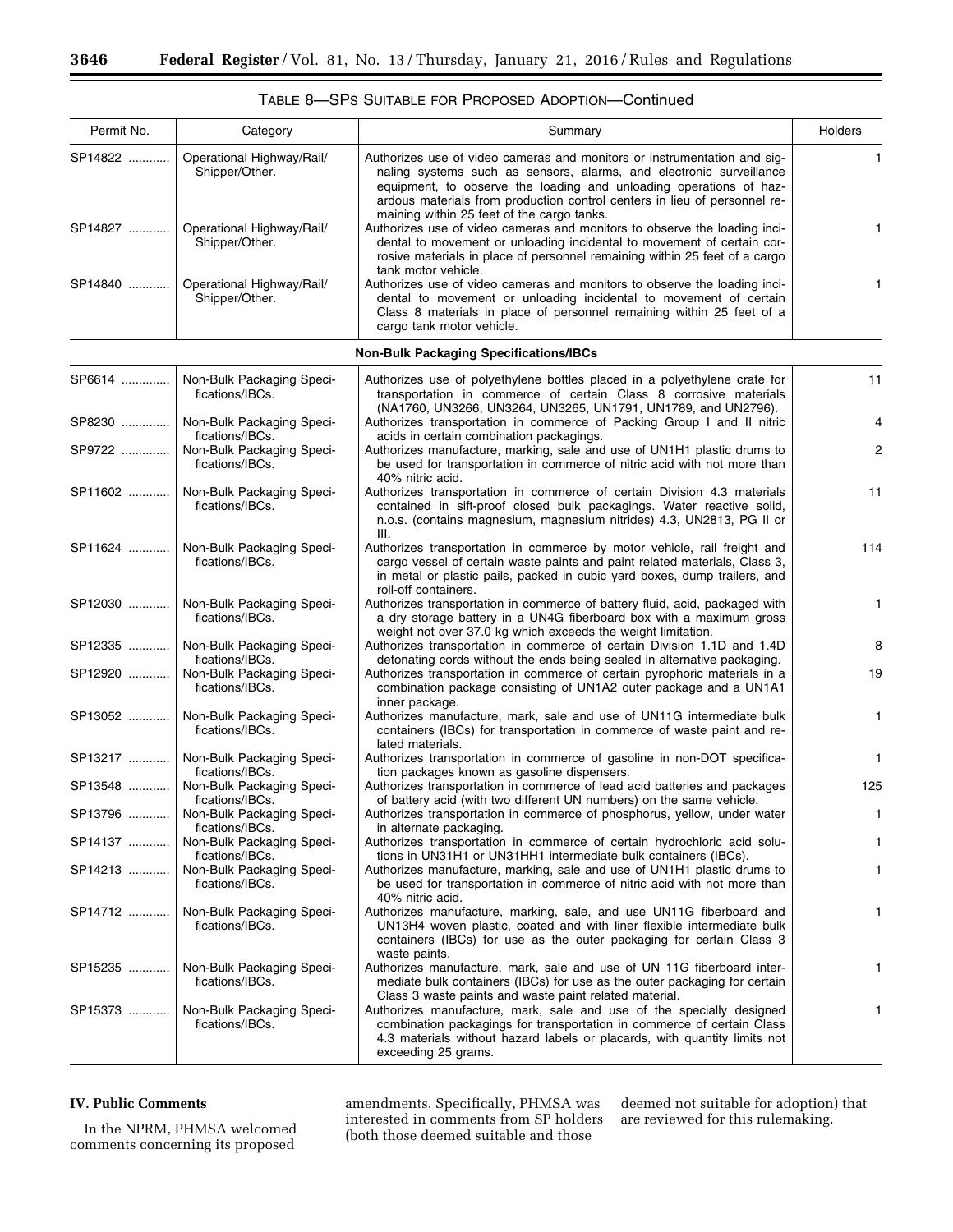For holders of SPs deemed suitable for adoption, PHMSA requested comment on our determination. We stated that we were particularly interested in comments that confirm or refute the suitability, safety, and general applicability of the SPs. PHMSA also solicited comments on the regulatory text proposed in this proceeding. Specifically, PHMSA was interested in comments that address whether the proposed regulatory text accurately encompasses the requirements of the SP.

For holders of SPs deemed not suitable for adoption, PHMSA also requested comment on our determination. We stated that we were

particularly interested in comments that confirm or refute the suitability, safety, and general applicability of the SPs. We asked that if you are a holder of a SP that was not proposed to be adopted but believe it should be, you should submit material to support such an argument. Specifically, PHMSA requested:

• Information and arguments that support the proposed adoption including technical and scientific data;

• The impact of the proposed

adoption including cost and benefits; • The frequency of shipments made under the SP;

• The frequency of hazardous materials incidents (such as those described in

#### TABLE 9—NPRM COMMENTERS

§§ 171.15 and 171.16) occurring during shipments made under the SP; and

• Proposed regulatory text.

Lastly, PHMSA requested comment as it considers a future proposed requirement for a SP applicant to provide potential regulatory text as part of each SP application.

In response to the January 30, 2015 NPRM, PHMSA received 22 sets of public comments. All were supportive of PHMSA's actions to reduce the number of active SPs. Specifically, commenters to the NPRM were as follows in Table 9:

| Commenter | Docket reference<br>(http://www.readulations.gov) |
|-----------|---------------------------------------------------|
|           | PHMSA-2013-0042-003                               |
|           | PHMSA-2013-0042-004                               |
|           | PHMSA-2013-0042-006                               |
|           | PHMSA-2013-0042-007                               |
|           | PHMSA-2013-0042-009                               |
|           | PHMSA-2013-0042-010                               |
|           | PHMSA-2013-0042-011                               |
|           | PHMSA-2013-0042-013                               |
|           | PHMSA-2013-0042-015                               |
|           | PHMSA-2013-0042-016                               |
|           | PHMSA-2013-0042-017                               |
|           | PHMSA-2013-0042-018                               |
|           | PHMSA-2013-0042-019                               |
|           | PHMSA-2013-0042-020                               |
|           | PHMSA-2013-0042-021                               |
|           | PHMSA-2013-0042-022                               |
|           | PHMSA-2013-0042-023                               |
|           | PHMSA-2013-0042-024                               |
|           | PHMSA-2013-0042-025                               |
|           | PHMSA-2013-0042-026                               |
|           | PHMSA-2013-0042-027                               |
|           | PHMSA-2013-0042-028                               |

#### *A. General/Administrative*

DSC expresses its concern about the disposition of SPs adopted into the HMR. It asks what happens to SPs once they are adopted into the HMR, and if there will be a phase-in period. DSC also asks, if the adoption of a SP is unacceptable to a grantee or grantees, will the SP still be an available option? It also asks will this rulemaking affect the application of future SPs.

PHMSA notes that as the intention of this rulemaking is to adopt the provisions of certain SPs into the HMR, those affected SPs will be allowed to expire. However, PHMSA is providing a one-year effective date to allow current grantees sufficient time to transition from the provisions of their SPs to the new requirements being adopted into the HMR. In addition, if the adoption of a SP proves to be unacceptable to a

grantee, a renewal or modification in accordance with 49 CFR 107.121 will still be allowed. This rulemaking will not affect the application for future SPs as the requirements to apply for a SP are not being revised, and the SP program will continue as permitted by law. Air Products asks if PHMSA will provide a timeline/updates for ''other'' rulemaking proceedings that may have SPs under consideration for adoption in the HMR. PHMSA will continue to provide updates pertaining to other rulemaking proceedings that may have SPs under consideration for adoption into the HMR through its existing channels which include the semi-annual agenda, rulemaking activities, and **Federal Register** notices.

In the NPRM, PHMSA solicited input regarding applicants being required to submit proposed regulatory text with SP applications. PHMSA acknowledges

mixed support from affected entities on this issue. For example, Veolia and Dow support adoption of such policy while COSTHA and ACA do not. IME supports such policy as an option for an applicant.

IME is concerned that PHMSA will conduct SP reviews for potential adoption on a biennial basis rather than an annual basis as implied through MAP–21 legislation. As noted elsewhere in this preamble, PHMSA intends to perform SP evaluations on an annual basis; however, rulemaking actions as a result may take more time as necessary.

Lastly, PHMSA's final regulations issued in its final rule entitled ''Hazardous Materials: Special Permit and Approvals Standard Operating Procedures and Evaluation Process,'' under Docket No. PHMSA–2012–0260 (HM–233E; 9/10/15, 80 FR 54418, FR Doc. 2015–22617), contain minor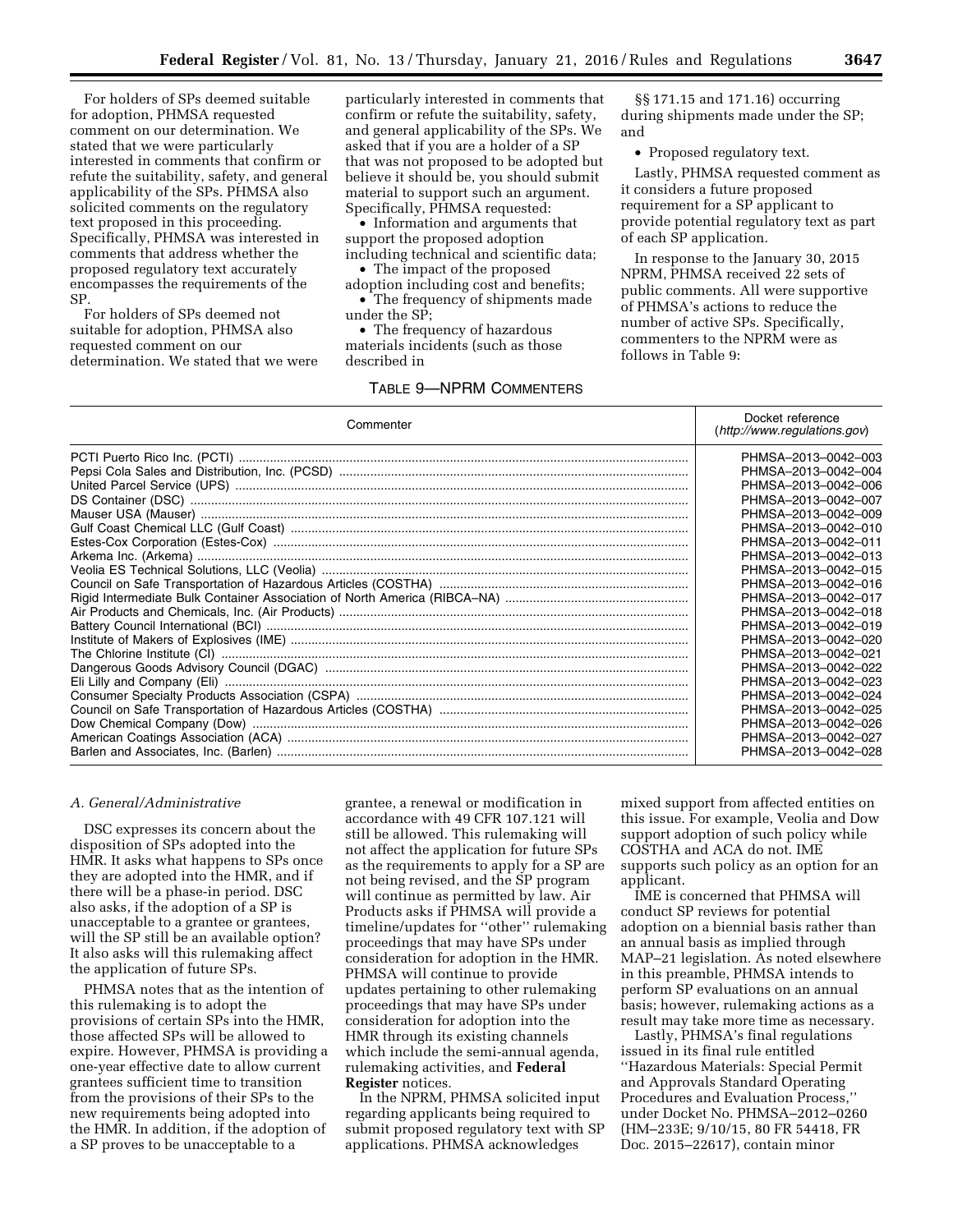editorial errors in two definitions in adopted in § 107.1 concerning special permits and approvals. PHMSA is correcting those definitions in this final rule.

#### *B. Cylinders—General*

No comments were received regarding the SPs proposed for adoption under this category. PHMSA did, however, receive comments requesting reconsideration of certain SPs not proposed for adoption.

#### Comments Requesting Reconsideration

COSTHA requests that reconsideration be given to adopt portions of SPs 12726 and 15277 (aircraft fire extinguishers) to allow them to be described in transportation as UN1044, Fire extinguishers. PHMSA notes this issue is under consideration in another rulemaking action under docket PHMSA–2011–0140 (RIN 2137– AE80 (HM–234)). COSTHA also requests that reconsideration be given to adopt SP 10898 in § 173.306(f) related to accumulators. Because neither SP was proposed for adoption in the NPRM, neither SP is being adopted in this final rule.

#### *C. Cylinders—NDT/Aerosols*

CSPA is supportive of the adoption of SP 11296 and its expansion beyond flammable aerosols only (as proposed in the NPRM).

CSPA and DSC generally support adoption of SP 12573 (and the consolidation with SP 13581) as proposed. They are, however, concerned with the supposed arbitrary increase in reference temperature and pressure with the new DOT 2Q1 standard currently authorized for refrigerant gases in § 173.304. DSC suggests a single requirement of 210 psig at 55 °C (131 °F). It also suggests that such arbitrary actions if adopted could increase the number of SP applications submitted as a result. PHMSA recognizes the commenters' concerns; however, changing the reference temperature for the refrigerant gases to 54.4  $^{\circ}$ C (130  $^{\circ}$ F) would make section 173.304(d) inconsistent with the other sections for the filling of gases. As noted in the NPRM, PHMSA sought to have consistency where some sections referred to 54.4 °C (130 °F) and some to 55 °C (131 °F). PHMSA is therefore keeping the reference temperature used for maximum pressure in a container at 55 °C (131 °F) as proposed in the NPRM. In order to address the commenters' concerns, PHMSA is raising the proposed maximum pressure authorized in the new DOT 2Q1 container to 210 psig at 55 °C (131 °F) as authorized in

§§ 173.304 and 173.306. The burst pressure of the DOT 2Q1 will have to be raised slightly accordingly to provide for the same safety factor. This will be discussed in a later section.

CSPA and DSC generally support adoption of the consolidated SPs 7951, 13601, and 14503 as proposed. They are again, however, concerned with the increase in reference temperature and pressure. CSPA is also concerned that the new relationship proposed between a pressure relief device (PRD) and an end expansion device, and the arbitrary upper boundaries adopted should instead be simply required to operate prior to burst. CSPA and DSC suggest as an alternative that ''the requirement could be defined differently for an end expansion device specifically versus the PRD using the language in SP 13601 that requires that the end buckle before burst and that the container not burst below 270 psig.''

CSPA and DSC correctly point out that the methodology used in the ''if/ then'' table for the use of a DOT 2P or DOT 2Q aerosol on page 5439 [of the NPRM] is actually reversed and would lead to not allowing (by choice) a higher integrity container as a result. PHMSA agrees with the commenters and is revising the tables in § 173.306 accordingly.

CSPA generally supports adoption of the new DOT 2Q1 container as proposed.

DSC suggests that the new DOT 2P1 specification should be limited to refrigerated foodstuffs only as prescribed in SPs 13601, 14503, and 7951. Further, DSC recommends that the new DOT 2P1 specification not be expanded to authorize Division 2.1 flammable gases. However, in its comments, DSC does not provide support as to why the new DOT 2P1 specification should be limited to refrigerated foodstuffs and Division 2.2 (nonflammable) gases only.

DSC recommends that foodstuffs in refrigerated DOT 2P1 cans be excepted, as they currently are under the SPs, from the hot water bath test. PHMSA notes that refrigerated foodstuffs in aerosol cans under § 173.306(b) will continue to be excepted from hot water bath testing when the three SPs are adopted in the HMR.

CSPA supports consolidation of SPs 14429, 14623, 14625, 14627, 14723, 14724, 14786, 14842, 14887, 14953, 15135, 15265, 15427, and 15972 (hot water bath test alternative), SP 14440 (weight test), and SP 14544 (weight and leakage test) as proposed.

DSC is concerned as to what will happen to SPs once adopted into the HMR and whether there will be a phasein period. It asks because of substantial costs and other impacts due to relabeling of product, etc. Dow and CSPA support adoption of SP 12995, with Dow asking that sufficient time be allotted to deplete existing inventory.

In response, PHMSA notes there is a one-year transition period provided to affected entities in this final rule. Further, as prescribed in § 173.23(h), a packaging that is permanently marked with a SP number, ''DOT–SP'' or ''DOT– E,'' for which the provisions of the SP have been incorporated into the HMR may continue to be used for the life of the packaging without obliterating or otherwise removing the SP number.

#### Comments Requesting Reconsideration

CSPA strongly asserts that reconsideration should be given to adopting SP 11516, which authorizes transportation in commerce of aerosols that do not meet the HMR definition of an aerosol (*e.g.,* expels propellant only). CSPA suggests that PHMSA should adopt the international United Nations (UN) and the Globally Harmonized System (GHS) definition of an aerosol. In its comments, CSPA claims that DOT committed to adopting the international aerosol definition while it was involved with developing the GHS flammability standard. CSPA also states ''it is vitally important that DOT maintain 11516 (and other related SPs) as is.''

Although PHMSA appreciates the comments pertaining to SP 11516, until such a time that PHMSA participates in an open and transparent debate on this issue (redefining the term ''aerosol''), SPs such as SP 11516 and the like will remain valid under current policy and definitions.

#### *D. Cargo Tanks/Rail Cars/Portable Tanks*

No comments were received regarding the SPs proposed for adoption under this category. PHMSA did, however, receive comments requesting reconsideration of certain SPs not proposed for adoption.

#### Comments Requesting Reconsideration

In its comments, The Chlorine Institute (CI) recommends that reconsideration be given to adopt SP 9694 and 10457. These SPs authorize the transportation in commerce of chlorine contained in MC 331 cargo tanks equipped with angle valves, excess flow valves and pressure relief valves not presently authorized in the HMR. Because neither SP was proposed for adoption in the NPRM, neither SP is being adopted in this final rule.

In its comments, The CI recommends that reconsideration should be given to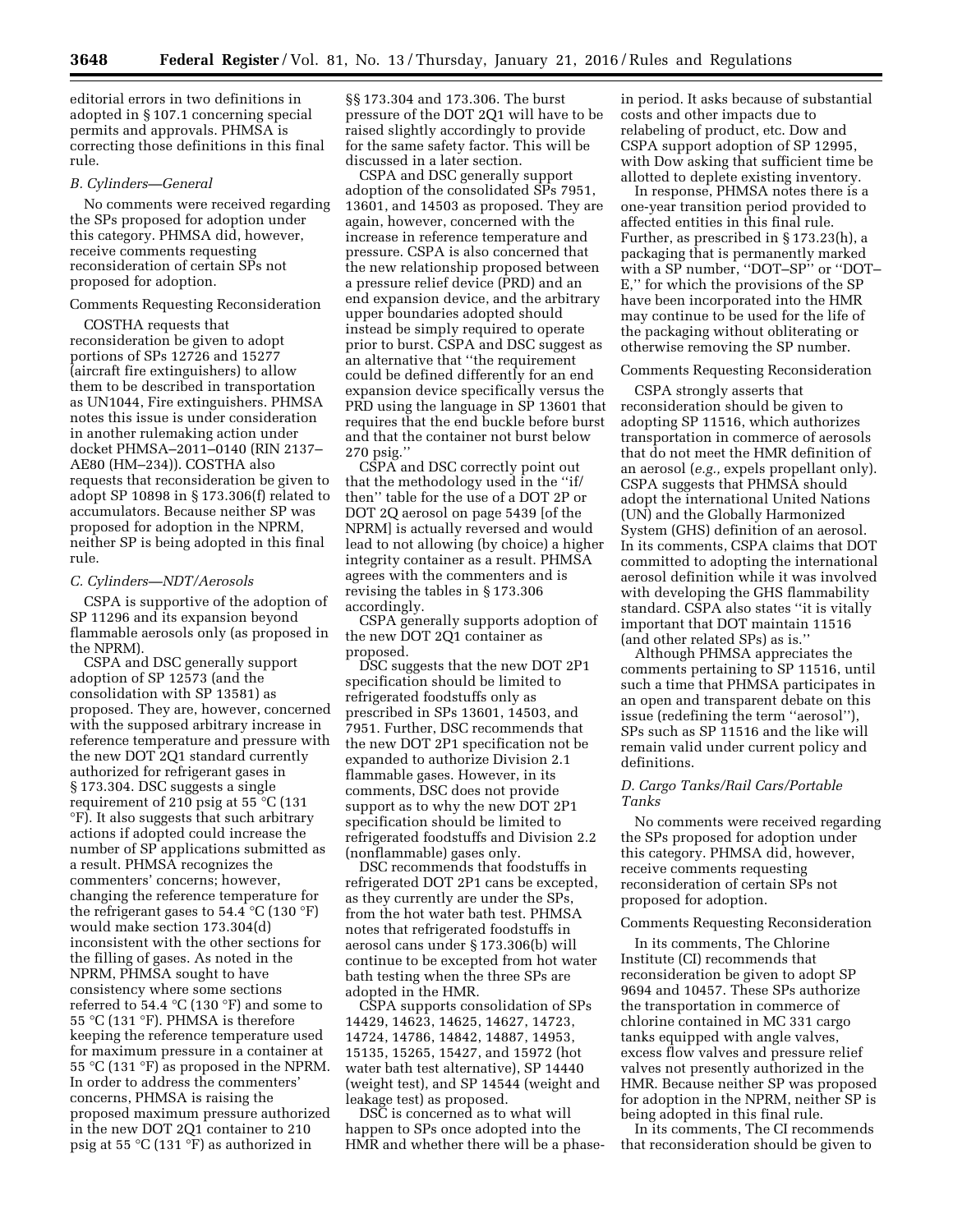adopt SP 15647. This SP authorizes the retesting of certain DOT specification and non-DOT specification multi-unit tank car tanks without approval from the Association of American Railroads (AAR). PHMSA notes that SP 15647 is under consideration for adoption into the HMR in a separate advance notice of proposed rulemaking (ANPRM) under docket PHMSA–2012–0082 (HM–251).

Lastly, the CI recommends that reconsideration should be given to adopt SP 9166 and SP 11903 under Petition for Rulemaking (P–1608) and related SPs 10878, 12516, 14275, 14277, 14779, and 15552. These SPs authorize the manufacture, marking, sale, and use of a non-DOT specification glass fiber reinforced plastic (GFRP) cargo tank conforming with all regulations applicable to a DOT specification 407/ 412 for transportation in commerce of certain hazardous materials. PHMSA notes it is working to develop a uniform standard for FRP cargo tanks and will address this issue in a future rulemaking.

#### *E. Operational Air/Vessel*

COSTHA supports future consideration of SP 11110 under Petition for Rulemaking P–1610. As previously noted, COSTHA submitted a petition for rulemaking under P–1610 to adopt the provisions of SP 11110 into the HMR. This SP authorizes cargo aircraft operators to stow Division 1.4S and Class 8, PG III materials in inaccessible cargo locations in excess of the limitations specified in § 175.75(c). This petition has been accepted by PHMSA for consideration in a future rulemaking; however, more time is needed to research the potential impact of changes to § 175.75 and to coordinate this review with the appropriate parties, including our modal partners.

Based on comments from PCSD, proposed Special provision ''W11'' in § 172.102 is being replaced by revising § 176.800(a) to allow Class 8 (corrosive) materials that are also foodstuffs or foodstuff ingredients intended for human consumption to not be considered incompatible for segregation purposes in conformance with SP 11691.

#### Comments Requesting Reconsideration

Some commenters recommended that reconsideration be given to adopt SP 11502 (use of International Civil Aviation Organization Technical Instructions (ICAO TI) for highway shipments). In their comments, COSTHA and UPS firmly support adoption and provide justification as to why the SP should be adopted. However, PHMSA notes SP 11502 is

under consideration for adoption into the HMR in a separate, broader, and yet unassigned air-specific rulemaking action.

Arkema recommends that reconsideration should be given to adopt SP 12879 into the HMR. This SP authorizes the transport of IBCs containing combustible liquids without placards or identification numbers in sealed freight containers consigned for export. Because SP 12879 was not proposed for adoption in the NPRM, the SP is not being adopted in this final rule; however, we may reconsider its codification in a future proceeding as appropriate.

#### *F. Operational Highway/Rail/Shipper/ Other*

PHMSA acknowledges COSTHA's support for the adoption of petitions for rulemaking P–1607 (SP 11458) and P– 1611 (SP 11470) into the HMR in this proceeding.

IME supports the adoption of SP 4850 as proposed. This SP authorizes the transportation in commerce by motor vehicle, rail freight, cargo vessel, and cargo aircraft of limited quantities of certain approved explosive articles (UN0237, charges, shaped, flexible, linear; and UN0104, cord, detonating, mild effect or fuse, detonating, mild effect metal clad) re-classed as Division 1.4D in prescribed packagings, subject to certain special provisions.

Veolia supports the adoption of SP 11055. Further, Veolia supports adoption of SP 11470 with one major modification—the HMR should not be limited to ''expired'' products but rather should include all consumer commodities shipped for disposal/ recycling under manufacturer recalls, off-spec/unwanted/unneeded product, etc. PHMSA agrees with Veolia and is revising § 173.306(k) accordingly.

COSTHA and DGAC support the adoption of SPs 11352, 12207, 12306, 13165, and 14945. However, according to COSTHA, the proposed regulatory text in § 177.820 appears to be more restrictive than the exceptions currently in § 171.1(d)(4). After further consideration, we agree with COSTHA and are not adopting the five SPs in this final rule as proposed in the NPRM.

Dow supports the adoption of SP 9874, SP 14822, and the eight related SPs. In its comments, Dow supports codification of the SPs but has specific concerns: (1) SP 9874 and 14822 authorize instrumentation and signaling systems such as sensors, alarms, and electronic surveillance equipment in addition to video monitoring; (2) SP 9874 and 14822 do not require a video camera with a ''motorized zoom lens

capable of panning and zooming from the remote control station''; (3) SP 9874 and 14822 do not require that the view capability must include the entire containment area; and (4) Dow wants assurance that the attendance requirements in § 177.834 (i) apply to motor carriers only. We agree that Dow's comments have merit and, in this final rule, except for number (4), the regulatory text in § 177.834(i) is revised accordingly. Regarding issue number (4), long-standing interpretations preclude the need to revise the attendance applicability provisions of the HMR. As a result of Dow's concerns, § 177.834 (i) is revised accordingly in this final rule.

In its comments, Eli expresses it support for the adoption of SP 14150 in § 177.834(i)(3)(ii) as proposed. SP 14150 authorizes use of video cameras and monitors to observe the loading and unloading operations of certain Class 3 and Class 8 hazardous materials from a remote control station in place of personnel remaining within 7.62 meters (25 feet) of cargo tank motor vehicles. Lastly, PCTI supports adoption of SP 11352 as proposed in § 177.820.

Veolia supports the adoption of SP 11043. However, it notes that the regulatory text proposed in § 177.840(a)(3)(i) should be revised to require a 4-foot separation rather than a 5-foot separation for consistency with the segregation spacing requirements found in § 173.12(e). We agree with Veolia's comment and are revising § 177.840(a)(3)(i)(C) accordingly.

Veolia supports adoption of SP 11984 with one major modification—the HMR should require flame-proof outer packaging for chemical oxygen generators shipped with only one positive means of preventing unintentional activation as expressed in concern for equivalent level of safety in proposed SP modification in August 2011. After additional review, in this final rule, we are adopting the provisions of SP 11984 as proposed into § 173.168.

In the NPRM, PHMSA proposed to add Special Provision 383 to adopt SP 11356. This SP authorizes certain materials meeting the conditions for high viscosity flammable liquids specified in § 173.121(b)(1)(i), (b)(1)(ii), and (b)(1)(iv), to be reassigned to Packing Group (PG) III for transportation by motor vehicle. The SP prescribes packaging, capacity limitations, and load securement requirements. We proposed to adopt the provisions of the SP in its entirety in this new special provision for the following entries: Coating solution (UN1139, PG II) and paint (UN1263, PG II). In its comments,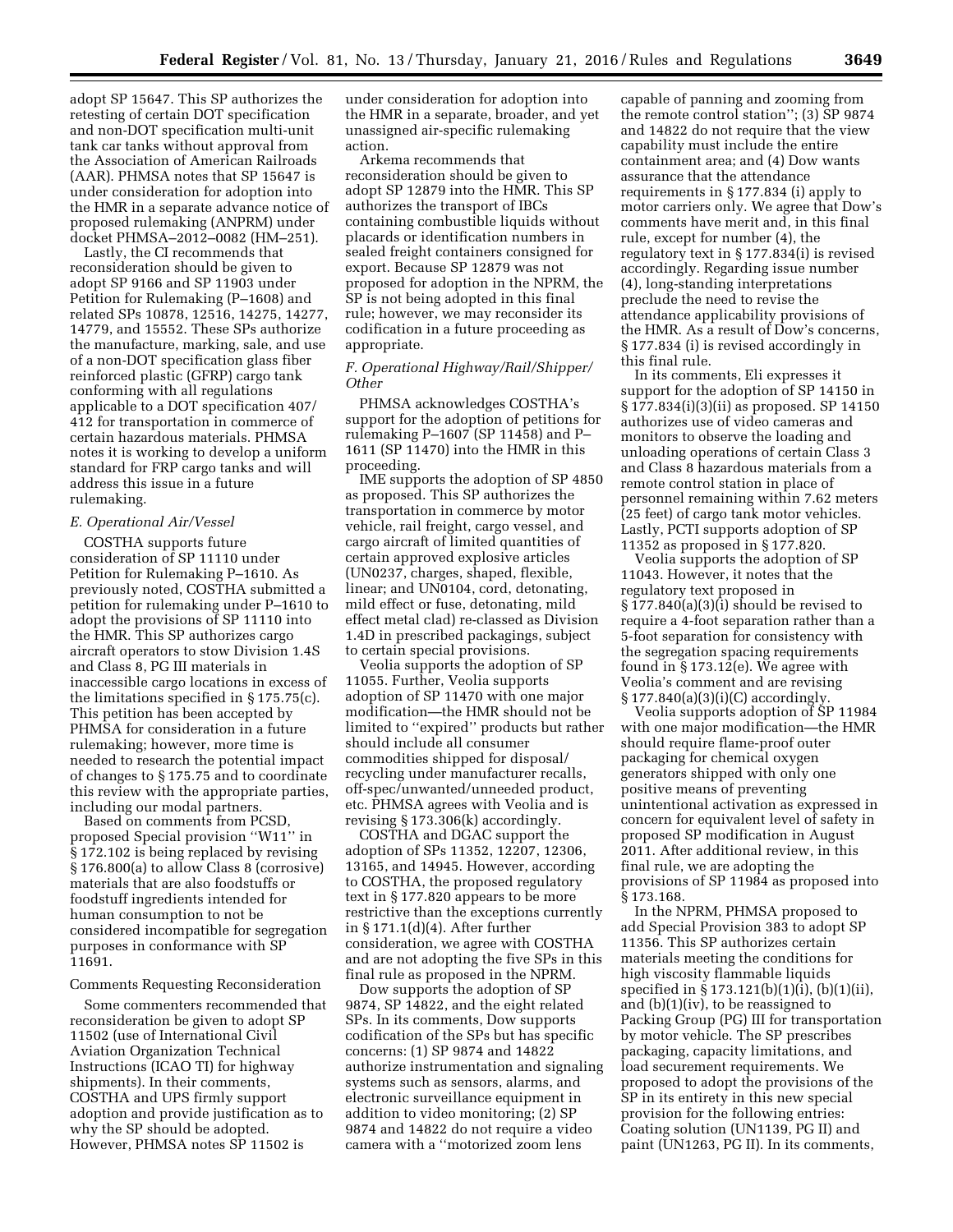ACA requests that PHMSA expand the materials authorized for reclassification to include: (1) UN1866, Resin solution, PG II; (2) UN1210, Printing ink, PG II; and (3) UN1133, Adhesives, PG II. We agree with ACA and are revising the HMT for the requested entries accordingly.

In the NPRM, we proposed to add a new paragraph (h) to § 173.12 to adopt the provisions of SP 11470 in its entirety. In its comments, ACA is concerned that ''stretch-wrapped'' pallets would not be able to take advantage of the exceptions provided for ''shrink-wrapped'' pallets. Further, ACA suggests that the proposed regulatory text limits the type of packages to ''boxes.'' We agree and are revising § 173.12(h) to explicitly allow ''stretch-wrapped'' pallets and any authorized type of packaging.

Section 174.67 establishes specific operational requirements for railroad tank car unloading. For combustible liquids or Class 3 liquid petroleum distillate fuels, SP 12002 authorizes clearing frozen liquid blockages from the outlet by attaching a fitting to the outlet line and applying nitrogen at a pressure of 50 to 100 psi. In the NPRM, we proposed to revise paragraph (g) to § 174.67 to adopt the provisions of SP 12002 in its entirety. In its comments, ACA recommends that the use of nitrogen should be permitted ''at a pressure of up to 100 psi'' for clarity. We agree with ACA and are revising § 174.67(g) accordingly.

In its comments, DGAC supports adoption of SP 11666 as § 172.102(c)(1), Special Provision 384. It does, however, comment on the use of the word ''sifting'' which should actually be ''shifting'' and, further, the SP permits stacking two or more levels high to achieve maximum allowable utilization of the designated vehicle, rail car weight, or intermodal freight container weight or vessel hold volume. We agree with DGAC's comments and the special provision is revised accordingly.

DGAC supports the adoption of SP 14525 and correctly points-out some discrepancies in preamble discussion of its adoption in new § 172.102(c)(3), Special Provision B130. We agree with DGAC's comments and revise the preamble discussion and regulatory text accordingly.

#### Comments Requesting Reconsideration

IME and COSTHA firmly support that reconsideration should be given to adopt SP 14282. This SP authorizes transportation in commerce of certain detonators, detonator assemblies, detonators for ammunition, detonating fuses and igniting fuses on the same

motor vehicle with any other Class 1 explosives. Because SP 14282 was not proposed for adoption in the NPRM, the SP is not being adopted in this final rule.

Veolia comments that reconsideration should be given to adopt SP 12998. This SP authorizes the transportation in commerce of lab packs containing materials that are not waste materials by private or contract carrier from one laboratory to another within the same company. Because SP 12998 was not proposed for adoption in the NPRM, the SP is not being adopted in this final rule.

Veolia comments that reconsideration should be given to adopt SP 12102. This SP authorizes transportation in commerce of certain unapproved desensitized explosives. Because SP 12102 was not proposed for adoption in the NPRM, the SP is not being adopted in this final rule.

Veolia comments that reconsideration should be given to adopt SP 13179. This SP authorizes transportation in commerce of certain approved lighters which have been removed from their inner packaging and are being sent for disposal. Because the SP indicated Code 5 (already adopted or otherwise covered under current regulations as the reason it was considered not suitable for adoption), Veolia asserts PHMSA will terminate the SP and therefore, its provisions either need to be adopted into the HMR in this rulemaking or the SP should not be terminated. We sincerely apologize for any confusion this may have caused as we mistakenly miscoded SP 13179 in the NPRM. In hindsight, SP 13179 should have been a Code 2 or 3 as not suitable for adoption. Further, because SP 13179 was not proposed for adoption in the NPRM, the SP is not being adopted in this final rule nor do we intend to terminate it at this time.

For highway transportation by private carrier, SP 11197 provides relief from the requirement to display the limited quantity marking on packages containing materials assigned to PG II and III and prepared in accordance with the limited quantity requirements in Part 173. In its comments, ACA claims the regulatory text is not clear regarding its application but did not provide alternative language. Consequently, the language is adopted as proposed.

Gulf Coast, RIBCA–NA, and CI recommend that reconsideration should be given to adopt SP 12412 into the HMR as there are 322 companies as grantees. This SP authorizes discharge of liquid hazardous materials from certain UN intermediate bulk containers (IBCs) and DOT specification 57

portable tanks without removing them from the vehicle on which they are transported. Because SP 12412 was not proposed for adoption in the NPRM, the SP is not being adopted in this final rule.

Estes-Cox firmly supports the adoption of SP 7887 and comments that reconsideration should be given. This SP authorizes certain Class 1 articles in small amounts to be reclassed as Division 4.1 flammable solid, organic, n.o.s. It applies to small ''single-use expendable'' or ''reloadable'' rocket motors first classed as Division 1.4C or 1.4S (NA0323 or NA0276) shipped with or without their igniters classed as Division 1.4G or 1.4S under § 173.56. Because SP 7887 was not proposed for adoption in the NPRM, the SP is not being adopted in this final rule.

#### *G. Non-Bulk Packaging Specifications/ IBCs*

IME supports the adoption of SP 12335, which authorizes transportation in commerce of certain Division 1.1D and 1.4D detonating cords without the ends being sealed in alternative packaging.

SP 8230 authorizes the transportation in commerce of PG I and II nitric acids in certain combination packagings by motor vehicle, rail freight, cargo vessel and cargo-only aircraft. Specifically, ''Nitric acid, other than red fuming, with more than 70% nitric acid'' and ''Nitric acid, other than red fuming, with not more than 70% nitric acid'' is authorized to be transported in inner plastic bottles in rigid foam plastic receptacles or plastic bags lined with absorbent material in outer packagings. In its comments, UPS supports adoption of SP 8230 in § 173.158(j) as proposed.

Section 173.158 provides general requirements and exceptions for shipments and packagings of nitric acid. In the NPRM, we proposed to establish a new paragraph (i) to authorize ''Nitric acid of up to 40% concentration'' in a UN1H1 non-removable head plastic drums with certain conditions as prescribed in SP 14213. In its comments, Mauser questioned why SP 9722 was not also proposed for adoption as it is identical to Greif's SP 14213. After additional review, we agree and in this final rule are also adopting the provisions of SP 9722 into § 173.158 accordingly.

DGAC supports the adoption of SP 9610 with edits. However, the SP was revised in November 2014 after review of the SPs as part of this proceeding. We agree with the revisions made to the SP. Therefore, in this final rule, we are revising new paragraph § 173.29(f) to address the DGAC edits and the 2014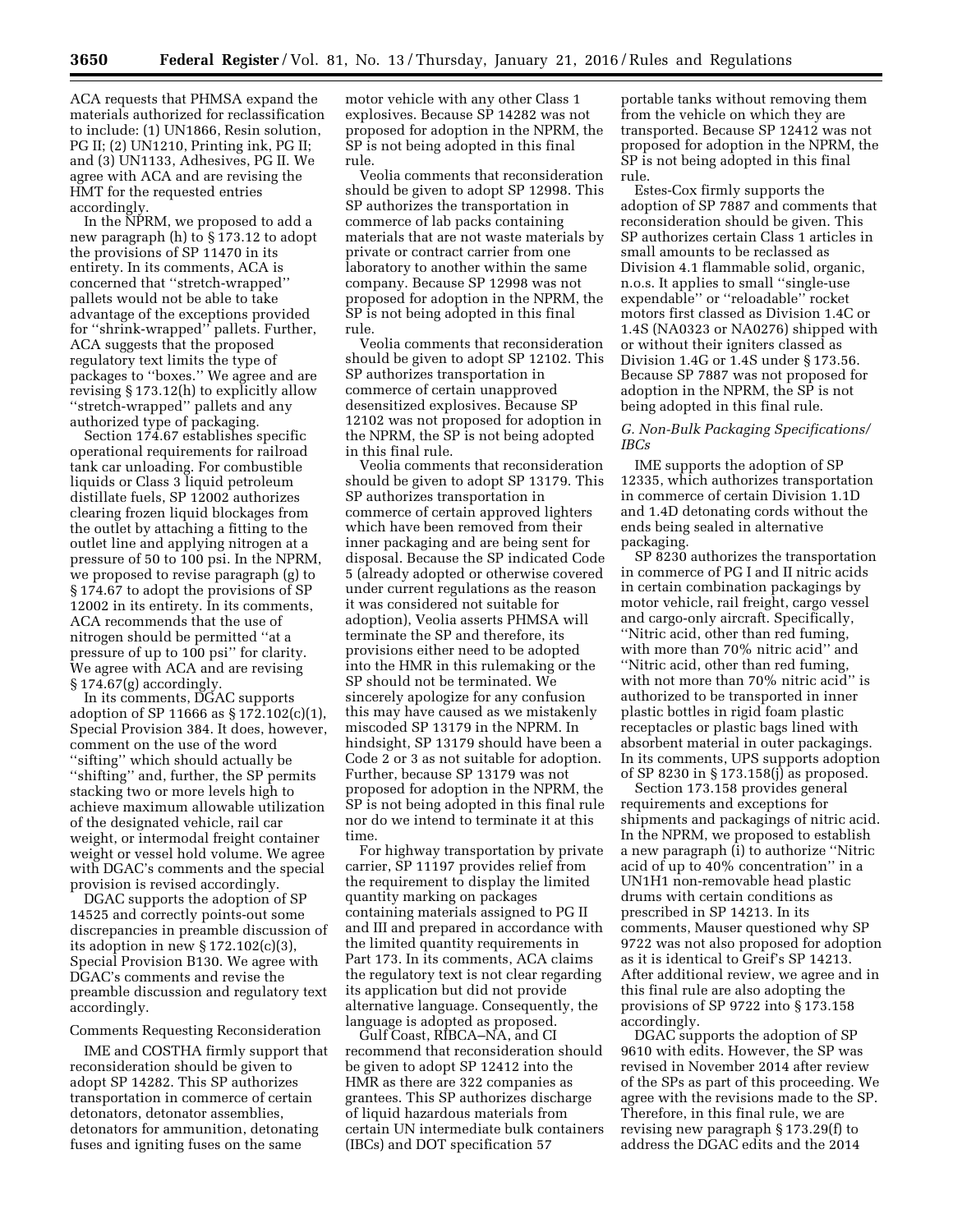revisions to the SP, specifically, to include fiberboard boxes as authorized packagings for empty packagings containing the residue of smokeless powders.

#### Comments Requesting Reconsideration

IME and COSTHA firmly support that reconsideration should be given to adopt SP 8451. This SP authorizes transportation in commerce of not more than 25 grams of solid explosive or pyrotechnic material, including wastecontaining explosives that have an energy density not significantly greater than that of pentaerythritol tetranitrate (PETN), classed as Division 1.4E, when packed in a special shipping container. Because SP 8451 was not proposed for adoption in the NPRM, the SP is not being adopted in this final rule.

IME firmly supports that reconsideration should be given to adopt SP 10880. This SP authorizes the transportation in commerce of ammonium nitrate-fuel oil mixture (ANFO), Division 1.5, in reusable, flexible intermediate bulk containers (IBCs) type UN 13H3 or UN 13H4 conforming to Subpart N and O of Part 178. Because SP 10880 was not proposed for adoption in the NPRM, the SP is not being adopted in this final rule.

IME and COSTHA firmly support that reconsideration should be given to adopt SP 11156. This SP authorizes transportation in commerce of NA0331, UN1942 and UN0331 in non-DOT specification multi-wall plastic-lined paper bags. Because SP 11156 was not proposed for adoption in the NPRM, the SP is not being adopted in this final rule.

SP 11624 was not proposed for adoption in the NPRM. The SP is in its fifteenth revision and has 114 grantees. The SP authorizes transportation in commerce of certain waste Class 3 paint and paint related material (UN1263; PG II and PG III) contained in metal or plastic pails further packed in nonspecification bulk packagings such as cubic yard boxes, plastic rigid-wall bulk containers, dump trailers, and roll-off containers. In their comments, Veolia, ACA, and DGAC provided substantial justification why reconsideration should be given to adopt SP 11624 into the HMR. Therefore, after revaluation, SP 11624 and three related packaging SPs (*i.e.,* SP 13052, SP 14712, and 15235) are adopted as new  $\S 172.102(c)(3)$ , Special Provision B131.

#### **V. Section-by-Section Review by Topic Area**

#### *A. Cylinders—General*

Part 172

Section 172.102—Special Provisions

Section 172.102(c) lists special provisions applicable to specific entries in the Hazardous Materials Table (HMT). Special provisions may contain packaging requirements, conditions or limitations, and exceptions applicable to particular quantities or forms of hazardous materials.

In general, non-bulk packagings must be marked with an identification number and proper shipping name and bear labels communicating the hazard of the material contained in the package. SP 13544 authorizes the transportation in commerce of DOT Specification 4BA240 cylinders containing liquefied petroleum gas (LPG) and propane and/ or residue of LPG or propane without hazard warnings (*i.e.,* hazard communication) provided the materials are transported in a closed and placarded transport vehicle. This SP supports the propane cylinder exchange programs that accept expended cylinders in exchange for full cylinders. Cylinders collected during the course of these programs may not always bear the appropriate hazard markings and labels as required by the HMR. SP 13544 prescribes certain operational controls to ensure appropriate hazard communication, driver training, and appropriate securement of the cylinder on the transport vehicle.

In this final rule, PHMSA is adopting SP 13544 as proposed by adding new Special Provision, ''N95'' to § 172.102(c)(5) that excepts cylinders containing UN1075, Liquefied petroleum gas and UN1978, Propane from marking the identification number and proper shipping name or bear hazard labels provided certain conditions are met. Because we did not receive public comment on this amendment, supportive or otherwise, it is adopted as proposed in the NPRM.

#### Section 172.400a

Section 172.400a provides exceptions or alternatives to the HMR labeling requirements under specific circumstances. One such alternative permits the use of a neckring marking, under certain conditions, in accordance with the Compressed Gas Association (CGA) Pamphlet C–7, *Guide to Preparation of Precautionary Labeling and Marking of Compressed Gas Containers,* Appendix A, 8th Edition (2004). Section 172.400a permits the use of a CGA Pamphlet C–7 marking in lieu

of the required 100 mm x 100 mm square-on-point labels on a Dewar flask meeting the requirements in § 173.320 and on cylinders containing Division 2.1, 2.2, and 2.3 materials that are not overpacked.

SP 14251 authorizes the transportation of overpacked cylinders, containing Class 2 materials, with CGA C–7 neckring markings provided the overpack is labeled in accordance with § 172.400. Additionally, the CGA petitioned PHMSA (under petition P– 1521) to allow cylinders to display the neckring marking even when overpacked. The petition, if adopted, would still require the overpack to display the 100 mm x 100 mm squareon-point labels in accordance with 49 CFR Part 172, Subpart E. The marking prescribed in Appendix A to CGA Pamphlet C–7 provides useful information in a clear and consistent manner and its widespread use on cylinders over the course of several years has enhanced its recognition. The adoption of SP 14251 and CGA's petition would provide greater flexibility for shipments of cylinders while ensuring adequate hazard communication. Therefore, PHMSA is revising as proposed § 172.400a by authorizing the transportation of overpacked cylinders marked in accordance with CGA Pamphlet C–7 provided the overpacks are properly labeled.

#### Part 173

#### Section 173.181

Section 173.181 prescribes authorized packagings for the transportation of pyrophoric materials (liquids).

SP 14419 authorizes the use of DOT Specification 3AL cylinders constructed from aluminum alloy 6061–T6 for the transportation of pyrophoric liquids provided: (1) The cylinders are constructed of 6061–T6 aluminum; (2) have a minimum marked service pressure of 1800 psig; (3) have a maximum water capacity of 49 liters; and (4) any preheating or heating of the cylinders is limited to a maximum temperature of 175 °F. In this final rule, PHMSA is revising § 173.181(a) as proposed to permit the use of DOT Specification 3AL cylinders constructed from aluminum alloy 6061–T6, with the same specified conditions for the transport of pyrophoric materials.

#### Section 173.193

Section 173.193(b) requires that ''Bromoacetone, Methyl bromide, Chloropicrin and Methyl bromide mixtures, Chloropicrin and Methyl chloride mixtures, and Chloropicrin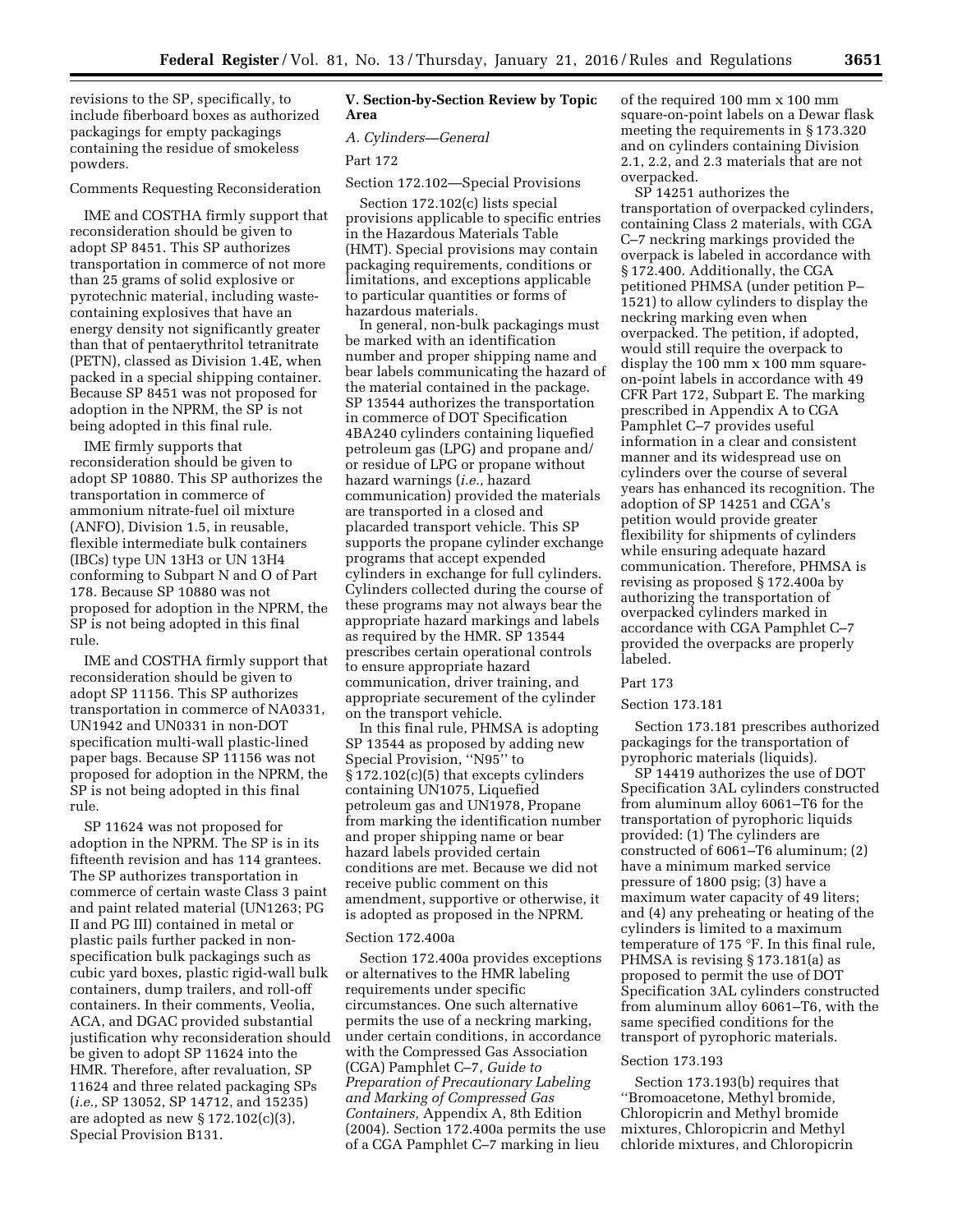mixtures charged with non-flammable, non-liquefied compressed gas be packaged in DOT Specification 3A, 3AA, 3B, 3C, 3E, 4A, 4B, 4BA, 4BW, or 4C cylinders having not over 113 kg (250 pounds) water capacity (nominal).''

SP 12301 authorizes the transportation in commerce of Chloropicrin and Methyl bromide mixtures in DOT 4BW cylinders with water capacity (nominal) not over 454 kg (1,000 pounds). In this final rule, PHMSA is adopting as proposed the revisions to § 173.193(b) that allow for Chloropicrin and Methyl bromide mixtures to be packaged in DOT specification 4BW cylinders with a water capacity of not over 454 kg (1,000 pounds).

#### Section 173.301

Section 173.301 prescribes the general requirements for the use of cylinders including a list of authorized cylinders, general filling requirements, valve protection, and pressure relief device requirements. In the NPRM, we proposed revisions that would amend certain pressure relief device requirements and permit the use of valve caps made from a material other than metal as authorized under the terms of three SPs.

SP 13318 authorizes the transportation in commerce of DOT Specification 39 cylinders of 75 cubic inches or less volume, without the PRD in direct communication with the vapor space. PHMSA proposed to amend paragraph (f)(2) to state that this provision does not apply to cylinders of 75 cubic inches or less in volume filled with a Liquefied petroleum gas, Methyl acetylene and Propadiene mixtures, stabilized, Propylene, Propane or Butane. Because we did not receive public comment on this amendment, supportive or otherwise, it is adopted as proposed in the NPRM.

SP 8074 provides an exception from the PRD requirements for a DOT Specification 3E cylinder up to 12 inches long and 2 inches in diameter when filled with the following gases and associated quantity limits: Carbon dioxide, liquefied 0.24L (8 oz.), Ethane 0.12L (4 oz.), Ethylene (4 oz.), Hydrogen chloride, anhydrous 0.24L (8 oz.), Nitrous oxide 0.24L (8 oz.), Vinyl fluoride, stabilized 0.24L (8 oz.) and Monochlorotrifluoromethane 0.35L (12 oz.). In the NPRM, PHMSA proposed to create an additional exception to PRD requirements for DOT–3E cylinders under limited circumstances in new paragraph § 173.301(f)(7). Because we did not receive public comment on this amendment, supportive or otherwise, it is adopted as proposed in the NPRM.

SP 12782 authorizes plastic valve protection caps for certain Division 2.1, 2.2, and 2.3 materials when the valve protection is sufficient to prevent leakage when the cylinder, with the valve installed, is dropped from 2.0 m (7 ft) or more onto a non-yielding floor, impacting the valve assembly or cap at the orientation most likely to cause damage. The HMR require that each cylinder with a valve must have a protective metal cap, other valve protection device, or an overpack which is sufficient to protect the valve from damage during transportation. In the NPRM, PHMSA proposed to amend §§ 173.40(d) and 173.301(h) to allow for the new valve protection standard, including the valve cap, to be made from plastic as authorized in SP 12782. Because we did not receive public comment on this amendment, supportive or otherwise, it is adopted as proposed in the NPRM.

#### Section 173.302a

Sections 173.302, 173.302a, 173.304 and 173.304a prescribe additional requirements for the transport of nonliquefied (permanent) and liquefied compressed gases in DOT specification cylinders. These requirements include authorized cylinders and filling limits. Section 173.302a(b) states that a DOT 3A, 3AA, 3AX, 3AAX, and 3T cylinder may be filled with a compressed gas, other than a liquefied, dissolved, Division 2.1, or Division 2.3 gas, to a pressure 10% in excess of its marked service pressure, subject to certain criteria.

SP 6530 authorizes the transport in commerce of hydrogen and mixtures of hydrogen with helium, argon, or nitrogen, in certain cylinders filled to 10% in excess of their marked service pressure. In the NPRM, PHMSA proposed to add a new paragraph (c) to include this exception and to redesignate the other paragraphs in this section to reflect this addition. Because we did not receive public comment on this amendment, supportive or otherwise, it is adopted as proposed in the NPRM with the exception of an editorial correction. In the NPRM, paragraph (c)(3)(ii) stated that cylinders manufactured with chrome moly steel must have been normalized. The paragraph has been corrected to state that the steel must have been quenched and tempered, not normalized. In addition the paragraph (c)(4) the term safety relief devices has been corrected to pressure relief devices for consistency with current regulations.

#### Section 173.304a

In § 173.304a(a)(2), a table provides the maximum filling densities and permissible cylinder types for certain named gases. Currently, § 173.304a(a)(2) permits a maximum filling density of 68% for carbon dioxide and nitrous oxide in DOT 3, DOT 3HT2000 and DOT 39 cylinders, and DOT 3A, 3AA, 3AX, 3AAX, 3E, 3T, and 3AL cylinders with a marked service pressure of 1800 psi.

SP 13599 authorizes additional maximum filling densities for carbon dioxide and nitrous oxide to include 70.3%, 73.2%, and 74.5% respectively in DOT 3A, 3AA, 3AX, 3AAX, 3AL, and 3T cylinders with marked service pressures of 2000, 2265, and 2400 psig, subject to operational controls. Air Products and Chemicals Inc. (Air Products) submitted a petition for rulemaking (P–1560) requesting PHMSA revise  $\S 173.304a(a)(2)$  to adopt the provisions of SP 13599. In the NPRM, PHMSA proposed to modify the entries currently in the table in § 173.304a(a)(2) to add additional filling densities for carbon dioxide and nitrous oxide. Because we did not receive public comment on this amendment, supportive or otherwise, it is adopted as proposed in the NPRM.

#### Part 180, Subpart C

Qualification, Maintenance and Use of Cylinders

The HMR prescribe requirements for the continuing qualification, maintenance, and periodic requalification of DOT specification cylinders, DOT SP cylinders, and UN pressure receptacles. These requirements ensure that cylinders conform to the appropriate specification and compromised cylinders are not filled with hazardous materials. The discussion of the proposed amendments includes a section-by-section review of the current requirements, and a brief discussion of SPs considered for adoption and proposed amendments.

#### Section 180.209

Paragraph (e) of § 180.209 authorizes a proof pressure test in lieu of the volumetric expansion test for 4B, 4BA, 4BW, or 4E cylinders protected with a corrosion resistant coating and used exclusively for the gases specified in that paragraph.

SP 12084 expands the list of authorized gases in paragraph (e). These gases include refrigerated and liquefied gases similar to those already permitted by § 180.209(e). In the NPRM, PHMSA proposed to adopt the provisions in SP 12084 by removing the list of authorized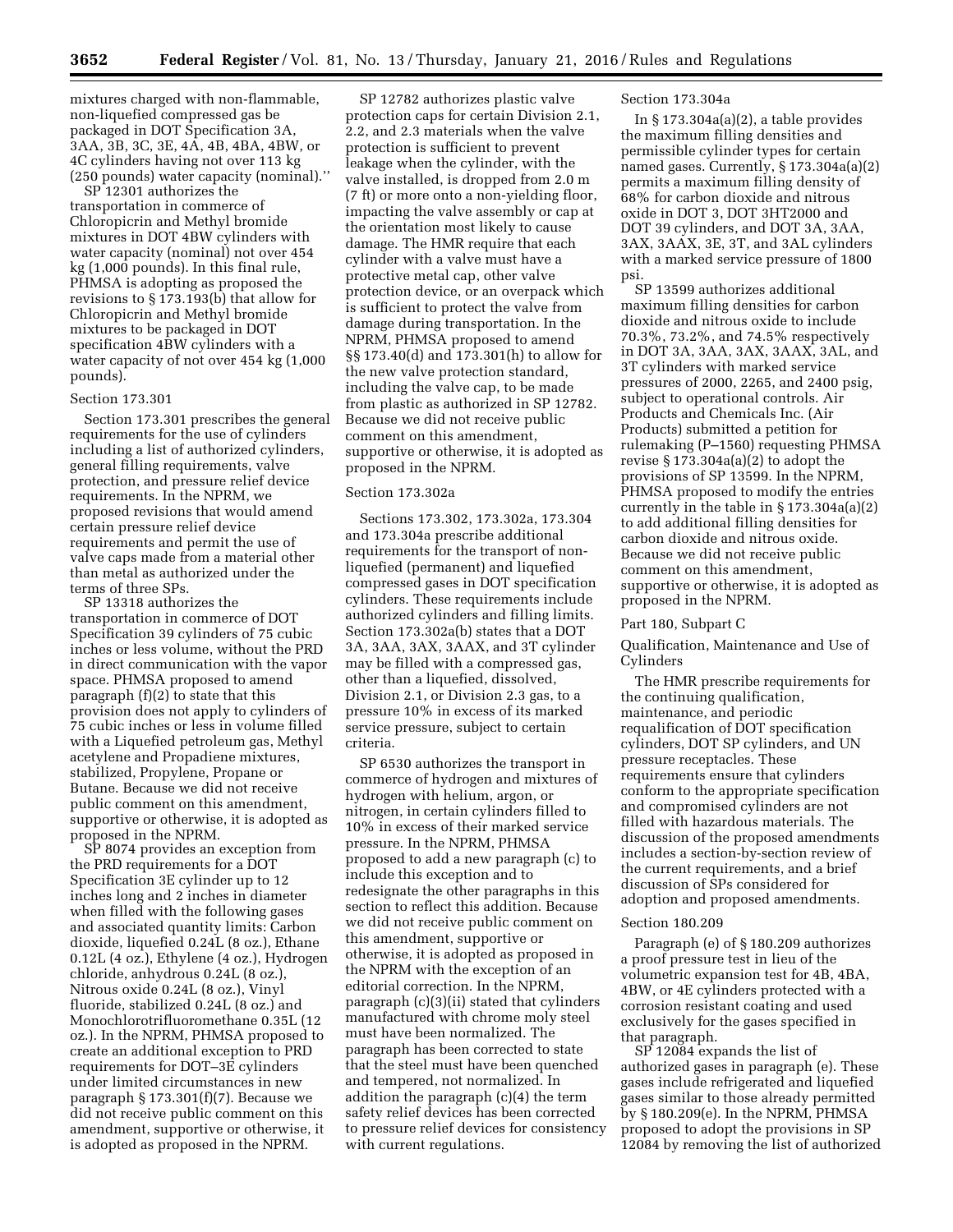gases and authorizing the use of the proof pressure test for DOT–4B, 4BA, 4BW, or 4E cylinders protected externally by a suitable corrosion resistant coating and used exclusively for non-corrosive gases. The authorized specifications limit the total pressure in the cylinder to 500 psi or less. Because we did not receive public comment on this amendment, supportive or otherwise, it is adopted as proposed in the NPRM.

#### Section 180.213

Cylinders requalified in accordance with the HMR must bear requalification markings in accordance with § 180.213. As provided in § 180.213(c), ''The depth of requalification markings may not be greater than specified in the applicable specification. The markings must be made by stamping, engraving, scribing or other method that produces a legible, durable mark.''

SP 14937 allows the use of a label embedded in epoxy in lieu of other methods prescribed in § 180.213. In the NPRM, PHMSA proposed to amend paragraph (c) to allow the use of a label embedded in epoxy in lieu of stamping provided the marking is legible and durable. Because we did not receive public comment on this amendment, supportive or otherwise, it is adopted as proposed in the NPRM.

#### *B. Cylinders—Non-Destructive Testing/ Aerosols*

#### Part 173

#### Section 173.304

Section 173.304 prescribes requirements for the filling of cylinders with liquefied compressed gases. Paragraph (d) of this section provides for authorized containers for the filling of cylinders with refrigerant and dispersant gases. Current regulations authorize these gases in DOT 2Q nonrefillable metal containers.

SP 12573 authorizes a refrigerant gas R 134a, (UN3159), in a non-DOT specification container similar to a DOT 2Q container with a maximum allowable pressure for the contents of 198 psig at 54.4 °C (130 °F). In the NPRM, we differed marginally from the SP and proposed to adopt a maximum pressure threshold of 200 psig at 55 °C (131 °F) for the container's contents. We indicated there was no safety basis for the 200 psig ceiling other than we believed it was a cleaner cutoff point than the 198 psig maximum found in the SP. In addition, as part of the variation on the design of a DOT 2Q container, we proposed the modified container would be marked as a ''DOT 2Q1.''

Current regulations require that the pressure of the contents of the metal containers not exceed 87 psig at 21 °C (70 °F). In the NPRM, we invited comment on whether the requirement for a maximum pressure should be specified at 21 °C (70 °F) for the 2Q1 container in addition to the limit at 55 °C (131 °F). If so, we invited comment on what the upper limit should be for a typical refrigerant or dispersant gas such as 1,1,1,2 Tetrafluoroethane, R134a.

In its comments, DSC suggests a single requirement of 210 psig at 55 °C (131 °F). It also suggests that such arbitrary actions if adopted could increase the number of SP applications submitted as a result. PHMSA recognizes the commenters concerns, however, changing the reference temperature for the refrigerant gases to 54.4 °C (130 °F) would make section 173.304(d) inconsistent with the other sections for filling of gases. As noted in the NPRM, PHMSA sought to have consistency where some sections referred to 54.4 °C (130 °F) and some to 55 °C (131 °F). In order to address the commenters concerns, PHMSA is raising the proposed maximum pressure authorized in the new DOT 2Q1 container to 210 psig at  $55^{\circ}$ C (131  $^{\circ}$ F) as authorized in §§ 173.304 and 173.306. The burst pressure of the DOT 2Q1 will have to be slightly raised accordingly to provide for the same safety factor. This will be discussed in a later section. See the associated discussion in the comments received from Dow earlier in this preamble.

#### Section 173.306

Section 173.306 prescribes the general requirements and exceptions for limited quantities of compressed gases. In the NPRM, we proposed numerous changes to this section. The proposed changes and resolutions are discussed in the following.

#### Conforming Revisions

Throughout § 173.306 of the HMR and within related SPs that provide exemptions from these regulations for gases, pressure standards are indicated at either 130 °F or 131 °F. In the interest of consistency and conformity with the general requirements for compressed gases in § 173.301 and 173.301a, in the NPRM we proposed to change all references of 54.4 °C (130 °F) to 55 °C (131 °F). We invited comment on whether there would be any negative impacts in making this conforming change. We also proposed making revisions to the construction and formatting of how this section is presented (*e.g.,* insertion of an ''if, then''

table) in an effort to make the requirements more reader-friendly.

#### Authorized Metal Containers

DOT 2P Inner Nonrefillable Metal Containers

Under § 173.306, limited quantities of foodstuffs or soaps with soluble or emulsified compressed gas are authorized in nonrefillable metal or plastic containers. The paragraph (b)(1) introductory text authorizes these containers subject to a pressure not to exceed 140 psig at 54.4 °C (130 °F). SP 13601 and SP 14503 authorize the transportation of ''UN1950, Aerosols, non-flammable (each not exceeding 1 L capacity), 2.2,'' and SP 7951 authorizes the transportation of ''UN1956, Compressed gas, n.o.s., 2.2,'' in containers that otherwise conform to DOT 2P or DOT 2Q specifications with some modifications. Under the terms of SP 13601, the containers must have a maximum pressure for the contents not to exceed 160 psig at 54.4 °C (130 °F) and, for SP 7951 and SP 14503, the containers must have a maximum pressure for the contents not to exceed 150 psig at 23.9 °C (75 °F) and must be transported in a refrigerated state.

In the NPRM, we requested comments on whether refrigeration should be a condition of transport of these foodstuffs under pressure. In their comments, DSC and CSPA both recommend that PHMSA continue to require refrigeration as a condition of transport of these foodstuffs under pressure. See the comment summary section for a more detailed discussion of this issue. Because at least one of the special permits to be incorporated (SP 13601) does not explicitly require refrigeration, this requirement will not be adopted. Note that the additional limit of 150 psig at 23.9  $\mathrm{C}(75 \mathrm{~}^{\circ}\mathrm{F})$  is required. The shipper may use refrigeration if needed to achieve this pressure. As part of the variation of the DOT 2P containers, the modified containers are to be marked as ''DOT 2P1'' under the provisions of new § 178.33c discussed separately in this rulemaking.

We also proposed in the NPRM to include the specification DOT 2P1 as an authorized metal aerosol container under § 173.306(a)(3)(ii). We saw no reason to limit the container to foodstuffs or soaps under paragraph (b)(1) because the pressure limit for the contents is the same as the current requirement for a standard DOT 2P container. Lastly, we proposed that the DOT 2P1 would be authorized for both Division 2.1 (flammable) and 2.2 (nonflammable) aerosols under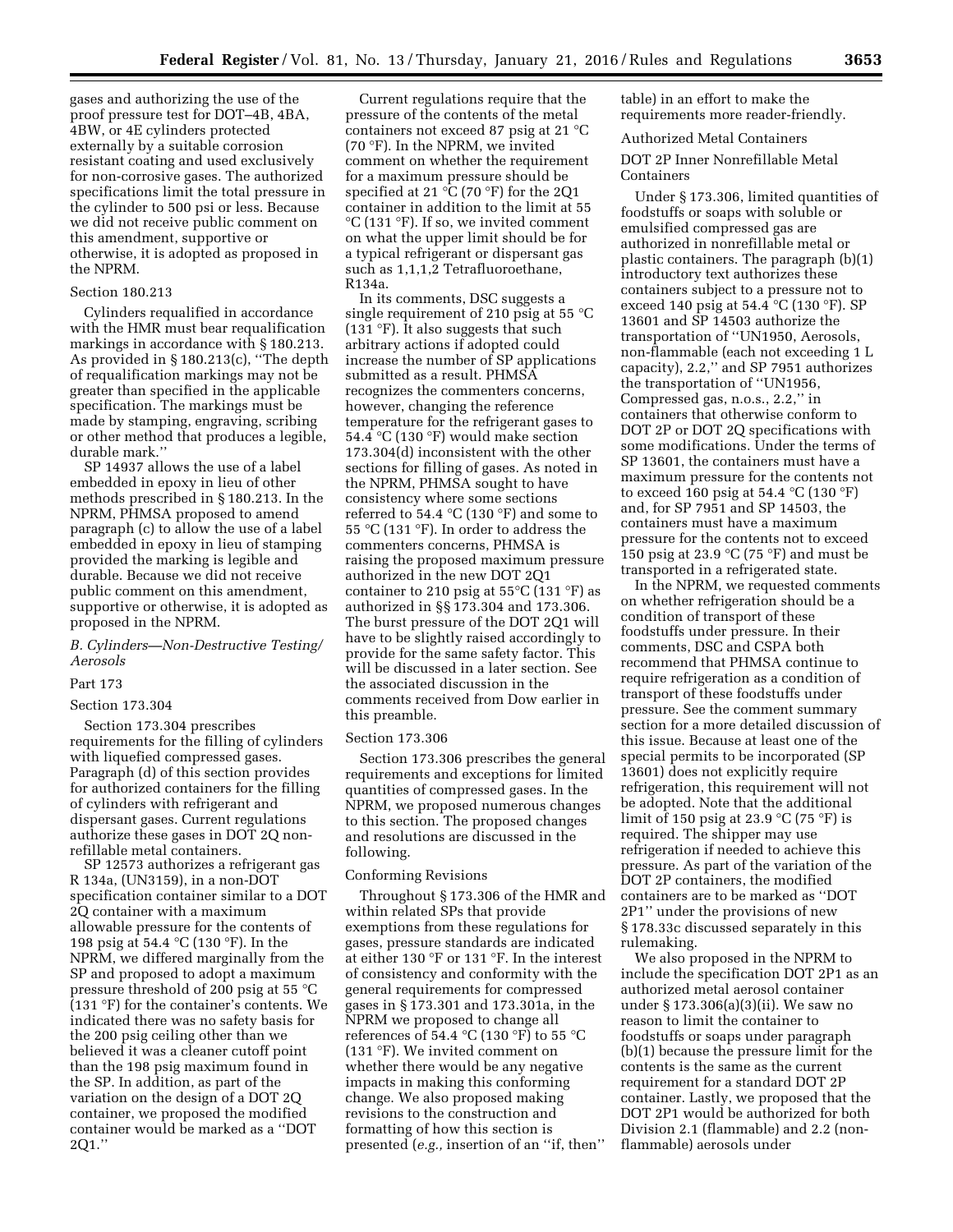§ 173.306(a)(3)(ii). PHMSA received negative comments on the use of the DOT 2P1 container for flammable gases. Because there has been no experience with this type of container equipped with a pressure relief device in flammable gas service, we will not adopt the 2P1 for any materials other than those authorized in the special permits incorporated at this time.

#### DOT 2Q Inner Nonrefillable Metal Containers

Under § 173.306, limited quantities of compressed gas are authorized in metal aerosol containers as defined in § 171.8 of the HMR. Paragraph (a)(3) introductory text of this section authorizes metal aerosol containers under certain conditions to include packaging types and pressure thresholds. Section 173.306(a)(3)(ii) currently requires the use of a DOT 2Q container for pressures exceeding 160 psig at 54.4 °C (130 °F) but not to exceed 180 psig. Except for some modifications, SP 12573 authorizes the packaging of UN1950, Aerosols, non-flammable, in non-DOT specification containers that otherwise conform to the DOT 2Q specification with a maximum pressure of 198 psig at 54.4 °C (130 °F).

In the NPRM, we proposed to adopt the modified DOT 2Q as an authorized metal aerosol container. We differed marginally from the SP in that we proposed to adopt a maximum pressure threshold of 200 psig at 55 °C (131 °F). We stated that there was no safety basis for the 200 psig ceiling other than we believed it was a cleaner cutoff point than the 198 psig maximum found in the SP. Additionally, we sought to provide consistency by using a reference temperature of 55 °C (131 °F). PHMSA received comments about the negative impact of raising the reference temperature from  $54.4 \text{ }^{\circ}C$  (130  $\text{ }^{\circ}F$ ) to 55 °C (131 °F) particularly for shippers of R134a which has a pressure of 198 psig at 54.4 °C (130 °F). The commenters further stated that the pressure of R134a at 55 °C (131 °F) is 202 psig and that a pressure of 210 psig should be adopted. Consequently, in this final rule, PHMSA will adopt a pressure of 210 psig at 55 °C (131 °F) in order to allow for small variations; however, the reference temperature will remain at 54.4 °C (130 °F). As part of the variation of the specification of a DOT 2Q container, we stated the modified container will be marked as ''DOT 2Q1.''

In the NPRM, the proposed design burst pressure of the DOT 2Q1 was 300 psig. Because the fill pressure of the DOT 2Q1 will be 210 psig at 55 °C (131 °F), PHMSA will raise the design burst pressure to 320 psig in this final rule.

The pressure of 320 psig is consistent with the minimum design burst pressure in SP 12573.

The NPRM also proposed to expand authorized materials to include Division 2.1 aerosols for the DOT 2Q1 specification. At that time, we saw no reason to limit the use of this container to non-flammable aerosols based on its record of use and that DOT 2Q containers currently authorized in the HMR are authorized to be used for all aerosol types. We also invited comment on the suitability of the container for all aerosol types. See the associated comment summary discussions for §§ 173.304 and 178.33d. PHMSA received mixed comments on the use of the DOT 2Q1 container for flammable gases. Because there has been no experience with this type of container equipped with a pressure relief device in flammable gas service, we will not adopt the DOT 2Q1 for any materials other than those authorized in the special permits incorporated at this time

SP 13581 is linked to the above proposed provision in that it authorizes the use of metal aerosol containers manufactured, tested, and marked according to SP 12573. We believe this SP will no longer be needed with the adoption of the modified DOT 2Q container (*i.e.,* a DOT 2Q1 container).

#### Alternatives to Testing of Metal Aerosol Containers by a Hot Water Bath Test

As a condition of the use of a metal aerosol container used for certain commodities, each container, after being filled, must be subjected to a hot water bath to raise the internal pressure to such a degree that leakage or permanent deformation, if any, can be determined [see  $\S 173.306(a)(3)(v)$ ]. The provision also provides for a testing protocol for a container where the contents may be sensitive to heat. Currently, this is the only method authorized for determining leakage or permanent deformation. Thus, fillers that have developed other testing protocols or do not want to subject their products to a hot water bath test, must obtain a SP to do so. A number of SPs that authorize the use of alternative methods to determine leakage or permanent deformation are discussed as follows:

(1) Alternate hot water bath test. SP 12995 authorizes a methodology that is a combination of a hot water bath test, a weight test, and visual inspection. Rather than subjecting each filled container to a hot water bath test, only one container out of each lot is subjected to the hot water bath test, a second is subjected to a weight test, the results of which must be compared to

weight specification for the container as outlined in quality control procedures, and finally, the remainder of the lot must be visually inspected by examining the valve, crimp, and seam areas for evidence of leakage.

In the NPRM, we proposed to adopt SP 12995. The permit authorizes only DOT 2Q containers but we are applying it to all authorized metal aerosol containers. While determining if SP 12995 was suitable for inclusion in this rulemaking, PHMSA's technical evaluators confirmed that the methodology that includes a combination of hot water bath test, weight test, and visual inspection may be performed on a DOT 2P as well as a DOT 2Q. Since these containers are similar designs except in terms of strength, this alternative to the hot water bath test is applicable to any metal container. Previously, most applicants of SP 12995 only requested 2Q because that is what they needed for their particular hazmat, but that does not mean that alternative testing is not acceptable for similar containers. Additionally, the permit applies to specific filling conditions but we will apply this testing method to containers complying with the current filling conditions in § 173.306(a)(3). Finally, we vary from the permit with our proposed language in that we require maintenance and access to operating procedures especially with regard to the weight test and specification in order to effect a broader application of this alternative. Rather than specify standards, we will allow persons to develop their own procedures that best fit their product on the condition that DOT has access to these procedures. Commenters were very supportive of our proposals to adopt such testing alternatives and, in this final rule, we are codifying them as proposed.

(2) Automated in-line pressure test. SPs 14429, 14623, 14625, 14627, 14723, 14724, 14786, 14842, 14887, 14953, 15135, 15265, 15427, and 15972 all authorize the use of an automated process to check the pressure of filled containers (*i.e.,* an ''automated in-line pressure check'') instead of subjecting the containers to a hot water bath. In this final rule, we are adopting the provisions of these SPs as proposed that authorize the use of an automated process for pressure checks that does not involve a hot water bath.

(3) Weight test. SP 14440 authorizes the use of a process to check the weight of filled containers (*i.e.,* an ''automated in-line pressure check'') instead of subjecting the containers to a hot water bath. In this final rule, we are adopting the provisions of the SP as proposed to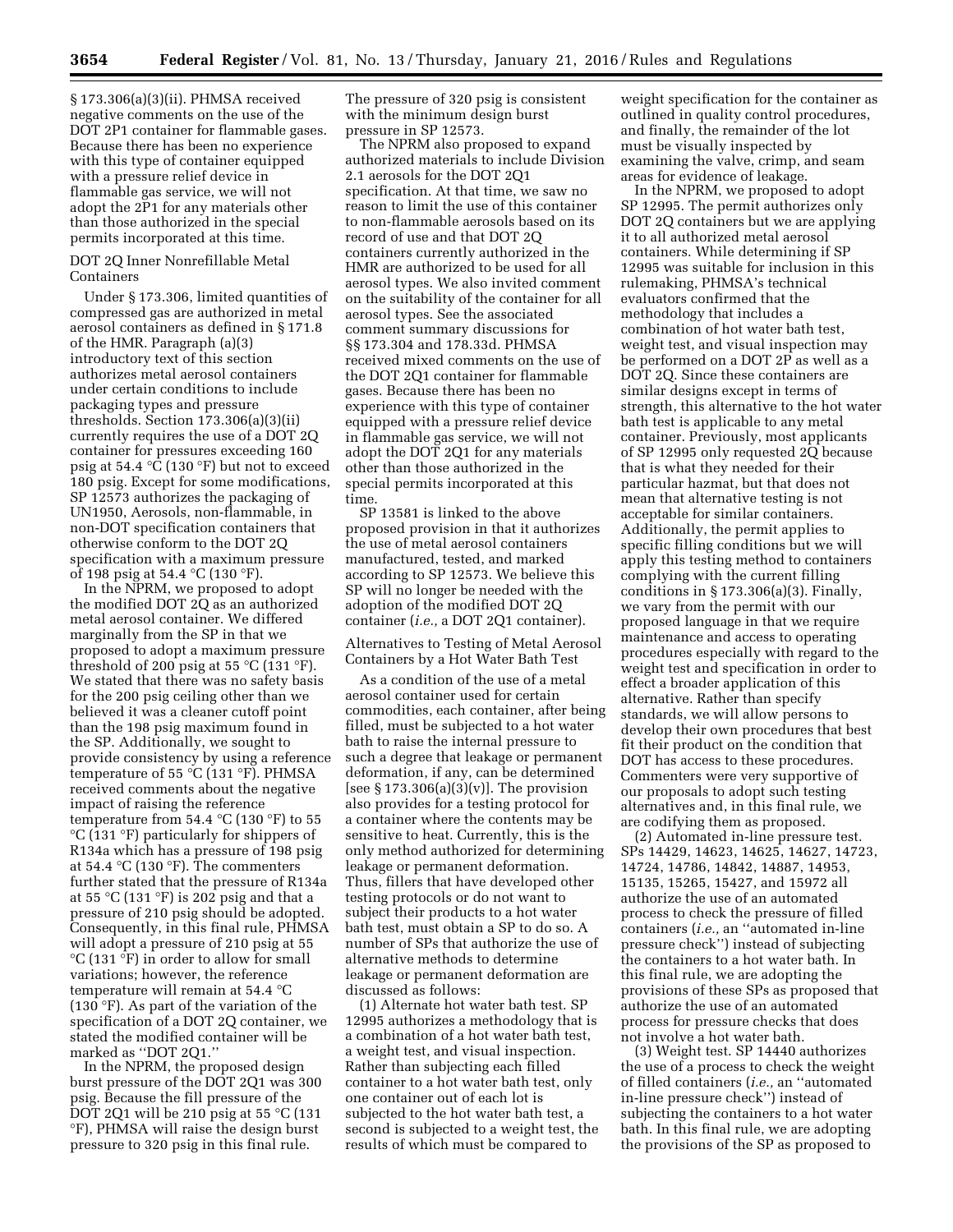authorize the use of weight checks as a means to determine compliance with pressure requirements.

(4) Leakage test. SP 14544 authorizes the use of a high pressure air test on empty containers combined with a leakage test for filled containers instead of subjecting the containers to a hot water bath. The testing protocol for filled containers found in this SP is currently applied to plastic containers under paragraph (a)(5) of this section in the HMR, however, the pressure and leakage test of the empty containers differs in its application. Under SP 14544, each empty container must be pressure tested at 120 psig instead of the HMR requirement that each empty container must be subjected to a pressure equal to or in excess of the maximum expected in the filled containers at 55  $\mathrm{C}$  (131  $\mathrm{F}$ ), and that is at least two-thirds of the design pressure of the container. Under both tests, if there is evidence of leakage, the container must be rejected. In this final rule, we are adopting the provisions of the SP as proposed to authorize the use of a leakage test as a means to determine compliance with pressure requirements. Our implementation differs from the SP in that we are adopting the leakage testing requirements under  $§ 173.306(a)(5)(v)$ , but including the SP 14544 testing protocol for empty containers as an alternative.

#### Accumulators

The HMR provide special considerations for compressed gases in accumulators. SP 8786 authorizes the transport of accumulators under an alternative testing procedure than what is prescribed in paragraphs (f)(2) and (f)(3) of this section. Rather than testing each accumulator to three times (3x) the charge pressure, the SP provides for conditions to test one accumulator out of each lot of 1,000 to the burst design pressure, and two accumulators to two and a half times (2.5x) the charge pressure. In the NPRM, we proposed to adopt most of SP 8786 into § 173.306. Because we did not receive public comment on this amendment, supportive or otherwise, it is adopted as proposed in the NPRM.

#### Aerosol Disposal

The general packaging requirements of the HMR forbid the transport of leaking or improperly-filled packages. This includes aerosol containers that are found to be leaking or improperly filled as part of a combination packaging. SP 11296 provides an option to transport these containers to an offsite facility for disposal under certain conditions (*e.g.,*  overpacking in DOT specification

packagings, modal restrictions, etc.). In the NPRM, we proposed to adopt the general scope of SP 11296 with some differences. We proposed to also permit non-flammable aerosols. Further, the proposed regulatory language was modeled after the salvage packaging requirements of  $\S 173.3(c)$  in that: (1) The authorized outer packaging for overpacking the defective cylinders has been expanded to include other metal drums (*i.e.,* 1B2 and 1N2); (2) a condition for cushioning and absorbent material, when necessary, has been added; and (3) an ''aerosol salvage'' drum marking has been adopted. Commenters were very supportive of our proposals to adopt such provisions for aerosol disposal and, in this final rule, we are codifying them as proposed.

#### Part 178

#### Section 178.33c

Under the HMR, certain DOT specification containers with restricted capacity and commonly referred to as ''aerosol containers'' are authorized for the transportation of compressed and liquefied compressed gases under certain scenarios. These containers include DOT 2P (inner non-refillable metal) containers. The specification standards are prescribed in § 178.33 of the HMR and do not provide for variations of those standards. Thus, technological advances or design modifications to satisfy customer needs are such that the resulting metal containers would not conform to the standards for a DOT 2P container, nor any other container authorized under §§ 173.304 or 173.306 of the HMR. SPs 13601 and 14503 (also 7951) provide for a variation of the DOT 2P container specifications by authorizing construction of the container according to modifications of the standards for manufacture and testing.

The special permits authorized variations of a DOT 2P container that are equipped with some manner of pressure relief system (*e.g.,* a rim-vent release device or a dome expansion device). The rim vent release devices must function within a certain pressure range, otherwise the container is rejected. The dome expansion devices are designed to buckle to relieve pressure before bursting. For example, for a container built to SP 13601, the pressure relief system must function between 175 psig and 210 psig or be rejected.

In the NPRM, we stated that we have no specific information in the SP(s) on the relationship between the functional range and the tested burst pressure. The current minimum burst pressure for a

DOT 2P container is 240 psig (§ 178.33– 8). Using the SP 13601 construction requirements, the minimum burst pressure is indicated as 270 psig (assumed at 130 °F) and pressure of the contents at 130 °F may not exceed 160 psig thus, equating to approximately 1.7x the contents at 130 °F without bursting (which is more stringent than for a DOT 2P under the HMR). Thus, the upper pressure range of the relief system is 77.8% of the design burst pressure of 270 psig.

This is further complicated under SP 14503 (and 7951) where the standard for the pressure of the contents is set at 23.9 °C (75 °F) for which we do not have an equivalent requirement under the HMR. Additionally, the ranges for functioning of the relief systems have a higher upper bound, 175 psig to 250 psig and 175 psig to 235 psig, respectively. Lastly, there is no minimum burst pressure specified in SP 14503 (and 7951); therefore, we must default to the DOT 2P minimum burst pressure of 240 psig. Again, the circumstances are unclear in that the upper bounds for the functional ranges approach or exceed the DOT 2P minimum burst pressure yet we do not have information on the actual tested burst pressure which could be much larger. Therefore, based on the requirements of SP 13601, we proposed to implement a requirement that for containers with pressure relief systems, the upper bound of the functional range for a pressure relief system must be no greater than 85% of the minimum burst pressure. In the NPRM, we proposed to incorporate the standards for the modified DOT 2P container described in SP 13601 (and likely 14503 (7951)) as a variation of the DOT 2P container design. As adopted in this final rule, the variation is required to be marked as a ''DOT 2P1.'' All standards for a DOT 2P1 remain the same as those for a DOT 2P except for the variations prescribed in new § 178.33c–2.

Commenters expressed concerns about imposing pressure limits on the range of the pressure relief systems although there are various pressure limits in each special permit that incorporates a rim vent release type of device in the container design. The commenters state that the actual activation range of the pressure relief system design is not as important to safety as that the system must function before the container bursts. We agree with the commenters. In the testing requirement of DOT 2P1, the performance standard is that the containers must fail at the location of the pressure relief system or the lot will be rejected. PHMSA believes that incorporating the DOT 2P1 without a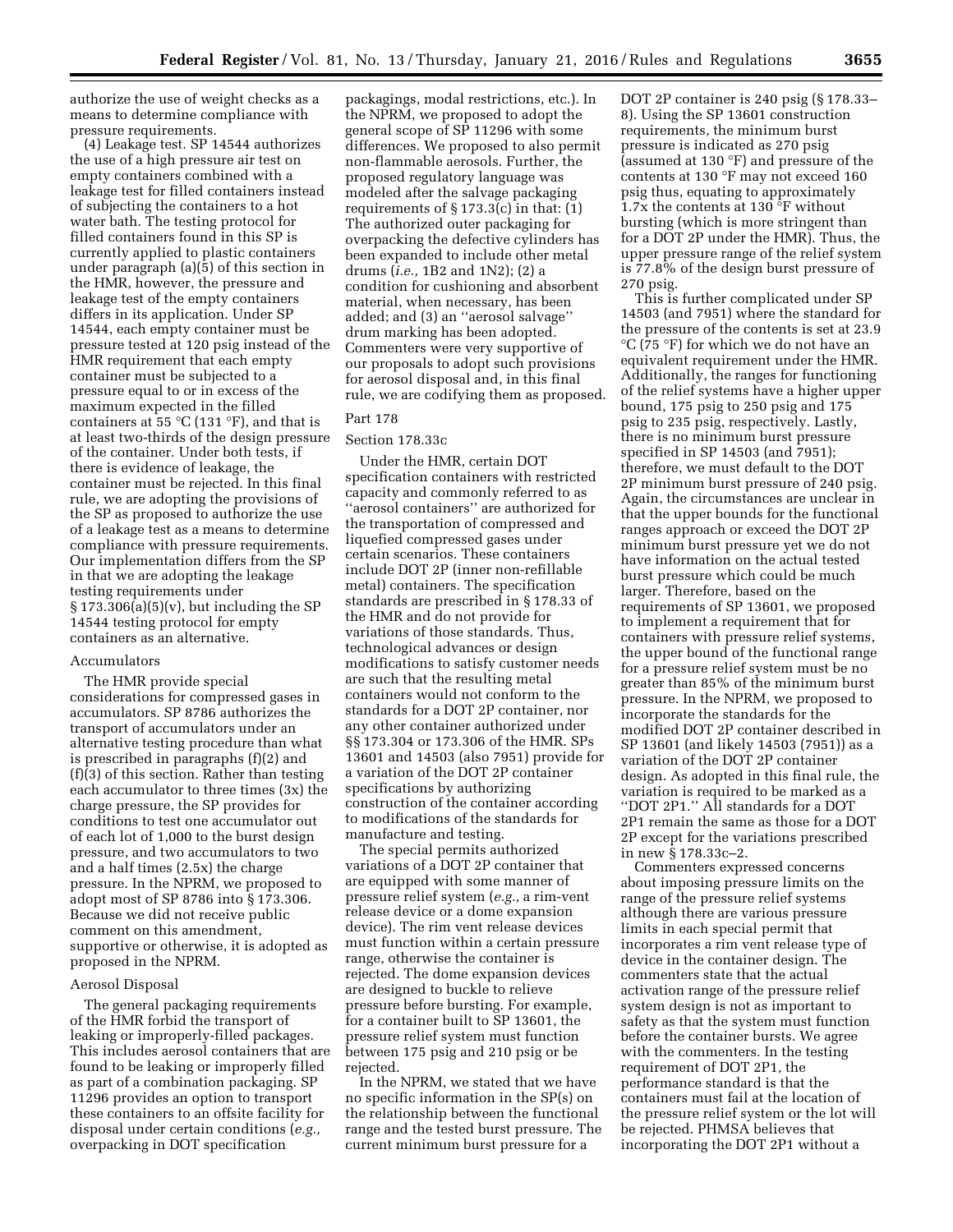specific functional range or limit for a rim vent release system will make the container specification more suitable for incorporation into the HMR because of broader applications rather than prescriptive regulatory text based on specific special permits. In this final rule, PHMSA will incorporate the requirements for the end expansion devices as proposed. The containers with an end expansion device must buckle prior to burst.

#### Section 178.33d

Under the HMR, certain DOT specification containers with restricted capacity and commonly referred to as ''aerosol containers'' are authorized for the transportation of compressed and liquefied compressed gases under certain scenarios. These containers include DOT 2Q (inner non-refillable metal) containers. Though the DOT 2Q specification is prescribed in § 178.33a of the HMR, it does not provide for variations of those standards. Thus, technological advances or design changes to satisfy customer needs are such that the resulting metal containers would not conform to the standards of a DOT 2Q container, nor any other container authorized under either §§ 173.304 or 173.306 of the HMR. SP 12573 provides for a variation of the DOT 2Q container specifications by authorizing construction of the container according to modifications to the standards for type and size, manufacture, wall thickness, and testing. SP 14503 also provides for a variation of the DOT 2Q container specification by authorizing construction of the container according to modifications to its manufacture and testing criteria.

Variations provided in the SPs for DOT 2Q containers require that they are equipped with some type of pressure relief system (*e.g.,* a rim-vent release device or a dome expansion device), that must function by a certain threshold level or within a certain pressure range, otherwise the container is rejected. In effect, these containers are designed to buckle to relieve pressure before bursting. For example, for a container built to SP 12573, the minimum pressure before the system buckles is 220 psig (and if not equipped with a pressure relief system, the container may not burst below 320 psig). The maximum pressure of the contents authorized under this SP is 198 psig at 54.4  $\rm{°C}$  (130  $\rm{°F}$ ) (in the NPRM, we proposed a maximum pressure of 200 psig based on this SP in the § 173.306 discussion for DOT 2Q containers). After reviewing comments to the NPRM, we will adopt a maximum

pressure of 210 psig at 55 °C (131 °F) in this final rule. The current requirements for a DOT 2Q container under § 173.306(a)(3)(ii) is that the pressure of the contents cannot exceed 180 psig at 54.4 °C (130 °F) and the container must be capable of withstanding a pressure of 1.5x the contents at 54.4  $\mathrm{C}(130 \mathrm{~}^{\circ}\mathrm{F})$ without bursting. Applying the same multiplier to 210 psig, the container must withstand at least 305 psig without bursting. The SP 12573 minimum burst pressure of 320 psig is more than the current required minimum burst pressure of 270 psig for a DOT 2Q container; however, it provides approximately the same safety factor of 1.52. In this final rule, we are adopting as proposed the standards for the modified DOT 2Q container found in SP 12573 as a variation of the DOT 2Q container design. This variation is required to be marked ''DOT 2Q1.''

The requirements under SP 14503 operate differently in that the standard for the pressure of the contents is set at 23.9 °C (75 °F) to which we do not have an equivalent requirement under the HMR. Additionally, the SP provides for a range of pressure for functioning of the relief systems, specifically, 180 to 300 psig. Lastly, there is no minimum burst pressure specified in SP 14503 so we must default to the DOT 2Q minimum burst pressure of 270 psig. The upper bound for the functional range exceeds the 2Q minimum burst pressure yet we do not have information on the actual tested burst pressure which could be much larger. Therefore, based on a similar proposal to implement provisions of SP 13601 for 2P containers (see § 178.33c preamble discussion), the upper bound of the functional range for a pressure relief system must be no greater than 80% of the test pressure. In the NPRM, we invited comment on using this approach and whether it would be preferable to implement a requirement for the upper bound of the range based on the pressure of the contents.

Commenters did not respond specifically to the question of functional range for the DOT 2Q1 or 2Q2; however, they expressed concerns about imposing pressure limits on the range of the pressure relief systems of the DOT 2P1 which incorporates a similar pressure relief system design. The commenters state that the actual activation range of the pressure relief system design is not as important to safety as that the system must function before the container bursts. We agree with the commenter. We are imposing the same testing requirement as that for the DOT 2P1 in that the containers must fail at the location of the pressure relief system or

the lot will be rejected. The containers with an end expansion device must buckle prior to burst.

In this final rule, we are adopting as proposed the standards for the modified DOT 2Q container described in SP 14503 as a variation on the DOT 2Q container design. This variation is required to be marked as a ''DOT 2Q2.'' Further, the pressure relief device requirements for the DOT 2Q2 will be the same as that for the DOT 2P1 and 2Q1.

#### *C. Cargo Tanks/Rail Cars/Portable Tanks*

#### Part 173

#### Section 173.315

Section 173.315 prescribes bulk packaging provisions for liquefied compressed gases in UN and DOT specification cargo tanks and portable tanks.

SP 12576 authorizes non-DOT specification cargo tanks for the transportation of ''UN1080, Sulfur hexafluoride'' that otherwise conform to the MC 331 specifications except for design pressure, capacity, and marking. In the NPRM, we proposed to revise the § 173.315(a)(2) table by referring to a new note 28 in the entry for ''Division 2.2, materials not specifically provided for in this table'' as Sulfur hexafluoride is not listed by name in the table. New note 28 codifies such tanks specified in SP 12576 for the transportation of sulfur hexafluoride. Because we did not receive public comment on this amendment, supportive or otherwise, it is adopted as proposed in the NPRM.

#### Section 173.319

Section 173.319 prescribes the loading and packaging provisions for cryogenic liquids transported in rail tank cars.

SP 12039 authorizes the transportation in commerce of DOT 113C120W rail tank cars containing ''UN1038, Ethylene, refrigerated liquid,'' at an internal pressure of 20 psig instead of the maximum 10 psig. Currently, the HMR authorizes a maximum of 10 psig in a DOT 113C120W rail tank car containing cryogenic ethylene when offered for transportation by rail. Because we did not receive public comment on this amendment, supportive or otherwise, it is adopted as proposed in the NPRM.

#### *D. Operational Air/Vessel*

#### Part 176

#### Section 176.90

Section 176.90 prescribes requirements for private automobiles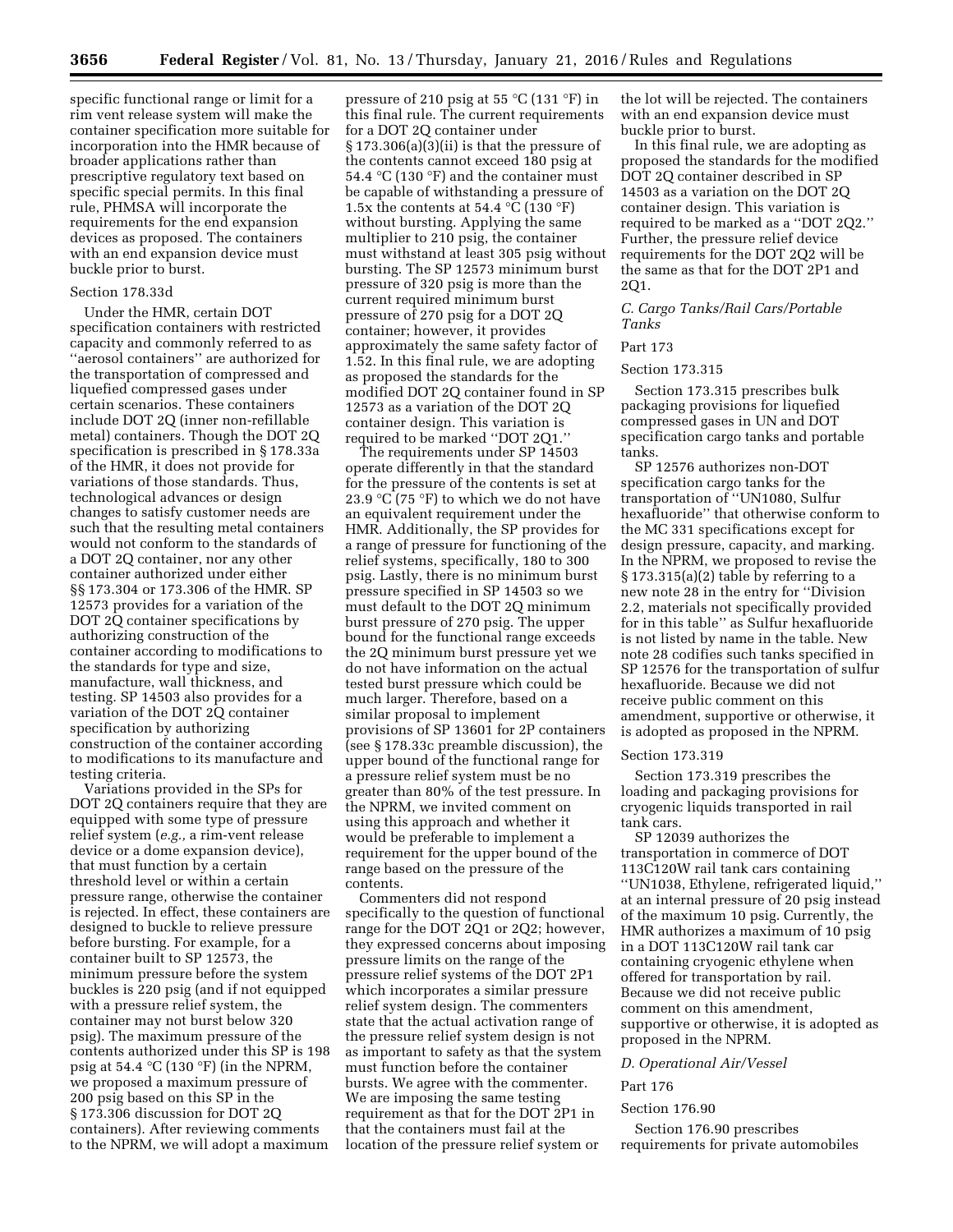carrying Class 1 hazardous materials on board ferry vessels. There are four SPs that provide relief for ferry transport of private automobiles carrying engines, gasoline, and propane. SP 7465, 11150, 13213, and 14458 all contain slightly different provisions to facilitate this process safely. Where differences exist between these permits, PHMSA has attempted to choose the least restrictive provision for adoption.

In the NPRM, PHMSA proposed to renumber the existing paragraph in § 176.90 as paragraph (a), and add a new paragraph (b) to adopt an exception for ''UN3166, Engines, internal combustion, flammable gas powered *or* flammable liquid powered, including when fitted in machinery or vehicles (*i.e.* motor vehicles, recreational vehicles, campers, trailers), vehicle flammable liquid *or*  flammable gas powered, gasoline, and petroleum gases, liquefied *or* liquefied petroleum gas'' when included as part of a motor home, recreational vehicle, camper, or trailer and carried aboard ferry vessels subject to certain operational controls. Because we did not receive public comment on this amendment, supportive or otherwise, it is adopted as proposed in the NPRM.

#### Section 176.800

Section 176.800 of the HMR prescribes general vessel stowage requirements for corrosive materials.

SP 11691 authorizes transportation in commerce of certain flammable and corrosive liquids, which are the ingredients of soft drinks (beverages), not subject to the segregation requirements for vessel stowage when shipped in the same transport unit. In the NPRM, we proposed to add a new special provision, W11, to § 172.102, regarding vessel segregation of corrosive and combustible materials and foodstuffs. Based on comments from PCSD, proposed Special provision W11 is being replaced by revising paragraph (a) of § 176.800 to allow Class 8 (corrosive) materials that are also foodstuffs or foodstuff ingredients intended for human consumption to not be considered incompatible for segregation purposes.

*E. Operational Highway/Rail/Shipper/ Other* 

#### Part 171

#### Section 171.8

Section 171.8 defines terms generally used throughout the HMR that have broad or multi-modal applicability.

In the NPRM, PHMSA proposed to add the following definition based on the adoption of SP 11458:

*Display pack* means a package intended to be placed at retail locations which provide direct customer access to consumer commodities contained within the package when all or part of the outer fiberboard packaging is removed.

SP 11458 authorizes the transportation in commerce of display packs of consumer commodity packages or limited quantity packages that exceed the 30 kg gross weight limit. The provisions of SP 11458 were proposed for adoption into § 173.156. However, the term ''display pack'' is not currently defined in the HMR. In the NPRM we proposed to adopt the definition of ''display pack'' in § 171.8 based upon its definition in SP 11458. Commenters were very supportive of our proposal to adopt a definition of display packs in § 171.8 and, in this final rule, we are codifying it as proposed.

#### Part 172

Sections 172.101 (Hazardous Materials Table) and 172.102 Special Provisions

Section 172.101 provides instructions for using the Hazardous Materials Table (HMT) and the HMT itself. Column 7 of the HMT provides codes for special provisions applicable to specific hazardous materials descriptions. Special provisions may contain unique packaging requirements, prohibitions, and exceptions applicable to particular quantities or forms of hazardous materials. When Column 7 of the HMT refers to a special provision, the requirements of that special provision are as set forth in § 172.102. In the NPRM, PHMSA proposed the following revisions to § 172.102:

#### Special Provision 380

SP 10705 provides relief from the segregation requirements of § 177.848(d) for the transport of ''UN1092, Acrolein, stabilized,'' by private carrier in a motor vehicle. In the NPRM, PHMSA proposed to add Special Provision 380 to § 172.102(c)(1) to codify SP 10705. The SP prescribes the packaging that must be used and the materials in which it may be loaded. Because we did not receive public comment on the proposal, adverse or otherwise, in this final rule, we are adopting the amendment as proposed.

#### Special Provision 381

SP 7991 provides relief from the HMR for the transportation of railroad flagging kits by highway. See § 173.184 for a detailed discussion of the adoption of SP 7991. In the NPRM, PHMSA proposed to add Special Provision 381 to § 172.102(c)(1) to codify SP 7991. As adopted in this final rule, Special

Provision 381 will be assigned to the following HMT entries: Fusee (rail or highway) (NA1325, Division 4.1, PG II); Articles, pyrotechnic (UN0431, Division 1.4G, PG II); Signal Devices, hand (UN0373, Division 1.4S, PG II); Signal Devices, hand (UN0191, Division 1.4G, PG II); and Signals, railway track, explosive (UN0193, Division 1.4S, PG II). Because we did not receive public comment on the proposal, adverse or otherwise, in this final rule, we are adopting the amendment as proposed.

#### Special Provision 382

SP 8006 provides relief from the labeling requirements of § 172.400(a) for the transportation of toy plastic or paper caps for toy pistols by motor vehicle, railcar, cargo vessel, and cargo aircraft. See § 172.400a(a)(8) for a detailed discussion of the adoption of SP 8006. In the NPRM, PHMSA proposed to add Special Provision 382 to § 172.102(c)(1) to codify SP 8006. Special Provision 382 will be assigned to the following HMT entries: Articles, explosive, n.o.s. (UN0349) and Toy caps (NA0337). Because we did not receive public comment on the proposal, adverse or otherwise, in this final rule, we are adopting the amendment as proposed.

#### Special Provision 383

SP 11356 authorizes material meeting the conditions for high viscosity flammable liquids specified in § 173.121(b)(1)(i), (b)(1)(ii), and (b)(1)(iv), to be re-classed to Packing Group III for transportation by motor vehicle. In the NPRM, PHMSA proposed to add Special Provision 383 to § 172.102(c)(1) to codify SP 11356. The SP prescribes packaging, capacity limitations, and load securement requirements. Special Provision 383 will be assigned to the following HMT entries: Coating solution (UN1139, PG II) and Paint (and Paint related material) (UN1263, PG II). Because we did not receive public comment on the proposal, adverse or otherwise, in this final rule, we are adopting the amendment as proposed.

#### Special Provision 384

SP 11666 authorizes the transportation of green graphite electrodes and shapes that are large single component solid objects not subject to sifting, in open rail flat cars, open bed motor vehicles, and intermodal containers. In the NPRM, PHMSA proposed to add Special Provision 384 to § 172.102(c)(1) to codify SP 11666. The SP prescribes load securement requirements for the electrodes and shapes. Further, the SP permits stacking two or more levels high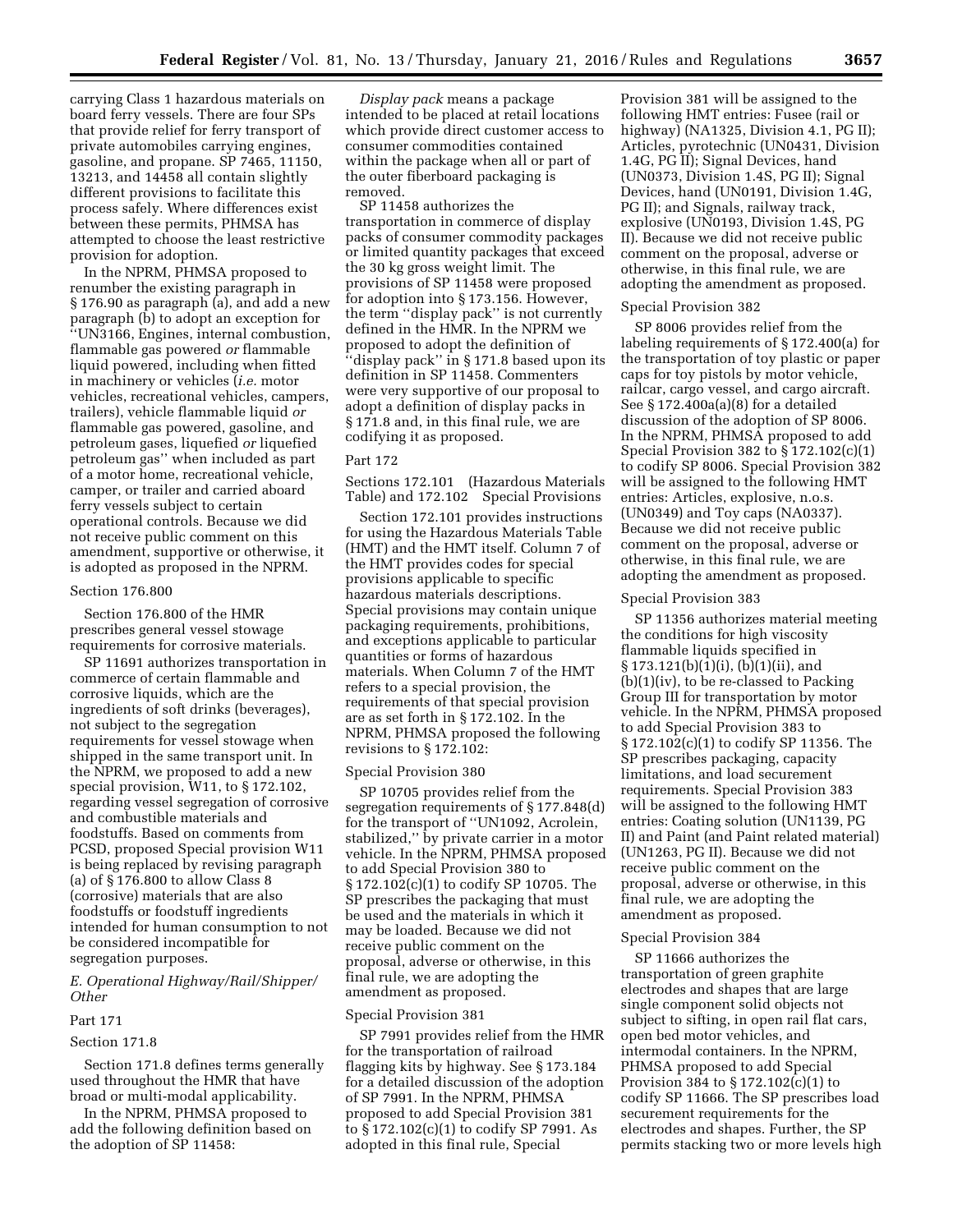to achieve maximum allowable utilization of the designated vehicle, rail car weight, or intermodal freight container weight or vessel hold volume. Special Provision 384 will be assigned to the following HMT entries: Other regulated substances, n.o.s. (NA3077, PG III) and Environmentally hazardous substances, solid, n.o.s. (UN3077, PG III). In this final rule, we are adopting the amendments as proposed with minor editorial clarifications.

#### Special Provision 385

SP 13343 authorizes the use of cargo heaters when weather conditions are such that the freezing of certain wetted explosive material is likely. In the NPRM, PHMSA proposed to add Special Provision 385 to § 172.102(c)(1) to codify SP 13343. Transportation must be performed by private, leased or contract carrier vehicles in exclusive use. Further, cargo heaters must be reverse refrigeration (heat pump) units. Shipments made in accordance with the SP are excepted from the anti-freeze requirements of § 173.60(b)(4). The provisions of SP 13343 are specific to ''UN0394, Trinitroresorcinol, wetted *or*  Styphnic acid, *wetted with not less than 20% water, or mixture of alcohol and water by mass'';* therefore, Special Provision 385 will be assigned exclusively to those HMT entries. Because we did not receive public comment on the proposal, adverse or otherwise, in this final rule, we are adopting the amendment as proposed.

#### Special Provision 386

In the NPRM, we proposed to codify SP 6614 by establishing a new paragraph (b)(3) to authorize polyethylene bottles with rated capacities of one gallon (3.785 liters), packed inside an open-top, heavy wall, high density polyethylene box for shipping certain PG II and III corrosive liquids by private motor carrier. In this final rule, we are adopting SP 6614 as proposed; however, we are moving the amendment from paragraph (b) to new § 172.102(c)(1), Special provision 386, as it is a more appropriate location in the HMR for it.

#### Special Provision B130

SP 14525 provides relief from the HMR except for the shipping paper requirements of Subpart C of Part 172, emergency response information as required by § 172.602, and the marking requirements of  $\S 172.302(a)$ , (b), and  $\overline{d}$ ) when transporting used diatomaceous earth filter material by highway. In the NPRM, PHMSA proposed to add Special Provision B130 to § 172.102(c)(3) to codify SP 14525. The SP prescribes

packaging, quantity limitations, and the required method of storing the packages within the motor vehicle. The provisions of SP 14525 are specific to ''UN3088, Self-heating solid, organic, n.o.s'' (PG III); therefore, Special Provision B130 will be assigned exclusively to that HMT entry. Because we received minimal public comment on the proposal, in this final rule, we are adopting the amendment as proposed.

#### Special Provision B131

As previously discussed, SP 11624 was not proposed for adoption in the NPRM. The SP is in its fifteenth revision and has 114 grantees. The SP authorizes transportation in commerce of certain waste Class 3 paint and paint related material (UN1263; PG II and PG III) contained in metal or plastic pails further packed in non-specification bulk packagings such as cubic yard boxes, plastic rigid-wall bulk containers, dump trailers, and roll-off containers. After careful reevaluation, SP 11624 and three related packaging SPs (*i.e.,* SP 13052, SP 14712, and 15235) are adopted as new § 172.102(c)(3), Special Provision B131.

#### Special Provision B132

SP 11602 authorizes the transportation in commerce of certain Division 4.3 materials contained in siftproof closed bulk packagings that prevent water from reaching the hazmat and have sufficient venting to preclude a dangerous accumulation of gaseous emissions. In the NPRM, we proposed to adopt the provisions of SP 11602 in its entirety in § 173.151(g). Because we did not receive public comment on the proposal, adverse or otherwise, in this final rule, we are adopting the amendment as proposed. However, in this final rule, we are moving the amendment to new § 172.102(c)(3), Special provision B132 as it is a more appropriate section for these provisions.

#### Section 172.202

Section 172.202 prescribes requirements for describing hazardous materials on shipping papers. In many scenarios, a net or gross quantity of the hazardous materials must be included.

SP 11811 provides relief from this requirement for local collections operations transporting hazardous materials and hazardous substances by highway that are ''household wastes'' as defined in 40 CFR 261.4 and not subject to the Environmental Protection Agency's hazardous waste regulations in 40 CFR, Parts 262 and 263. In the NPRM, we proposed to revise paragraph (c) of § 172.202 to adopt the provisions of SP 11811 in its entirety. Because we

did not receive public comment on the proposal, adverse or otherwise, in this final rule, we are adopting the amendment as proposed.

#### Section 172.315

Section 172.315 prescribes marking requirements for packages of limited quantities of hazardous materials.

SP 11197 provides relief from the requirement to display the limited quantity marking on packages containing certain low-risk materials assigned to PG II and III prepared in accordance with the limited quantity provisions in Subpart B of part 173 of the HMR for highway transportation by private motor carrier. The SP prescribes inner packaging and package quantity limitations; the maximum gross weight of packages that may be transported in one vehicle; and special package marking requirements. In the NPRM, we proposed to add a new paragraph (a)(3) to § 172.315 to adopt the provisions of SP 11197 in its entirety. Because we did not receive public comment on the proposal, adverse or otherwise, in this final rule, we are adopting the amendment as proposed.

#### Section 172.400a

Section 172.400a provides exceptions from the § 172.400 general labeling requirements for packages or containment devices of hazardous materials.

SP 8006 provides relief from the § 172.400 general labeling requirements for toy plastic or paper caps for toy pistols described as ''UN0349, Articles, explosive, n.o.s. (Toy caps), 1.4S'' or ''NA0337, Toy caps, 1.4S'' when offered for transportation by motor vehicle, rail freight, cargo vessel, and cargo aircraft. The toy plastic or paper caps must have been examined in conformance with § 173.56 and approved by the Associate Administrator. In the NPRM, we proposed to add a new paragraph (a)(8) to § 172.400a to adopt the provisions of SP 8006 in its entirety. Because we did not receive public comment on the proposal, adverse or otherwise, in this final rule, we are adopting the amendment as proposed.

#### Part 173

#### Section 173.12

Section 173.12 provides certain exceptions and authorizations for the transportation of waste hazardous materials.

SP 11470 authorizes transportation by motor vehicle and cargo vessel of shrink-wrapped pallets containing boxes of waste ORM–D or limited quantity materials when marked with the word ''WASTE'' on the outside of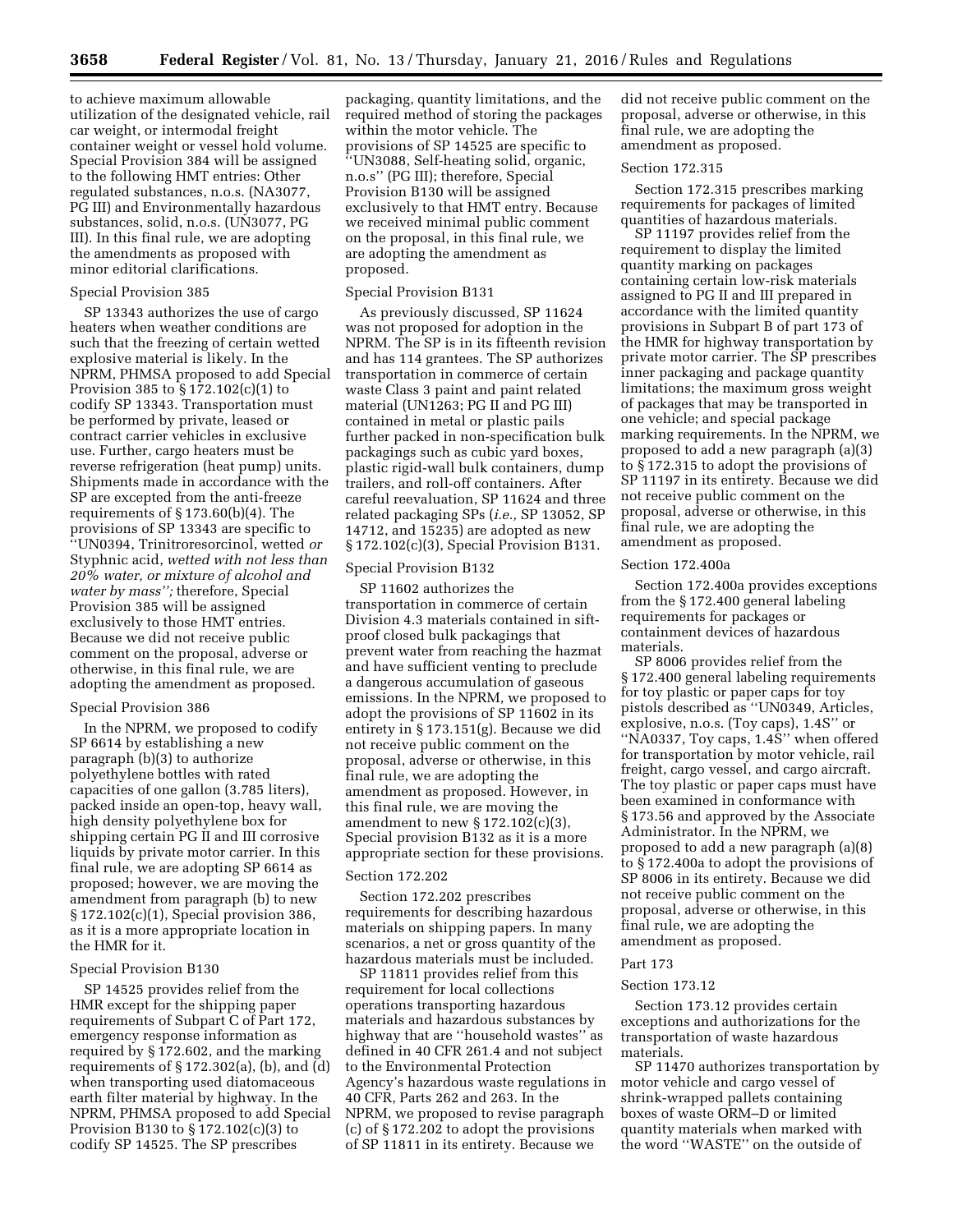the pallet instead of each individual box. The SP also prescribes packaging requirements for the waste materials. COSTHA requested that PHMSA adopt this SP into the HMR under petition for rulemaking P–1611. In the NPRM, we proposed to add a new paragraph (h) to § 173.12 to adopt the provisions of SP 11470 in its entirety. Because of the supportive public comments received as a result of our proposal, in this final rule, we are adopting the amendments as revised. Based on comments from Veolia, the revisions include authorizing ''stretch-wrapped'' pallets in addition to shrink-wrapped pallets and ''packages'' rather than boxes only.

#### Section 173.29

Section 173.29 prescribes certain requirements, exceptions, and authorizations for the transportation of empty packagings.

SP 9610 provides relief from shipping paper and placarding requirements of Subparts C and F of part 172, respectively, for smokeless powder residue when transported by motor vehicle or railcar in ''Container-on-flatcar'' (COFC) or ''Trailer-on-flat-car'' (TOFC) service. The smokeless powder must be approved in conformance with § 173.56 as a Class 1 explosive substance. The SP prescribes packaging requirements, quantity limitations, operational controls, and a specific shipping description for the material. In the NPRM, we proposed to revise paragraph (f) of § 173.29 to adopt the provisions of SP 9610 in its entirety. Because of the supportive public comments received as a result of our proposal, in this final rule, we are adopting the amendments as proposed with minor revisions to allow additional packaging types.

#### Section 173.63

Section 173.63 provides packaging exceptions for certain Class 1 (explosive) materials.

SP 4850 authorizes Cord, detonating, *or* Fuse detonating, *metal clad* (UN0290, Div. 1.1D) to be renamed and reclassed as Cord, detonating, mild effect, *or* Fuse, detonating, mild effect, *metal clad*  (UN0104, Div. 1.4D); and Charges, shaped, flexible, linear (UN0288, Div. 1.1D) to be renamed and reclassed Charges, shaped, flexible, linear (UN0237, Div. 1.4D) and transported by motor vehicle, railcar, cargo vessel, and cargo aircraft. The SP prescribes packaging requirements and quantity limitations. In the NPRM, we proposed to revise paragraph (a) of § 173.63 to adopt the provisions of SP 4850 in its entirety. However, during review of the final rule, concerns that there was

insufficient hazard communication to prevent the reclassed shipments from finding their way into the air mode were raised. In addition, concerns regarding the distinctions between shipping being offered domestically versus internationally were discussed. Because additional conditions for its adoption were not proposed in the January 30, 2015 NPRM, in this final rule, we are not codifying SP 4850 into the HMR at this time but intend to consider it for incorporation in the near future considering the hazard communication concerns. We will include any proposals in upcoming NPRMs for comment.

#### Section 173.156

Section 173.156 provides exceptions for the transportation of certain limited quantities and other regulated materials (ORM).

SP 11458 authorizes *display packs* of consumer commodity packages that exceed 30 kg gross weight for transportation by railcar in trailer-onflat-car (TOFC) or container-on-flat-car (COFC) service, or roadrailer and/or railrunner trailers or by motor vehicle, or cargo vessel. See § 171.8 for a discussion of the addition of the definition of *display pack.* In a petition for rulemaking (P–1607), COSTHA requested PHMSA adopt this SP into the HMR. In the NPRM, we proposed to add a new paragraph (c) to § 173.156 to adopt the provisions of SP 11458 in its entirety. Because of the supportive public comments received as a result of our proposal, in this final rule, we are adopting the amendment as proposed.

SP 11470 authorizes transportation by motor vehicle and cargo vessel of shrink-wrapped pallets containing boxes of waste ORM–D or limited quantity materials when marked with the word ''WASTE'' on the outside of the pallet instead of each individual box. The adoption of SP 11470 relating to exceptions for waste limited quantity and ORM–D materials is discussed in the preamble for § 173.12. In the NPRM, we proposed to add a new paragraph (d) to § 173.156 that directs the reader to the new paragraph (h) of § 173.12 which codifies the provisions of SP 11470. Because of the supportive public comments received as a result of our proposal, in this final rule, we are adopting the amendment as proposed with one modification. Veolia supports adoption of SP 11470 with one substantial modification—the HMR should not limit to ''expired'' consumer products but rather all consumer commodities shipped for disposal/ recycling under manufacturer recalls, off-spec/unwanted/unneeded product,

etc. We recognized the merit of Veolia's comment and revised § 173.12 accordingly.

#### Section 173.159

Section 173.159 prescribes requirements for the transportation of wet electric storage batteries.

SP 11078 conditionally excepts the transportation of nickel cadmium batteries containing potassium hydroxide, a Class 8 material, from other requirements of the HMR when transported by motor vehicle, railcar, cargo vessel and passenger and cargo aircraft. In the NPRM, we proposed to add a new paragraph (j) to § 173.159 to codify the provisions of SP 11078 in its entirety. Because we did not receive public comment on the proposal, adverse or otherwise, in this final rule, we are adopting the amendment as proposed.

SP 13548 authorizes transportation in commerce of lead acid batteries and packages of battery acid (with two different identification numbers) on the same vehicle. Commenters were supportive of its adoption in the HMR. In this final rule, the introductory text in paragraph (e) is revised accordingly.

#### Section 173.168

Section 173.168 prescribes specific approval, testing, protection, packaging, and equipment marking requirements for chemical oxygen generators.

SP 11984 authorizes certain unapproved chemical oxygen generators with only one positive means of preventing unintentional actuation of the generator, and without the required approval number marked on the outside of the package, to be transported by motor vehicle, railcar, and cargo vessel. In the NPRM, we proposed to add a new paragraph (g) to § 173.168 to adopt the provisions of SP 11984 in its entirety. Veolia supports adoption of SP 11984 with one modification—the HMR should require flame-proof outer packaging for chemical oxygen generators shipped with only one positive means of preventing unintentional activation as expressed in concern for equivalent level of safety in proposed SP modification in August 2011. Veolia's comments notwithstanding, because of the mainly supportive public comment received and safety evaluation as a result of our proposal, in this final rule, we are adopting the amendment as proposed.

#### Section 173.184

Section 173.184 prescribes packaging requirements for the transportation of highway or rail fusees.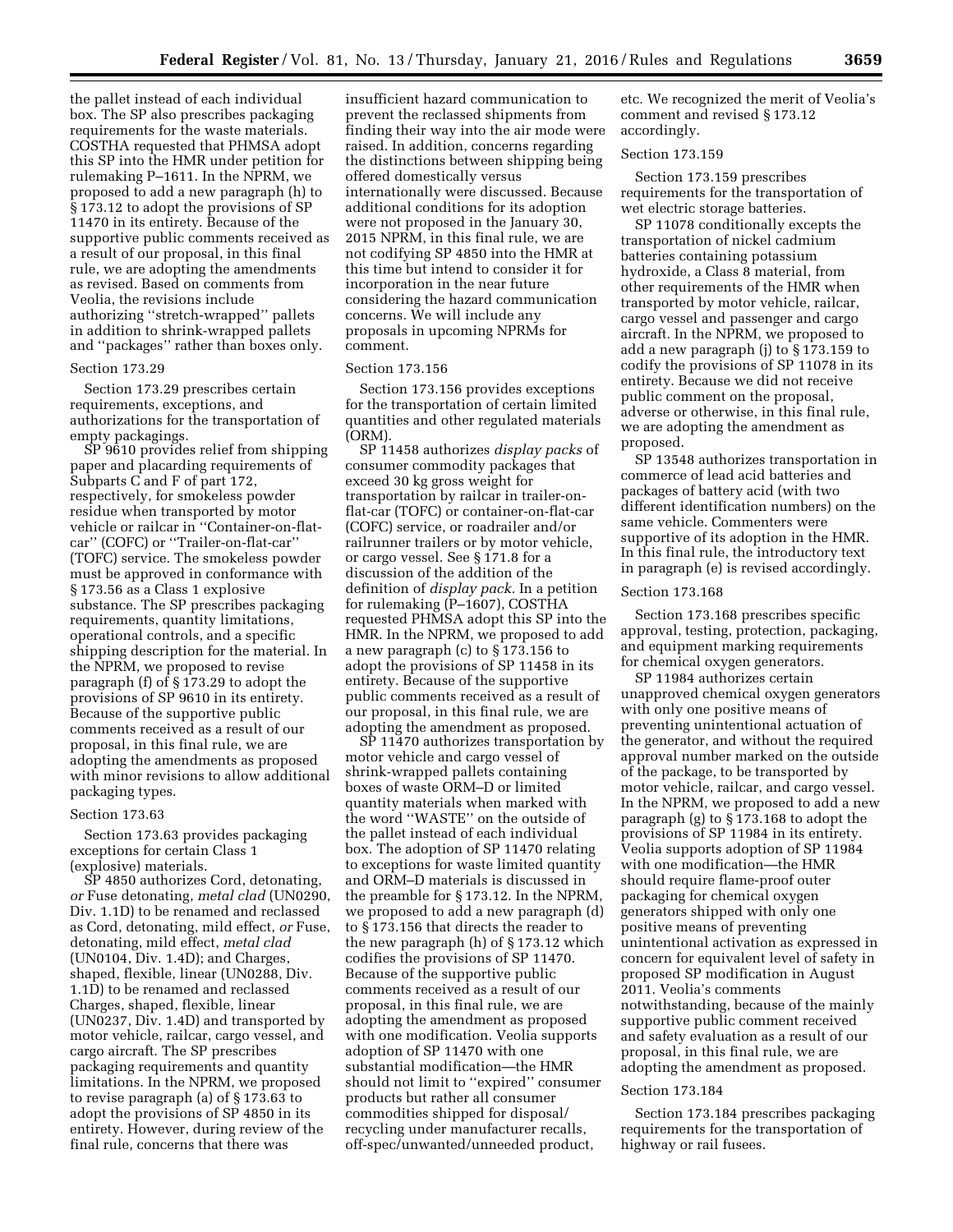When in conformance with SP 7991, flagging kits transported on railroad motor vehicles including privatelyowned motor vehicles under the direct control of on-duty railroad employees, are excepted from the requirements of the HMR. Flagging kits may only contain fusees and railroad torpedoes described as: Fusee (rail or highway) (NA1325, Division 4.1, PG II); Articles, pyrotechnic (UN0431, Division 1.4G, PG II); Signal devices, hand (UN0373, Division 1.4S, PG II); Signal devices, hand (UN0191, Division 1.4G, PG II); and Signals, railway track, explosive (UN0193, Division 1.4S, PG II). This SP prescribes packaging requirements, quantity limitations, and operational controls. In the NPRM, we proposed to add a new paragraph (c) to § 173.184 to adopt the provisions of SP 7991 in its entirety. Because we did not receive public comment on the proposal, adverse or otherwise, in this final rule, we are adopting the amendment as proposed.

#### Section 173.226

Section 173.226 prescribes specific packaging requirements for the transportation of materials poisonous by inhalation, Division 6.1, PG I, Hazard Zone A.

When transported as prescribed in SP 11055, liquid hazardous materials in Division 6.1, PG I, Hazard Zone A, are excepted from the segregation requirements of §§ 174.81, 176.83, and 177.848(d). The SP prescribes packaging and testing requirements, quantity limitations, and cushioning and absorbent material requirements. In the NPRM, we proposed to add a new paragraph (f) to § 173.226 to adopt the provisions of SP 11055 in its entirety. Because we did not receive public comment on the proposal, adverse or otherwise, in this final rule, we are adopting the amendment as proposed.

#### Section 173.306

Section 173.306 provides exceptions for limited quantities of compressed gas. Section 173.306(e) currently permits only new (unused) refrigerating machines to be excepted from specification packaging, placarding, and certain rail and highway modal requirements.

SP 13199 permits reconditioned (used) refrigerating machines (UN2857, Div. 2.2) to be transported under the requirements prescribed in § 173.306(e) and excepted from the marking requirements of § 172.302(c) when transported by motor vehicle and meeting certain structure and Class A refrigerant gas weight requirements. In the NPRM, we proposed to add new

paragraph (e)(2) to § 173.306 to adopt the provisions of SP 13199 in its entirety. Because we did not receive public comment on the proposal, adverse or otherwise, in this final rule, we are adopting the amendment as proposed.

#### Section 173.322

Section 173.322 prescribes packaging requirements for ethyl chloride. In the January 30, 2015 NPRM, we proposed to add a new paragraph (f) to § 173.322 to adopt the provisions of SP 14422 in its entirety. Because SP 14422 is no longer an active special permit, in this final rule, we are not adopting the amendment as proposed.

#### Part 174

#### Section 174.67

Section 174.67 prescribes operational requirements for the railroad tank car unloading of hazardous materials.

SP 12002 authorizes the clearing of frozen liquid blockages from tank car outlets by attaching a fitting to the outlet line and applying nitrogen at a pressure of 50 to 100 psi for combustible liquid or Class 3 liquid petroleum distillate fuels. In the NPRM, we proposed to revise paragraph (g) to § 174.67 to adopt the provisions of SP 12002 in its entirety. In its comments, ACA recommends that the use of nitrogen should be permitted ''at a pressure of up to 100 psi'' for clarity. We agree and revise § 174.67(g) accordingly.

#### Part 177

#### Section 177.820

Currently there is no § 177.820 in the HMR. However, in the NPRM, we proposed to add a new § 177.820 that authorizes the movement of certain hazardous materials across public roads with limited exceptions.

SPs 11352, 12207, 12306, 13165, and 14945 authorize the movement of certain hazardous materials across public roads. Such movements are not subject to Subparts C (Shipping Papers), D (Marking), E (Labeling), and F (Placarding) of Part 172. The SPs prescribe specific operational controls. In the NPRM, we proposed to add a new § 177.820 to adopt the provisions of these SPs in their entirety. COSTHA and DGAC support the adoption of SPs 11352, 12207, 12306, 13165, and 14945; however, according to COSTHA, the proposed regulatory text in § 177.820 appears to be more restrictive than the HMR applicability exceptions currently in § 171.1(d)(4). We agree with COSTHA and are not adopting the five SPs and new Section 177.820 as proposed in the NPRM.

#### Section 177.834

Section 177.834 establishes general operational requirements for hazardous materials transportation by highway.

SPs 9874, 13190, 13424, 13959, 14141, 14150, 14680, 14822, 14827, and 14840 authorize ''attendance'' of the loading or unloading of a cargo tank by a qualified person observing all loading or unloading operations by means of video cameras and monitors or instrumentation and signaling systems such as sensors, alarms, and electronic surveillance equipment located at a remote control station. In the NPRM, we proposed to revise paragraphs (i)(3) and (i)(4) of § 177.834 to adopt the provisions of these SPs in their entirety.

In its comments, Dow supports codification of the SPs but has specific concerns: (1) SP 9874 and 14822 authorize instrumentation and signaling systems such as sensors, alarms, and electronic surveillance equipment in addition to video monitoring; (2) SPs 9874 and 14822 do not require a video camera with a ''motorized zoom lens capable of panning and zooming from the remote control station''; (3) SPs 9874 and 14822 do not require that the view capability must include the entire containment area; and (4) the need for assurance that the attendance requirements in § 177.834 (i) apply to motor carriers only. We agree that Dow's comments have merit and, in this final rule, except for number (4), the regulatory text in § 177.834(i) is revised accordingly. Regarding issue number (4), long-standing interpretations preclude the need to revise the attendance applicability provisions of the HMR.

SPs 13484 and 14447 authorize ''attendance'' of the loading or unloading of a cargo tank through the use of hoses equipped with cable connected wedges, plungers, or flapper valves located at each end of the hose, able to stop the flow of product from both the source and the receiving tank within one second without human intervention in the event of a hose rupture, disconnection, or separation. The SPs prescribe inspection requirements and operational controls for use of the hoses. In the NPRM, we proposed to revise paragraphs (i)(3) and (i)(4) of § 177.834 to adopt the provisions of SPs 13484 and 14447 in their entirety. Because we did not receive public comment on the proposal, adverse or otherwise, in this final rule, we are adopting the amendments as proposed.

SPs 10597, 10803, 10882, 14618, and 14726 authorize the use of diesel or propane fueled combustion cargo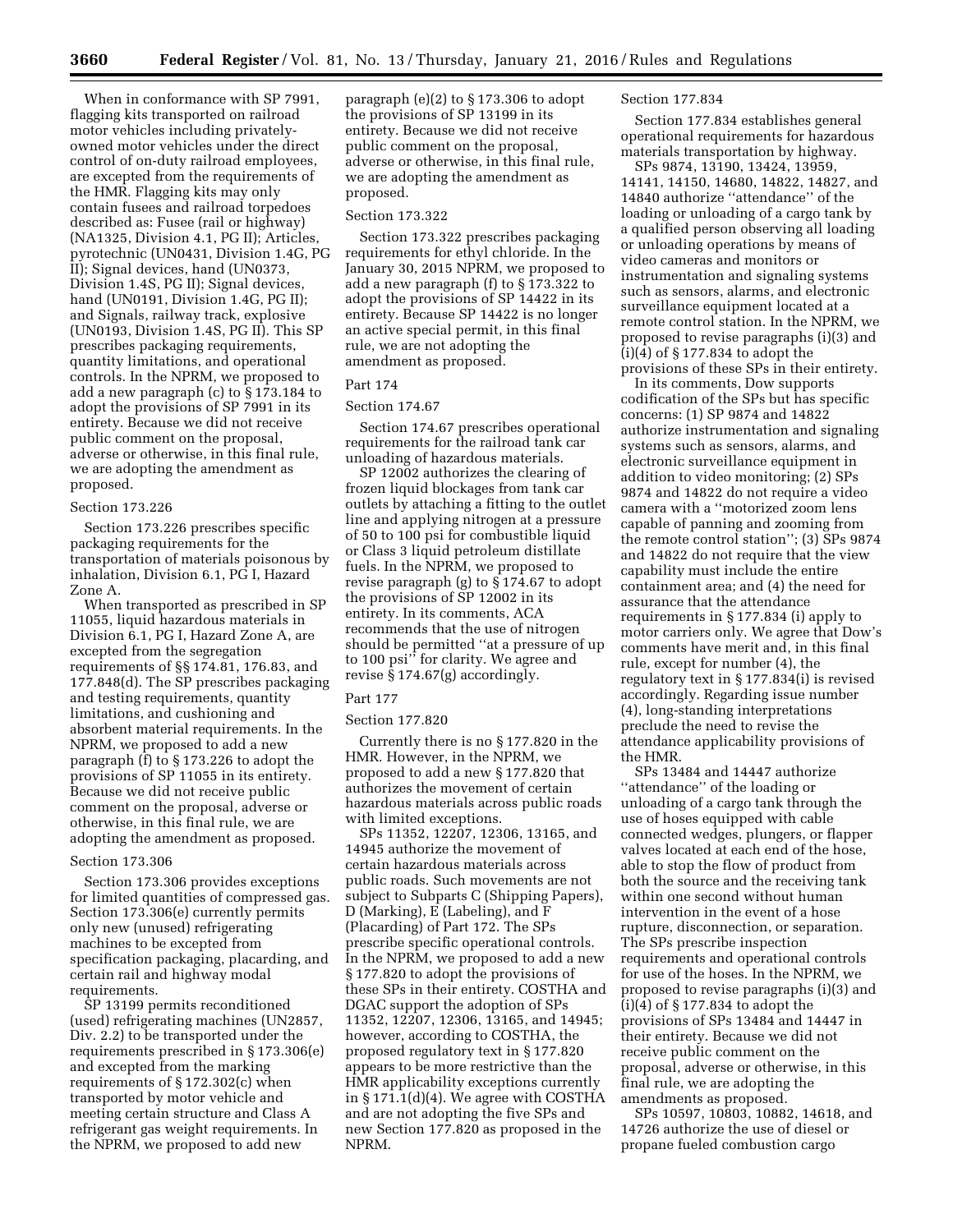heaters in motor vehicles used to transport Class 3 (flammable liquid) or Division 2.1 (flammable gas) materials. The SPs prescribe operational controls for use of heaters. In the NPRM, we proposed to revise paragraph (l)(2)(i) of § 177.834 to adopt the provisions of these SPs in their entirety. In this final rule, because the existing paragraph  $(l)(2)(ii)$  of § 177.834 relating to the *Effective date for combustion heater requirements* is obsolete, we are removing it as proposed. In addition, we are redesignating paragraph (l)(2)(iii) of § 177.834 as paragraph (l)(2)(ii) as proposed in the NPRM. Because we did not receive public comment on the proposal, adverse or otherwise, in this final rule, we are adopting the amendment as proposed.

#### Section 177.838

Section 177.838 prescribes operational requirements for the transportation of Class 4 (flammable solid) materials, Class 5 (oxidizing) materials, and Division 4.2 (self-heating and pyrophoric liquid) materials.

Notwithstanding the segregation requirements of § 177.848(d), SP 11373 authorizes the transport on the same transport vehicle of ''UN1384, Sodium hydrosulfite *or* sodium dithionite'' (PG II or III), ''UN3341, Thiourea dioxide'' (PG II or III); and ''UN3088, Self-heating, solid, organic, n.o.s.'' (PG II or III) with Class 8 materials. The SP prescribes packaging and separation requirements. In the NPRM, we proposed to revise the title of § 177.838 and add a new paragraph (i) to § 177.838 to adopt the provisions of SP 11373 in its entirety. Because we did not receive public comment on the proposal, adverse or otherwise, in this final rule, we are adopting the amendment as proposed.

#### Section 177.840

Section 177.840 establishes specific operational requirements for the transportation of Class 2 (gases) materials.

Notwithstanding the segregation requirements of § 177.848(d), SP 11043 authorizes the transport on the same transport vehicle of Division 2.3, Hazard Zone A materials with materials classed as Division 2.1, Class 3, Class 4, Class 5, and Class 8. The SP prescribes packaging, marking, separation requirements.

Notwithstanding the segregation requirements of § 177.848(d), SP 14335 authorizes the transport on the same transport vehicle of Division 2.3, Hazard Zone A materials with specification non-bulk packagings and IBCs containing only the residue of Division 2.1, 4.3, 5.1, and Class 3 and 8 materials.

The SP prescribes separation and securement requirements, operational controls, quantity limitations, and carrier safety rating requirements.

In the NPRM, we proposed to add a new paragraph (a)(3) to § 177.840 to adopt the provisions of SPs 11043 and 14335 in their entirety. Veolia supports the adoption of SP 11043; however, they recommend the regulatory text proposed in § 177.840(a)(3)(i) should be revised to require a 4-foot separation rather than a 5-foot separation for consistency with the segregation spacing requirements in § 173.12(e). We agree and are revising § 177.840(a)(3)(i) accordingly.

#### Section 177.841

Section 177.841 establishes specific operational requirements for the transportation of Division 6.1 and Division 2.3 materials.

Notwithstanding the segregation requirements of § 177.848(d), SP 11151 authorizes transportation by private or contract motor carrier of Division 6.1 PG I, Hazard Zone A materials meeting the definition of a hazardous waste as defined in § 171.8 on the same transport vehicle with materials classed as Class 3, Class 4, Class 5, and Class 8. The Division 6.1 PG I, Hazard Zone A materials must be loaded on pallets and separated from the Class 3, Class 4, Class 5, and Class 8 materials by a minimum horizontal distance of 2.74 m (9 feet). In the NPRM, we proposed to add a new paragraph (f) to § 177.841 to adopt the provisions of SP 11151 in its entirety. Because we did not receive public comment on the proposal, adverse or otherwise, in this final rule, we are adopting the amendment as proposed.

*F. Non-Bulk Packaging Specifications/ IBCs* 

#### Part 172

#### Section 172.101

The § 172.101 HMT designates the materials listed therein as hazardous materials for the purpose of transportation of those materials. For each listed material, the HMT identifies the hazard class or specifies that the material is forbidden in transportation, and provides the proper shipping name or directs the user to the preferred proper shipping name. In addition, the HMT specifies or references requirements in this subchapter pertaining to labeling, packaging, quantity limits aboard aircraft, and stowage of hazardous materials aboard vessels. In the NPRM, we proposed to revise several entries in the HMT to adopt SPs relating to non-bulk packagings and IBCs. Specifically, for

''UN1415, Lithium,'' ''UN2257, Potassium,'' ''UN3190, Self-heating solid, inorganic, n.o.s.," "UN1428, Sodium,'' ''UN1381, Phosphorus, yellow, under water'' and ''UN2813, Water-reactive solid, n.o.s.'' (Packing Group II and III), we proposed to add a reference to § 173.151 to provide packaging exceptions for relevant Hazard Class 4 materials. In this final rule, the provisions adopted for ''UN1381, Phosphorus, yellow, under water'' and ''UN2813, Water-reactive solid, n.o.s.'' (Packing Group II and III) are moved to the more appropriate §§ 173.188 and the new § 172.102(c)(3), Special provision B132 respectively. The revisions are discussed in the following sections.

#### Part 173

#### Section 173.62

Section 173.62 prescribes packaging instructions for explosives.

SP 12335 authorizes the transportation by motor vehicle, cargo vessel, and cargo aircraft when authorized in the HMT, and passengercarrying aircraft when authorized for carriage by the HMT and used exclusively to transport personnel to remote work sites certain Division 1.1D and 1.4D detonating cords without the ends being sealed in alternative packaging, provided that the inner packaging containing the detonating cord is made of a static-resistant plastic bag of at least 3 mil thickness and the bag is securely closed for transportation. In the NPRM, we proposed to adopt the provisions of SP 12335 in its entirety in § 173.62. Because we did not receive public comment on the proposal, adverse or otherwise, in this final rule, we are adopting the amendment as proposed.

#### Section 173.150

Section 173.150 provides exceptions from the HMR for certain Class 3 (flammable liquid) material.

To codify  $S\dot{P}$  13217, in the NPRM, PHMSA proposed to add a paragraph (h) to § 173.150 that included an exception to permit Diesel fuel (UN1202 or NA1993) and Gasoline (UN1203) to be transported one way, by motor vehicle, directly from the loading location to an equipment repair facility in nonspecification non-bulk packaging, known as a gasoline dispenser. Because we did not receive public comment on the proposal, adverse or otherwise, in this final rule, we are adopting the amendment as proposed.

#### Section 173.151

Section 173.151 provides exceptions for certain Class 4 materials.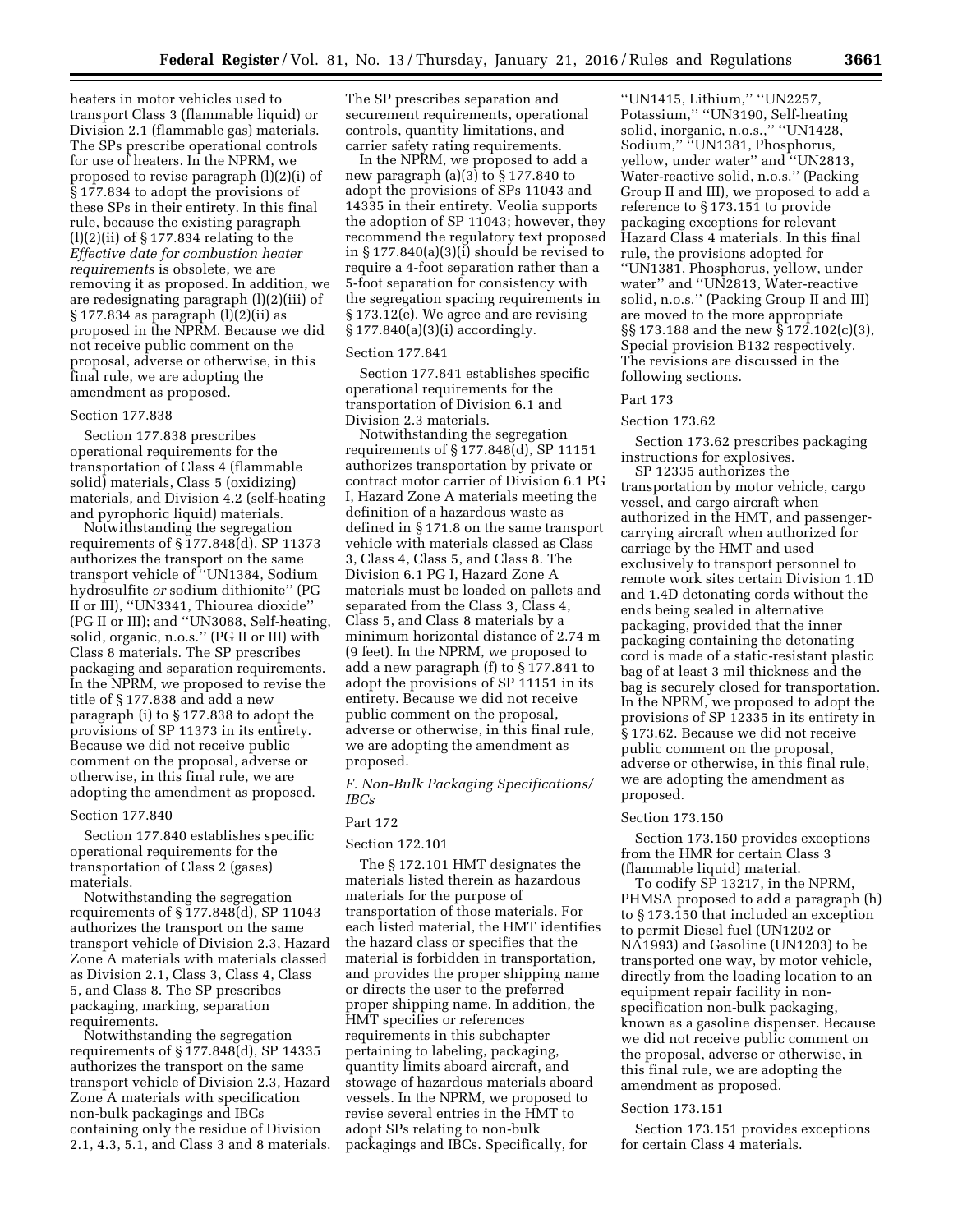In the NPRM, we proposed to add new paragraph (e) that would except ''UN1415, Lithium,'' ''UN2257, Potassium,'' and ''UN1428, Sodium,'' with a net quantity of material per inner packaging not exceeding 25 grams, from the labeling requirements of Part 172, Subpart E and the placarding requirements of Part 172 Subpart F, if they are offered for transportation or are transported in the packagings with conditions set forth in that paragraph. We also proposed to codify SP 11736 by establishing a new paragraph (f) to authorize shipments of ''UN3190, Selfheating solid, inorganic, n.o.s,'' in unlined, non-DOT specification multiwall paper bags containing a maximum of 55 pounds (net) weight. Because SP 11736 is no longer active, in this final rule, we are not amending § 173.151 to codify the SP. We further proposed adding new paragraph (g) to authorize ''UN2813, Water reactive solid, n.o.s. (contains magnesium, magnesium nitrides)'' in PG II or III to be packaged in sift-proof bulk packagings. These revisions codify SPs 11602, 11736, 13796, and 15373. Because we did not receive public comment on the proposals, adverse or otherwise, in this final rule, we are adopting the amendments as proposed.

SP 11602 authorizes the transportation in commerce of certain Division 4.3 materials contained in siftproof closed bulk packagings that prevent water from reaching the hazmat and have sufficient venting to preclude a dangerous accumulation of gaseous emissions. In the NPRM, we proposed to adopt the provisions of SP 11602 in its entirety in § 173.151(g). Because we did not receive public comment on the proposal, adverse or otherwise, in this final rule, we are adopting the amendment as proposed. However, in this final rule, we are moving the amendment to new § 172.102(c)(3), Special provision B132 as it is a more appropriate section for these provisions.

SP 13796 authorizes the transportation in commerce of ''UN1381, Phosphorus, yellow, under water,'' in a 30 gallon UN 1A2 steel drum certified at a minimum to the PG I performance level for solids and the PG II performance level for liquids and, as a minimum, dual marked as UN1A2/ X400/S (for solids) and UN1A2 Y/1.4/ 150 (for liquids). In the NPRM, we proposed to adopt the provisions of SP 13796 in its entirety in § 173.151. Because we did not receive public comment on the proposal, adverse or otherwise, in this final rule, we are adopting the amendment as proposed. However, in this final rule, we are moving the amendment to the most

appropriate section for yellow phosphorus, § 173.188; we are also removing the § 173.151 column (8A) exception reference to its HMT entry.

SP 15373 authorizes the manufacture, mark, sale and use of the specially designed combination packagings for ''UN1415, Lithium,'' ''UN2257, Potassium,'' and ''UN1428, Sodium,'' without hazard labels or placards, for quantity limits not exceeding 25 grams. In the NPRM, we proposed to adopt the provisions of SP 15373 in its entirety in new § 173.151(e). Because we did not receive public comment on the proposal, adverse or otherwise, in this final rule, we are adopting the amendment as proposed.

#### Section 173.154

Section 173.154 provides exceptions for Class 8, (corrosive) materials.

In the NPRM, we proposed to codify SP 6614 by establishing a new paragraph (b)(3) to authorize polyethylene bottles with rated capacities of one gallon (3.785 liters), packed inside an open-top, heavy wall, high density polyethylene box for shipping certain Packing Group II and III corrosive liquids by private motor carrier. In this final rule, we are adopting SP 6614 as proposed; however, we are moving the amendment from paragraph (b) to new  $\S 172.102(c)(1)$ , Special provision 386, as it is a more appropriate location in the HMR.

In the NPRM, we also proposed to codify SP 14137 in new paragraph (e) to authorize hydrochloric acid concentration not exceeding 38%, in Packing Group II, to be packaged in UN31H1 or UN31HH1 intermediate bulk containers when loaded in accordance with the requirements of § 173.35(h). In this final rule, we are adopting SP 14137 as proposed; however, we are moving the amendment from § 173.154(e) to new § 172.102(c)(3), Special provision B133, as it is a more appropriate location in the HMR.

These amendments to § 173.154 codify SP 6614 and 14137. Because we did not receive public comment on the proposals, adverse or otherwise, in this final rule, we are adopting the amendments as proposed. However, the proposed provisions of SP 12030 are now codified in  $\S 173.159(h)(2)$ , as it is a more appropriate location in the HMR for battery fluid packaging provisions.

#### Section 173.158

Section 173.158 prescribes the general requirements, authorized packagings, and exceptions for nitric acid.

To codify SPs 8230, 9722, and 14213, we proposed in the NPRM to establish a new paragraph (i) to authorize ''Nitric

acid of up to 40% concentration'' in a UN1H1 non-removable head plastic drum with certain conditions set forth in that paragraph and add new paragraph (j) for the transportation of ''Nitric acid, other than red fuming, with more than 70% nitric acid'' and ''Nitric acid, other than red fuming, with not more than 70% nitric acid'' in a combination packaging when offered for transportation by rail, highway, or cargo vessel. Because of the supportive public comments received as a result of our proposal, in this final rule, we are adopting the amendments as proposed.

#### Section 173.159

Section 173.159 prescribes packaging, shipping specifications, and exceptions for the transportation of wet electric storage batteries.

To codify SP 13548, in the NPRM, we proposed to revise paragraph (e) to include shipments of electric storage batteries containing electrolyte or corrosive battery fluid, and electric storage batteries and battery acid. SP 13548 authorizes the transportation in commerce of lead acid batteries and packages of battery acid with two different UN numbers on the same motor vehicle with the packages secured against shifting. Because of the supportive public comments received as a result of our proposal, in this final rule, we are adopting the amendments as proposed.

In the NPRM, we proposed to revise § 173.154 by codifying SP 12030 in new paragraph (f). After comment review and our own analysis, we believe this amendment is more appropriately codified in new § 173.159(h)(2) along with the existing provision in new § 173.159(h)(1). Special provision N6 of § 172.102 specifies that battery fluid, acid or alkali, when packaged with an electric storage battery, wet or dry, is to be packaged as prescribed in  $\S 173.159(g)$  or (h). Thus, in this final rule, we are moving the amendment from § 173.154(f) to § 173.159(h)(2) and codifying it as proposed.

#### Section 173.181

Section 173.181 sets forth packaging and other requirements for pyrophoric materials (liquids).

To codify SP 12920, in the NPRM, we proposed to add new paragraph (d) to § 173.181 that authorizes the transportation of certain pyrophoric materials in a combination package consisting of UN1A2 outer package and a UN1A1 inner package. Because we did not receive public comment on the proposal, adverse or otherwise, in this final rule, we are adopting the amendment as proposed.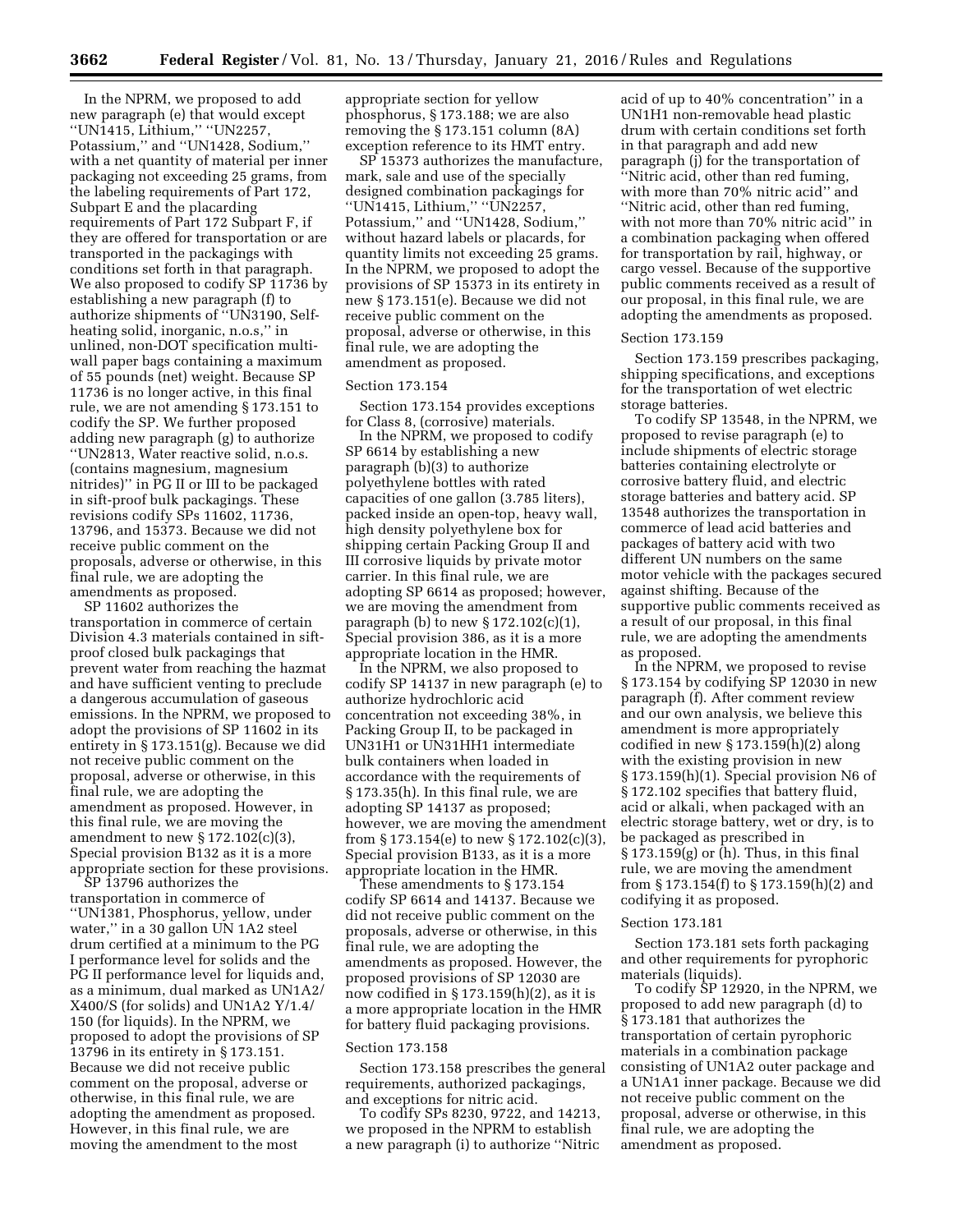#### Section 173.188

Section 173.188 prescribes the packaging instructions for white and yellow phosphorus.

SP 13796 authorizes the transportation of ''UN1381, Phosphorus, yellow, under water,'' in a 30 gallon UN 1A2 steel drum certified as a minimum to the PG I performance level for solids and the PG II performance level for liquids and, as a minimum, dual marked as UN1A2/X400/S (for solids) and UN1A2 Y/1.4/150 (for liquids). In the NPRM, we proposed to adopt the provisions of SP 13796 in its entirety in § 173.151. Because we did not receive public comment on the proposal, adverse or otherwise, in this final rule, we are adopting the amendment as proposed. However, in this final rule, we are moving the amendment to the most appropriate section for yellow phosphorus, § 173.188; we are also removing the § 173.151 column (8A) exception reference to its HMT entry.

#### **VI. Regulatory Analyses and Notices**

*A. Statutory/Legal Authority for This Rulemaking* 

This rulemaking is issued under the authority of the Federal hazardous materials transportation law (49 U.S.C. 5101 *et seq.*). Section 5103(b) authorizes the Secretary of Transportation to prescribe regulations for the safe transportation, including security, of hazardous materials in intrastate, interstate, and foreign commerce. This rulemaking codifies certain SPs into the HMR.

#### *B. Executive Order 12866, Executive Order 13563, Executive Order 13610, and DOT Regulatory Policies and Procedures*

This final rule is not considered a significant regulatory action under Executive Order 12866 (''Regulatory Planning and Review''), as supplemented and reaffirmed by Executive Order 13563 (''Improving Regulation and Regulatory Review''), stressing that, to the extent permitted by law, an agency rulemaking action must be based on benefits that justify its costs, impose the least burden, consider cumulative burdens, maximize benefits, use performance objectives, and assess available alternatives, and the Regulatory Policies and Procedures of the Department of Transportation (44 FR 11034). Executive Orders 12866 and 13563 require agencies to regulate in the ''most cost-effective manner,'' to make a ''reasoned determination that the benefits of the intended regulation justify its costs,'' and to develop

regulations that ''impose the least burden on society.''

Executive Order 13610, issued May 10, 2012, urges agencies to conduct retrospective analyses of existing rules to examine whether they remain justified and whether they should be modified or streamlined in light of changed circumstances, including the rise of new technologies. By building off of each other, these three Executive Orders require agencies to regulate in the ''most cost-effective manner,'' to make a ''reasoned determination that the benefits of the intended regulation justify its costs,'' and to develop regulations that ''impose the least burden on society.''

In this final rule, PHMSA is amending the HMR to adopt provisions contained in certain widely-used or long-standing SPs that have an established safety record. The revisions are intended to provide wider access to the regulatory flexibility offered in SPs and eliminate the need for numerous renewal requests, thus reducing paperwork burdens and facilitating commerce while maintaining an appropriate level of safety. Although difficult to quantify, PHMSA assumes that for most regulated entities in these categories, the revisions in this final rule require little or no change to existing practice or behavior and incremental compliance costs will thus be close to zero. At the same time, the potential for additional safety benefits is also very limited in these cases, as existing practice and operations are already minimizing the number of incidents.

Estimated benefits associated with this rule result from the regulated community no longer being required to apply for an SP and amount to approximately \$14,000 annually. Costs associated with the rule are estimated to be negligible annually. Since existing SP holders are already complying with the specifications of the current SPs, the amendments adopted in this final rule would not impose new obligations on current non-holders of SPs. The overall costs and benefits of the rule are dependent on the level of pre-existing compliance and the overall effectiveness of the new requirements specified in this rulemaking.

#### *C. Executive Order 13132*

This final rule has been analyzed in accordance with the principles and criteria contained in Executive Order 13132 (''Federalism''), 64 FR 43255 (Aug. 10. 1999) and the President's May 20, 2009 memorandum (74 FR 24693 [May 22, 2009]). The requirements in this final rule would preempt state, local, and Indian tribe requirements but

would not have substantial direct effects on the States, the relationship between the national government and the States, or the distribution of power and responsibilities among the various levels of government. Therefore, the consultation and funding requirements of Executive Order 13132 do not apply.

The Federal hazardous materials transportation law, 49 U.S.C. 5101 *et seq.,* contains an express preemption provision (49 U.S.C. 5125(b)) preempting State, local, and Indian tribe requirements on the following subjects:

(1) The designation, description, and classification of hazardous materials;

(2) The packing, repacking, handling, labeling, marking, and placarding of hazardous materials;

(3) The preparation, execution, and use of shipping documents related to hazardous materials and requirements related to the number, contents, and placement of those documents;

(4) The written notification, recording, and reporting of the unintentional release in transportation of hazardous material; or

(5) The design, manufacture, fabrication, marking, maintenance, recondition, repair, or testing of a packaging or container represented, marked, certified, or sold as qualified for use in transporting hazardous material.

Federal hazardous materials transportation law provides at 49 U.S.C. 5125(b)(2) that, if DOT issues a regulation concerning any of these subjects, DOT must determine and publish in the **Federal Register** the effective date of Federal preemption. The effective date may not be earlier than the 90th day following the date of issuance of the final rule and not later than 2 years after the date of issuance.

This rule would address subject areas (1), (2), (3), and (5) above and would preempt any state, local, or Indian tribe requirements concerning these subjects unless the non-Federal requirements are ''substantively the same'' as the Federal requirements. The effective date of Federal preemption is April 20, 2016.

#### *D. Executive Order 13175*

This final rule has been analyzed in accordance with the principles and criteria contained in Executive Order 13175 (''Consultation and Coordination with Indian Tribal Governments''). Because this final rule does not have tribal implications and does not impose substantial direct compliance costs, the funding and consultation requirements of Executive Order 13175 do not apply.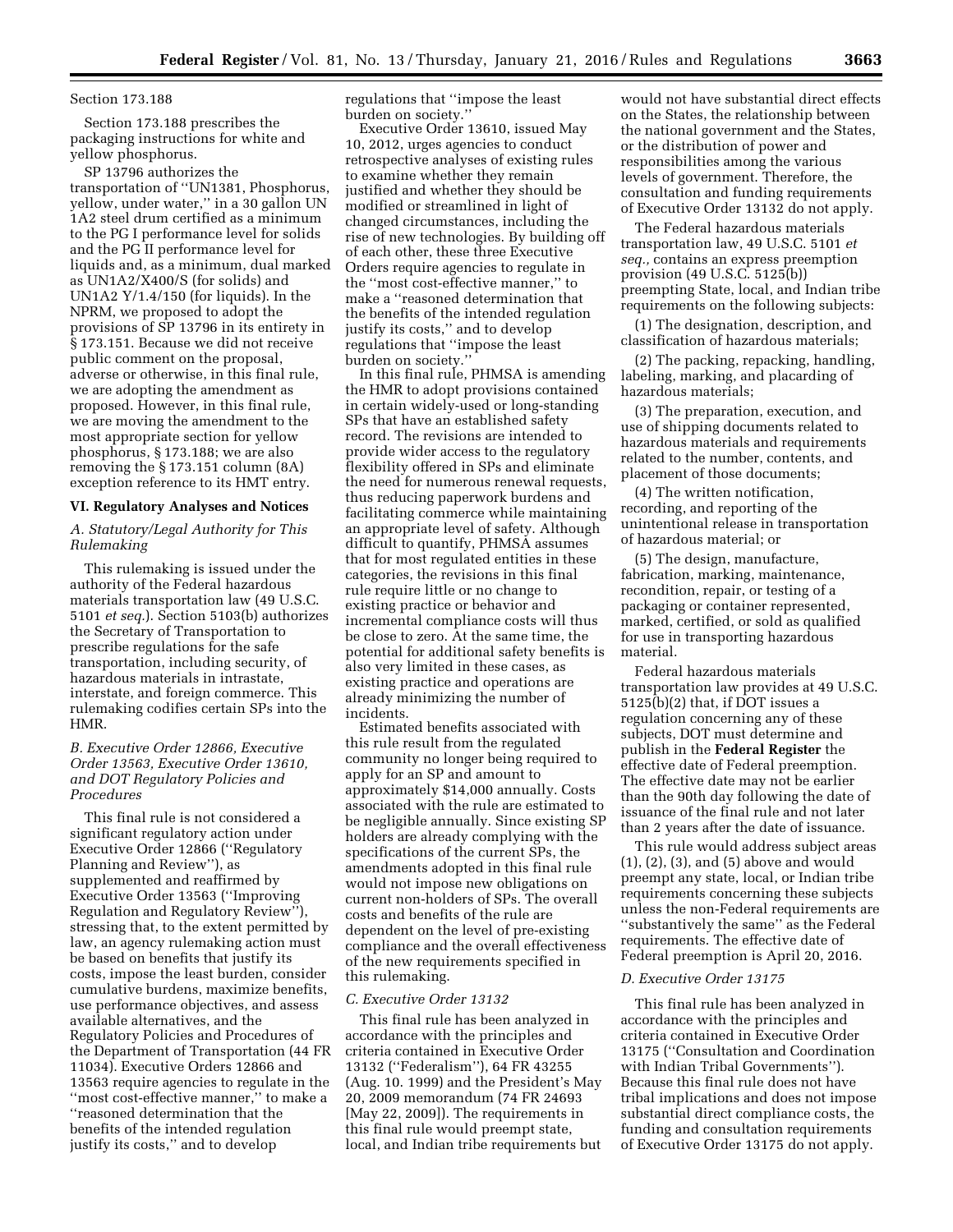#### *E. Regulatory Flexibility Act, Executive Order 13272, and DOT Procedures and Policies*

The Regulatory Flexibility Act (5 U.S.C. 601 *et seq.*) requires an agency to review regulations to assess their impact on small entities unless the agency determines that a rule is not expected to have a significant impact on a substantial number of small entities. The primary costs to small entities associated with this rule include developing and updating a risk assessment, developing and updating operating procedures, and additional training for hazmat employees who perform loading and unloading operations.

PHMSA expects the impacts of this rule will be limited for many small entities due to their compliance with other existing Federal regulations. In this rulemaking, PHMSA also explicitly acknowledges that many regulated entities are holders of SPs or are part of industry associations with voluntary codes of safe practice, and that these may be sufficient for compliance with the final rule as long as all of the relevant safety areas are addressed and documented. For regulated entities in these categories, the rulemaking requires little or no change to existing practices or behavior and incremental compliance costs will thus be close to zero. Therefore, the benefit and cost figures discussed below should be viewed as upper bounds, both of which will be reduced by the extent of current practice.

PHMSA estimates that there are 50 potentially affected small entities. The annualized documentation cost for developing and updating the risk assessment and the operating procedures is estimated to be \$375 per small entity. The annualized cost of additional training for affected employees is estimated to be approximately \$5.50 per employee. Further, PHMSA estimates that approximately 50% of small businesses are already implementing procedures that would be compliant with this rulemaking. Based upon the above estimates and assumptions, PHMSA certifies that this rulemaking does not have a significant economic impact on a substantial number of small entities. Further information on the estimates and assumptions used to evaluate the potential impacts to small entities is available in the Regulatory Impact Assessment that has been placed in the public docket for this rulemaking.

#### *F. Paperwork Reduction Act*

PHMSA currently has an approved information collection under OMB Control No. 2137–0051, entitled

''Special Permits and Approvals,'' expiring on May 31, 2018. Section 1320.8(d), Title 5, Code of Federal Regulations, requires PHMSA to provide interested members of the public and affected agencies an opportunity to comment on information collection and recordkeeping requests. This rulemaking adds new exceptions to the HMR while eliminating the need for persons to apply for a SP, resulting in a decrease in burden. PHMSA estimates the reduction in information collection burden as follows:

*OMB Control No. 2137–0051:* SPs and Approvals

*Decrease in Annual Number of Respondents:* 96

*Decrease in Annual Responses:* 96 *Decrease in Annual Burden Hours:* 194 *Decrease in Annual Burden Cost:*  \$14,027

There are 832 grantees associated with the 96 SPs being adopted in this rulemaking. Over 10 years, a SP would on average be renewed twice, resulting in 1,664 renewals (832  $\times$  2). The average number of applications per year would be approximately 166 (1,664/10). The annual estimated cost savings would total \$14,027 (166 number of renewals per year  $\times$  \$39.50/hr. preparation cost + 166 renewals per year  $\times$  \$45.00/hr compliance cost).

Please direct your requests for a copy of this final information collection to Steven Andrews or T. Glenn Foster, Office of Hazardous Materials Standards (PHH–12), Pipeline and Hazardous Materials Safety Administration, 1200 New Jersey Avenue SE., 2nd Floor, Washington, DC, 20590–0001.

#### *G. Regulatory Identifier Number (RIN)*

A regulatory identifier number (RIN) is assigned to each regulatory action listed in the Unified Agenda of Federal Regulations. The Regulatory Information Service Center publishes the Unified Agenda in April and October of each year. The RIN contained in the heading of this document can be used to crossreference this action with the Unified Agenda.

#### *H. Unfunded Mandates Reform Act*

This rulemaking does not impose unfunded mandates under the Unfunded Mandates Reform Act of 1995. PHMSA has concluded that the rule will not impose annual expenditures of \$141.3 million on State, local, or tribal governments or the

private sector, and thus does not require an Unfunded Mandates Act analysis.

#### *I. Executive Order 13609 and International Trade Analysis*

Under E.O. 13609, agencies must consider whether the impacts associated with significant variations between domestic and international regulatory approaches are unnecessary or may impair the ability of American business to export and compete internationally. In meeting shared challenges involving health, safety, labor, security, environmental, and other issues, international regulatory cooperation can identify approaches that are at least as protective as those that are or would be adopted in the absence of such cooperation. International regulatory cooperation can also reduce, eliminate, or prevent unnecessary differences in regulatory requirements.

Similarly, the Trade Agreements Act of 1979 (Pub. L. 96–39), as amended by the Uruguay Round Agreements Act (Pub. L. 103–465), prohibits Federal agencies from establishing any standards or engaging in related activities that create unnecessary obstacles to the foreign commerce of the United States. For purposes of these requirements, Federal agencies may participate in the establishment of international standards, so long as the standards have a legitimate domestic objective, such as providing for safety, and do not operate to exclude imports that meet this objective. The statute also requires consideration of international standards and, where appropriate, that they be the basis for U.S. standards.

PHMSA participates in the establishment of international standards in order to protect the safety of the American public, and we have assessed the effects of the rule to ensure that it does not cause unnecessary obstacles to foreign trade. Accordingly, this rulemaking is consistent with E.O. 13609 and PHMSA's obligations under the Trade Agreement Act, as amended.

#### *J. Environmental Assessment and NEPA Analysis*

PHMSA is amending the HMR by adopting provisions contained in certain widely-used or long-standing SPs that have an established safety record. The revisions are intended to provide wider access to the regulatory flexibility offered in SPs and eliminate the need for numerous renewal requests, thus reducing paperwork burdens and facilitating commerce while maintaining an appropriate level of safety.

The National Environmental Policy Act (NEPA), 42 U.S.C. 4321–4375, requires that federal agencies analyze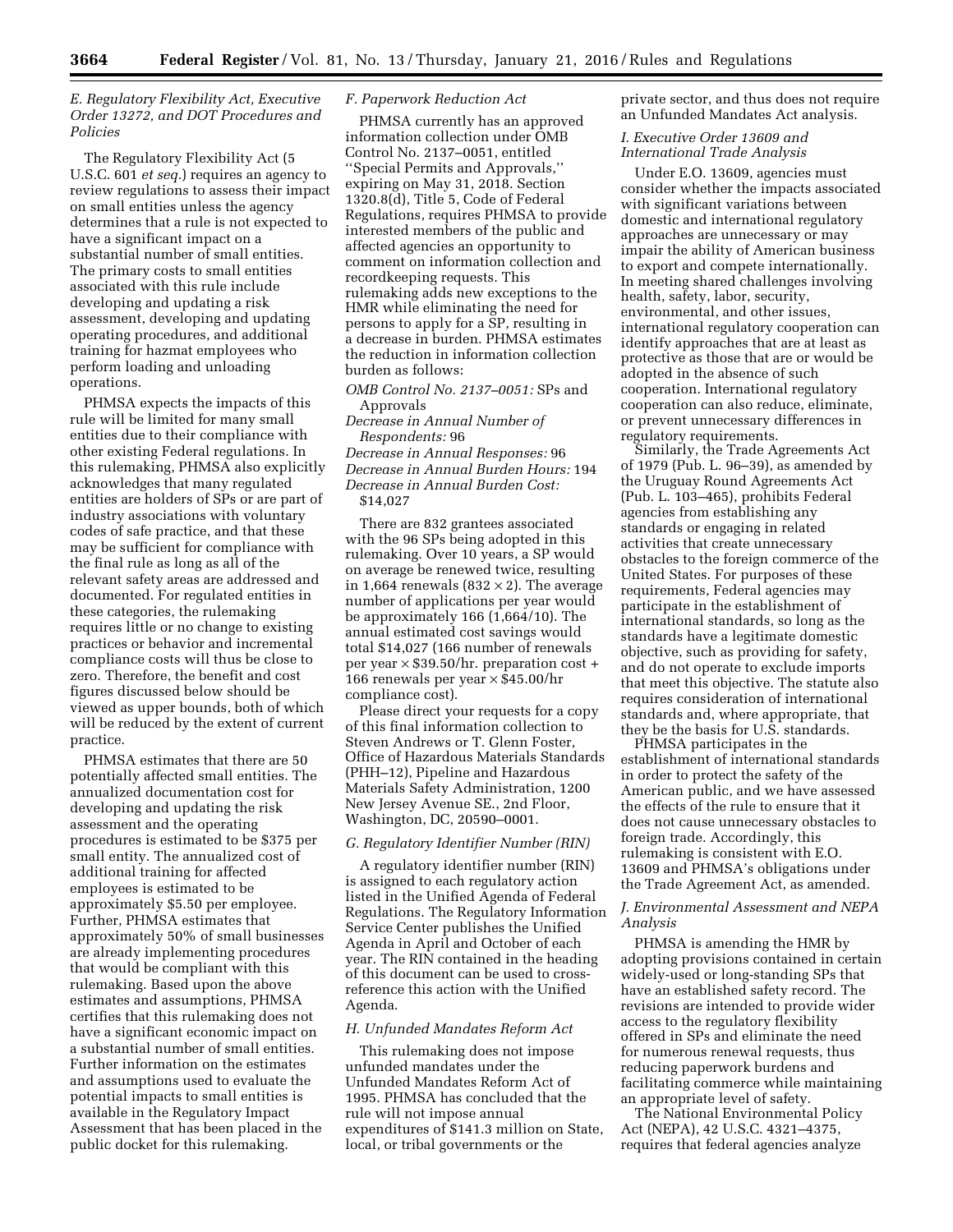proposed actions to determine whether the action will have a significant impact on the human environment. The Council on Environmental Quality (CEQ) regulations order federal agencies to conduct an environmental review considering (1) the need for the proposed action (2) alternatives to the proposed action (3) probable environmental impacts of the proposed action and alternatives and (4) the agencies and persons consulted during the consideration process. 40 CFR 1508.9(b). A detailed NEPA assessment has been placed in the docket for this rulemaking for public review.

#### *K. Privacy Act*

Anyone is able to search the electronic form of any written communications and comments received into any of our dockets by the name of the individual submitting the document (or signing the document, if submitted on behalf of an association, business, labor union, etc.). You may review DOT's complete Privacy Act Statement in the **Federal Register**  published on April 11, 2000 (65 FR 19477) which may be viewed at: *[http://](http://www.gpo.gov/fdsys/pkg/FR-2000-04-11/pdf/00-8505.pdf) [www.gpo.gov/fdsys/pkg/FR-2000-04-11/](http://www.gpo.gov/fdsys/pkg/FR-2000-04-11/pdf/00-8505.pdf) [pdf/00-8505.pdf](http://www.gpo.gov/fdsys/pkg/FR-2000-04-11/pdf/00-8505.pdf)*.

#### *L. National Technology Transfer and Advancement Act*

The National Technology Transfer and Advancement Act of 1995 (15 U.S.C. 272 note) directs federal agencies to use voluntary consensus standards in their regulatory activities unless doing so would be inconsistent with applicable law or otherwise impractical. Voluntary consensus standards are technical standards (*e.g.* specification of materials, test methods, or performance requirements) that are developed or adopted by voluntary consensus standard bodies. This final rule does not involve voluntary consensus standards.

#### **List of Subjects**

#### *49 CFR Part 107*

Administrative practice and procedure, Hazardous materials transportation, Penalties, Reporting and recordkeeping requirements.

#### *49 CFR Part 171*

Exports, Hazardous materials transportation, Hazardous waste, Imports, Reporting and recordkeeping requirements.

#### *49 CFR Part 172*

Education, Hazardous materials transportation, Hazardous waste, Labeling, Packaging and containers,

Reporting and recordkeeping requirements.

#### *49 CFR Part 173*

Hazardous materials transportation, Packaging and containers, Radioactive materials, Reporting and recordkeeping requirements, Uranium.

#### *49 CFR Part 174*

Hazardous materials transportation, Incorporation, Radioactive materials, and Railroad safety.

#### *49 CFR Part 176*

Hazardous materials transportation, Maritime carriers, Radioactive materials, Reporting and recordkeeping requirements.

#### *49 CFR Part 177*

Hazardous materials transportation, Motor carriers, Radioactive materials, Reporting and recordkeeping requirements.

#### *49 CFR Part 178*

Hazardous materials transportation, Motor vehicle safety, Packaging and containers, Reporting and recordkeeping requirements.

#### *49 CFR Part 180*

Hazardous materials transportation, Motor carriers, Motor vehicle safety, Packaging and containers, Railroad safety, Reporting and recordkeeping requirements.

In consideration of the foregoing, 49 CFR Chapter I is amended as follows:

#### **PART 107—HAZARDOUS MATERIALS PROGRAM PROCEDURES**

■ 1. The authority citation for part 171 continues to read as follows:

**Authority:** 49 U.S.C. 5101–5128, 44701; Public Law 101–410 section 4 (28 U.S.C. 2461 note); Public Law 104–121 sections 212–213; Public Law 104–134 section 31001; Public Law 112–141 section 33006, 33010; 49 CFR 1.81 and 1.97.

■ 2. In § 107.1, revise the definitions for ''insufficient corrective action'' and ''sufficient corrective action'' to read as follows:

#### **§ 107.1 Definitions.**

\* \* \* \* \*

*Insufficient corrective action* means that either a PHMSA Field Operations (FOPS) Division officer or an authorized representative or special agent of DOT upon request, such as an Operating Administration (OA) representative, has determined that evidence of an applicant's corrective action in response to prior enforcement cases is inadequate

or incomplete and the basic safety management controls proposed for the type of hazardous material, packaging, procedures, and/or mode of transportation remain inadequate to prevent recurrence of a violation.

\* \* \* \* \*

*Sufficient corrective action* means that either a PHMSA Field Operations officer or an authorized representative or special agent of DOT upon request, such as an Operating Administration (OA) representative, has determined that evidence of an applicant's corrective action in response to prior enforcement cases is sufficient and the basic safety management controls proposed for the type of hazardous material, packaging, procedures, and/or mode of transportation are adequate.

\* \* \* \* \*

#### **PART 171—GENERAL INFORMATION, REGULATIONS, AND DEFINITIONS**

■ 3. The authority citation for part 171 continues to read as follows:

**Authority:** 49 U.S.C. 5101–5128, 44701; 101, section 4 (28 U.S.C. 2461 note); Public Law 104–121, sections 212–213; Public Law 104–134, section 31001; 49 CFR 1.81 and 1.97.

■ 4. In § 171.8, the definition of ''Display pack'' is added in alphabetical sequence to read as follows:

#### **§ 171.8 Definitions and abbreviations.**

\* \* \* \* \* *Display pack* means a package intended to be placed at retail locations which provide direct customer access to consumer commodities contained within the package when all or part of the outer fiberboard packaging is removed.

\* \* \* \* \*

#### **PART 172—HAZARDOUS MATERIALS TABLE, SPECIAL PROVISIONS, HAZARDOUS MATERIALS COMMUNICATIONS, EMERGENCY RESPONSE INFORMATION, TRAINING REQUIREMENTS, AND SECURITY PLANS**

■ 5. The authority citation for part 172 continues to read as follows:

**Authority:** 49 U.S.C. 5101–5128; 44701; 49 CFR 1.81, 1.96 and 1.97.

 $\blacksquare$  6. In § 172.101, the Hazardous Materials Table is amended by revising entries under ''[REVISE]'' to read as follows:

**§ 172.101 Purpose and use of hazardous materials table.** 

\* \* \* \* \*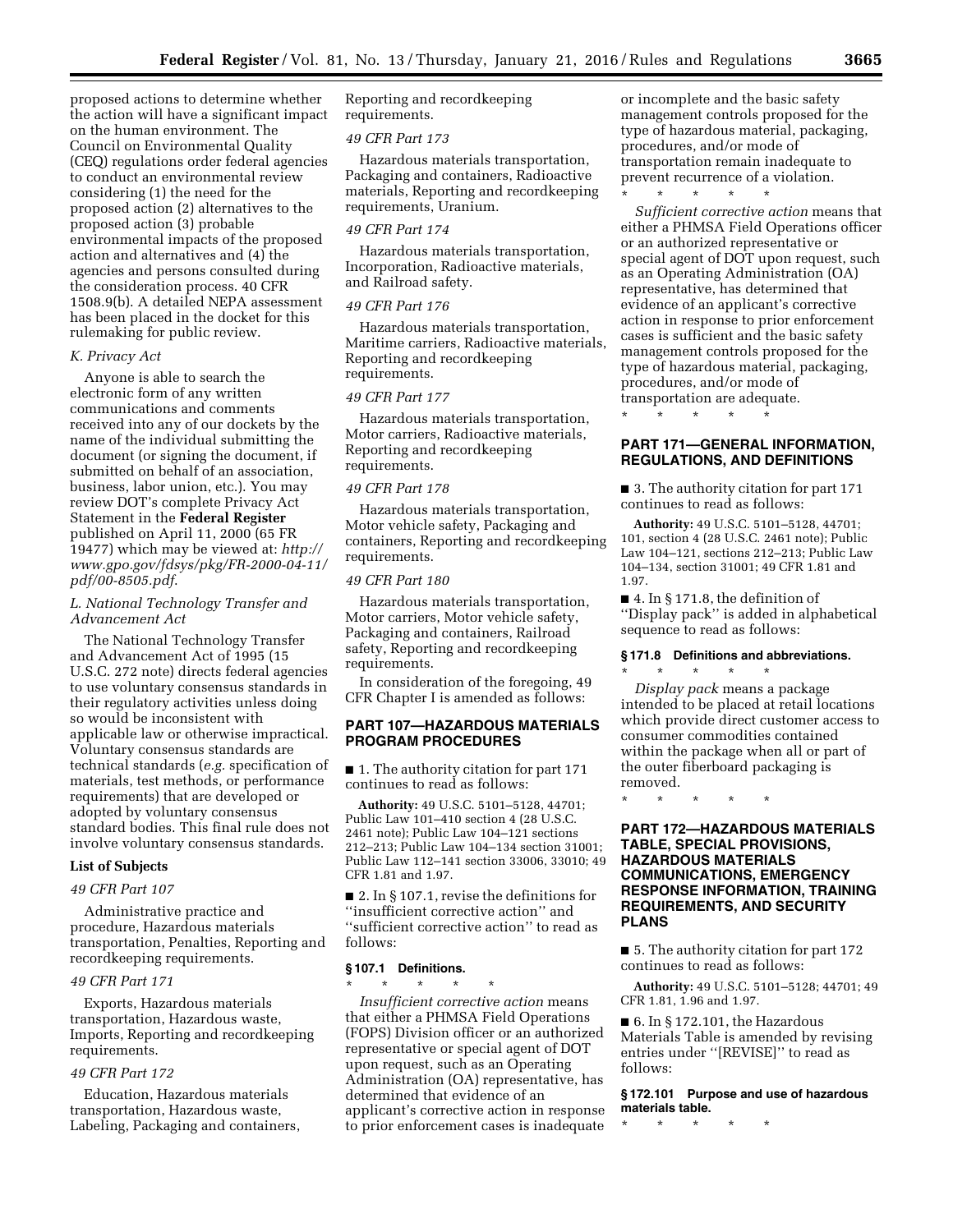|                                                                                                                                                                                                                                                                                                                                                                                                                                                                                                             |                                                                                               |                                |                               |                                                                                                                                                                                    | ဖာ                                           | 172.101-HAZARDOUS MATERIALS TABLE                                                          |                                                           |                                                                                                                                                                                                                                                                                                                                                                                                                                                                                                    |                                              |                                                                          |                                                                 |                            |                                                    |
|-------------------------------------------------------------------------------------------------------------------------------------------------------------------------------------------------------------------------------------------------------------------------------------------------------------------------------------------------------------------------------------------------------------------------------------------------------------------------------------------------------------|-----------------------------------------------------------------------------------------------|--------------------------------|-------------------------------|------------------------------------------------------------------------------------------------------------------------------------------------------------------------------------|----------------------------------------------|--------------------------------------------------------------------------------------------|-----------------------------------------------------------|----------------------------------------------------------------------------------------------------------------------------------------------------------------------------------------------------------------------------------------------------------------------------------------------------------------------------------------------------------------------------------------------------------------------------------------------------------------------------------------------------|----------------------------------------------|--------------------------------------------------------------------------|-----------------------------------------------------------------|----------------------------|----------------------------------------------------|
|                                                                                                                                                                                                                                                                                                                                                                                                                                                                                                             | Hazardous materials<br>descriptions                                                           |                                | Identification                |                                                                                                                                                                                    |                                              |                                                                                            |                                                           | $\begin{array}{c} (8) \ \text{packaging} \ (8173, **) \end{array}$                                                                                                                                                                                                                                                                                                                                                                                                                                 |                                              | Quantity limitations<br>ම                                                |                                                                 | Vessel stowage<br><u>၉</u> |                                                    |
| Symbols                                                                                                                                                                                                                                                                                                                                                                                                                                                                                                     | and proper<br>shipping names                                                                  | Hazard<br>class or<br>division | ż                             | PG                                                                                                                                                                                 | Label<br>codes                               | Special<br>provisions<br>(§ 172.102)                                                       | Exceptions                                                | Non-bulk                                                                                                                                                                                                                                                                                                                                                                                                                                                                                           | <b>Bulk</b>                                  | Passenger<br>aircraft/rail                                               | Cargo air-<br>craft only                                        | Location                   | Other                                              |
| $\widehat{\tau}$                                                                                                                                                                                                                                                                                                                                                                                                                                                                                            | $\widehat{\infty}$                                                                            | $\widehat{\mathfrak{G}}$       | $\widehat{f}$                 | $\overline{5}$                                                                                                                                                                     | $\circledcirc$                               | $\mathfrak{S}$                                                                             | (8A)                                                      | (88)                                                                                                                                                                                                                                                                                                                                                                                                                                                                                               | (8C)                                         | (9A)                                                                     | (96)                                                            | (10A)                      | (10B)                                              |
|                                                                                                                                                                                                                                                                                                                                                                                                                                                                                                             | Acrolein, stabilized<br>[REVISE]                                                              | $\overline{6}$ .               | UN1092                        |                                                                                                                                                                                    | ო<br>$\overline{6.1}$                        | , 380, B9, B14, B30,<br>B42, B77, T22, TP2,<br>TP7, TP13, TP38,<br>TP44.                   | None                                                      | 226                                                                                                                                                                                                                                                                                                                                                                                                                                                                                                | 244                                          | Forbidden                                                                | Forbidden                                                       | $\mathsf{\Omega}$          | ੩                                                  |
|                                                                                                                                                                                                                                                                                                                                                                                                                                                                                                             | Adhesives, containing a<br>flammable liquid.                                                  | ო                              | $\star$<br>$\vdots$<br>UN1133 | j<br>$=$<br>—                                                                                                                                                                      | ო<br>ω                                       | T11, TP1, TP8, TP27<br>¥                                                                   | <br>150<br>150                                            | 173<br>201                                                                                                                                                                                                                                                                                                                                                                                                                                                                                         | 243<br>242                                   | <br>5<br>$\frac{1}{1}$                                                   | 109<br>100                                                      | ഥാ<br>മ                    |                                                    |
| O                                                                                                                                                                                                                                                                                                                                                                                                                                                                                                           | Articles, explosive, n.o.s                                                                    | 1.4S<br>$\ast$                 | $\star$<br>$\vdots$<br>UN0349 | ļ<br>ļ<br>$\equiv$<br>$=$                                                                                                                                                          | $\star$<br>1.45<br>ო                         | 149, 383, B52, IB2, T4,<br>TP1, TP8.<br>B1, B52, IB3, T2, TP1<br>101, 148, 382             | ĺ<br>.<br>.<br>.<br>.<br>.<br>.<br>$\star$<br>None<br>150 | $\begin{array}{ccccccccccccc} \multicolumn{2}{c}{} & \multicolumn{2}{c}{} & \multicolumn{2}{c}{} & \multicolumn{2}{c}{} & \multicolumn{2}{c}{} & \multicolumn{2}{c}{} & \multicolumn{2}{c}{} & \multicolumn{2}{c}{} & \multicolumn{2}{c}{} & \multicolumn{2}{c}{} & \multicolumn{2}{c}{} & \multicolumn{2}{c}{} & \multicolumn{2}{c}{} & \multicolumn{2}{c}{} & \multicolumn{2}{c}{} & \multicolumn{2}{c}{} & \multicolumn{2}{c}{} & \multicolumn{2}{c}{} & \multicolumn{2}{c}{} & \$<br>173<br>62 | .<br>.<br>.<br>.<br>.<br>.<br>None<br>242    | ĺ<br><br>$\star$<br>25 kg<br>109                                         | ł<br>100 kg<br>220L                                             | 5<br>∢                     | 25                                                 |
|                                                                                                                                                                                                                                                                                                                                                                                                                                                                                                             | Articles, pyrotechnic for<br>technical purposes.                                              | 1.4G<br>$\star$                | j<br><b>UN0431</b>            | $\vdots$<br>$=$                                                                                                                                                                    | j<br>1.4G                                    | 381                                                                                        | $\vdots$<br>None                                          | 62                                                                                                                                                                                                                                                                                                                                                                                                                                                                                                 | $\ddot{\phantom{a}}$<br>None                 | Forbidden                                                                | j<br>75 kg                                                      | S                          | 25                                                 |
|                                                                                                                                                                                                                                                                                                                                                                                                                                                                                                             | used for industrial or<br>Coating solution (in-<br>cludes surface treat-<br>ments or coatings | ო                              | UN1139                        | ļ                                                                                                                                                                                  | ო                                            | T11, TP1, TP8, TP27                                                                        | 150                                                       | $\overline{201}$                                                                                                                                                                                                                                                                                                                                                                                                                                                                                   | 243                                          | $\frac{1}{\tau}$                                                         | 108                                                             | ഥ                          |                                                    |
|                                                                                                                                                                                                                                                                                                                                                                                                                                                                                                             | other purposes such<br>as vehicle under-<br>coating, drum or bar-<br>rel lining).             |                                |                               | ļ<br>$\begin{array}{c}\n\vdots \\ \vdots \\ \vdots\n\end{array}$<br>$\equiv$                                                                                                       | ო<br>ω                                       | 149, IB2, T4, TP1, TP8,<br>B1, IB3, T2, TP1<br>383.                                        | <br>150<br>150                                            | <br>202<br>203                                                                                                                                                                                                                                                                                                                                                                                                                                                                                     | 242<br>242                                   | :<br>:<br>:<br>:<br>109<br>5                                             | 220L<br>$-109$                                                  | ∢<br>ഥാ                    |                                                    |
| $\frac{1}{2}$<br>G                                                                                                                                                                                                                                                                                                                                                                                                                                                                                          | Corrosive liquid, acidic,<br>inorganic, n.o.s.                                                | $\infty$                       | $\vdots$<br>UN3264            | ļ<br>$\begin{array}{c} \begin{array}{c} \begin{array}{c} \end{array} \\ \begin{array}{c} \end{array} \end{array} \end{array}$                                                      | $\star$<br>${}^{\circ}$<br>$\infty$          | A6, B10, T14, TP2,<br>TP27.<br>386, B2, IB2, T11, TP2,<br>TP27.                            | $\ddot{\phantom{a}}$<br>None<br>154                       | 201<br>202                                                                                                                                                                                                                                                                                                                                                                                                                                                                                         | <br>243<br>242                               | 0.5L<br>$\frac{1}{1}$                                                    | :<br>:<br>:<br>2.5 L<br>108                                     | ŧ<br>B<br>B                | $\overline{a}$<br>੩                                |
| O                                                                                                                                                                                                                                                                                                                                                                                                                                                                                                           | Corrosive liquid, acidic,<br>organic, n.o.s.                                                  | $\infty$                       | j<br>UN3265                   | $\begin{array}{c} \begin{array}{c} \begin{array}{c} \begin{array}{c} \end{array} \end{array} \\ \begin{array}{c} \end{array} \end{array} \end{array}$<br>ļ<br>j<br>$\equiv$<br>$=$ | ŧ<br>$\infty$<br>$\infty$                    | ļ<br>48, B2, IB2, T11, TP2,<br>IB3, T7, TP1, TP28<br>A6, B10, T14, TP2,<br>TP27.           | $\frac{1}{2}$<br>None<br>154<br>154                       | 203<br>201<br>202                                                                                                                                                                                                                                                                                                                                                                                                                                                                                  | <b>.</b><br>.<br>.<br>.<br>243<br>242<br>241 | $\ddot{\phantom{a}}$<br>0.5L<br>$\frac{1}{1}$<br>$\frac{1}{5}$           | :<br>:<br>:<br>:<br>$\ddot{\phantom{a}}$<br>2.5 L<br>108<br>100 | ≤ മ<br>$\bf{m}$            | $\overline{4}$<br>$\overline{a}$<br>$\overline{a}$ |
| O                                                                                                                                                                                                                                                                                                                                                                                                                                                                                                           | Corrosive liquid, basic,<br>inorganic, n.o.s.                                                 | $\infty$                       | j<br>UN3266                   | ļ<br>$\equiv$                                                                                                                                                                      | $\vdots$<br>∞∞<br>$^\infty$                  | A6, T14, TP2, TP27<br>386, IB3, T7, TP1, TP28<br>386, B2, IB2, T11, TP2,<br>TP27.<br>TP27. | :<br>:<br>:<br>:<br>None<br>154<br>154                    | i<br>I<br>I<br>I<br>I<br>I<br>I<br>I<br>203<br>202<br>201                                                                                                                                                                                                                                                                                                                                                                                                                                          | :<br>:<br>:<br>:<br><br>243<br>242<br>241    | <br>┙<br>$\frac{1}{1}$<br>$\frac{1}{5}$<br>0.5                           | :<br>:<br>:<br>:<br>:<br>2.5L<br>$-100$<br>108                  | ⊲ ∞<br>$\bf{m}$            | 40, 52<br>40, 52<br>$\overline{40}$                |
| $\begin{minipage}{0.9\linewidth} \begin{tabular}{l} \toprule \end{tabular} \hline \begin{tabular}{l} \multicolumn{2}{c} \multicolumn{2}{c} \multicolumn{2}{c} \multicolumn{2}{c} \multicolumn{2}{c} \multicolumn{2}{c} \multicolumn{2}{c} \multicolumn{2}{c} \multicolumn{2}{c} \multicolumn{2}{c} \multicolumn{2}{c} \multicolumn{2}{c} \multicolumn{2}{c} \multicolumn{2}{c} \multicolumn{2}{c} \multicolumn{2}{c} \multicolumn{2}{c} \multicolumn{2}{c} \multicolumn{2}{c} \multicolumn{2}{c$<br>$\circ$ | Corrosive liquids, n.o.s                                                                      | $\infty$                       | NA1760                        | j<br>$\frac{1}{2}$<br>$\equiv$                                                                                                                                                     | <br>$\star$<br>ŧ<br>$\infty$<br>${}^{\circ}$ | B3, T7, TP1, TP28<br>A6, A7, B10, T14, TP2,<br>TP27.                                       | None<br>¥<br>154                                          | $\overline{5}$<br>203                                                                                                                                                                                                                                                                                                                                                                                                                                                                              | 243<br>241                                   | $\ddot{\phantom{a}}$<br>$\star$<br>0.5L<br>$\overline{\phantom{a}}$<br>Б | $\ddot{}}$<br>2.5 L<br>$\overline{\phantom{a}}$<br>80           | B<br>⋖                     | 40, 52<br>$\overline{a}$                           |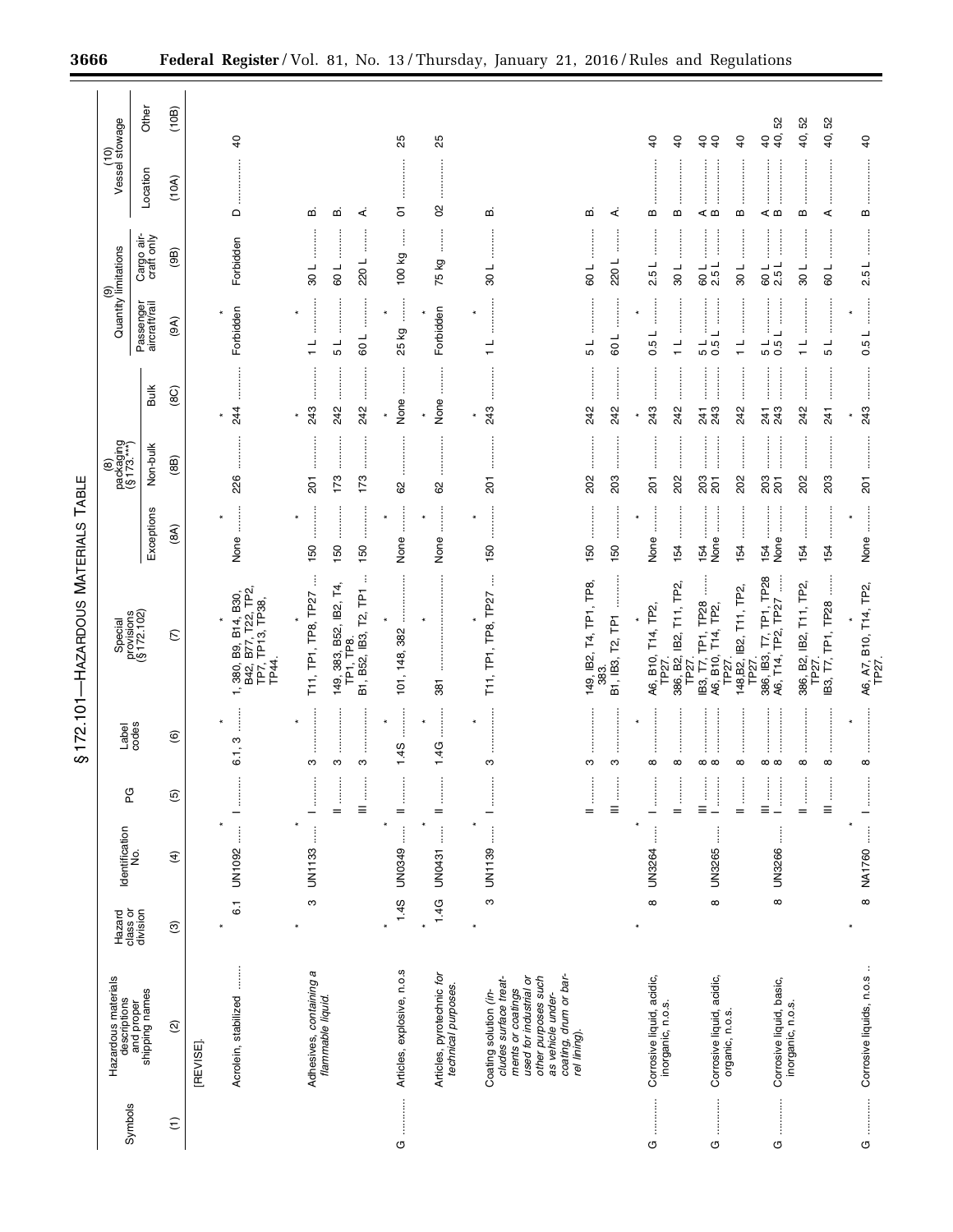|                                                                                                                                   |                                                                                  | $\infty$<br>$\begin{array}{c} \vdots \\ \vdots \\ \vdots \end{array}$ | 386, B2, IB2, T11, TP2,<br>TP27.                                                                       | 154                                                               | 202                          | 242                                                | $\frac{1}{1}$                        | 100                                           | j<br>m       | $\overline{6}$ |
|-----------------------------------------------------------------------------------------------------------------------------------|----------------------------------------------------------------------------------|-----------------------------------------------------------------------|--------------------------------------------------------------------------------------------------------|-------------------------------------------------------------------|------------------------------|----------------------------------------------------|--------------------------------------|-----------------------------------------------|--------------|----------------|
|                                                                                                                                   |                                                                                  | j<br>$\infty$<br>$\begin{array}{c} \frac{1}{2} \\ \equiv \end{array}$ | 386, IB3, T7, TP1, TP28                                                                                | <br>154                                                           | <br>203                      | 241                                                | <br>┙<br>5                           | :<br>:<br>:<br>:<br>100                       | ⋖            | $\overline{a}$ |
| Environmentally haz-<br>ardous substance,<br>solid, n.o.s.<br>$\begin{array}{cccc}\nG & \cdots & \cdots & \cdots\n\end{array}$    | $\vdots$<br>UN3077<br>$\circ$                                                    | თ<br>$\begin{array}{c}\n\vdots \\ \hline\n\end{array}$                | 8, 146, 335, 384, A112,<br>B54, B120, IB8, IP3,<br>N20, N91, T1, TP33.                                 | 155                                                               | 213                          | 240                                                | No limit                             | j<br>No limit                                 | ∢            |                |
| Fusee (railway or high-<br>way).<br>$\Omega$                                                                                      | $\begin{array}{c} \begin{array}{c} 1 \\ 1 \end{array} \end{array}$<br>4.1 NA1325 | .<br>.<br>.<br>.<br>.<br>¥<br>$\frac{1}{4}$<br>$\vdots$<br>$=$        | 381                                                                                                    | $\begin{array}{c} \vdots \\ \vdots \\ \vdots \end{array}$<br>None | <br>184                      | :<br>:<br>:<br>None                                | $\frac{1}{2}$<br>15 kg               | $\vdots$<br>50 kg                             | ഥാ           |                |
| Hydrochloric acid                                                                                                                 | UN1789<br>$\infty$                                                               | ŧ<br>$\infty$<br>$\vdots$<br>$=$                                      | 386, A3, A6, B3, B15,<br>B133, IB2, N41, T8,<br>A3, IB3, T4, TP1<br>TP <sub>2</sub>                    | <br>154                                                           | :<br>:<br>:<br>202           | <br>242                                            | $\frac{1}{\tau}$                     | <br>108                                       | ن            |                |
| Hypochlorite solutions                                                                                                            | j<br>UN1791<br>$\infty$                                                          | $^\infty$<br>$\infty$<br>ŧ<br>ļ<br>$\equiv$<br>$=$                    | 148, A7, B2, B15, IB2,<br>IP5, N34, T7, TP2,                                                           | .<br>.<br>.<br>.<br>.<br>$\star$<br>154<br>154                    | <br>203<br>202               | :<br>:<br>:<br>:<br> <br> <br> <br> <br>242<br>241 | ┙<br>$\frac{1}{\tau}$<br>5           | :<br>:<br>:<br>:<br>:<br>:<br>┙<br>1 09<br>80 | $\circ$<br>m | 26<br>∞        |
|                                                                                                                                   |                                                                                  | $\infty$<br>$\frac{1}{2}$                                             | 386, IB3, N34, T4, TP2,<br>TP24.<br>TP24.                                                              | 154                                                               | <br>203                      | <br>241                                            | $\overline{\phantom{a}}$<br>Ю        | :<br>:<br>:<br>:<br>109                       | <br>B        | 26             |
| Lithium                                                                                                                           | j<br>UN1415<br>4.3<br>×                                                          | <br>×<br>4.3<br>÷                                                     | ÷<br>A7, A19, IB4, IP1, N45                                                                            | <br>×<br>151                                                      | İ<br>$\frac{1}{21}$          | <br>24<br>×                                        | Forbidden                            | İ<br>Σò<br>15                                 | ш            | 13, 52, 148    |
| Other regulated sub-<br>stances, solid, n.o.s.<br><b>DG</b>                                                                       | $\ddot{\ddot{\cdot}}$<br>NA3077<br>$\circ$                                       | $\star$<br>თ<br>ļ<br>$\equiv$                                         | $\overline{\mathsf{r}}$<br>384, B54, IB8, IP2,<br>TP33.                                                | $\ast$<br>155                                                     | .<br>.<br>.<br>.<br>.<br>213 | 240                                                | Ĵ<br>$\ast$<br>No limit              | No limit                                      | ∢            |                |
| nish, polish, liquid filler<br>and liquid lacquer<br>lacquer, enamel, stain,<br>shellac solutions, var-<br>Paint including paint, | UN1263<br>ო                                                                      | ო                                                                     | 367, T11, TP1, TP8,<br>TP27.                                                                           | ×<br>150                                                          | $\overline{5}$               | 243<br>×                                           | ┙                                    | ┙<br>80                                       | ш            |                |
| base.                                                                                                                             |                                                                                  | ო<br>ļ<br>$=$                                                         | B131, IB2, T4, TP1<br>383, B52<br>149, 367,                                                            | 150                                                               | 173                          | 242                                                | ┙<br>Ю                               | ┙<br>8                                        | m            |                |
|                                                                                                                                   |                                                                                  | ო<br>ļ<br>Ξ                                                           | TP8, TP28.<br>367, B1, B52, B131,<br>IB3, T2, TP1, TP29.                                               | 150                                                               | 173                          | 242                                                | l<br>1 09                            | ┙<br>220                                      | ∢            |                |
| Paint related material in-<br>cluding paint thinning,<br>drying, removing, or<br>reducing compound.                               | UN1263<br>ო                                                                      | ო<br>j                                                                | 367, T11, TP1, TP8,<br>¥<br>TP27.                                                                      | ¥<br>150                                                          | $\overline{5}$               | 243<br>×                                           | :<br>:<br>:<br>:<br>$\frac{1}{\tau}$ | 100                                           | щ            |                |
|                                                                                                                                   | UN1263<br>ო                                                                      | ო<br>ļ<br>$=$                                                         |                                                                                                        | 150                                                               | 173                          | :<br>:<br>:<br>:<br>242                            | <br>┙<br>Ю                           | ÷<br>$-109$                                   | ഥ            |                |
|                                                                                                                                   |                                                                                  | S<br>$\begin{array}{c} 1 \\ 0 \\ 0 \end{array}$                       | 149, 367, 383, B52,<br>B131, IB2, T4, TP1,<br>TP8, TP28.<br>367, B1, B52, B131,<br>IB3, T2, TP1, TP29. | 150                                                               | 173                          | 242                                                | 109                                  | 220L                                          | ∢            |                |
| fied or Liquefied petro-<br>Petroleum gases, lique-<br>leum gas.                                                                  | $\ast$<br>UN1075<br>$\overline{21}$<br>×                                         | $\overline{2}$<br>İ                                                   | T50, N95                                                                                               | ¥<br>306                                                          | 304                          | ÷<br>314, 315                                      | Forbidden                            | Î<br>150 kg                                   | ш            | <del>4</del>   |
|                                                                                                                                   | UN2257  1<br>4.3<br>¥                                                            | 4.3                                                                   | A7, A19, A20, B27, IB4,<br>IP1, N6, N34, T9,<br>TP7, TP33.                                             | 151                                                               | $\overline{211}$             | 244<br>×                                           | Forbidden                            | 15 kg                                         | $\Omega$     | SS             |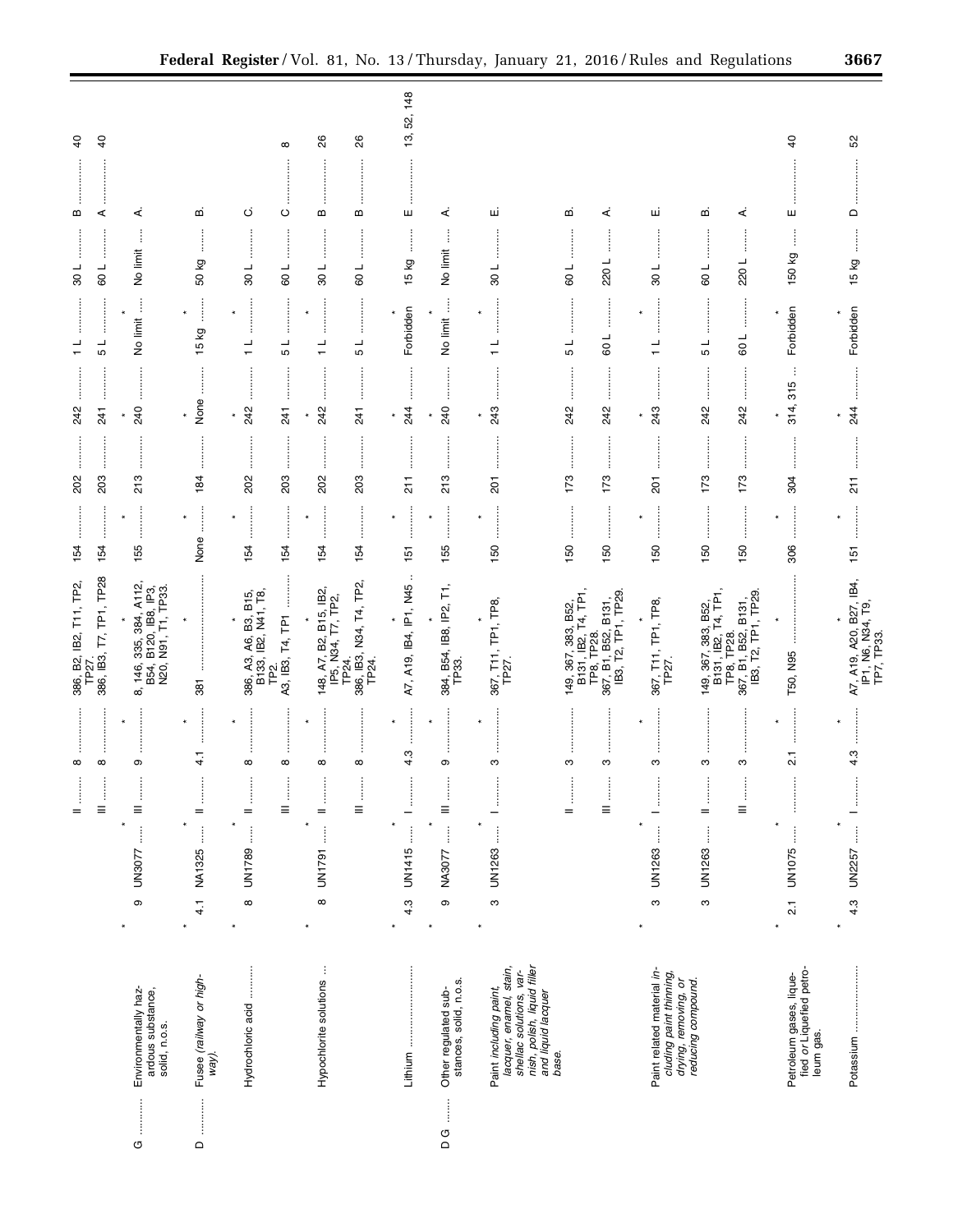|                 |                                                                                                       |                                |                                          | \$17                                         |                                    | 2.101-HAZARDOUS MATERIALS TABLE-                                                                   |                                                                                                                                                                                                                                                                                                                                              | -Continued                                                         |                            |                                             |                              |                                |                |
|-----------------|-------------------------------------------------------------------------------------------------------|--------------------------------|------------------------------------------|----------------------------------------------|------------------------------------|----------------------------------------------------------------------------------------------------|----------------------------------------------------------------------------------------------------------------------------------------------------------------------------------------------------------------------------------------------------------------------------------------------------------------------------------------------|--------------------------------------------------------------------|----------------------------|---------------------------------------------|------------------------------|--------------------------------|----------------|
| Symbols         | Hazardous materials<br>descriptions<br>and proper<br>shipping names                                   | Hazard<br>class or<br>division | Identification<br>No.                    | PG                                           | Label<br>codes                     | Special<br>provisions<br>(§ 172.102)                                                               |                                                                                                                                                                                                                                                                                                                                              | $\begin{array}{c} (8) \ \text{packaging} \ (8173, **) \end{array}$ |                            | (9)<br>Quantity limitations                 |                              | (10)<br>Vessel stowage         |                |
|                 |                                                                                                       |                                |                                          |                                              |                                    |                                                                                                    | Exceptions                                                                                                                                                                                                                                                                                                                                   | Non-bulk                                                           | Bulk                       | Passenger<br>aircraft/rail                  | Cargo air-<br>craft only     | Location                       | Other          |
| $\widehat{\Xi}$ | $\widehat{\omega}$                                                                                    | $\circledcirc$                 | $\widehat{f}$                            | $\widetilde{5}$                              | $\circlede$                        | $\widehat{C}$                                                                                      | (8A)                                                                                                                                                                                                                                                                                                                                         | (88)                                                               | (8C)                       | (9A)                                        | (9B)                         | (10A)                          | (10B)          |
|                 | printing ink thinning or<br>Printing ink, flammable<br>or Printing ink related<br>material (including |                                | j<br>UN1210<br>ო                         | İ                                            | $\star$<br>ო                       | j<br>367, T11, TP1, TP8                                                                            | 150                                                                                                                                                                                                                                                                                                                                          | <b>201</b>                                                         | 243                        | $\frac{1}{1}$                               | $\frac{1}{8}$                | ші                             |                |
|                 | reducing compound),<br>flammable.                                                                     |                                |                                          | ļ<br>ļ<br>$\equiv$<br>$=$                    | ÷<br>S<br>S                        | ÷<br>149, 367, 383, IB2, T4,<br>367, B1, IB3, T2, TP1<br>TP1, TP8.                                 | 150<br>150                                                                                                                                                                                                                                                                                                                                   | 173<br>173                                                         | 242<br>242                 | 100<br>5                                    | 220L<br>109                  | ∢<br>മ                         |                |
|                 | troleum gases, lique-<br>Propane, see also Pe-<br>fied.                                               | بر<br>21                       | j<br>UN1978                              | :<br>:<br>:<br>:<br>×                        | <br>$\star$<br>21                  | 19, T50, N95                                                                                       | :<br>:<br>:<br>:<br>×<br>306                                                                                                                                                                                                                                                                                                                 | 304                                                                | ÷<br>314, 315              | Forbidden<br>×                              | ļ<br>150 kg                  | ŧ<br>ш                         | $\overline{4}$ |
|                 | Resin Solution, flam-<br>mable.                                                                       | ო                              | j<br>UN1866                              | j<br>ļ<br>$=$<br><sup>-</sup><br>$\star$     | ŧ<br>÷<br>ო<br>ო<br>ო              | ÷<br>149, 383, B52, IB2, T4,<br>B1, B52, IB3, T2, TP1<br>B52, T11, TP1, TP8,<br>TP28.<br>TP1, TP8. | <br>.<br>.<br>.<br>.<br>.<br>.<br><br>150<br>150<br>150                                                                                                                                                                                                                                                                                      | $\vdots$<br><br>:<br>:<br>:<br>173<br>173<br>$\overline{201}$      | 243<br>242<br>242          | 109<br>$\frac{1}{1}$<br>$\frac{1}{5}$       | 220L<br>109<br>$\frac{1}{8}$ | ші<br>⋖<br>B                   |                |
| O               | Self-heating solid, or-<br>ganic, n.o.s.                                                              | 4.2                            | $\vdots$<br><b>UN3088</b>                | $\vdots$<br>$\vdots$<br>$\equiv$<br>$=$<br>× | <br> <br> <br> <br>×<br>4.2<br>4.2 | B116, B130, IB8, IP3,<br>TP33.<br>IB6, IP2, T3, TP33<br>$\star$                                    | $\begin{bmatrix} 1 & 0 & 0 & 0 \\ 0 & 1 & 0 & 0 \\ 0 & 0 & 0 & 0 \\ 0 & 0 & 0 & 0 \\ 0 & 0 & 0 & 0 \\ 0 & 0 & 0 & 0 \\ 0 & 0 & 0 & 0 \\ 0 & 0 & 0 & 0 & 0 \\ 0 & 0 & 0 & 0 & 0 \\ 0 & 0 & 0 & 0 & 0 \\ 0 & 0 & 0 & 0 & 0 & 0 \\ 0 & 0 & 0 & 0 & 0 & 0 \\ 0 & 0 & 0 & 0 & 0 & 0 \\ 0 & 0 & 0 & 0 & 0 & 0 \\ 0 & 0 & 0 & 0 & $<br>None<br>None | 213<br>212                                                         | 241<br>241<br>×            | ļ<br>25 kg<br>15 kg                         | ļ<br>100 kg<br>50 kg         | ن<br>ပ                         |                |
|                 | Ì<br>Signal devices, hand<br>Signal devices, hand                                                     | 1.4S<br>1.4G                   | j<br>Ĵ<br><b>UN0373</b><br><b>UN0191</b> | ļ<br>ļ<br>$=$<br>$\equiv$<br>۰               | 1.4G<br>1.4S                       | 381<br>381                                                                                         | l<br>None<br>None                                                                                                                                                                                                                                                                                                                            | 8<br>8                                                             | $\ddot{}}$<br>None<br>None | ļ<br>Forbidden<br>25 kg                     | j<br>100 kg<br>75 kg         | $\rm ^\odot$<br>$\overline{5}$ | 25<br>25       |
|                 | Signals, railway track,<br>explosive                                                                  | 1.4S<br>$\star$                | Î<br><b>UN0193</b>                       | ļ<br>$=$<br>$\star$                          | $\ddot{\phantom{a}}$<br>1.4S       | $\star$<br>381                                                                                     | <br> <br> <br> <br>None                                                                                                                                                                                                                                                                                                                      | <br>8                                                              | İ<br>None                  | ļ<br>$\ast$<br>25 kg                        | ļ<br>100 kg                  | 5                              | 25             |
|                 | Sodium                                                                                                | 4.3<br>÷                       | $\vdots$<br>UN1428                       | $\frac{1}{2}$                                | 4.3                                | N34, T9, TP7, TP33<br>A7, A8, A19, A20, B9,<br>B48, B68, IB4, IP1,<br>TP46.                        | 151                                                                                                                                                                                                                                                                                                                                          | $\frac{1}{2}$                                                      | 244                        | Forbidden                                   | 15 kg                        | $\Omega$                       | 52             |
|                 | Sulfuric acid with not<br>more than 51% acid.                                                         | $\infty$                       | $\frac{1}{2}$<br>UN2796                  | ļ<br>$=$<br>$\star$                          | $\star$<br>$\infty$                | 386, A3, A7, B2, B15,<br>IB2, N6, N34, T8, TP2.                                                    | 154                                                                                                                                                                                                                                                                                                                                          | <br>202                                                            | <br>242                    | .<br>.<br>.<br>.<br>.<br>.<br>$\frac{1}{1}$ | :<br>:<br>:<br>:<br>108      | മ                              |                |
| $\circ$         |                                                                                                       | 1.4S<br>$\star$                | NA0337  II                               |                                              | :<br>:<br>:<br>:<br>1.4S           | 382                                                                                                | $\ddot{\phantom{a}}$<br>None                                                                                                                                                                                                                                                                                                                 | <u>:</u><br>8                                                      | None<br>×                  | $\vdots$<br>25 kg                           | j<br>100 kg                  | $\overline{5}$                 | 25             |

Ξ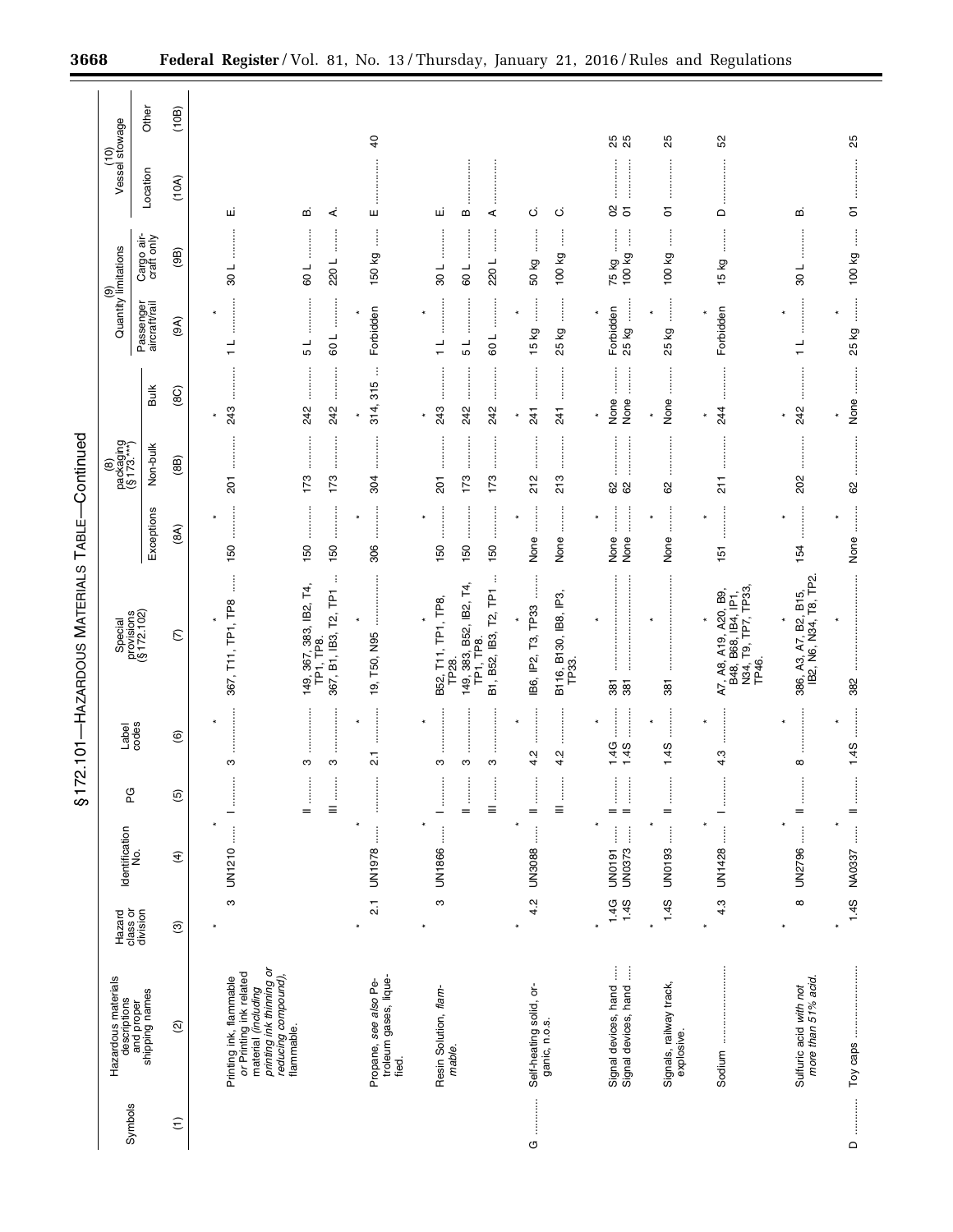|                                                                                                                                                | $\overline{6}$               | dd                           | 9                   |
|------------------------------------------------------------------------------------------------------------------------------------------------|------------------------------|------------------------------|---------------------|
|                                                                                                                                                | $E =$                        | $E =$                        |                     |
|                                                                                                                                                |                              |                              |                     |
|                                                                                                                                                | 15 kg                        | 50 kg                        |                     |
|                                                                                                                                                |                              |                              |                     |
| Forbidden                                                                                                                                      | Forbidden                    |                              |                     |
|                                                                                                                                                |                              |                              |                     |
|                                                                                                                                                |                              |                              |                     |
|                                                                                                                                                |                              |                              |                     |
|                                                                                                                                                |                              |                              |                     |
|                                                                                                                                                |                              |                              |                     |
|                                                                                                                                                |                              |                              |                     |
|                                                                                                                                                |                              |                              | $\frac{15}{2}$      |
|                                                                                                                                                |                              |                              |                     |
|                                                                                                                                                |                              |                              |                     |
|                                                                                                                                                | IB4, N40, T9, TP7, TP33 None | B132, IB7, IP2, T3,<br>TP33. | B132, IB8, IP4, T1, |
|                                                                                                                                                |                              |                              |                     |
| $\frac{1}{2}$                                                                                                                                  |                              |                              |                     |
|                                                                                                                                                |                              |                              |                     |
| I.1D UN0394  II                                                                                                                                | :<br>:<br>:<br>:             | $\vdots$                     | $\ddot{}\ddot{}$    |
|                                                                                                                                                | $4.3$ UN2813  1              |                              |                     |
|                                                                                                                                                |                              |                              |                     |
|                                                                                                                                                |                              |                              |                     |
|                                                                                                                                                |                              |                              |                     |
| initroresorcinol, wetted<br>than 20 percent water,<br>or mixture of alcohol<br>or Styphnic acid,<br>wetted with not less<br>and water by mass. |                              |                              |                     |
|                                                                                                                                                | Water-reactive solid,        |                              |                     |
|                                                                                                                                                | n.o.s.                       |                              |                     |
|                                                                                                                                                | $G$ , ,                      |                              |                     |
|                                                                                                                                                |                              |                              |                     |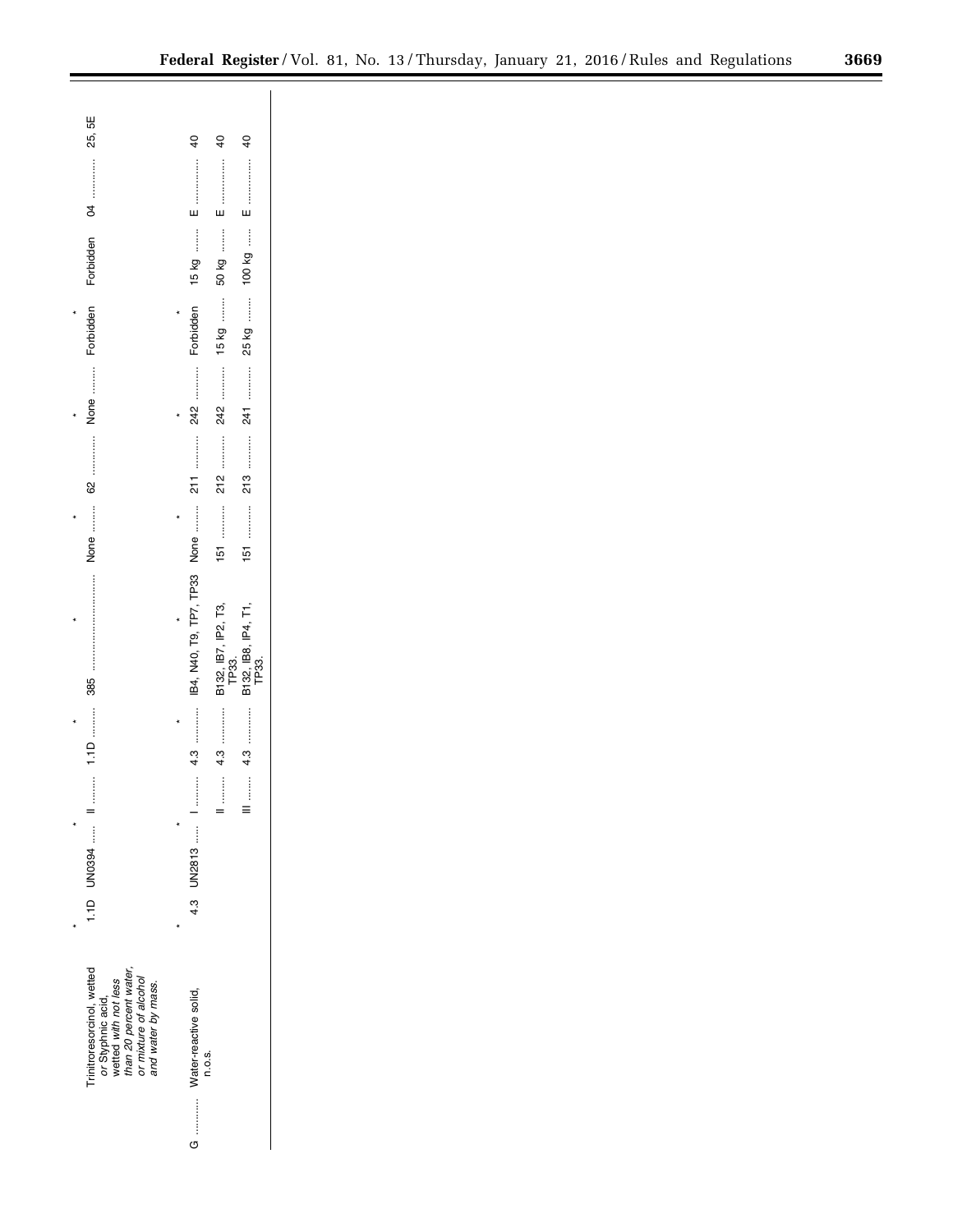#### \* \* \* \* \*

■ 7. In § 172.102:  $\blacksquare$  a. In paragraph  $(c)(1)$ , special provisions 380, 381, 382, 383, 384, 385, and 386 are added in numerical sequence.

 $\blacksquare$  b. In paragraph (c)(3), special provisions B130, B131, B132, and B133 are added in numerical sequence.

■ c. In paragraph (c)(5), special provision N95 is added in numerical

sequence. The additions are to read as follows:

#### **§ 172.102 Special provisions.**

- \* \* \* \* \*
- (c) \* \* \*
- $(1) * * * *$

380 For transportation by private carrier in a motor carrier only, this material is not subject to the segregation requirements of § 177.848(d) of this subchapter under the following conditions:

a. The material is packaged in a DOT Specification 4BW240 cylinder, or in a DOT–51 portable tank.

b. The material may only be loaded with Class 3, Class 8, and Division 4.1 materials in Packing Group II or III.

c. The motor carrier must maintain a satisfactory safety rating as prescribed in 49 CFR part 385.

381 For railroad flagging kits, see § 173.184 (c) of this subchapter.

382 Packages containing toy plastic or paper caps for toy pistols described as ''UN0349, Articles, explosive, n.o.s. (Toy caps), 1.4S'' or ''NA0337, Toy caps, 1.4S'' are not subject to the subpart E (labeling) requirements of this part when offered for transportation by motor vehicle, rail freight, cargo vessel, and cargo aircraft and, notwithstanding the packing method assigned in § 173.62 of this subchapter, in conformance with the following conditions:

a. The toy plastic or paper caps must be in the form of sheets, strips, rolls, or individual caps;

b. The caps must not contain more than an average of twenty-five hundredths of a grain of explosive composition per cap;

c. The caps must be packed inside packagings constructed of cardboard not less than 0.013-inch in thickness, metal not less than 0.008-inch in thickness, non-combustible plastic not less than 0.015-inch in thickness, or a composite blister package consisting of cardboard not less than 0.013-inch in thickness and non-combustible plastic not less than 0.005-inch in thickness that completely encloses the caps;

d. The minimum dimensions of each side and each end of the cardboard packaging must be 1/8th inch in height or more;

e. The number of caps inside each packaging must be limited so that not more than 10 grains of explosives composition may be packed into one cubic inch of space, and not more than 17.5 grains of the explosive composition of toy caps may be packed in any inner packaging;

f. Inner packagings must be packed in outer packagings meeting PG II performance criteria;

g. Toy caps may be packed with nonexplosive or non-flammable articles provided the outer packagings are marked as prescribed in this paragraph;

h. Toy paper caps of any kind must not be packed in the same packaging with fireworks;

i. The outside of each package must be plainly marked ''ARTICLES, EXPLOSIVES, N.O.S. (TOY CAPS)— HANDLE CAREFULLY'' OR ''TOY CAPS—HANDLE CAREFULLY''; and

j. Explosives shipped in conformance with this paragraph must have been examined in accordance with § 173.56 of this subchapter and approved by the Associate Administrator.

383 For transportation by motor vehicle, substances meeting the conditions for high viscosity flammable liquids as prescribed in § 173.121(b)(1)(i), (b)(1)(ii), and (b)(1)(iv) of this subchapter, may be reassigned to Packing Group III under the following conditions:

a. Packaging must be UN standard metal drums attached with heavy duty steel strapping to a pallet; and

b. The capacity of each drum must not exceed 220 L (58 gallons).

384 For green graphite electrodes and shapes that are large single component solid objects not subject to shifting, transport in open rail flat cars, open bed motor vehicles, and intermodal containers is also authorized. The objects must be secured to the flat car, motor vehicle, intermodal container, or unitized by steel banding to wooden runners or pallets and the units secured to the flat car, motor vehicle, or freight container to prevent shifting and movement, including relative motion between the objects, under conditions normally incident to transportation. Stacking is permitted two or more levels high to achieve maximum allowable utilization of the designated vehicle, rail car weight, or intermodal freight container weight or vessel hold volume.

385 Notwithstanding the provisions of § 177.834(l) of this subchapter, cargo heaters may be used when weather conditions are such that the freezing of a wetted explosive material is likely. Shipments must be made by private, leased or contract carrier vehicles under

exclusive use of the offeror. Cargo heaters must be reverse refrigeration (heat pump) units. Shipments made in accordance with this Special provision are excepted from the requirements of § 173.60(b)(4) of this subchapter.

386 When transported by private motor carrier only, the following corrosive liquids may be packaged in polyethylene bottles with a capacity no greater than 3.785L (one gallon), further packed inside an open-top, heavy wall, high density polyethylene box (*i.e.,*  crate) in a manner that the polyethylene bottles are not subjected to any superimposed weight, and the boxes must be reasonably secured against movement within the transport vehicle and loaded so as to minimize the possibility of coming in contact with other lading:

Compounds, cleaning liquid, NA1760, PG II or III;

Corrosive liquid, acidic, inorganic, n.o.s., UN3264, PG II;

Corrosive liquid, acidic, organic, n.o.s., UN 3265, PG III;

Corrosive liquid, basic, inorganic, n.o.s., UN3266, PG II;

Hypochlorite solutions, UN1791, PG III;

Hydrochloric acid solution, UN 1789, PG II; and

Sulfuric acid, UN2796, PG II.

a. No more than four bottles, securely closed with threaded caps, may be packed in each box.

b. Each empty bottle must have a minimum weight of not less than 140 grams and a minimum wall thickness of not less than 0.020 inch (0.508 mm).

c. The completed package must meet the Packing Group II performance level, as applicable for combination packagings with a plastic box outer packaging, in accordance with subpart M of part 178 of this subchapter.

(i) Tests must be performed on each type and size of bottle, for each manufacturing location. Samples taken at random must withstand the prescribed tests without breakage or leakage.

(ii) One bottle for every two hours of production, or for every 2500 bottles produced, must be tested by dropping a bottle filled to 98% capacity with water from a height of 1.2 meters (3.9 feet) onto solid concrete directly on the closure.

(iii) A copy of the test results must be kept on file at each facility where packagings are offered for transportation, and must be made available to a representative of the Department upon request.

(iv) The name or symbol of the bottle producer, and the month and year of manufacture, must be marked by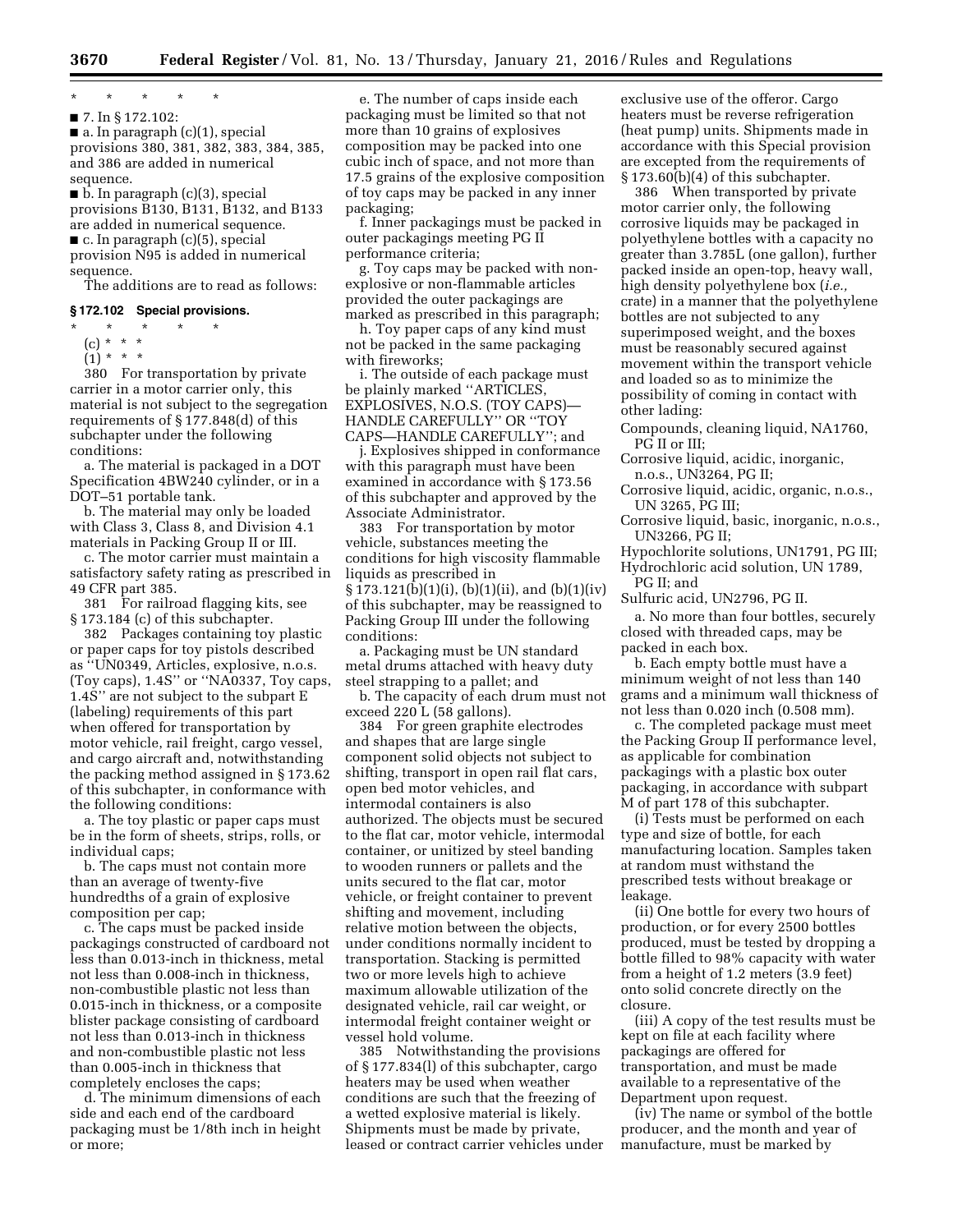embossing, ink-jet printing of permanent ink, or other permanent means on the face or bottom of each bottle, in letters and numbers at least 6 mm (0.2 inch) high. Symbols, if used, must be registered with the Associate Administrator.

(v) The box must be constructed from high-density polyethylene in the density range 0.950–0.962, and be capable of holding liquid when in the upright position.

\* \* \* \* \*

(3) \* \* \*

B130 When transported by motor vehicle, used diatomaceous earth filter material is not subject to any other requirements of this subchapter except for the shipping paper requirements of subpart C of part 172 of this subchapter; emergency response information as required by § 172.602(a)(2) through (a)(7) of this subchapter; and the marking requirements of § 172.302 of this subchapter, if the following requirements are met:

a. Packagings are non-DOT specification sift-proof motor vehicles or sift-proof roll-on/roll-off bulk bins, which are covered by a tarpaulin or other equivalent means.

b. The temperature of the material at the time it is offered for transport and during transportation may not exceed 55  $\mathrm{^{\circ}C}$  (130  $\mathrm{^{\circ}F}$ ).

c. The time between offering the material for transportation at the point of origin, and unloading the material at the destination does not exceed 48 hours.

d. In addition to the training requirements prescribed in §§ 172.700 through 172.704, each driver must be trained regarding the properties and hazards of diatomaceous earth filter material, precautions to ensure safe transport of the material, and actions to be taken in the event of an emergency during transportation, or a substantial delay in transit.

B131 When transported by highway, rail, or cargo vessel, waste Paint and Paint related material (UN1263; PG II and PG III), when in plastic or metal inner packagings of not more than 26.5 L (7 gallons), are excepted from the marking requirements in § 172.301(a) and (c) and the labeling requirements in § 172.400(a), when further packed in the following specification and nonspecification bulk outer packagings and under the following conditions:

a. Primary receptacles must conform to the general packaging requirements of subpart B of part 173 of this subchapter and may not leak. If they do leak, they must be overpacked in packagings conforming to the specification

requirements of part 178 of this subchapter or in salvage packagings conforming to the requirements in § 173.12 of this subchapter.

b. Primary receptacles must be further packed in non-specification bulk outer packagings such as cubic yard boxes, plastic rigid-wall bulk containers, dump trailers, and roll-off containers. Bulk outer packagings must be liquid tight through design or by the use of lining materials.

c. Primary receptacles may also be further packed in specification bulk outer packagings. Authorized specification bulk outer packagings are UN11G fiberboard intermediate bulk containers (IBC) and UN13H4 woven plastic, coated and with liner flexible intermediate bulk containers (FIBCs) meeting the Packing Group II performance level and lined with a plastic liner of at least 6 mil thickness.

d. All inner packagings placed inside bulk outer packagings must be blocked and braced to prevent movement during transportation that could cause the container to open or fall over. Specification IBCs and FIBCs are to be secured to a pallet.

B132 Except for transportation by aircraft, UN2813, Water reactive solid, n.o.s. (contains magnesium, magnesium nitrides) in PG II or III may be packaged in sift-proof bulk packagings that prevent liquid from reaching the hazardous material with sufficient venting to preclude dangerous accumulation of flammable, corrosive or toxic gaseous emissions such as methane, hydrogen and ammonia.

B133 Hydrochloric acid concentration not exceeding 38%, in Packing Group II, is authorized to be packaged in UN31H1 or UN31HH1 intermediate bulk containers when loaded in accordance with the requirements of § 173.35(h) of this subchapter.  $(5) *$  \* \*

\* \* \* \* \*

N95 UN1075, Liquefied petroleum gas and UN1978, Propane authorized for transport in DOT 4BA240 cylinders is not subject to the UN identification number and proper shipping name marking or the label requirements of this part subject to the following conditions:

a. The cylinder must be transported in a closed motor vehicle displaying FLAMMABLE GAS placards in accordance with subpart F of part 172 of this subchapter.

b. Shipping papers at all times must reflect a correct current accounting of all cylinders both full and expended.

c. The cylinders are collected and transported by a private or a contract carrier for reconditioning, reuse or disposal.

\* \* \* \* \* ■ 8. In 172.202, paragraph (c) is revised

to read as follows:

#### **§ 172.202 Description of hazardous material on shipping papers.**  \* \* \* \* \*

(c)(1) The total quantity of the material covered by one description must appear before or after, or both before and after, the description required and authorized by this subpart. The type of packaging and destination marks may be entered in any appropriate manner before or after the basic description. Abbreviations may be used to express units of measurement and types of packagings.

(2) Hazardous materials and hazardous substances transported by highway considered ''household wastes'' as defined in 40 CFR 261.4, and not subject to the Environmental Protection Agency's hazardous waste regulations in 40 CFR parts 262 and 263, are excepted from the requirements of this paragraph.

 $\blacksquare$  9. In 172.315 paragraph (a)(3) is added to read as follows:

#### **§ 172.315 Limited quantities.**

\* \* \* \* \*

 $(a) * * * *$ 

(3) Except for Class 1 and 7, and Division 6.1 and 6.2 materials, for highway transportation by private motor carrier, the limited quantity marking is not required to be displayed on a package containing materials assigned to Packing Group II and III prepared in accordance with the limited quantity requirements in subpart B of part 173 of this subchapter provided:

(i) Inner packagings for liquid hazardous materials do not exceed 1.0 L (0.3 gallons) net capacity each;

(ii) Inner packagings for solid hazardous materials do not exceed 1.0 kg (2.2 pounds) net capacity each;

(iii) No more than 2 L (0.6 gallons) or 2 kg (4.4 pounds) aggregate net quantity of any one hazardous material is transported per vehicle;

(iv) The total gross weight of all the limited quantity packages per vehicle does not exceed 60 kg (132 pounds); and

(v) Each package is marked with the name and address of the offeror, a 24 hour emergency response telephone number and the statement ''Contains Chemicals'' in letters at least 25 mm (one-inch) high on a contrasting background.

\* \* \* \* \* ■ 10. In § 172.400a, paragraph (a)(1) is revised and paragraph (a)(8) is added to read as follows: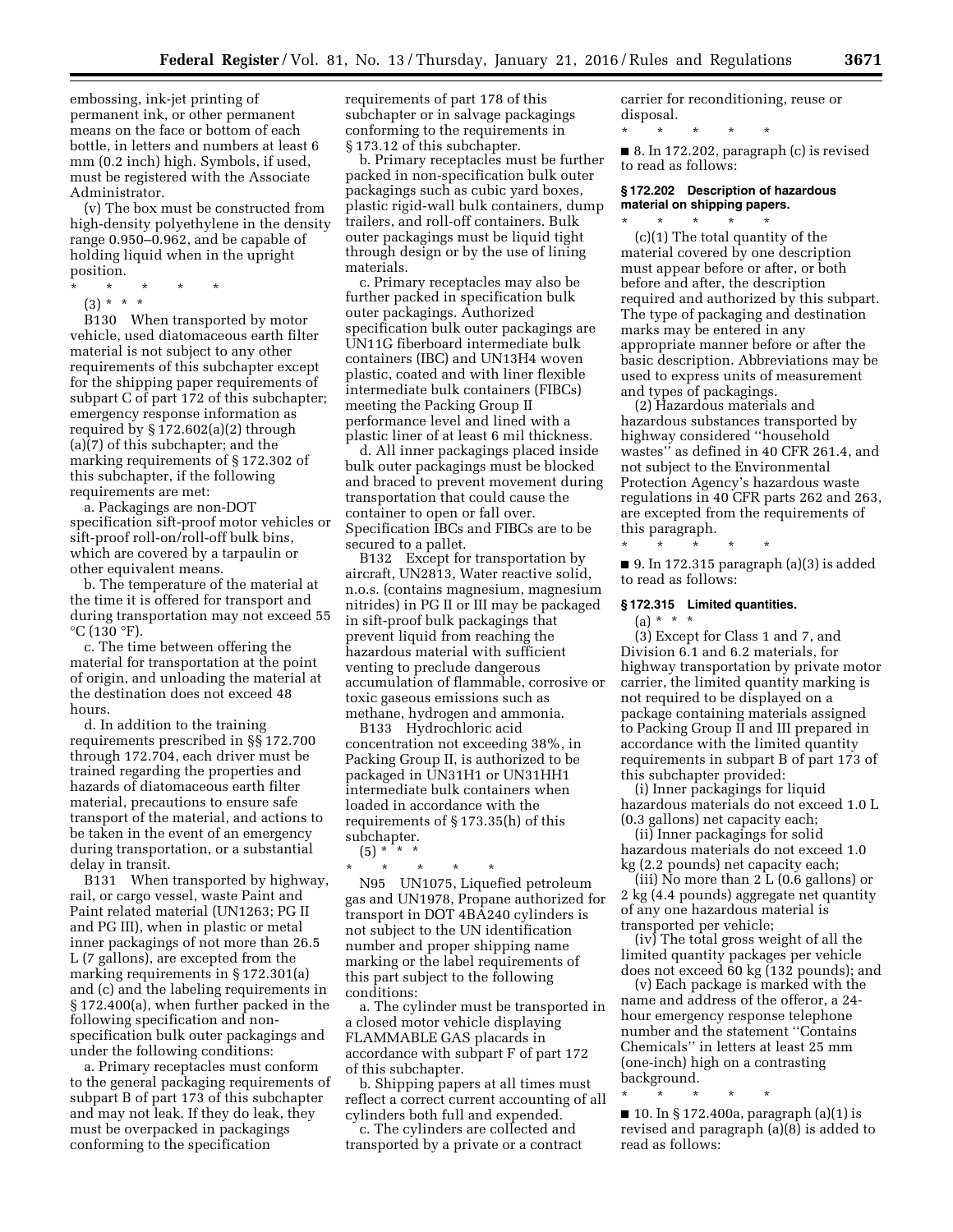#### **§ 172.400a Exceptions from labeling.**

#### $(a) * * * *$

(1) A Dewar flask meeting the requirements in § 173.320 of this subchapter or a cylinder containing a Division 2.1, 2.2, or 2.3 material that is durably and legibly marked in accordance with CGA C–7, Appendix A (IBR; see § 171.7 of this subchapter). Notwithstanding this exception, overpacks must be labeled (see § 173.25 of this subchapter).

\* \* \* \* \*

(8) Packages containing toy plastic or paper caps for toy pistols described as ''UN0349, Articles, explosive, n.o.s. (Toy caps), 1.4S'' or ''NA0337, Toy caps, 1.4S'' when offered in conformance with the conditions of  $\S 172.102(c)(1)$ , Special provision 382.

\* \* \* \* \*

#### **PART 173—SHIPPERS—GENERAL REQUIREMENTS FOR SHIPMENTS AND PACKAGINGS**

■ 11. The authority citation for part 173 continues to read as follows:

**Authority:** 49 U.S.C. 5101–5128, 44701; 49 CFR 1.81, 1.96 and 1.97.

■ 12. In § 173.12, add paragraph (h) to read as follows:

#### **§ 173.12 Exceptions for shipment of waste materials.**

\* \* \* \* \* (h) *Shrink-wrapped or stretchwrapped pallets of limited quantity waste.* Shrink-wrapped or stretchwrapped pallets containing packages of waste ORM–D or limited quantity materials may be transported by motor vehicle and cargo vessel under the following conditions:

(1) The waste materials must be in their original undamaged packaging and marked with the ''Consumer Commodity ORM–D'' marking in conformance with § 172.316 or an authorized limited quantity marking in conformance with § 172.315 of this subchapter, as appropriate. The word ''waste'' in association with the proper shipping name is not required on individual packages;

(2) Packages must be securely affixed to a pallet and shrink-wrapped or stretch-wrapped;

(3) The outside of the shrink-wrap or stretch-wrap must be marked on opposite sides with either ''Waste, Consumer Commodity, ORM–D'' or ''Waste, Limited Quantity.''

■ 13. In § 173.29, paragraph (f) is added to read as follows:

#### **§ 173.29 Empty packagings.**   $\star$   $\star$   $\star$

(f) Smokeless powder residue when transported by motor vehicle or container/trailer in container-on-flatcar (COFC) or trailer-on-flatcar (TOFC) service is excepted from subpart C (shipping papers) and the subpart F (placarding) requirements of part 172 of this subchapter when transported in conformance with the following:

(1) The outer packaging must be:

(i) A UN specification 1G fiber drum or 1A2 steel drum; or

(ii) A UN specification 4G fiberboard box or non-specification fiberboard box containing plastic receptacle inner packagings with not more than 2.5 grams of smokeless powders in each inner packaging;

(2) The amount of smokeless powder per outer packaging does not exceed 5 grams;

#### TABLE OF PACKING METHODS

(3) The smokeless powder is approved in accordance with § 173.56 as a Class 1 explosive material;

(4) The empty packages must be transported in a closed transport vehicle;

(5) The empty packages must be loaded by the shipper and unloaded by the shipper or consignee; and

(6) The hazardous materials description to be used for the material is ''RESIDUE: Last Contained Powder, smokeless, Hazard Class N/A, Identification Number N/A, Packing Group N/A''. \* \* \* \* \*

■ 14. In § 173.40, revise paragraph  $(d)(1)(ii)$  to read as follows:

#### **§ 173.40 General packaging requirements for toxic materials packaged in cylinders.**

- \* \* \* \* \*
	- (d) \* \* \*
	- $(1) * * * *$

(ii) Each cylinder with a valve must be equipped with a protective metal or plastic cap, other valve protection device, or an overpack which is sufficient to protect the valve from breakage or leakage resulting from a drop of 2.0 m (7 ft) onto a non-yielding surface, such as concrete or steel. Impact must be at an orientation most likely to cause damage. \* \* \* \* \*

■ 15. In § 173.62, Packing Instruction 139 in the paragraph (c)(5) Table of Packing Methods is revised to read as follows:

**§ 173.62 Specific packaging requirements for explosives.** 

\* \* \* \* \* (c) \* \* \*  $(5) * * * *$ 

Packing instruction The Inner packagings Intermediate packagings Outer packagings \*\*\*\*\*\*\* 139 .............................................................................................. Bags ............................... Not necessary ................ Boxes. PARTICULAR PACKING REQUIREMENTS OR EXCEP-TIONS: 1. For UN0065, 0102, 0104, 0289 and 0290, the ends of the detonating cord must be sealed, for example, by a plug firmly fixed so that the explosive cannot escape. The ends of CORD DETONATING flexible must be fastened securely. 2. For UN0065, 0104, 0289, 0290 the ends of the detonating cord are not required to be sealed provided the inner packaging containing the detonating cord consists of a static-resistant plastic bag of at least 3 mil thickness and the bag is securely closed. 3. For UN0065 and UN0289, inner packagings are not required when they are fastened securely in coils.

\* \* \* \* \* \* \* \* \* \* \* \* \* \* \*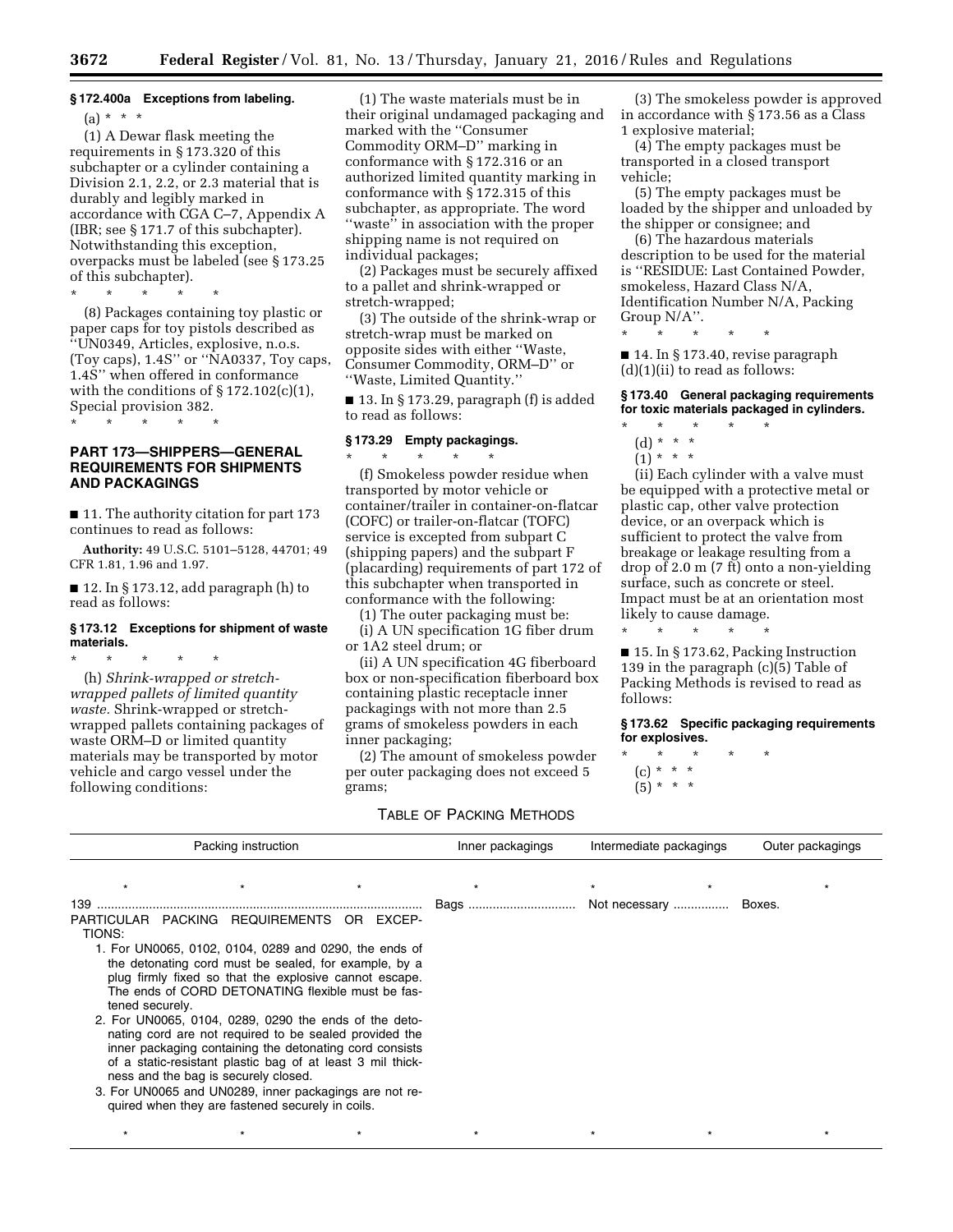#### \* \* \* \* \*

■ 16. In § 173.150, add paragraph (h) to read as follows:

#### **§ 173.150 Exceptions for Class 3 (flammable and combustible liquids).**  \* \* \* \* \*

(h) Diesel fuel (NA1993) and Gasoline (UN1203) may be transported one way, by motor vehicle, directly from the loading location to an equipment repair facility, in a non-DOT specification, non-bulk packaging, known as a gasoline dispenser, that has been removed from service at a fueling station under the following conditions:

(1) Prior to loading, each dispenser must be prepared for transportation by capping or plugging all product inlet and outlet piping, so that no fluid may be released during transportation;

(2) No dispenser may contain more than 2 gallons of gasoline; and

(3) Each dispenser must be blocked, braced or strapped to the motor vehicle in accordance with the requirements of this subchapter to prevent shifting during transportation.

■ 17. In § 173.151, paragraph (e) is added to read as follows:

#### **§ 173.151 Exceptions for Class 4.**  \* \* \* \* \*

(e) For transportation by motor vehicle only, Lithium (UN1415), Potassium (UN2257), and Sodium (UN1428) with a net quantity of material per inner packaging not exceeding 25 grams, are excepted from the labeling requirements of part 172, subpart E and the placarding requirements of part 172, subpart F of this subchapter, when offered for transportation in the following packagings under the following conditions:

(1) *Packaging.* (i) The hazardous material is placed in a tightly closed plastic bottle after being submerged in mineral oil;

(ii) The plastic bottle is placed inside a plastic bag that is securely closed to prevent leaks or punctures;

(iii) The bagged bottle is then be placed inside a metal can with all void spaces filled with an oil-absorbing material and sealed tight; and

(iv) The can is then placed into a heat sealed barrier bag.

(2) *Marking.* Each inner plastic bottle, outer metal can, and barrier bag must be marked with: Chemical name; quantity; and the name and address of the offeror. Each outer packaging must be marked with the proper shipping name and identification number in conformance with § 172.301. Additionally, each outer packaging must be marked, ''FOR TRANSPORT BY MOTOR VEHICLE ONLY.''

(3) *Recordkeeping.* (i) Records of the preparation, packaging, and marking of each chemical must be documented and all components in each package must be noted; and

(ii) Records must be retained for a minimum of 5 years and be accessible at or through the shipper's principal place of business and be made available, upon request, to the Associate Administrator or designated official.  $\blacksquare$  18. In § 173.156, paragraphs (c) and (d) are added to read as follows:

#### **§ 173.156 Exceptions for limited quantity and ORM.**

\* \* \* \* \* (c) *Display packs.* Display packs, as defined in § 171.8 of this subchapter, of consumer commodity or limited quantity packages that exceed 30 kg gross weight limitation may be transported by container/trailer in trailer-on-flatcar (TOFC) or containeron-flat-car (COFC) service, roadrailer and/or railrunner trailers, motor vehicle, or cargo vessel under the following conditions:

(1) *Packaging.* Combination packages must conform to the requirements of Subpart B of this part and meet the following, as appropriate:

(i) Primary containers must conform to the quantity limits for inner packagings prescribed in §§ 173.150(b), 173.152(b), 173.154(b), 173.155(b) and 173.306(a) and (b), as appropriate;

(ii) Primary containers must be packed into trays that secure individual containers from shifting inside the completed combination package during transportation;

(iii) Tray(s) must be placed into a fiberboard box, and the fiberboard box must be banded and secured to a pallet by metal, fabric, or plastic straps to form a single palletized unit; and

(iv) The maximum net quantity of hazardous material permitted in one palletized unit is 550 kg (1,210 lbs.).

(2) *Marking.* The outside of each package must be plainly and durably marked in accordance with one of the following, as appropriate:

(i) As a consumer commodity as prescribed in § 172.316 of this subchapter; or

(ii) As a limited quantity as prescribed in § 172.315 of this subchapter.

(d) *Exceptions for waste limited quantities and ORM–D materials.*  Exceptions for certain waste limited quantity and ORM–D materials are prescribed in § 173.12(h).

■ 19. In § 173.158, paragraphs (i) and (j) are added to read as follows:

#### **§ 173.158 Nitric acid.**

\* \* \* \* \*

(i) Nitric acid solutions of concentrations up to 40%, nitric acid by weight when offered for transportation or transported by rail, highway, or cargo vessel, may be packaged in a UN1H1 non-removable head plastic drum, tested and marked at the PG II performance level for liquids with a specific gravity of at least 1.8, and a hydrostatic test pressure appropriate for the hazardous material.

(1) Each drum may only be used one time and must be destroyed after emptying.

(2) Each drum must be permanently and legibly marked ''Single Trip Only'' and ''Must be Destroyed When Empty.''

(j) Nitric acid solutions, other than red fuming, with more than 70% nitric acid and Nitric acid solutions, other than red fuming, with not more than 70% nitric acid, when offered for transportation or transported by rail, highway, cargo vessel, or cargo-only aircraft may be packaged in a UN 4G outer fiberboard box meeting the Packing Group I or II performance level, as appropriate, subject to the following conditions:

(1) Inner packaging: A plastic (''fluorinated ethylene-propylene'' [FEP] polymers, ''perfluoroalkoxy'' [PFA] polymers or similar materials) bottle with lined screw closure meeting the compatibility requirements of § 173.24(e) of this section and having a net capacity not greater than 2.5 liters (0.66 gallon) each. For cargo-only aircraft, the inner packaging for PG I material may not exceed 1 L (0.3 gal) capacity. The wall thickness of the bottle must not be less than 0.020''.

(2) Intermediate packaging: (i) A tightly closed rigid-foam plastic receptacle each containing one inner packaging; or

(ii) A plastic bag containing one inner packaging and placed inside a heavywall polypropylene bag lined with polypropylene absorbent material of sufficient capacity to completely absorb the liquid contents of each inner package. Both bags must be tightly sealed with either plastic tape, a wire tie or a cable tie.

- 20. In § 173.159:
- a. The paragraph (e) introductory text is revised.
- b. Paragraph (h) is revised.
- c. Paragraph (j) is added.

The revisions and additions read as follows:

#### **§ 173.159 Batteries, wet.**

\* \* \* \* \* (e) When transported by highway or rail, electric storage batteries containing electrolyte, acid, or alkaline corrosive battery fluid and electric storage batteries packed with electrolyte, acid,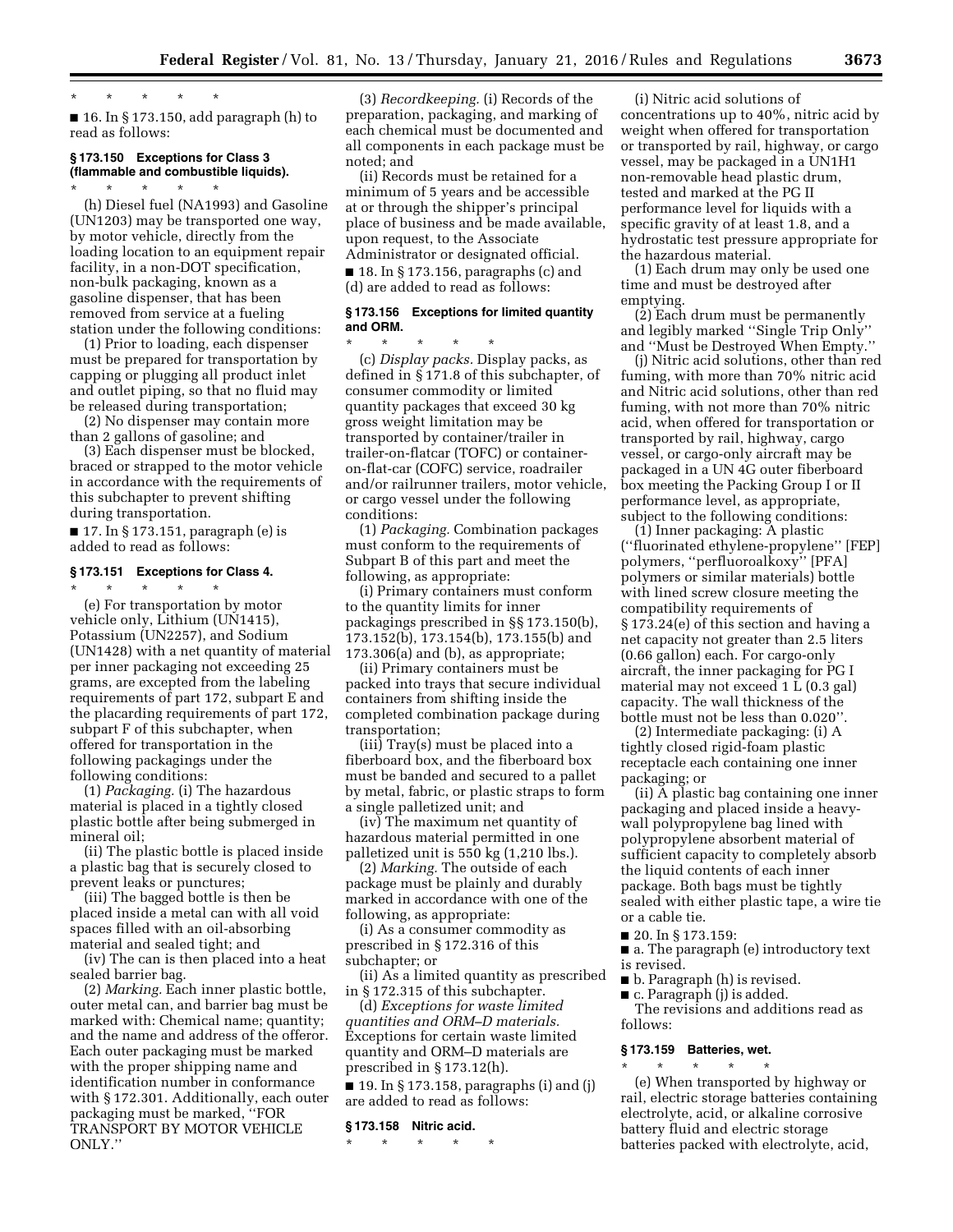or alkaline corrosive battery fluid, are not subject to any other requirements of this subchapter, if all of the following are met:

\* \* \* \* \*

(h)(1) Dry batteries or battery charger devices may be packaged in 4G fiberboard boxes with inner receptacles containing battery fluid. Completed packages must conform to the Packing Group III performance level. Not more than 12 inner receptacles may be packed in one outer box. The maximum authorized gross weight for the completed package is 34 kg (75 pounds).

(2) Battery fluid, acid (UN2796) may be packaged in a UN6HG2 composite packaging further packed in a UN4G fiberboard box with a dry storage battery. The UN6HG2 composite packaging may not exceed 8.0 liters in capacity. Completed packages must conform to the Packing Group III performance level. The maximum authorized gross weight for the completed package is 37.0 kg (82.0 lbs).

\* \* \* \* \* (j) *Nickel cadmium batteries containing liquid potassium hydroxide solution.* Nickel-cadmium batteries that contain no more than 10 ml of liquid potassium hydroxide solution (UN1814) in each battery are not subject to the requirements of this subchapter under the following conditions:

(1) Each battery must be sealed in a heat sealed bag, packaged to prevent short circuits, and placed in the center of an outer packaging surrounded with a foam-in-place packaging material;

(2) The completed package must meet the Packing Group II performance level;

(3) The gross weight of the package may not exceed 15.2 kg (33.4 pounds); and

(4) The cumulative amount of potassium hydroxide solution in all of the batteries in each package may not exceed 4 ounces (0.11 kg).

■ 21. In § 173.168, add paragraph (g) to read as follows:

#### **§ 173.168 Chemical oxygen generators.**  \* \* \* \* \*

(g) *Exceptions.* An unapproved chemical oxygen generator with only one positive means of preventing unintentional actuation of the generator, and without the required approval number marked on the outside of the package, may be transported by motor vehicle, railcar, and cargo vessel only under the following conditions:

(1) *Packaging.* (i) The one positive means of preventing unintentional actuation of the generator shall be installed in such a manner that the percussion primer is so completely

protected from its firing pin that it cannot be physically actuated or the electric firing circuit is so completely isolated from the electric match that it cannot be electrically actuated.

(ii) *Inner packaging.* Except as provided in paragraph (g)(1)(iii) of this section below, an unapproved chemical oxygen generator, or unapproved chemical oxygen generator installed in smaller size equipment such as a PBE shall be packaged in a combination packaging consisting of a noncombustible inner packaging that fully encloses the chemical oxygen generator or piece of equipment inside an outer packaging which meets the requirements in paragraph (d)(1) of this section.

(iii) *Impractical size packaging.* If the piece of equipment in which the unapproved chemical oxygen generator is installed is so large (*e.g.,* an aircraft seat) as to not be practically able to be fully enclosed in the packaging prescribed in paragraph (g)(1)(ii) of this section, then a visible and durable warning tag must be securely attached to the piece of equipment stating ''THIS ITEM CONTAINS A CHEMICAL OXYGEN GENERATOR.''

(2) *Testing.* Each unapproved chemical oxygen generator, without its packaging, must be capable of withstanding a 1.8 meter drop onto a rigid, non-resilient, flat and horizontal surface, in the position most likely to cause damage, with no actuation or loss of contents.

(3) Marking. (i) If the unapproved chemical oxygen generator is inside a piece of equipment which is sealed or difficult to determine if an oxygen generator is present, for example—a closed sealed passenger service unit, then a visible and durable warning sign must be attached to the piece of equipment stating: ''THIS ITEM CONTAINS A CHEMICAL OXYGEN GENERATOR''; and

(ii) Each outer package, and overpack if used, must be visibly and durably marked with the following statement: ''THIS PACKAGE IS NOT AUTHORIZED FOR TRANSPORTATION ABOARD AIRCRAFT''.

■ 22. In § 173.181, revise paragraph (a) and add paragraph (d) to read as follows:

#### **§ 173.181 Pyrophoric materials (liquids).**

\* \* \* \* \* (a) *Authorized cylinders.* (1) A specification steel or nickel cylinder prescribed for any compressed gas, except acetylene, having a minimum design pressure of 1206 kPa (175 psig).

(2) DOT 3AL cylinders constructed of aluminum alloy 6061–T6 with a minimum marked service pressure of 1,800 psig and a maximum water capacity of 49 liters (13 gal) may be used for the transportation of inorganic pyrophoric liquids (UN3194). Any preheating or heating of the DOT 3AL cylinder must be limited to a maximum temperature of 79.4  $^{\circ}$ C (175  $^{\circ}$ F).

(3) Cylinders authorized under paragraphs  $(a)(1)$  and  $(a)(2)$  of this section equipped with valves must be:

(i) Equipped with steel valve protection caps or collars; or

(ii) Overpacked in a wooden box (4C1, 4C2, 4D or 4F); fiberboard box (4G), or plastic box (4H1 or 4H2). Cylinders must be secured to prevent shifting in the box and, when offered for transportation or transported, must be so loaded that pressure relief devices remain in the vapor space of the cylinder. (See § 177.838(h) of this subchapter.)

\* \* \* \* \* (d) Combination packagings consisting of the following:

(1) *Inner packaging.* A 10 liter or 20 liter UN1A1 drum which has been certified to PG I of subpart M of part 178 of this subchapter. Each inner drum must—

(i) Have minimum wall thickness of 1.9 mm;

(ii) Have 4 NPT or VCR openings, each with a diameter of 6.3 mm;

(iii) Be fabricated from stainless steel; and

(iv) On the upper head, be fitted with a center opening with a maximum diameter of 68.3 mm and the opening sealed with a threaded closure fabricated from 316 stainless steel. No more than two (2) inner drums may be placed inside the outer drum.

(2) *Outer packaging.* A UN1A2 drum that has been certified to the PG I performance level of subpart M of part 178 of this subchapter and a capacity not to exceed 208 L (55 gal). The drum must have a minimum wall thickness of 1.0 mm and the top head must be closed with a steel closing ring with a minimum thickness of 2.4 mm. No more than two (2) inner drums described in paragraph (d)(1) of this section may be placed inside the outer drum.

■ 23. In § 173.184, add paragraph (c) to read as follows:

#### **§ 173.184 Highway or rail fusees.**

\* \* \* \* \* (c) For transportation by highway, railroad flagging kits are not subject any other requirements of this subchapter when all of the following conditions are met: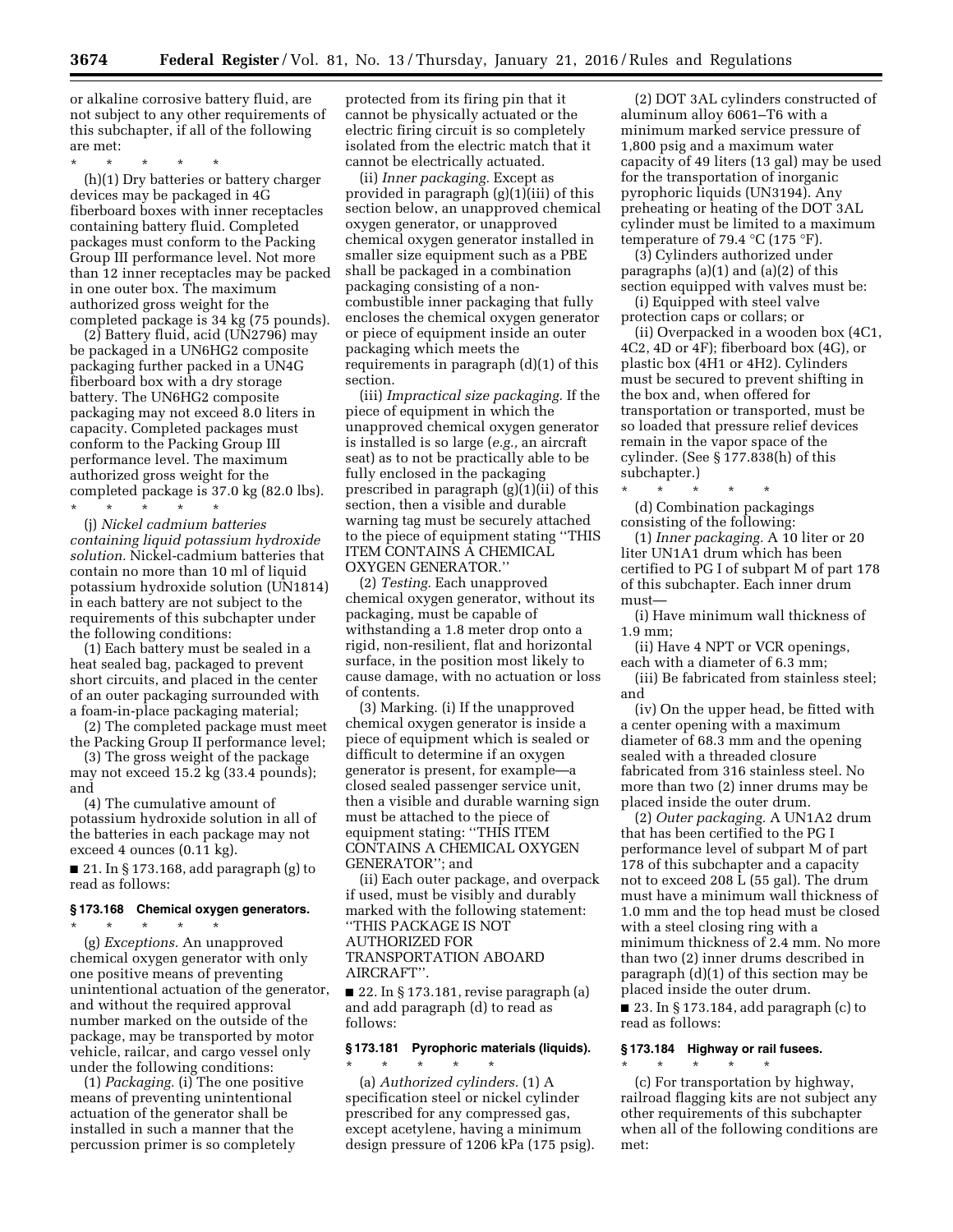(1) The flagging kits may only contain fusees and railroad torpedoes as follows:

(i) Fusee (rail or highway) (NA1325, Division 4.1, PG II).

(ii) Articles, pyrotechnic (UN0431, Division 1.4G, PG II).

(iii) Signal devices, hand (UN0373, Division 1.4S, PG II).

(iv) Signal devices, hand (UN0191, Division 1.4G, PG II).

(v) Signals, railway track, explosive (UN0193, Division 1.4S, PG II).

(2) Fusees and railroad torpedoes must be transported in compartmented metal containers. Each compartment must have a cover with a latching device. Compartments for railroad torpedoes must be equipped with a spring-loaded positive locking device. Each compartment may only contain one type of device.

(3) Each flagging kit may contain a maximum of 36 fusees and 36 railroad torpedoes. No more than six (6) flagging kits may be transported at one time on any motor vehicle.

(4) Flagging kits may only be transported on railroad motor vehicles including privately owned motor vehicles under the direct control of onduty railroad employees.

(5) The fusees and railroad torpedoes must be kept in the closed flagging kits whenever they are not being used on the railroad right-of-way, while the motor vehicle is being driven, or whenever the motor vehicle is located on other than railroad property.

(6) When left in unattended motor vehicles on non-railroad property, a flagging kit must be locked inside the motor vehicle, or stored in a locked compartment on the motor vehicle.

■ 24. In § 173.188, add paragraph (a)(3) to read as follows:

#### **§ 173.188 White or yellow phosphorus.**

\* \* \* \* \*

(a) \* \* \*

(3)(i) A 115 L (30 gallon) UN1A2 steel drum certified to the PG I performance level for solids and the PG I or PG II performance level for liquids and dual marked, at a minimum, as a UN1A2/ X400/S (for solid) and UN1A2 X(or Y)/ 1.4/150 (for liquids) subject to the following conditions:

(ii) Enough water must be present in each drum to ensure that the phosphorous is covered by water at all times during transportation, in any orientation of the drum;

(iii) Drums must be held and observed for a minimum of 24-hours before transportation. Any leaking or otherwise unsuitable drums must be replaced prior to transportation;

(iv) Packages must be destroyed and may not be reused;

(v) The net mass of the material and water, in kilograms, must not exceed the mass that would be permitted by calculating the volume of the packaging in liters multiplied by the specific gravity indicated on the package certification;

(vi) Transportation is by private or contract motor carrier only; and

(vii) Transportation is authorized from the offeror's location to a facility where it must be unloaded by the consignee.

\* \* \* \* \*  $\blacksquare$  25. In § 173.193, revise paragraph (b) to read as follows:

#### **§ 173.193 Bromoacetone, methyl bromide, chloropicrin and methyl bromide or methyl chloride mixtures, etc.**

\* \* \* \* \* (b) Bromoacetone, methyl bromide, chloropicrin and methyl bromide mixtures, chloropicrin and methyl chloride mixtures, and chloropicrin mixtures charged with non-flammable, non-liquefied compressed gas must be packed in Specification 3A, 3AA, 3B, 3C, 3E, 4A, 4B, 4BA, 4BW, or 4C cylinders having not over 113 kg (250 pounds) water capacity (nominal) except:

(1) DOT Specification 4BW cylinders containing chloropicrin and methyl bromide mixtures may not exceed 453 kg (1000 pounds); and

(2) The capacity limit of this paragraph does not apply to shipments % of methyl bromide.

\* \* \* \* \* ■ 26. In § 173.226, add paragraph (f) to read as follows:

#### **§ 173.226 Materials poisonous by inhalation, Division 6.1, Packing Group I, Hazard Zone A.**

\* \* \* \* \* (f) Liquid hazardous materials in Division 6.1, PG I, Hazard Zone A, are excepted from the segregation requirements of §§ 174.81, 176.83, and 177.848(d) of this subchapter when packaged as follows:

(1) *Inner packaging system.* The inner packaging system must consist of three packagings:

(i) A glass, plastic or metal receptacle, with a capacity of not more than 1 liter (1 quart), securely cushioned with a non-reactive, absorbent material. The receptacle must have a closure that is held in place by any means capable of preventing back-off or loosening of the closure by impact or vibration during transportation.

(ii) The receptacle must be packed within a leak-tight packaging of metal, with a capacity of not less than 4 liters (1 gallon); and

(iii) The metal packaging must be securely cushioned with a nonreactive absorbent material and packed in a leaktight UN 1A2 steel drum or UN 1H2 plastic drum, with a capacity of not less than 19 liters (5 gallons).

(2) *Outer packaging.* The inner packaging system must be placed in a UN 1A2 steel drum or UN 1H2 plastic drum, with a capacity of not less than 114 liters (30 gallons). The inner packaging system must be securely cushioned with a non-reactive, absorbent material. The total amount of liquid contained in the outer packaging may not exceed 1 liter (1 quart).

(3) Both the inner packaging system and the outer packaging must conform to the performance test requirements of subpart M of part 178 of this subchapter at the PG I performance level. The inner packaging system must meet these tests without benefit of the outer packaging.

■ 27. In § 173.301, revise paragraphs  $(f)(1)$ ,  $(f)(2)$ , and  $(h)(2)(i)$ , and add paragraph (f)(7) to read as follows:

#### **§ 173.301 General requirements for shipment of compressed gases and other hazardous materials in cylinders, UN pressure receptacles and spherical pressure vessels.**

\* \* \* \* \* (f) *Pressure relief device systems.* (1)

Except as provided in paragraphs (f)(5) through (f)(7) and (j) of this section, and § 171.23(a) of this subchapter, a cylinder filled with a gas and offered for transportation must be equipped with one or more pressure relief devices sized and selected as to type, location, and quantity, and tested in accordance with CGA S–1.1 (compliance with paragraph 9.1.1.1 is not required) and CGA Pamphlet S–7 (IBR, see § 171.7 of this subchapter). The pressure relief device must be capable of preventing rupture of the normally filled cylinder when subjected to a fire test conducted in accordance with CGA C–14 (IBR, see § 171.7 of this subchapter), or, in the case of an acetylene cylinder, CGA C– 12 (IBR, see § 171.7 of this subchapter).

(2) A pressure relief device, when installed, must be in communication with the vapor space of a cylinder containing a Division 2.1 (flammable gas) material. This requirement does not apply to DOT Specification 39 cylinders of 1.2L (75 cubic inches) or less in volume filled with a Liquefied petroleum gas, Methyl acetylene and Propadiene mixtures, stabilized, Propylene, Propane or Butane. \* \* \* \* \*

(7) A pressure relief device is not required on a DOT Specification 3E cylinder measuring up to 50mm (2 inches) in diameter by 305mm (12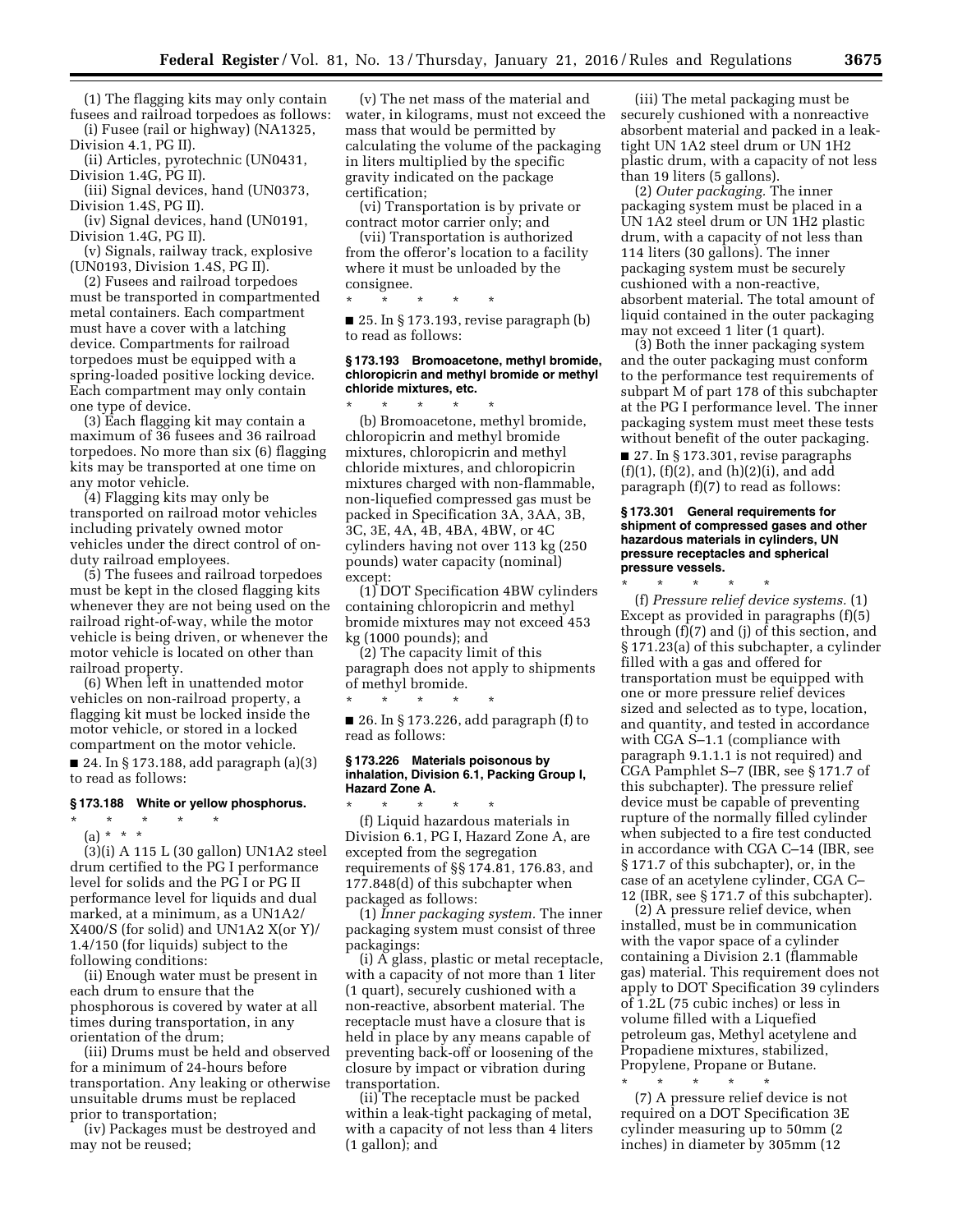inches) in length for the following specified gases and maximum weight limits:

(i) Carbon Dioxide 0.24L (8 oz.)

(ii) Ethane 0.12L (4 oz.)

(iii) Ethylene 0.12L (4 oz.)

(iv) Hydrogen Chloride, anhydrous

0.24L (8 oz.) (v) Monochlorotrifluoromethane 0.35L (12 oz.)

(vi) Nitrous oxide, 0.24L (8 oz.)

(vii) Vinyl fluoride, stabilized 0.24L (8 oz.)

\* \* \* \* \*

- (h) \* \* \*
- $(2) * * * *$

(i) By equipping the cylinder with securely attached metal or plastic caps of sufficient strength to protect valves from damage during transportation; \* \* \* \* \*

■ 28. In § 173.302, revise paragraph (f)(1) to read as follows:

#### **§ 173.302 Filling of cylinders with nonliquefied (permanent) compressed gases or adsorbed gases.**

\* \* \* \* \* (f) \* \* \*

(1) Only DOT specification 3A, 3AA, 3AL, 3E, 3HT, 39 cylinders, 4E (filled to less than 200 psig at 21 °C (70 °F), and UN pressure receptacles ISO 9809–1, ISO 9809–2, ISO 9809–3 and ISO 7866 cylinders are authorized.

\* \* \* \* \*

■ 29. In § 173.302a:

 $\blacksquare$  a. Revise paragraphs (a)(1) and (a)(5);

 $\blacksquare$  b. Add paragraph (a)(6);

■ c. Redesignate paragraphs (c), (d) and (e) as paragraphs (d), (e), and (f); and ■ d. Add new paragraph (c).

The revisions and additions are to read as follows:

#### **§ 173.302a Additional requirements for shipment of nonliquefied (permanent) compressed gases in specification cylinders.**

 $(a) * * * *$ 

(1) DOT 3, 3A, 3AA, 3AL, 3B, 3E, 4B, 4BA, 4BW, and 4E cylinders.

\* \* \* \* \* (5) Aluminum cylinders manufactured in conformance with specifications DOT 39, 3AL and 4E are authorized for oxygen only under the conditions specified in § 173.302(b).

(6) DOT 4E cylinders- DOT 4E cylinders with a maximum capacity of 43L (11 gal) must have a minimum rating of 240 psig and be filled to no more than 200 psig at 21  $^{\circ}$ C (70  $^{\circ}$ F). \* \* \* \* \*

(c) *Special filling limits for DOT 3A, 3AX, 3AA, and 3AAX cylinders containing Division 2.1 gases.* Except for transportation by aircraft, a DOT specification 3A, 3AX, 3AA, and 3AAX cylinder may be filled with hydrogen and mixtures of hydrogen with helium, argon or nitrogen, to a pressure 10% in excess of its marked service pressure subject to the following conditions:

(1) The cylinder must conform to the requirements of paragraph (b)(2) and (b)(3) of this section;

(2) The cylinder was manufactured after December 31, 1945;

(3) DOT specification 3A and 3AX cylinders are limited to those having an intermediate manganese composition.

(i) Cylinders manufactured with intermediate manganese steel must have been normalized, not quench and tempered. Quench and temper treatment of intermediate steel is not authorized.

(ii) Cylinders manufactured with chrome moly steel must have been quenched and tempered, not normalized. Use of normalized chrome moly steel cylinders is not permitted.

(4) Cylinders must be equipped with pressure relief devices as follows:

(i) Cylinders less than 1.7 m (65 inches) in length must be equipped with fusible metal backed frangible disc devices;

(ii) Cylinders 1.7 m (65 inches) or greater in length and 24.5 cm (9.63 inches) in diameter or larger must be

equipped with fusible metal backed frangible disc devices or frangible disc devices. Cylinders with a diameter of 0.56 m (22 inches) or larger must be equipped with frangible disc devices. \* \* \* \* \*

 $\blacksquare$  30. In § 173.304, revise paragraph (d) to read as follows:

#### **§ 173.304 Filling of cylinders with liquefied compressed gases.**  \* \* \* \* \*

(d) *Refrigerant and dispersant gases.*  Nontoxic and nonflammable refrigerant or dispersant gases must be offered for transportation in cylinders prescribed in § 173.304a of this subchapter, or in DOT 2P, 2Q, or 2Q1 containers (§§ 178.33, 178.33a, and 178.33d–2 of this subchapter). DOT 2P, 2Q, and 2Q1 containers must be packed in strong outer packagings of such design that protect valves from damage or accidental functioning under conditions incident to transportation. For DOT 2P and 2Q containers, the pressure inside the containers may not exceed 87 psia at 21.1°C (70 °F). For 2Q1 containers, the pressure inside the container may not exceed 210 psig at 55  $\mathrm{C}$  (131  $\mathrm{F}$ ). Each completed metal container filled for shipment must be heated until its contents reach a minimum temperature of 55 °C (131 °F) without evidence of leakage, distortion, or other defect. Each outer package must be plainly marked ''INSIDE CONTAINERS COMPLY WITH PRESCRIBED SPECIFICATIONS''.

■ 31. In § 173.304a, in the paragraph (a)(2) table, add three new entries each for Carbon dioxide and Nitrous oxide alphabetically and in numerical order according to the maximum permitted filling density to read as follows:

\* \* \* \* \*

**§ 173.304a Additional requirements for shipment of liquefied compressed gases in specification cylinders.** 

 $(a) * * * *$  $(2) * * * *$ 

| Kind of gas | Maximum permitted<br>filling density $(\%)$<br>(see Note 1) | Packaging marked as shown in this column or of the<br>same type with higher service pressure must be used,<br>except as provided in $\S$ § 173.301(I), 173.301a(e), and<br>180.205(a)<br>(see notes following table) |                   |      |
|-------------|-------------------------------------------------------------|----------------------------------------------------------------------------------------------------------------------------------------------------------------------------------------------------------------------|-------------------|------|
|             | $\star$                                                     |                                                                                                                                                                                                                      |                   |      |
|             | 70.3                                                        | DOT-3A2000. DOT-3AA2000.<br>3AAX2000. DOT-3T2000.                                                                                                                                                                    | DOT-3AX2000. DOT- |      |
|             | 73.2                                                        | DOT-3A2265. DOT-3AA2265.<br>3AAX2265, DOT-3T2265.                                                                                                                                                                    | DOT-3AX2265. DOT- |      |
|             | 74.5                                                        | DOT-3A2400. DOT-3AA2400.<br>3AAX2400, DOT-3T2400.                                                                                                                                                                    | DOT-3AX2400. DOT- |      |
|             | $\star$                                                     |                                                                                                                                                                                                                      |                   |      |
|             | 70.3                                                        | DOT-3A2000, DOT-3AA2000, DOT-3AX2000,<br>3AAX2000, DOT-3T2000.                                                                                                                                                       |                   | DOT- |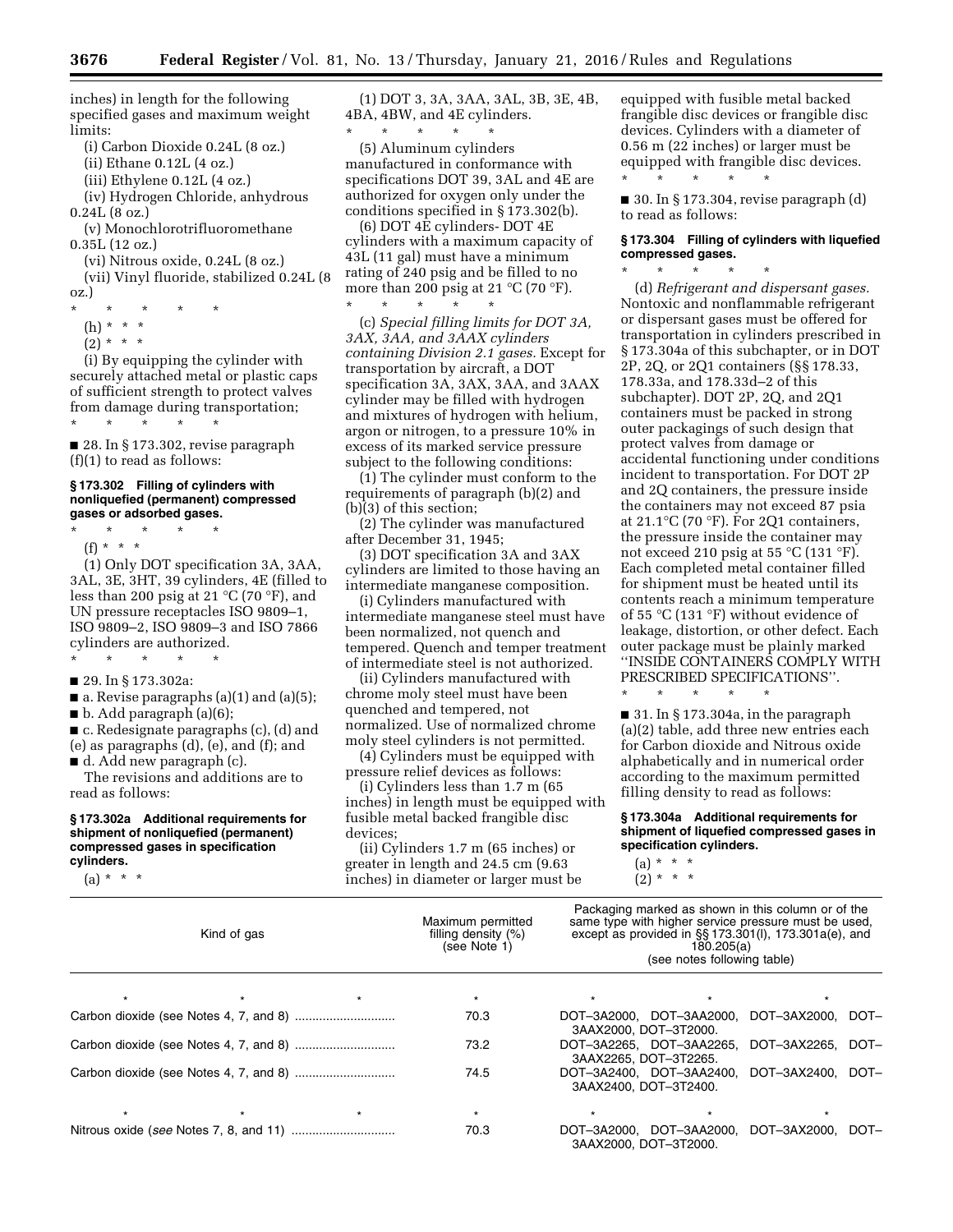|         | Kind of gas |         | Maximum permitted<br>filling density $(%)$<br>(see Note 1) |                                                   | 180.205(a)<br>(see notes following table)  | Packaging marked as shown in this column or of the<br>same type with higher service pressure must be used.<br>except as provided in $\S$ § 173.301(I), 173.301a(e), and |      |
|---------|-------------|---------|------------------------------------------------------------|---------------------------------------------------|--------------------------------------------|-------------------------------------------------------------------------------------------------------------------------------------------------------------------------|------|
|         |             |         | 73.2                                                       | DOT-3A2265, DOT-3AA2265,<br>3AAX2265, DOT-3T2265. |                                            | DOT-3AX2265.                                                                                                                                                            | DOT- |
|         |             | 74.5    | 3AAX2400, DOT-3T2400.                                      |                                                   | DOT-3A2400, DOT-3AA2400, DOT-3AX2400, DOT- |                                                                                                                                                                         |      |
| $\star$ | $\star$     | $\star$ | $\star$                                                    | $\star$                                           |                                            | $\star$                                                                                                                                                                 |      |

\* \* \* \* \* ■ 32. In § 173.306:

■ a. Revise paragraphs (a) and (b);

■ b. Add paragraph (e)(2); and

■ c. Revise paragraphs (f) and (k).

■ The revisions and additions read as follows:

#### **§ 173.306 Limited quantities of compressed gases.**

(a) Limited quantities of compressed gases for which exceptions are permitted as noted by reference to this section in § 172.101 of this subchapter are excepted from labeling, except when offered for transportation or transported by air, and, unless required as a condition of the exception, specification packaging requirements of this subchapter when packaged in accordance with the following paragraphs. For transportation by aircraft, the package must conform to the applicable requirements of § 173.27 and only packages of hazardous materials authorized aboard passengercarrying aircraft may be transported as a limited quantity. In addition, shipments are not subject to subpart F (Placarding) of part 172 of this subchapter, to part 174 of this subchapter except § 174.24, and to part

177 of this subchapter except § 177.817. Except as otherwise provided in this section, each package may not exceed 30 kg (66 lbs.) gross weight.

(1) When in containers of not more than 4 fluid ounces capacity (7.22 cubic inches or less) except cigarette lighters. Additional exceptions for certain compressed gases in limited quantities and the ORM–D hazard class are provided in paragraph (i) of this section.

(2) When in refillable metal containers filled with a material that is not classed as a hazardous material to not more than 90% of capacity at 21.1 °C (70 °F) and then charged with nonflammable, nonliquefied gas. Each container must be tested to three times the pressure at 21.1  $\mathrm{C}$  (70  $\mathrm{F}$ ) and, when refilled, be retested to three times the pressure of the gas at 21.1  $\mathrm{C}$  (70  $\mathrm{F}$ ). Also, one of the following conditions must be met:

(i) The container is not over 0.95 L (1 quart) capacity and charged to not more than 170 psig (1172.1 kPa) at 21.1 °C (70 °F), and must be packed in a strong outer packaging; or

(ii) The container is not over 114 L (30 gallons) capacity and charged to not more than 75 psig (517.1 kPa) at 21.1  $^{\circ}$ C  $(70 °F)$ .

#### AUTHORIZED METAL AEROSOL CONTAINERS

(3) When in a metal aerosol container (see § 171.8 of this subchapter for the definition of *aerosol*). Authorized containers include non-specification, DOT 2P (§ 178.33 of this subchapter), DOT 2Q (§ 178.33a of this subchapter), or DOT 2Q1 (§ 178.33(d) of this subchapter) design, provided the following conditions are met. Additional exceptions for aerosol containers conforming to this paragraph (a)(3) are provided in paragraph (i) of this section.

(i) *Capacity.* The capacity of the container must not exceed 1 L (61.0 cubic inches).

(ii) *General pressure conditions.* The authorized metal aerosol containers and associated pressure limitations are provided in the following table. Pressure inside the container may not exceed 180 psig at 54.4 °C (130 °F) except as may be authorized by variations of a DOT specification container type. In any event, the metal container must be capable of withstanding without bursting a pressure of at least one and one-half times the equilibrium pressure of the contents at 54.4  $\mathrm{C}(130 \mathrm{~}^{\circ}\mathrm{F})$ .

| If the gauge pressure (psig) at 54.4 °C (130 °F) is $\ldots$ | Authorized container                            |
|--------------------------------------------------------------|-------------------------------------------------|
|                                                              | Non-DOT specification, DOT 2P, DOT 2Q, DOT 2Q1. |

(iii) *Liquid fill.* The liquid content of the material and gas must not completely fill the container at 54.4 °C  $(130 °F)$ .

(iv) *Outer packaging.* The containers must be packed in strong outer packagings.

(v) *Pressure testing.* Except as otherwise provided in this paragraph, each container, after it is filled, must be subjected to a test performed in a hot water bath; the temperature of the bath and the duration of the test must be

such that the internal pressure reaches that which would be reached at 55 °C (131 °F), or 50 °C (122 °F) if the liquid phase does not exceed 95% of the capacity of the container at 50 °C (122 °F)). If the contents are sensitive to heat, the temperature of the bath must be set at between 20 °C (68 °F) and 30 °C (86 °F) but, in addition, one container in 2,000 must be tested at the higher temperature. No leakage or permanent deformation of a container may occur. However, instead of this standard water

bath test, container(s) may be tested using one of the following methods subject to certain conditions—

(A) *Alternative water bath test.* (*1*) One filled container in a lot of 2,000 must be subjected to a test performed in a hot water bath; the temperature of the bath and the duration of the test must be such that the internal pressure reaches that which would be reached at 55 °C (131 °F). If the container shows evidence of leakage or permanent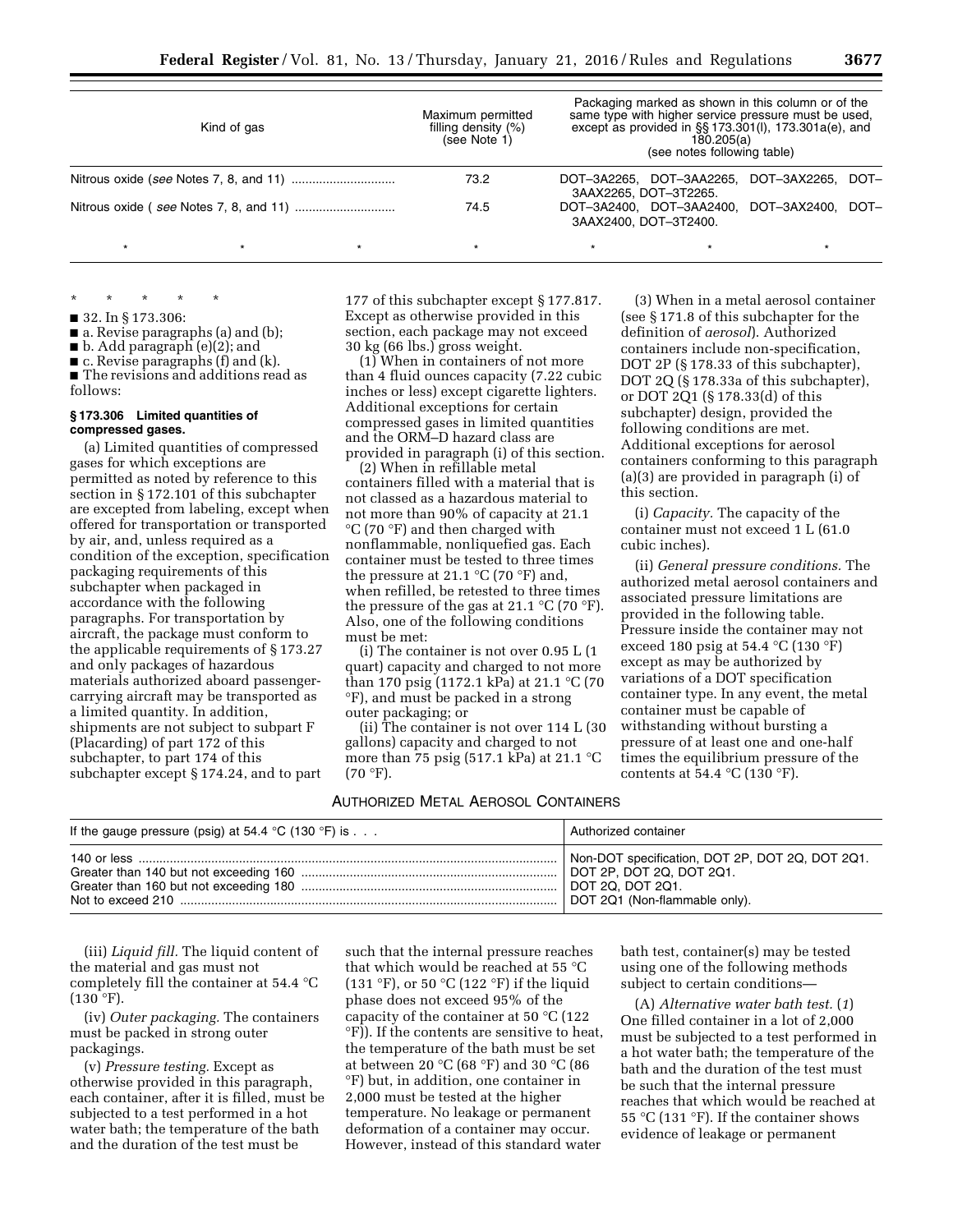deformation, the lot of 2,000 containers must be rejected;

(*2*) A second filled container in the lot of 2,000 must be weighed and compared to the weight specification for the containers as documented in the operating procedures for the weight test. Failure of the container to meet the weight specification is evidence of leakage or overfilling and the lot of 2,000 must be rejected;

(*3*) The remainder of the containers in the lot of 2,000 must be visually inspected (e.g, examination of the seams). Containers showing evidence of leakage or overfilling must not be transported; and

(*4*) Each person employing this test must maintain a copy of the operating procedures (or an electronic file thereof) that is accessible at, or through, its principal place of business and must make the procedures available upon request, at a reasonable time and location, to an authorized official of the Department.

(B) *Automated pressure test.* Each person employing an automated process for pressure testing of filled containers must develop procedures for implementation of the test. Each person must maintain a copy of the procedures (or an electronic file thereof) that is accessible at, or through, its principal place of business and must make the procedures available upon request, at a reasonable time and location, to an authorized official of the Department. The procedures must, at a minimum, include instruction on the following:

(*1*) Pressure specifications. Each person must specify pressure standard(s) (*e.g.* a pressure limit or range) for a container respective of the design and/or contents. Each container, after it is filled, must be pressure checked and compared to the standards. For a pressure limit, any container exceeding the pressure limit must be rejected. For a pressure range, any container outside of the set range must be rejected. The instruments used to determine the pressure must be properly calibrated before a production run to an accuracy of +/- or better; and

(*2*) Periodic inspection. At designated intervals, a randomly selected container must be inspected for proper closure and verification of filling pressure. If a container shows signs of improper closure or over-filling, five (5) additional randomly selected containers must be inspected. If any of the additional containers show signs of improper closure or over-filling, all containers produced since the last inspection must be rejected.

(C) *Weight test.* Each person employing a weight test of filled

containers must develop procedures for implementation of the test. Each person must maintain a copy of the procedures (or an electronic file thereof) that is accessible at, or through, its principal place of business and must make the procedures available upon request, at a reasonable time and location, to an authorized official of the Department. The procedures must, at a minimum, include instruction on the following:

(*1*) Weight specifications. Each person must specify target weight specifications for a particular container. Each container, after it is filled, must be weighed and compared to the target weight specification for the container. Any container outside the target weight specification is an indication of leakage or overfilling and must be rejected. The instruments used to determine the weight must be properly calibrated before a testing run and be sufficiently sensitive to measure within 0.10 g of the true weight of the container;

(*2*) Heat testing and pressure limits. One container out of each lot of successfully filled containers must be heat tested by raising the internal pressure until it reaches that which would be reached at 55 °C (131 °F). The lot size should be no greater than 2,000. If the pressure in the container exceeds the maximum pressure allowed for the container type or if the container shows signs of leakage or permanent deformation, the lot must be rejected. Alternatively, five (5) additional randomly selected containers from the lot may be tested to qualify the lot but if any of the five containers fail the test, the entire lot must be rejected;

(*3*) Periodic inspection. At intervals of not more than 10 minutes, a randomly selected container must be inspected for proper closure and verification of filling pressure. If a container shows signs of improper closure or over-filling, five (5) additional randomly selected containers must be inspected. If any of the additional containers show signs of improper closure or over-filling, all containers produced since the last inspection must be rejected; and

(*4*) Visual inspection. Each container must be visually inspected prior to being packed. Any container showing signs of leakage or permanent deformation must be rejected.

(D) *Leakage test.* (*1*) Pressure and leak testing before filling. Each empty container must be subjected to a pressure equal to or in excess of the maximum expected in the filled containers at 55  $\mathrm{C}$  (131  $\mathrm{F}$ ) or 50  $\mathrm{C}$ (122 °F) if the liquid phase does not exceed 95% of the capacity of the container at 50  $\mathrm{C}(122 \mathrm{~}^{\circ}\mathrm{F})$ . This must

be at least two-thirds of the design pressure of the container. If any container shows evidence of leakage at a rate equal to or greater than  $3.3 \times 10^{-2}$ mbar L/s at the test pressure, distortion or other defect, it must be rejected; and

(*2*) Testing after filling. The person filling each container must ensure that the crimping equipment is set appropriately and the specified propellant is used before filling a container. Once filled, each container must be weighed and leak tested. The leak detection equipment must be sufficiently sensitive to detect at least a leak rate of  $2.0 \times 10^{-3}$  mbar L/s at 20 °C (68 °F). Any filled container which shows evidence of leakage, deformation, or overfilling must be rejected.

(vi) Each outer packaging must be marked ''INSIDE CONTAINERS COMPLY WITH PRESCRIBED REGULATIONS.''

(4) Gas samples must be transported under the following conditions:

(i) A gas sample may only be transported as non-pressurized gas when its pressure corresponding to ambient atmospheric pressure in the container is not more than 105 kPa absolute (15.22 psia).

(ii) Non-pressurized gases, toxic (or toxic and flammable) must be packed in hermetically sealed glass or metal inner packagings of not more than one L (0.3 gallons) overpacked in a strong outer packaging.

(iii) Non-pressurized gases, flammable must be packed in hermetically sealed glass or metal inner packagings of not more than 5 L (1.3 gallons) and overpacked in a strong outer packaging.

(5) For limited quantities of Division 2.2 gases with no subsidiary risk, when in a non-DOT specification or a specification DOT 2S (§ 178.33b of this subchapter) plastic aerosol container (see § 171.8 of this subchapter for the definition of aerosol) provided all of the following conditions are met. Additional exceptions for aerosols conforming to this paragraph (a)(5) are provided in paragraph (i) of this section.

(i) *Capacity.* The capacity of the container must not exceed 1 L (61.0 cubic inches).

(ii) *General pressure conditions.*  Authorized plastic aerosol containers and associated pressure limitations are provided in the following table. The pressure in the container must not exceed 160 psig at 54.4 °C (130 °F). The container must be capable of withstanding without bursting a pressure of at least one and one-half times the equilibrium pressure of the contents at 54.4  $\mathrm{C}(130 \mathrm{~}^{\circ}\mathrm{F})$ .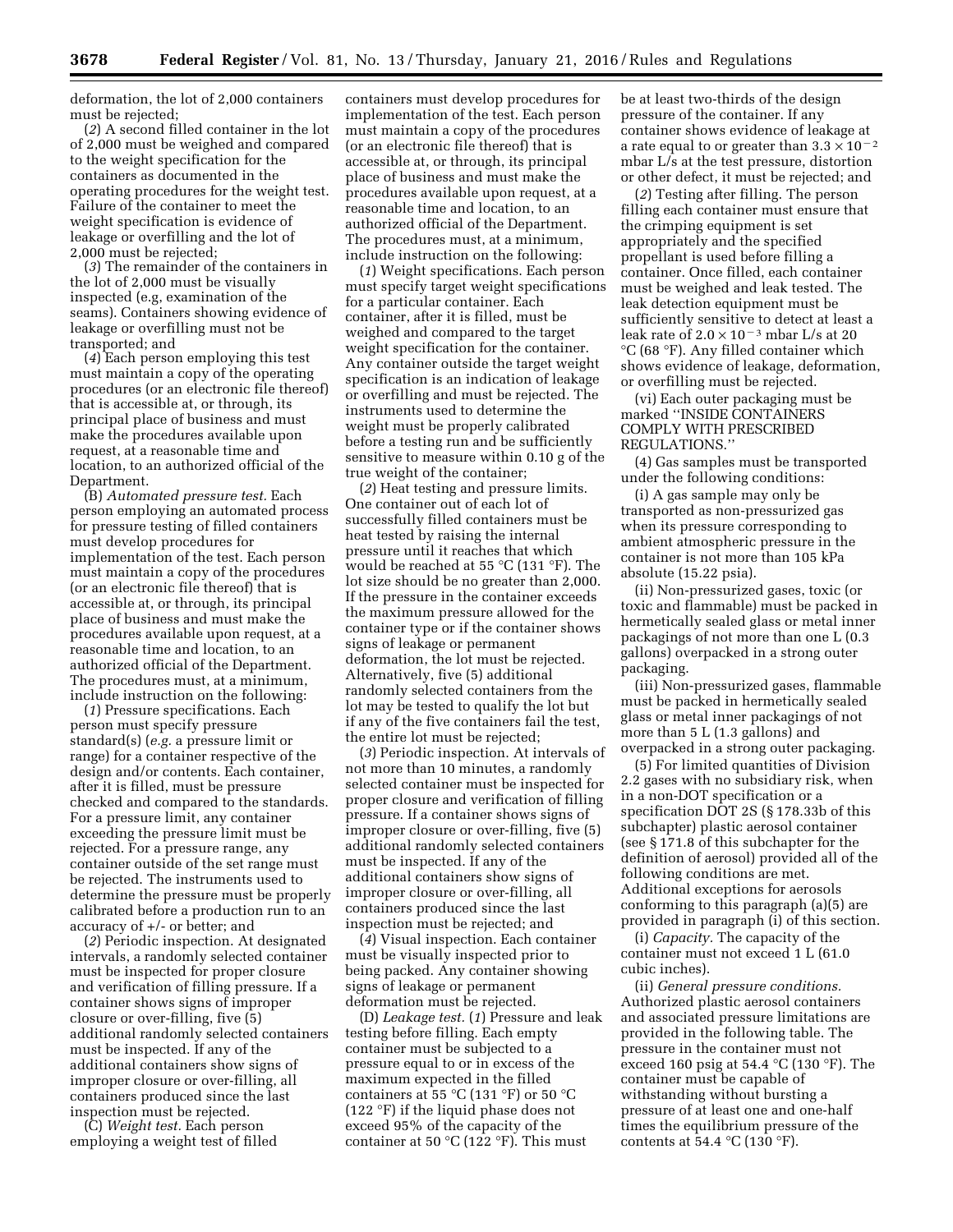#### AUTHORIZED PLASTIC AEROSOL CONTAINERS

| If the gauge pressure (psig) at 55 °C (131 °F) is $\dots$ | Authorized plastic container   |
|-----------------------------------------------------------|--------------------------------|
|                                                           | Non-DOT specification, DOT 2S. |
|                                                           | DOT 2S.                        |

(iii) *Liquid fill.* Liquid content of the material and gas must not completely fill the container at 54.4  $\mathrm{C}$  (130  $\mathrm{F}$ ).

(iv) *Outer packaging.* The containers must be packed in strong outer packagings.

(v) *Pressure testing.* Except as provided in paragraph (a)(5)(vi) of this section, each container must be subjected to a test performed in a hot water bath. The temperature of the bath and the duration of the test must be such that the internal pressure reaches that which would be reached at 55 °C (131 °F) or 50 °C (122 °F) if the liquid phase does not exceed 95% of the capacity of the container at 50 °C (122 °F). If the contents are sensitive to heat, or if the container is made of plastic material which softens at this test temperature, the temperature of the bath must be set at between 20 °C (68 °F) and 30 °C (86 °F) but, in addition, one container in 2,000 must be tested at the higher temperature. No leakage or permanent deformation of a container is permitted except that a plastic container may be deformed through softening provided that it does not leak.

(vi) *Leakage test.* As an alternative to the hot water bath test in paragraph  $(a)(5)(v)$  of this section, testing may be performed as follows:

(A) Pressure and leak testing before filling. Each empty container must be subjected to a pressure equal to or in excess of the maximum expected in the filled containers at 55  $\mathrm{C}(131 \mathrm{~}^\circ\mathrm{F})$  or 50 °C (122 °F) if the liquid phase does not

exceed 95% of the capacity of the container at 50  $\mathrm{C}(122 \mathrm{~}^{\circ}\mathrm{F})$ . This must be at least two-thirds of the design pressure of the container. If any container shows evidence of leakage at a rate equal to or greater than  $3.3\times10^{-2}$ mbar L/s at the test pressure, distortion or other defect, it must be rejected; and

(B) Testing after filling. Prior to filling, the filler must ensure that the crimping equipment is set appropriately and the specified propellant is used before filling the container. Once filled, each container must be weighed and leak tested. The leak detection equipment must be sufficiently sensitive to detect at least a leak rate of  $2.0 \times 10^{-3}$ mbar L/s at 20 °C (68 °F). Any filled container that shows evidence of leakage, deformation, or excessive weight must be rejected.

(vii) Each outer packaging must be marked ''INSIDE CONTAINERS COMPLY WITH PRESCRIBED REGULATIONS.''

(b) Exceptions for foodstuffs, soap, biologicals, electronic tubes, and audible fire alarm systems. Limited quantities of compressed gases (except Division 2.3 gases) for which exceptions are provided as indicated by reference to this section in § 172.101 of this subchapter, when in conformance with one of the following paragraphs, are excepted from labeling, except when offered for transportation or transported by aircraft, and the specification packaging requirements of this subchapter. For transportation by

aircraft, the package must conform to the applicable requirements of § 173.27 and only packages of hazardous materials authorized aboard passengercarrying aircraft may be transported as a limited quantity. In addition, shipments are not subject to subpart F (Placarding) of part 172 of this subchapter, to part 174 of this subchapter, except § 174.24, and to part 177 of this subchapter, except § 177.817. Additional exceptions for certain compressed gases in limited quantities and the ORM–D hazard class are provided in paragraph (i) of this section.

(1) Foodstuffs or soaps with soluble or emulsified compressed gas are authorized in non-refillable metal or plastic containers not to exceed 1 L (61.0 cubic inches) capacity provided the pressure in each container does not exceed 140 psig at 54.4 °C (130 °F) unless authorized by variation of a container type. For pressures ranging from greater than 140 psig to 160 psig, a variation DOT 2P1 or DOT 2Q2 (§§ 178.33(c) and (d) of this subchapter, respectively) container must be used. However, the pressure of the contents in the container may not be greater than 150 psig at 23.9 °C (75 °F). Plastic containers may only contain Division 2.2 non-flammable soluble or emulsified compressed gas. Metal or plastic containers must be capable of withstanding, without bursting, a pressure of at least one and one-half times the equilibrium pressure of the contents at 54.4  $^{\circ}$ C (130  $^{\circ}$ F).

| Authorized Aerosol Containers for Foodstuffs and Soaps |  |  |  |  |  |  |  |  |
|--------------------------------------------------------|--|--|--|--|--|--|--|--|
|--------------------------------------------------------|--|--|--|--|--|--|--|--|

| If the gauge pressure (psig) at 54.4 °C (130 °F) is $\ldots$ | Authorized container                                                                            |
|--------------------------------------------------------------|-------------------------------------------------------------------------------------------------|
|                                                              | Non-DOT specification, DOT 2P, DOT 2P1, DOT 2Q, DOT 2Q2.<br>  DOT 2P, DOT 2P1, DOT 2Q, DOT 2Q2. |

(i) Containers must be packed in strong outer packagings.

(ii) Liquid content of the material and the gas must not completely fill the container at 55  $\mathrm{C}$  (131  $\mathrm{F}$ ).

(iii) Each outer packaging must be marked ''INSIDE CONTAINERS COMPLY WITH PRESCRIBED REGULATIONS.''

(2) Cream in refillable metal or plastic containers with soluble or emulsified compressed gas. Plastic containers must

only contain Division 2.2 nonflammable soluble or emulsified compressed gas. Containers must be of such design that they will hold pressure without permanent deformation up to 375 psig and must be equipped with a device designed so as to release pressure without bursting of the container or dangerous projection of its parts at higher pressures. This exception applies

to shipments offered for transportation by refrigerated motor vehicles only.

(3) Nonrefillable metal or plastic containers charged with a Division 6.1 PG III or nonflammable solution containing biological products or a medical preparation that could be deteriorated by heat, and compressed gas or gases. Plastic containers may only contain 2.2 non-flammable soluble or emulsified compressed gas. The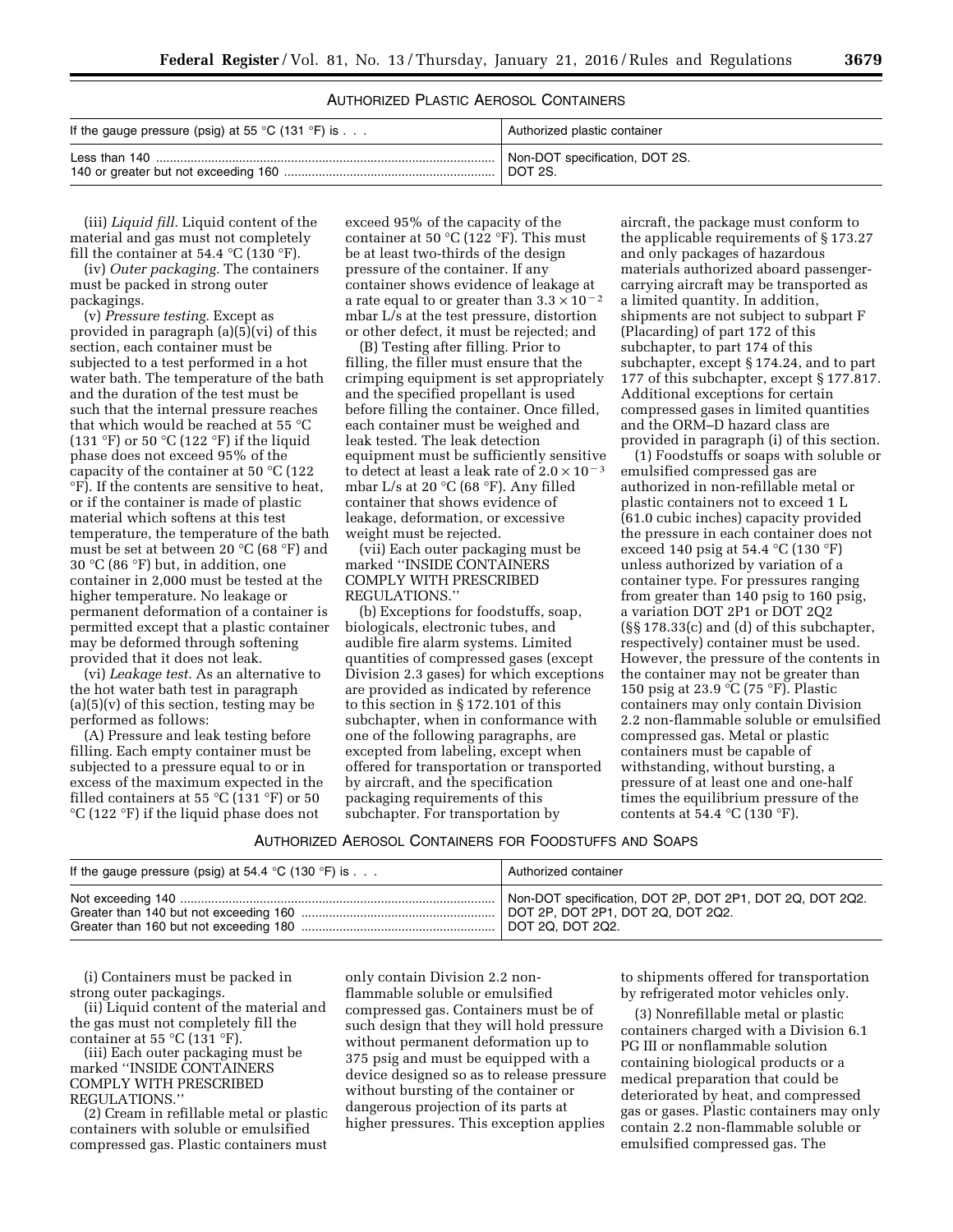capacity of each container may not exceed 35 cubic inches (19.3 fluid ounces). The pressure in the container may not exceed 140 psig at 54.4 °C (130 °F), and the liquid content of the product and gas must not completely fill the containers at 54.4 °C (130 °F). One completed container out of each lot of 500 or less, filled for shipment, must be heated, until the pressure in the container is equivalent to equilibrium pressure of the contents at 54.4 °C (130 °F). There must be no evidence of leakage, distortion, or other defect. The container must be packed in strong outer packagings.

(4) Electronic tubes, each having a volume of not more than 30 cubic inches and charged with gas to a pressure of not more than 35 psig and packed in strong outer packagings are authorized.

(5) Audible fire alarm systems powered by a compressed gas contained in an inside metal container when shipped are authorized under the following conditions:

(i) Each inside container must have contents that are not flammable, poisonous, or corrosive as defined under this part,

(ii) Each inside container may not have a capacity exceeding 35 cubic inches (19.3 fluid ounces),

(iii) Each inside container may not have a pressure exceeding 70 psig at 21.1  $\mathrm{C}$  (70  $\mathrm{F}$ ) and the liquid portion of the gas may not completely fill the inside container at 54.4 °C (130 °F), and

(iv) Each nonrefillable inside container must be designed and fabricated with a burst pressure of not less than four times its charged pressure at 54.4 °C (130 °F). Each refillable inside container must be designed and fabricated with a burst pressure of not less than five times its charged pressure at 54.4 °C (130 °F).

- \* \* \* \* \*
	- (e) \* \* \*

(2) *Used refrigerating machines.* (i) *Packaging.* Reconditioned (used) refrigerating machines (UN 2857, Div. 2.2) may be excepted from the marking requirements of § 172.302(c) of this subchapter and transported by motor vehicle when they conform to the requirements prescribed in § 173.306(e)(1), are secured or permanently attached to the motor vehicle, and are:

(A) Permanently affixed to a steel base structure,

(B) Permanently affixed to a trailer, or (C) Manufactured with a rigid internal structure designed for transportation and stacking conditions such that they do not leak and do not deteriorate,

distort, or become damaged in a manner that could adversely affect their safety or reduce their strength in transportation, cause instability in stacks of refrigerating machines, or cause damage to these machines in a way that is likely to reduce safety in transportation.

(ii) *Testing.* Used refrigerating machines returned from their rental locations must be transported back to an authorized original equipment manufacturer service facility and undergo maintenance, repair and/or replacement that renders these machines operational at the same level as that of new refrigerating machines, and must undergo a leak test by a certified technician, prior to reshipment.

(f) *Accumulators (Articles, pressurized pneumatic or hydraulic containing non-flammable gas).* The following applies to accumulators, which are hydraulic accumulators containing nonliquefied, nonflammable gas, and nonflammable liquids or pneumatic accumulators containing nonliquefied, nonflammable gas, fabricated from materials which will not fragment upon rupture.

(1) Accumulators installed in motor vehicles, construction equipment, and assembled machinery and designed and fabricated with a burst pressure of not less than five times their charged pressure at 70 °F, when shipped, are not subject to the requirements of this subchapter.

(2) Accumulators charged with limited quantities of compressed gas to not more than 200 psig at 70 °F are excepted from labeling (except when offered for transportation by air) and the specification packaging requirements of this subchapter when shipped under the following conditions. In addition, shipments are not subject to subpart F (placarding) of part 172 of this subchapter, to part 174 of this subchapter except § 174.24 and to part 177 of this subchapter except § 177.817.

(i) Each accumulator must be shipped as an inside packaging;

(ii) Each accumulator may not have a gas space exceeding 2,500 cubic inches under stored pressure; and

(iii) Each accumulator must be tested, without evidence of failure or damage, to at least three times its charged pressure of 70 °F, but not less than 120 psi before initial shipment and before each refilling and reshipment.

(3) Accumulators with a charging pressure exceeding 200 psig at 70 °F and in compliance with the requirements stated in paragraph (f)(2) of this section, as applicable, are excepted from labeling (except when offered for

transportation by air) and the specification packaging requirements of this subchapter when shipped under the following conditions:

(i) Each accumulator must be designed and fabricated with a burst pressure of not less than five (5) times its charged pressure at 70 °F when shipped;

(ii) For an accumulator with a gas space not to exceed 100 cubic inches, it must be designed and fabricated with a burst pressure of not less than five (5) times its charged pressure at 70 °F. Out of each lot not to exceed 1,000 successively produced accumulators per day of the same type, accumulators must be tested, in lieu of the testing of paragraph (f)(2)(iii) of this section, as follows:

(A) One (1) accumulator must be tested to the minimum design burst pressure;

(B) Two (2) accumulators, one at the beginning of production and one at the end must be tested to at least two and a half times the charge pressure without evidence of leakage or distortion;

(C) If accumulators fail either test, an additional four (4) sets of accumulators from the lot may be tested. If any additional accumulators fail, the lot must be rejected;

(iii) For an accumulator with a gas space not to exceed 30 cubic inches, it must be designed and fabricated with a burst pressure of not less than four (4) times its charged pressure at 70 °F. Out of each lot not to exceed 1,000 successively produced accumulators per day of the same type, accumulators must be tested, in lieu of the testing of paragraph (f)(2)(iii) of this section, as follows:

(A) One (1) accumulator must be tested to the minimum design burst pressure;

(B) Two (2) accumulators, one at the beginning of production and one at the end must be tested to at least two and a half times the charge pressure without evidence of leakage or distortion;

(C) If accumulators fail either test, an additional four (4) sets of accumulators from the lot may be tested. If any additional accumulators fail, the lot must be rejected;

(iv) Accumulators must be packaged in strong outer packaging.

(4) Accumulators intended to function as shock absorbers, struts, gas springs, pneumatic springs or other impact or energy-absorbing devices are not subject to the requirements of this subchapter provided each:

(i) Has a gas space capacity not exceeding 1.6 L and a charge pressure not exceeding 280 bar, where the product of the capacity expressed in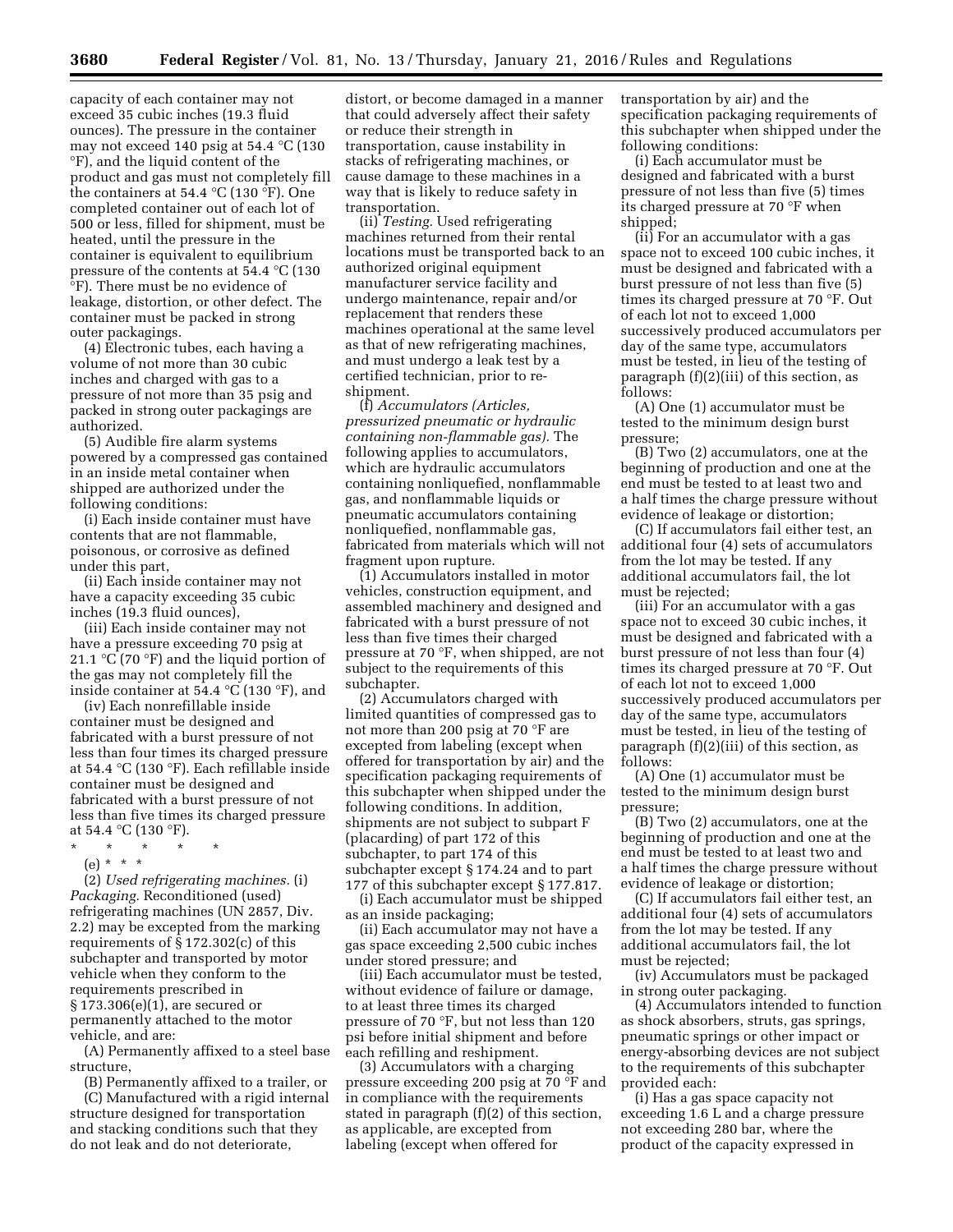liters and charge pressure expressed in bars does not exceed 80 (for example, 0.5 L gas space and 160 bar charge pressure);

(ii) Has a minimum burst pressure of 4 times the charge pressure at 20 °C for products not exceeding 0.5 L gas space capacity and 5 times the charge pressure for products greater than 0.5 L gas space capacity;

(iii) Design type has been subjected to a fire test demonstrating that the article relieves its pressure by means of a fire degradable seal or other pressure relief device, such that the article will not fragment and that the article does not rocket; and

(iv) Accumulators must be manufactured under a written quality assurance program which monitors parameters controlling burst strength, burst mode and performance in a fire situation as specified in paragraphs  $(f)(4)(i)$  through  $(f)(4)(iii)$  of this section. A copy of the quality assurance program must be maintained at each facility at which the accumulators are manufactured.

(5) Accumulators not conforming to the provisions of paragraphs (f)(1) through (f)(4) of this section may only be transported subject to the approval of the Associate Administrator.

#### \* \* \* \* \* (k) *Aerosols for recycling or disposal.*  Aerosols (as defined in § 171.8 of this subchapter) intended for recycling or disposal may be transported under the following conditions:

(1) Aerosols conforming to paragraph  $(a)(3)$ ,  $(a)(5)$ ,  $(b)(1)$ ,  $(b)(2)$ , or  $(b)(3)$  of

this section are not subject to the 30 kg (66 pounds) gross weight limitation when transported by motor vehicle for purposes of recycling or disposal under the following conditions:

(i) The aerosols must be packaged in a strong outer packaging. The strong outer packaging and its contents must not exceed a gross weight of 500 kg (1,100 pounds);

(ii) Each aerosol must be secured with a cap to protect the valve stem or the valve stem must be removed; and

(iii) The packaging must be offered for transportation or transported by—

(A) Private or contract motor carrier; or

(B) Common carrier in a motor vehicle under exclusive use for such service.

(2) Aerosols intended to conform to paragraphs (a)(3) or (a)(5) of this section at the time of filling but are leaking, have been improperly filled, or otherwise no longer conform to paragraphs (a)(3) or (a)(5) of this section may be offered for transportation and transported for disposal or recycling under the conditions provided in this paragraph (k)(2). Such aerosols are not eligible for the exceptions provided in paragraphs (a) and (i) of this section except for subpart F (Placarding) of part 172 of this subchapter.

(i) *Packaging.* (A) The aerosols must be packaged in a metal or plastic removable head UN 1A2, 1B2, 1N2 or 1H2 drum tested and marked to the PG II performance level or higher for liquids:

(B) Each drum must be provided, when necessary, with sufficient cushioning and absorption material to

prevent excessive shifting of the aerosols and to eliminate the presence of any free liquid at the time the drum is closed. All cushioning and absorbent material used in the drum must be compatible with the hazardous material; and

(C) The pressure inside each completed drum, at any time during transportation, may not exceed the design test pressure marked on the drum.

(ii) *Hazard communication.* (A) Notwithstanding the marking requirements for non-bulk packages in § 172.301 of this subchapter, each drum must be marked ''AEROSOL SALVAGE'' or ''AEROSOL SALVAGE DRUM'' in association with the required label(s); and

(B) The overpack marking requirements of § 173.25 of this subchapter do not apply.

(3) *Modal restrictions.* The completed drums must be offered for transportation and transported by private or contract carrier by highway or rail. Vessel and air transportation are not authorized.

\* \* \* \* \*

■ 33. In § 173.315, paragraph (a)(2) table, the entry ''Division 2.2 materials not specifically provided for in this table'' is revised, and a note 28 is added to the end of the table. The revision and addition read as follows:

#### **§ 173.315 Compressed gases in cargo tanks and portable tanks.**

#### $(a) * * * *$

 $(2) * * * *$ 

|                                                                           |                                   | Maximum permitted filling<br>density                   |                            | Specification container<br>required     |  |  |
|---------------------------------------------------------------------------|-----------------------------------|--------------------------------------------------------|----------------------------|-----------------------------------------|--|--|
| Kind of gas                                                               | Percent by weight<br>(see Note 1) | Percent by volume<br>(see par. (f) of this<br>section) | Type (see Note 2)          | Minimum<br>design<br>pressure<br>(psig) |  |  |
| $\star$                                                                   | $\star$                           | $\star$                                                |                            |                                         |  |  |
| Division 2.2, materials not specifically pro-<br>vided for in this table. | See par. (c) of this<br>section.  | See Note 7                                             | DOT-51, MC-330,<br>MC-331. | See Notes 19 and 28.                    |  |  |
|                                                                           |                                   |                                                        |                            |                                         |  |  |

\* \* \* \* \*

**Note 28:** For UN1080, Sulfur hexafluoride, a non-specification cargo tank that otherwise conforms to a DOT Specification MC 331 cargo tank except for design pressure and capacity is

authorized. Design pressure may not exceed 600 psig. The water capacity range for each tank is 15 to 500 gallons. \* \* \* \* \*

■ 34. In § 173.319, revise paragraph (d)(2) table to read as follows:

#### **§ 173.319 Cryogenic liquids in tank cars.**

\* \* \* \* \*  $(d) * * * *$ 

 $(2) * * * *$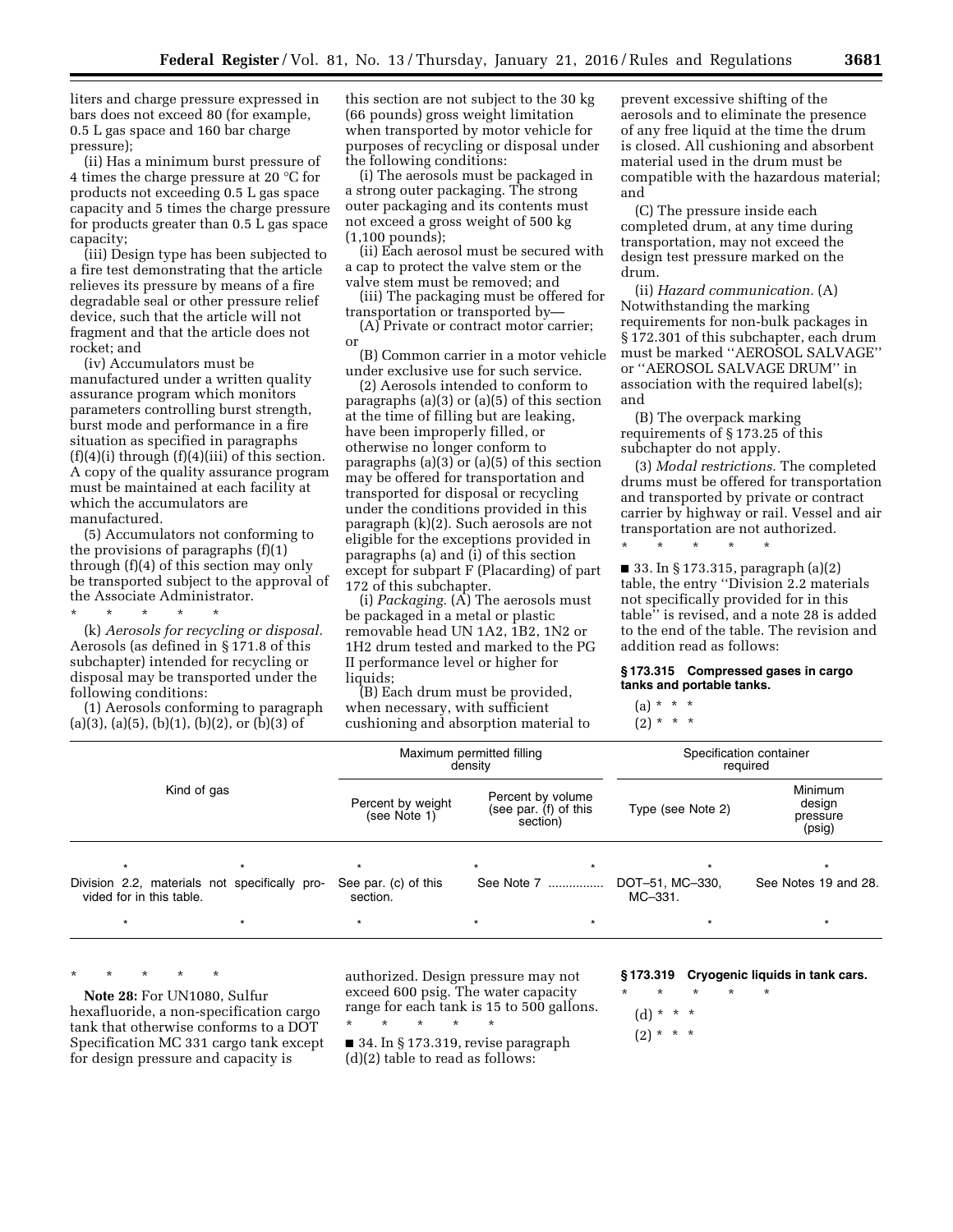#### PRESSURE CONTROL VALVE SETTING OR RELIEF VALVE SETTING

| Maximum start-to-discharge pressure                                                                                                            | Maximum permitted filling density<br>(percent by weight) |                                      |                                     |                                               |  |
|------------------------------------------------------------------------------------------------------------------------------------------------|----------------------------------------------------------|--------------------------------------|-------------------------------------|-----------------------------------------------|--|
| (psig)                                                                                                                                         | Ethylene                                                 | Ethylene                             | Ethvlene                            | Hydrogen                                      |  |
| 45<br>Maximum pressure when offered for trans-<br>portation.<br>Specification (see $\S$ 180.507(b)(3) of this 113D60W, 113C60W<br>subchapter). | 52.8.<br>                                                | 51.1<br>Minus 260 °F    Minus 260 °F | 51.1 <br>20 psig.<br>│ Minus 155 °F | 6.60<br>Minus 423 °F.<br>113A175W,<br>113A60W |  |

## **PART 174—CARRIAGE BY RAIL**

\* \* \* \* \*

■ 35. The authority citation for part 174

continues to read as follows: **Authority:** 49 U.S.C. 5101–5128; 49 CFR

1.81 and 1.97.

■ 36. In § 174.67, revise paragraph (g) to read as follows:

#### **§ 174.67 Tank car unloading.**

\* \* \* \* \*

(g) The valve cap, or the reducer when a large outlet is to be used, must be removed with a suitable wrench after the set screws are loosened and a pail must be placed in position to catch any liquid that may be in the outlet chamber. If the valve cap or reducer does not unscrew easily, it may be tapped lightly with a mallet or wooden block in an upward direction. If leakage shows upon starting the removal, the cap or reducer may not be entirely unscrewed. Sufficient threads must be left engaged and sufficient time allowed to permit the controlled escape of any accumulation of liquid in the outlet chamber. If the leakage stops or the rate of leakage diminishes materially, the cap or reducer may be entirely removed. If the initial rate of leakage continues, further efforts must be made to seat the outlet valve (see paragraph (f) of this section). If this fails, the cap or reducer must be screwed up tight and the tank must be unloaded through the dome. If upon removal of the outlet cap the outlet chamber is found to be blocked with frozen liquid or any other matter, the cap must be replaced immediately and a careful examination must be made to determine whether the outlet casting has been cracked. If the obstruction is not frozen liquid, the car must be unloaded through the dome. If the obstruction is frozen liquid and no crack has been found in the outlet casting, the car may, if circumstances require it, be unloaded from the bottom by removing the cap and attaching unloading connections immediately. Before

opening the valve inside the tank car with a frozen liquid blockage:

(1) Steam must be applied to the outside of the outlet casting or the outlet casting must be wrapped with burlap or other rags and hot water applied to the wrapped casting to melt the frozen liquid; or

(2) For combustible liquid or Class 3 liquid petroleum distillate fuels, the blockage may be cleared by attaching a fitting to the outlet line and applying nitrogen at a pressure not to exceed 100 psig.

#### **PART 176—CARRIAGE BY VESSEL**

■ 37. The authority citation for part 176 continues to read as follows:

**Authority:** 49 U.S.C. 5101–5128; 49 CFR 1.81 and 1.97.

■ 38. Revise § 176.90 to read as follows:

#### **§ 176.90 Private automobiles.**

\* \* \* \* \*

(a) *Class 1 (explosive) material.* A private automobile which is carrying any Class 1 (explosive) material (except permitted fireworks or small arms ammunition) may not be transported on a passenger-carrying ferry vessel unless the Class 1 (explosive) material conforms to the packaging, labeling, marking, and certification requirements of this subchapter. Permitted fireworks and small arms ammunition may be carried without the required packaging, labeling, marking, or certification if they are in tight containers.

(b) *Engines, gasoline, or liquefied petroleum gas.* Engines, internal combustion, flammable gas powered *or*  flammable liquid powered, including when fitted in machinery or vehicles (*i.e.* motor vehicles, recreational vehicles, campers, trailers), vehicle flammable liquid *or* flammable gas powered, gasoline, and petroleum gases, liquefied *or* liquefied petroleum gas when included as part of a motor home, recreational vehicle, camper, or trailer; are excepted from the requirements of

this subchapter if the following conditions are met:

(1) Any container showing deterioration which might affect its integrity must not be allowed on board the vessel. A visual inspection by a responsible member of the crew must be made of each cylinder of liquefied petroleum gas before it may be allowed aboard the vessel. A cylinder that has a crack or leak, is bulged, has a defective valve or a leaking or defective pressure relief device, or bears evidence of physical abuse, fire or heat damage, or detrimental rusting or corrosion, may not offered for transportation on board the vessel. Leaking or damaged containers of gasoline may not be offered for transportation on board the vessel.

(2) Motor vehicles may be stowed in the same hold or compartment or on the vehicle deck of passenger vessels with cylinders of liquefied petroleum gas when the cylinders are securely attached to recreational vehicles, such as campers or trailers.

(3) Extra containers of gasoline (including camp stove or lantern fuel) and portable cylinders of liquefied petroleum gas (including cylinders for camping equipment) not securely attached to recreational vehicles must be stowed in the vessel's paint locker. Containers must be securely closed.

(4) All liquefied petroleum gas cylinders must be secured by closing the shut-off valves prior to the recreational vehicles being loaded on the vessels. The owner or operator of each recreational vehicle must be directed to close all operating valves within the vehicles.

(5) ''No smoking'' signs must be posted on the vehicle decks and, if used for storage of hazardous materials; in close proximity to the vessel's paint locker.

(6) An hourly patrol of the vehicle decks must be made by a crewmember. Any unusual or dangerous situation must be reported to the vessel's master.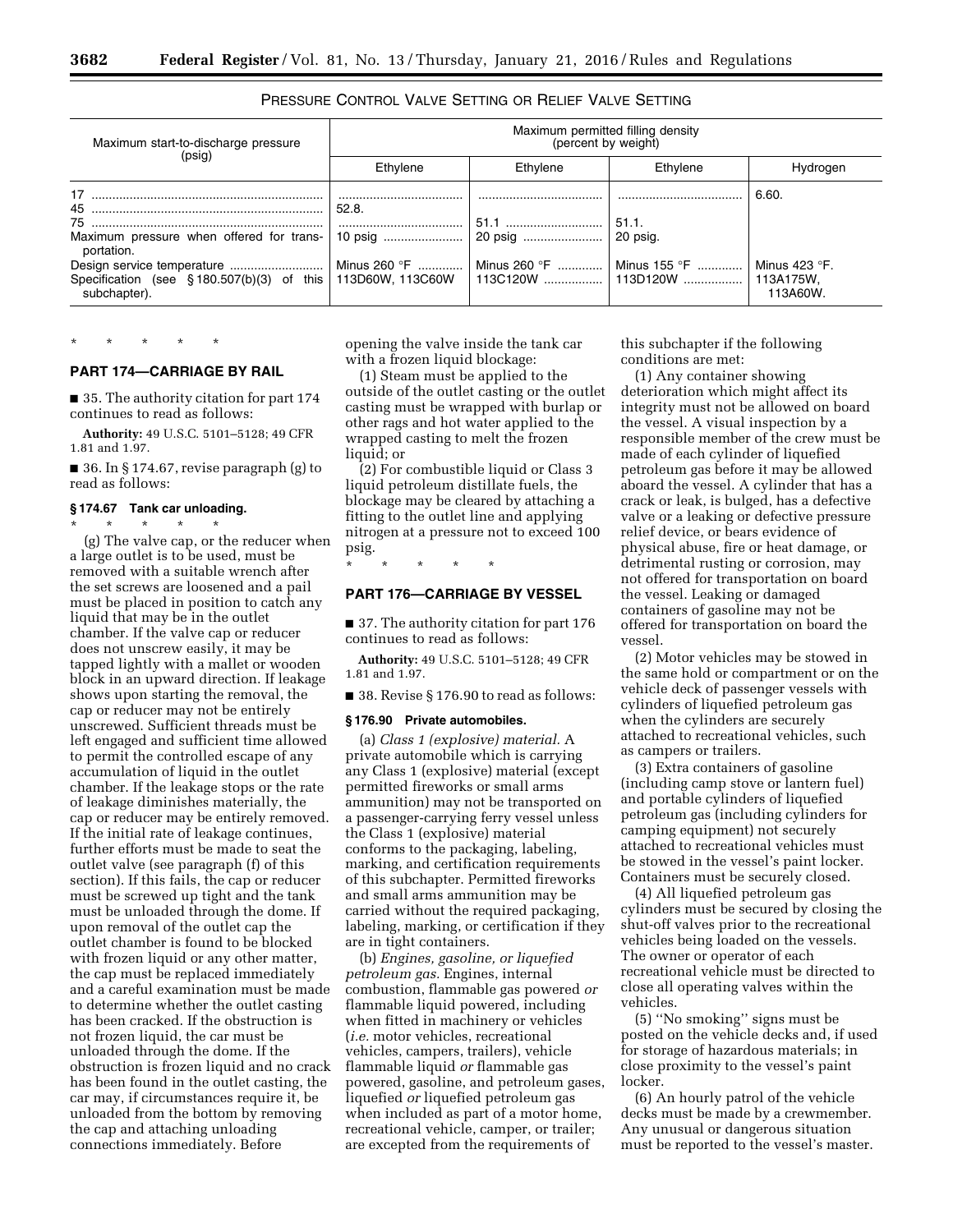(7) Passengers may be allowed on the vehicle decks during the voyage and are subject to the control of the crew personnel conducting the continuous vehicle deck patrol.

(8) Each person responsible for performing a function authorized by this section must be trained in accordance with subpart H of part 172 of this subchapter and on the requirements of this section.

(9) Shipments made under this paragraph are subject to the Incident Reporting requirements prescribed in §§ 171.15 and 171.16 of this subchapter. ■ 39. In § 176.800, revise paragraph (a) to read as follows:

#### **§ 176.800 General stowage requirements.**

(a) Each package required to have a Class 8 (corrosive) label thereon being transported on a vessel must be stowed clear of living quarters, and away from foodstuffs and cargo of an organic nature. For the purposes of this section, food ingredients intended for human consumption (ingredients) that are Class 8 (corrosive) materials are not considered to be incompatible with other food ingredients if the intended use of those ingredients is for the manufacture of food, or food ingredients containing those food ingredients (or like ingredients), with or without other ingredients.

\* \* \* \* \*

#### **PART 177—CARRIAGE BY PUBLIC HIGHWAY**

■ 40. The authority citation for part 177 continues to read as follows:

**Authority:** 49 U.S.C. 5101–5128; sec. 112 of Pub. L. 103–311, 108 Stat. 1673, 1676 (1994); sec. 32509 of Pub. L. 112–141, 126 Stat. 405, 805 (2012); 49 CFR 1.81 and 1.97. ■ 41. In § 177.834, revise paragraphs  $(i)(3)$ ,  $(i)(4)$ , and  $(l)(2)(i)$ , and remove and reserve paragraph (l)(2)(ii) to read as follows:

#### **§ 177.834 General requirements.**

- \* \* \* \* \*
- $(i) * * * *$

(3) A qualified person ''attends'' the loading or unloading of a cargo tank only if, throughout the process:

(i) Except for unloading operations subject to §§ 177.837(d), 177.840(p), and 177.840(q), the qualified person is within 7.62 m (25 feet) of the cargo tank. The qualified person attending the unloading of a cargo tank must be alert and have an unobstructed view of the cargo tank and delivery hose to the maximum extent practicable during the unloading operation;

(ii) The qualified person observes all loading or unloading operations by

means of video cameras and monitors or instrumentation and signaling systems such as sensors, alarms, and electronic surveillance equipment located at a remote control station, and the loading or unloading system is equipped as follows:

(A) For a video monitoring system used to meet the attendance requirement, the camera must be mounted so as to provide an unobstructed view of all equipment involved in the loading or unloading operations, including all valves, hoses, domes, and pressure relief devices.

(B) For an instrumentation and signaling system used to meet the attendance requirement, the system must provide a surveillance capability at least equal to that of a human observer.

(C) Upon loss of video monitoring capability or instrumentation and signaling systems, loading or unloading operations must be immediately terminated.

(D) Shut-off valves operable from the remote control station must be provided.

(E) In the event of a remote system failure, a qualified person must immediately resume attending the loading or unloading of the cargo tank as provided in paragraph (i)(3)(i) of this section.

(F) A containment area must be provided capable of holding the contents of as many cargo tank motor vehicles as might be loaded at any single time.

(G) A qualified person must personally conduct a visual inspection of each cargo tank motor vehicle after it is loaded, prior to departure, for any damage that may have occurred during loading.

(iii) Hoses used in the loading or unloading operations are equipped with cable-connected wedges, plungers, or flapper valves located at each end of the hose, able to stop the flow of product from both the source and the receiving tank within one second without human intervention in the event of a hose rupture, disconnection, or separation.

(A) Prior to each use, each hose must be inspected to ensure that it is of sound quality, without defects detectable through visual observation; and

(B) The loading or unloading operations must be physically inspected by a qualified person at least once every sixty (60) minutes.

(4) A person is ''qualified'' if he has been made aware of the nature of the hazardous material which is to be loaded or unloaded, has been instructed on the procedures to be followed in emergencies, and except for persons

observing loading or unloading operations by means of video cameras and monitors or instrumentation and signaling systems such as sensors, alarms, and electronic surveillance equipment located at a remote control station and persons inspecting hoses in accordance with paragraph (i)(3)(iii) of this section, is authorized to move the cargo tank, and has the means to do so.

\* \* \* \* \*

- (l) \* \* \*
- $(2) * * * *$

(i) *Use of combustion cargo heaters.* A motor vehicle equipped with a combustion cargo heater may be used to transport Class 3 (flammable liquid) or Division 2.1 (flammable gas) materials only subject to the following conditions:

(A) The combustion cargo heater is powered by diesel fuel or propane and each of the following requirements are met:

(*1*) Electrical apparatus in the cargo compartment is non-sparking or explosion proof.

(*2*) There is no combustion apparatus in the cargo compartment.

(*3*) There is no connection for return of air from the cargo compartment to the combustion apparatus.

(*4*) The heating system will not heat any part of the cargo to more than 54 °C  $(130 °F)$ .

(*5*) Heater requirements under § 393.77 of this title are complied with.

(*6*) The heater unit and its fuel supply must be externally mounted on the truck or trailer.

(*7*) The heater unit must retain combustion in a sealed combustion chamber.

(*8*) The heater unit must utilize outside air for combustion (air from the cargo space cannot be used for combustion).

(*9*) Heater unit combustion gases must be exhausted to the outside of the truck or trailer.

(B) The combustion cargo heater is a catalytic heater and each of the following requirements are met:

(*1*) The heater's surface temperature cannot exceed 54 °C (130 °F)—either on a thermostatically controlled heater or on a heater without thermostatic control when the outside or ambient temperature is 16  $\mathrm{C}(61 \mathrm{~}^{\circ}\mathrm{F})$  or less.

(*2*) The heater is not ignited in a loaded vehicle.

(*3*) There is no flame, either on the catalyst or anywhere in the heater.

(*4*) The manufacturer has certified that the heater meets the requirements under paragraph  $(l)(2)(i)(B)$  of this section by permanently marking the heater *''MEETS DOT REQUIREMENTS FOR CATALYTIC HEATERS USED*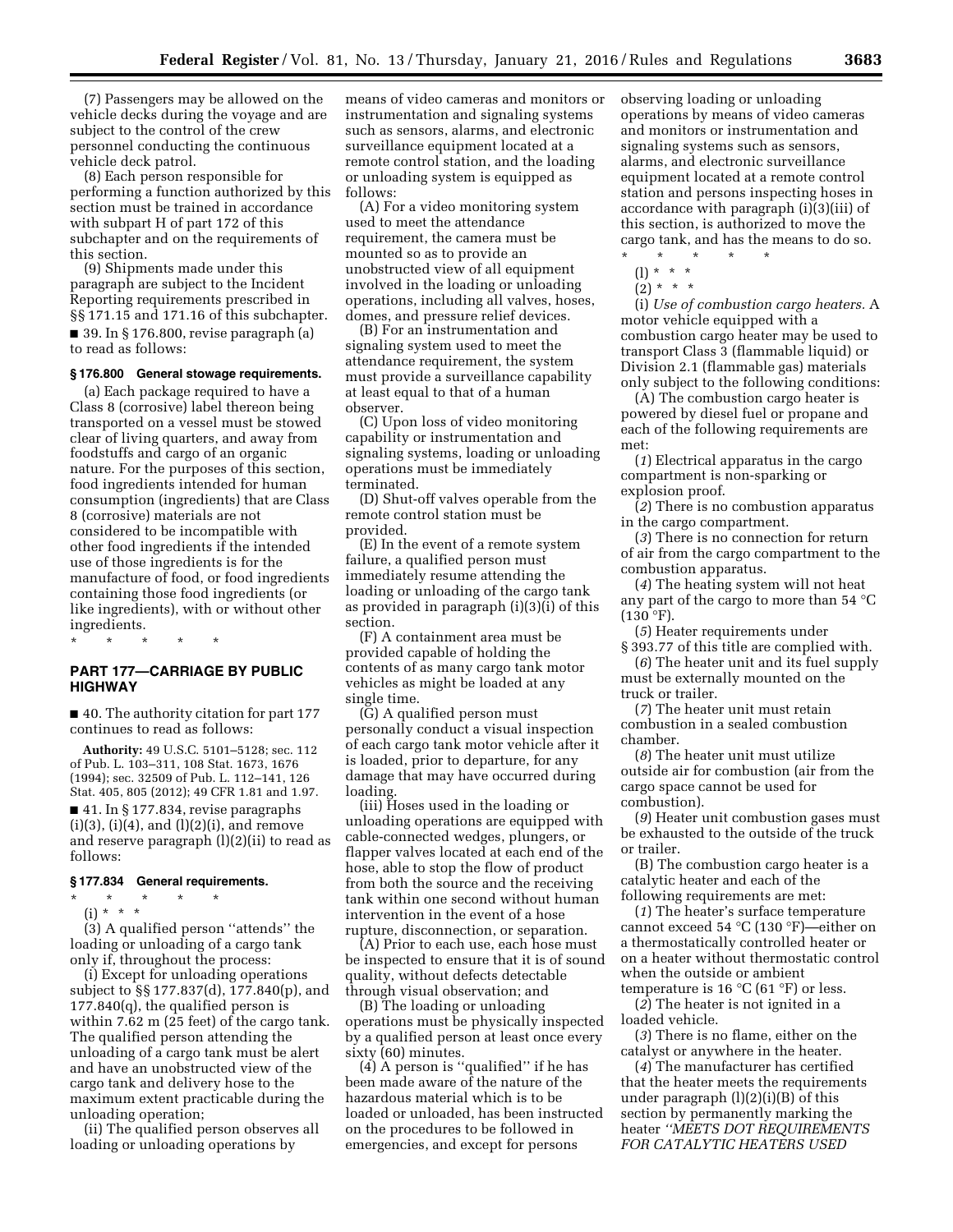*WITH FLAMMABLE LIQUID AND GAS.''* 

(*5*) The heater is also marked ''*DO NOT LOAD INTO OR USE IN CARGO COMPARTMENTS CONTAINING FLAMMABLE LIQUID OR GAS IF FLAME IS VISIBLE ON CATALYST OR IN HEATER.''* 

(*6*) *Heater requirements under § 393.77 of this title are complied with.*  (ii) [Reserved]

\* \* \* \* \*

■ 42. In § 177.838, the heading of the section is revised and paragraph (i) is added to read as follows:

#### **§ 177.838 Class 4 (flammable solid) materials, Class 5 (oxidizing) materials, and Division 4.2 (self-heating and pyrophoric liquid) materials.**

\* \* \* \* \*

(i) Division 4.2 (self-heating liquid) material. Notwithstanding the segregation requirements of § 177.848(d), the following Division 4.2 (self-heating) materials may be transported on the same transport vehicle with Class 8 (corrosive) materials. The hazardous materials must be palletized with a minimum height of 100 mm (4 inches) off the floor of the vehicle, and the self-heating material must be separated from the corrosive material by a minimum horizontal distance of 1.2 m (4 feet).

(1) Sodium hydrosulfite *or* sodium dithionite, UN1384, in PG II or III packaged in UN 1A2 steel drums that meet the Packing Group II performance requirements of subpart M of part 178 of this title.

(2) Thiourea dioxide, UN3341, in PG II or III packaged in UN 1G fiber drums meeting packing group II performance requirements of subpart M of part 178 of this subchapter.

(3) Self-heating, solid, organic, n.o.s., UN3088, in PG II or III packaged in UN 1G fiber drums meeting the Packing Group II performance level requirements of subpart M of part 178 of this subchapter.

■ 43. In § 177.840, add paragraph (a)(3) to read as follows:

#### **§ 177.840 Class 2 (gases) materials.**

(a) \* \* \*

(3) *Cylinders containing material classed as Division 2.3, Hazard Zone A.*  (i) Notwithstanding the segregation requirements of § 177.848(d), a cylinder containing a Division 2.3, Hazard Zone A materials may be transported on the same transport vehicle with materials classed as Division 2.1, Class 3, Class 4, Class 5, and Class 8 if all of the following requirements are met:

(A) The Division 2.3, Hazard Zone A material must be packaged as authorized by this subchapter. In addition, each package must be must be placed in a plastic bag which is taped closed and then overpacked in a UN 1A2 steel drum tested and marked for a PG II or higher performance level with insulation material inside to protect the cylinders from fire. The outside of the overpack must be marked with an indication that the inner packagings conform to the prescribed specifications.

(B) A Division 2.1 material requiring strong non-bulk outer packagings in accordance with § 173.301(a)(9) of this subchapter must be overpacked in a UN 1A2 steel or 1H2 plastic drum tested and marked for a PG II or higher performance level. The outside of the overpack must be marked with an indication that the inner packagings conform to the prescribed specifications.

(C) Packages containing Division 2.3 Hazard Zone A material must be separated within the transport vehicle from packages containing Division 2.1, Class 3, Class 4, Class 5, and Class 8 materials by a minimum horizontal distance of 1.2 m (4 feet). In addition, all steel or plastic overpacks containing packages of Division 2.3, Hazard Zone A or Division 2.1 material must be placed on pallets within the transport vehicle.

(ii) Notwithstanding the segregation requirements of § 177.848(d), Division 2.3, Hazard Zone A material may be transported on the same transport vehicle with non-bulk packagings and IBCs meeting a UN performance standard containing only the residue of Division 2.1, 4.3, 5.1, and Class 3 and 8 materials if all of the following requirements are met:

(A) The materials are transported in enclosed trailers equipped with inlet and outlet vent openings with a minimum total area of one square foot per 1,000 cubic feet of trailer volume. Electrical systems within the trailer's interior must be non-sparking or explosion proof.

(B) Cylinders must be transported in an upright position and securely restrained within the trailer, or loaded into racks, secured to pallets, or packed in wooden or fiberboard boxes or crates to prevent the cylinders from shifting or overturning within the motor vehicle under normal transportation conditions. If cylinders are secured to a pallet, the pallet must be designed to transport 1,590 kg (3,500 lbs.) per pallet and the cylinders must be secured within the pallet by a web strap rated at 4,545 kg (10,000 lbs.).

(C) A cylinder containing Division 2.3 Hazard Zone A materials must be separated from non-bulk packagings and IBCs meeting a UN performance standard containing the residue of materials in Division 2.1, 4.3, or 5.1, or Class 3 or 8 by a minimum horizontal distance of 3 m (10 feet). The maximum gross weight of Division 2.3 Hazard Zone A material carried on one vehicle must not exceed 3,636 kg (8,000 lbs.).

(D) Motor carriers must have a satisfactory safety rating as prescribed in 49 CFR part 385.

■ 44. In § 177.841, add paragraph (f) to read as follows:

\* \* \* \* \*

#### **§ 177.841 Division 6.1 and Division 2.3 materials.**

\* \* \* \* \* (f) Notwithstanding the segregation requirements of § 177.848(d), when transported by highway by private or contract motor carrier, Division 6.1 PG I, Hazard Zone A toxic-by-inhalation (TIH) materials meeting the definition of a hazardous waste as provided in § 171.8 of this subchapter, may be transported on the same transport vehicle with materials classed as Class 3, Class 4, Class 5, and Class 8. The Division 6.1 PG I, Hazard Zone A materials must be loaded on pallets and separated from the Class 3, Class 4, Class 5, and Class 8 materials by a minimum horizontal distance of 2.74 m (9 feet) when in conformance with the following:

(1) The TIH materials are packaged in combination packagings as prescribed in § 173.226(c) of this subchapter.

(2) The combination packages containing TIH materials must be:

(i) Filled and packed by the offeror's hazmat employees;

(ii) Be placed on pallets, when in a transport vehicle; and

(iii) Separated from hazardous materials classed as Class 3, Class 8 or Divisions 4.1, 4.2, 4.3, 5.1, or 5.2 by a nine-foot (minimum distance) buffer zone, when in a transport vehicle. The buffer zone maybe established by:

(A) A load lock;

(B) Empty drums;

(C) Drums containing hazardous materials (*e.g.,* Class 9) that are compatible with materials in all other drums immediately around them; or

(D) Drums containing non-hazardous materials that are compatible with materials in all other drums immediately around them.

#### **PART 178—SPECIFICATIONS FOR PACKAGINGS**

■ 45. The authority citation for part 178 continues to read as follows:

**Authority:** 49 U.S.C. 5101–5128; 49 CFR 1.81 and 1.97.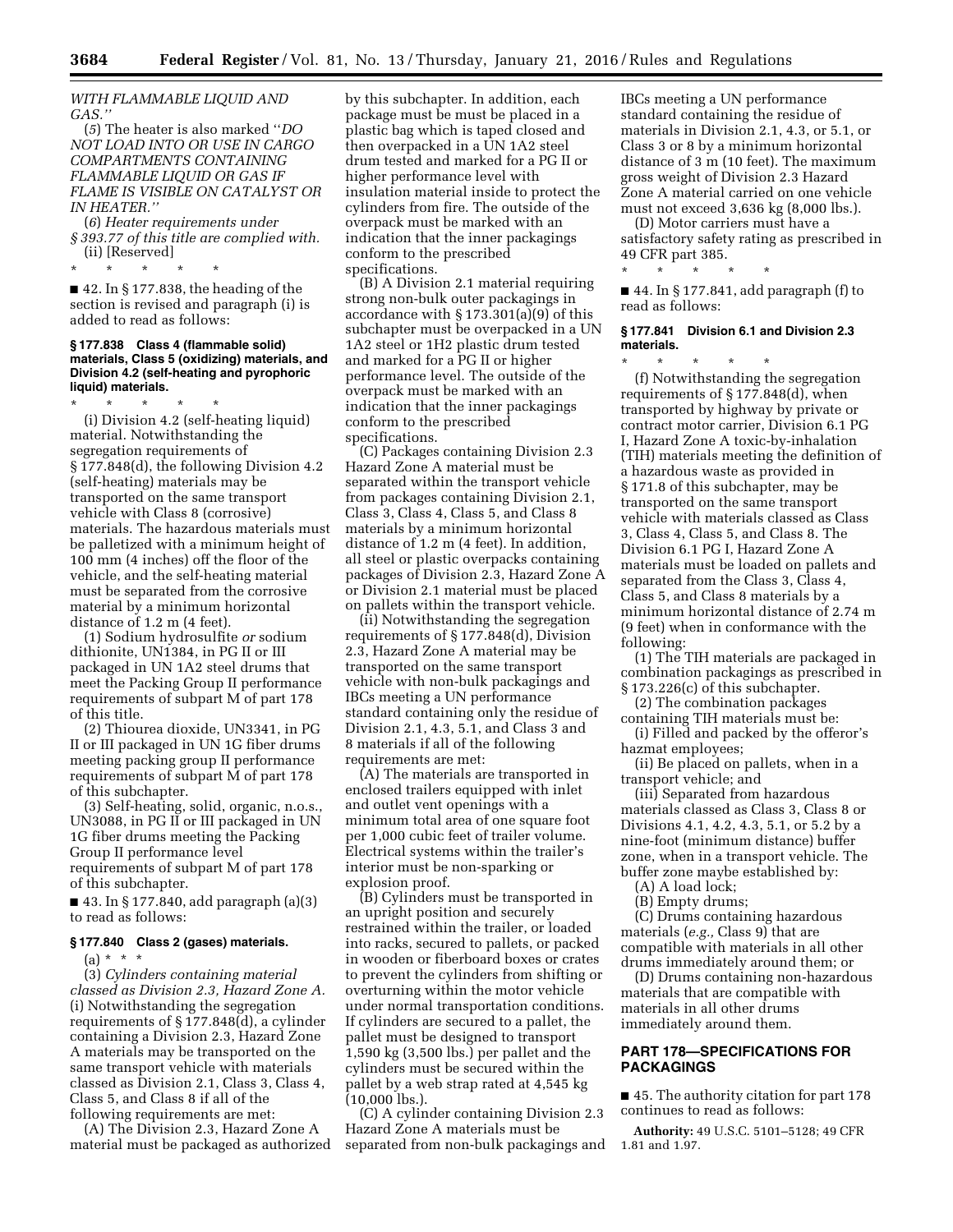■ 46. Sections 178.33c, 178.33c–1, and 178.33c–2 are added to subpart B to read as follows:

#### **§ 178.33c Specification 2P; inner nonrefillable metal receptacle variation.**

#### **§ 178.33c–1 Compliance.**

Required in all details.

#### **§ 178.33c–2 Variation.**

Notwithstanding the variation provided in this section, each container must otherwise conform to a DOT 2P container in accordance with § 178.33. The following conditions also apply under Variation 1—

(a) *Manufacture.* Side seams: not permitted. Ends: The ends shall be designed to withstand pressure and be equipped with a pressure relief system (*e.g.,* rim-venting release or a dome expansion device) designed to function prior to bursting of the container.

(b) *Tests.* (1) One out of each lot of 25,000 containers or less, successively produced per day complete with ends assembled (and without a pressure relief system assembled) shall be pressure tested to destruction at gauge pressure and must not burst below 240 psig. For containers with a pressure relief system as described in paragraph (a) of this section and assembled, failure at a location other than the pressure relief system will reject the lot. For containers with an end expansion device, the lot must be rejected if the container bursts prior to buckling of the device.

(2) Each such 25,000 containers or less, successively produced per day, shall constitute a lot and if the test container(s) shall fail, the lot shall be rejected. Otherwise, ten (10) additional containers of each container design produced may be selected at random and subjected to the test. These containers shall be complete with ends assembled. Should any of the containers thus tested fail, the entire lot must be rejected. All containers constituting a lot shall be of like material, size, design construction, finish, and quality.

(c) *Marking.* By means of printing, lithographing, embossing, or stamping, each container must be marked:

#### (1) DOT–2P1.

(2) With the name or symbol of the person making the mark. A symbol, if used, must be registered with the Associate Administrator.

■ 47. Sections 178.33d, 178.33d-1, 178.33d–2 and 178.33d–3 are added to subpart B to read as follows:

#### **§ 178.33d Specification 2Q; inner nonrefillable metal receptacle variations.**

#### **§ 178.33d–1 Compliance.**

Required in all details.

#### **§ 178.33d–2 Variation 1.**

Notwithstanding the variation provided in this paragraph, each container must otherwise conform to a DOT 2Q container in accordance with § 178.33a. The following conditions also apply under Variation 1—

(a) *Type and size.* The maximum capacity of containers in this class may not exceed 0.40 L (24.4 cubic inches). The maximum inside diameter shall not exceed 2.1 inches.

(b) *Manufacture.* Ends: The top of the container must be designed with a pressure relief system consisting of radial scores on the top seam(s). The bottom of the container must be designed to buckle at a pressure greater than the pressure at which the top buckles and vents.

(c) *Wall thickness.* The minimum wall thickness for any container shall be 0.0085 inches.

(d) *Tests.* (1) Two containers (one without a pressure relief system and one with) out of each lot of 25,000 or less, successively produced per day shall be pressure tested to destruction at gauge pressure. The container without a pressure relief system must not burst below 320 psig. The container assembled with a pressure relief system as described in paragraph (b) of this section must be tested to destruction. The bottom of the container must buckle at a pressure greater than the pressure at which the top buckles and vents.

(2) Each such 25,000 containers or less, successively produced per day, shall constitute a lot and if the test container(s) shall fail, the lot shall be rejected. Otherwise, ten (10) additional pairs of containers may be selected at random and subjected to the test under which failure occurred. Should any of the containers thus tested fail, the entire lot must be rejected. All containers constituting a lot shall be of like material, size, design construction, finish, and quality.

(e) *Marking.* By means of printing, lithographing, embossing, or stamping, each container must be marked: (1) DOT–2Q1.

(2) With the name or symbol of the

person making the mark. A symbol, if used, must be registered with the Associate Administrator.

#### **§ 178.33d–3 Variation 2.**

Notwithstanding the variation provided in this paragraph, each container must otherwise conform to a DOT 2Q container in accordance with § 178.33a. The following conditions also apply under Variation 2—

(a) *Manufacture.* Ends: The ends shall be designed to withstand pressure and the container equipped with a pressure relief system (*e.g.,* rim-venting release or a dome expansion device) designed to buckle prior to the burst of the container.

(b) *Tests.* (1) One out of each lot of 25,000 containers or less, successively produced per day shall be pressure tested to destruction at gauge pressure and must not burst below 270 psig. For containers with a pressure relief system as described in paragraph (a) of this section and assembled, failure at a location other than the pressure relief system will reject the lot.

(2) Each such 25,000 containers or less, successively produced per day, shall constitute a lot and if the test container(s) shall fail, the lot shall be rejected. Otherwise, ten (10) additional containers of each container design produced may be selected at random and subjected to the test. These containers shall be complete with ends assembled. Should any of the containers thus tested fail, the entire lot must be rejected. All containers constituting a lot shall be of like material, size, design construction, finish, and quality.

(c) *Marking.* By means of printing, lithographing, embossing, or stamping, each container must be marked:

(1) DOT–2Q2.

(2) With the name or symbol of the person making the mark. A symbol, if used, must be registered with the Associate Administrator.

#### **PART 180—CONTINUING QUALIFICATION AND MAINTENANCE OF PACKAGINGS**

■ 48. The authority citation for part 180 continues to read as follows:

**Authority:** 49 U.S.C. 5101–5128; 49 CFR 1.81 and 1.97.

■ 49. Section 180.209 is amended as follows:

■ a. In paragraph (a), Table 1 ''Requalification of Cylinders'' is

revised, and a footnote is added;

■ b. Revise paragraph (e); and

■ c. Amend the Table in paragraph (g) by adding an entry for ''DOT 4BW'' at the end of the table.

The revision and amendments read as follows.

**§ 180.209 Requirements for requalification of specification cylinders.** 

 $(a) * * * *$